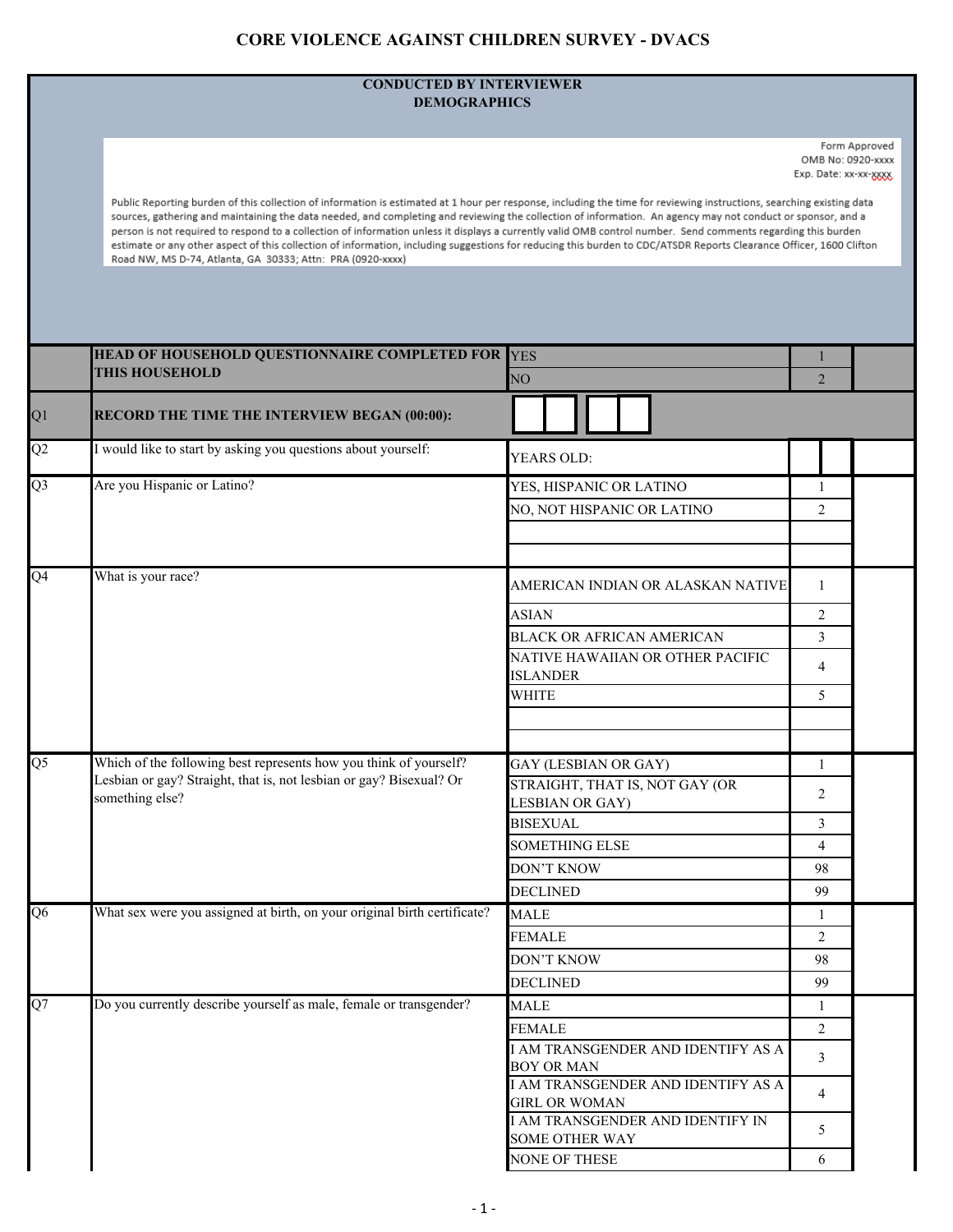|                |                                                                      | <b>DON'T KNOW</b>                                    | 98             |     |
|----------------|----------------------------------------------------------------------|------------------------------------------------------|----------------|-----|
|                |                                                                      | <b>DECLINED</b>                                      | 99             |     |
| Q8             | Just to confirm, you were assigned [FILL RESPONSE FROM Q6] at        | <b>YES</b>                                           | 1              |     |
|                | birth and now you describe yourself as [FILL RESPONSE FROM Q7],      | NO <sub>1</sub>                                      | $\overline{2}$ |     |
|                | is that correct?                                                     | DON'T KNOW                                           | 98             |     |
|                |                                                                      | <b>DECLINED</b>                                      | 99             |     |
| $\overline{6}$ | Are you deaf or do you have serious difficulty hearing?              | <b>YES</b>                                           | 1              |     |
|                |                                                                      | NO                                                   | $\overline{2}$ |     |
|                |                                                                      | <b>DON'T KNOW</b>                                    | 98             |     |
|                |                                                                      | <b>DECLINED</b>                                      | 99             |     |
| Q10            | Are you blind or do you have serious difficulty seeing, even when    | <b>YES</b>                                           | 1              |     |
|                | wearing glasses?                                                     | NO                                                   | 2              |     |
|                |                                                                      | <b>DON'T KNOW</b>                                    | 98             |     |
|                |                                                                      | <b>DECLINED</b>                                      | 99             |     |
| Q11            | Because of a physical, mental, or emotional condition, do you have   | <b>YES</b>                                           | 1              |     |
|                | serious difficulty concentrating, remembering, or making decisions?  | NO                                                   | $\overline{2}$ |     |
|                |                                                                      | <b>DON'T KNOW</b>                                    | 98             |     |
|                |                                                                      | <b>DECLINED</b>                                      | 99             |     |
| Q12            | Do you have serious difficulty walking or climbing stairs?           | <b>YES</b>                                           | $\mathbf{1}$   |     |
|                |                                                                      | NO                                                   | $\overline{2}$ |     |
|                |                                                                      | <b>DON'T KNOW</b>                                    | 98             |     |
|                |                                                                      | <b>DECLINED</b>                                      | 99             |     |
|                |                                                                      | <b>YES</b>                                           | 1              |     |
|                |                                                                      | NO                                                   | 2              |     |
|                |                                                                      | <b>DON'T KNOW</b>                                    | 98             |     |
|                |                                                                      | <b>DECLINED</b>                                      | 99             |     |
|                | IF Q2>=15 YEARS OLD CONTINUE TO Q14, ELSE CONTINUE TO Q15            |                                                      |                |     |
| Q14            | Because of a physical, mental, or emotional condition, do you have   | <b>YES</b>                                           | 1              |     |
|                | difficulty doing errands alone such as visiting a doctor's office or | NO <sub>1</sub>                                      | $\overline{2}$ |     |
|                | shopping?                                                            | <b>DON'T KNOW</b>                                    | 98             |     |
|                |                                                                      | <b>DECLINED</b>                                      | 99             |     |
| Q15            | Are you currently in school?                                         | <b>YES</b>                                           | 1              | Q17 |
|                |                                                                      | NO                                                   | 2              |     |
|                |                                                                      | <b>DON'T KNOW</b>                                    | 98             |     |
|                |                                                                      | <b>DECLINED</b>                                      | 99             |     |
| Q16            | What is the highest grade or year of school you completed?           | ELEMENTARY (GRADES 1-8)                              | $\mathbf{1}$   |     |
|                |                                                                      | SOME HIGH SCHOOL (GRADES 9-11)                       | 2              |     |
|                |                                                                      | HIGH SCHOOL GRADUATE (GRADE 12 OR<br>GED)            | 3              |     |
|                |                                                                      | SOME COLLEGE OR TECHNICAL SCHOOL                     | $\overline{4}$ | Q20 |
|                |                                                                      | <b>COLLEGE GRADUATE (COLLEGE 4 YEARS</b><br>OR MORE) | 5              |     |
|                |                                                                      | DON'T KNOW                                           | 98             |     |
|                |                                                                      | <b>DECLINED</b>                                      | 99             |     |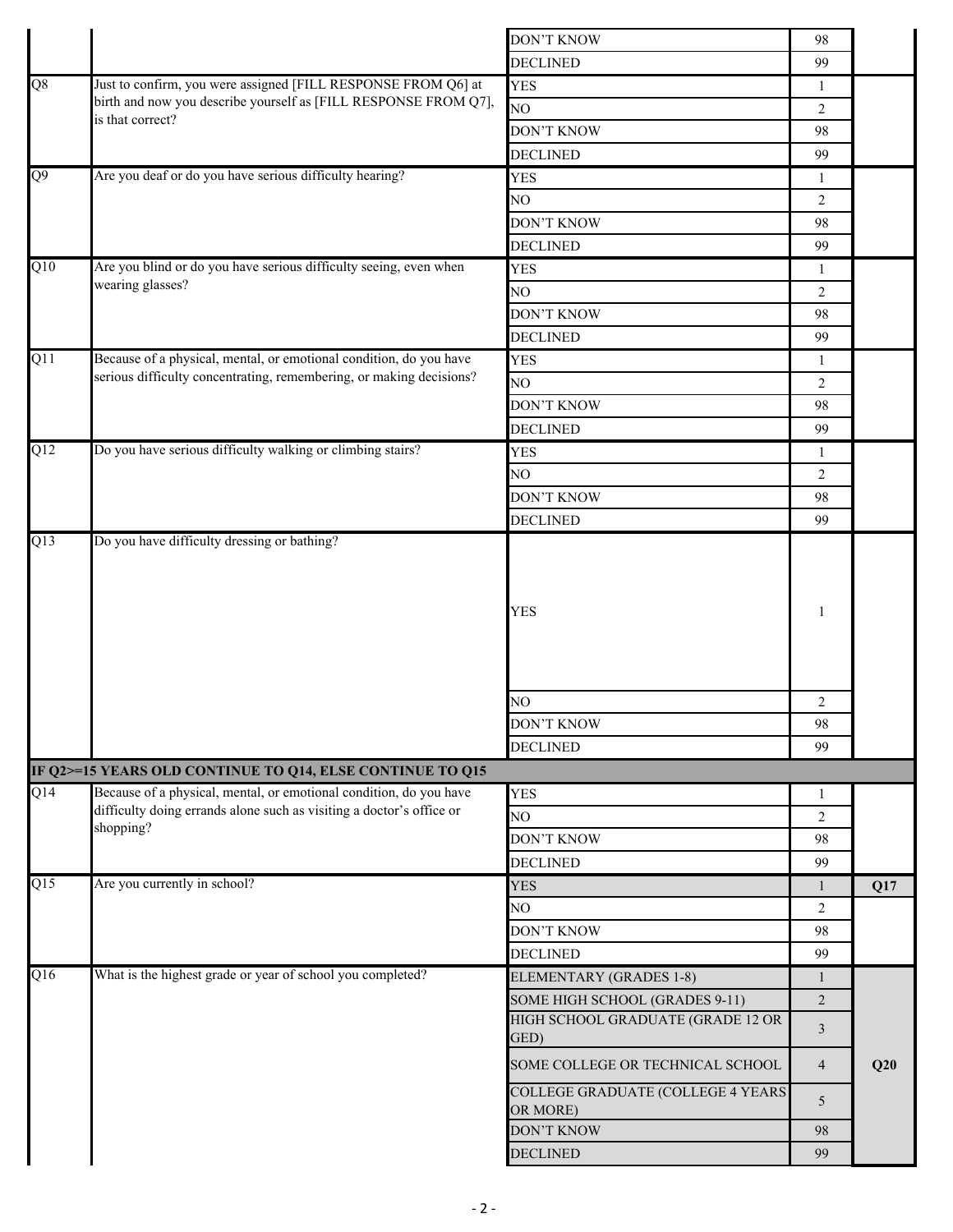| Q17  | What is your current grade or level of school?                               | <b>6TH GRADE OR LOWER</b>                             | 1              |     |
|------|------------------------------------------------------------------------------|-------------------------------------------------------|----------------|-----|
|      |                                                                              | 7TH GRADE                                             | $\overline{c}$ |     |
|      |                                                                              | <b>8TH GRADE</b>                                      | $\overline{3}$ |     |
|      |                                                                              | 9TH GRADE                                             | 4              |     |
|      |                                                                              | 10TH GRADE                                            | 5              |     |
|      |                                                                              | 11TH GRADE                                            | 6              |     |
|      |                                                                              | 12TH GRADE                                            | $\tau$         |     |
|      |                                                                              | SOME COLLEGE OR TECHNICAL SCHOOL                      | 8              |     |
|      |                                                                              | <b>COLLEGE GRADUATE (COLLEGE 4 YEARS)</b><br>OR MORE) | 9              | Q20 |
|      |                                                                              | <b>DON'T KNOW</b>                                     | 98             |     |
|      |                                                                              | <b>DECLINED</b>                                       | 99             |     |
| Q18  | When you were in [FILL RESPONSE FROM Q17], how many times did 0 DAYS         |                                                       | 1              |     |
|      | you skip a full day of school (count only non-excused absences)?             | 1-5 DAYS                                              | 2              |     |
|      |                                                                              | 6-10 DAYS                                             | 3              |     |
|      |                                                                              | <b>10 OR MORE DAYS</b>                                | $\overline{4}$ |     |
|      |                                                                              | <b>DON'T KNOW</b>                                     | 98             |     |
|      |                                                                              | <b>DECLINED</b>                                       | 99             |     |
| Q19  | During this school year, were you taught any of the the following in school: |                                                       |                |     |
| Q19A | How to manage anger?                                                         | <b>YES</b>                                            | 1              |     |
|      |                                                                              | NO.                                                   | 2              |     |
|      |                                                                              | <b>DON'T KNOW</b>                                     | 98             |     |
|      |                                                                              | <b>DECLINED</b>                                       | 99             |     |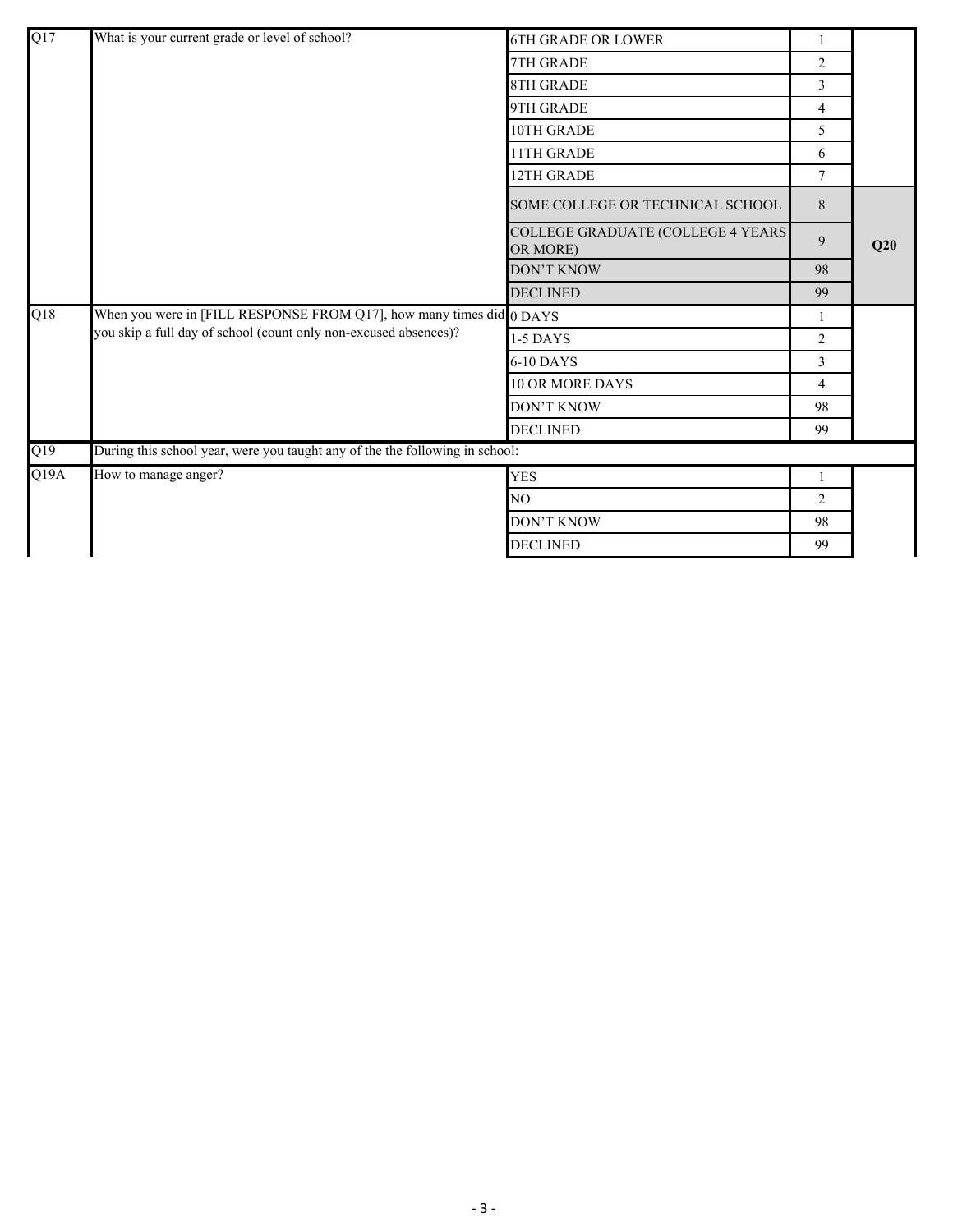| Q19B              | How to avoid physical fights and violence?                                          |                   |                |  |
|-------------------|-------------------------------------------------------------------------------------|-------------------|----------------|--|
|                   |                                                                                     | <b>YES</b>        | $\mathbf{1}$   |  |
|                   |                                                                                     | NO                | 2              |  |
|                   |                                                                                     | <b>DON'T KNOW</b> | 98             |  |
|                   |                                                                                     | <b>DECLINED</b>   | 99             |  |
| $\overline{Q19C}$ | How to avoid bullying?                                                              | <b>YES</b>        | 1              |  |
|                   |                                                                                     | NO                | $\overline{2}$ |  |
|                   |                                                                                     | <b>DON'T KNOW</b> | 98             |  |
|                   |                                                                                     | <b>DECLINED</b>   | 99             |  |
| $\overline{Q19D}$ | How to avoid dating violence and sexual assault?                                    | <b>YES</b>        | 1              |  |
|                   |                                                                                     | NO                | 2              |  |
|                   |                                                                                     | <b>DON'T KNOW</b> | 98             |  |
|                   |                                                                                     | <b>DECLINED</b>   | 99             |  |
|                   | <b>CONDUCTED BY INTERVIEWER</b>                                                     |                   |                |  |
|                   | WORK, FRIENDS, FAMILY                                                               |                   |                |  |
| Q20               | <b>WORK:</b>                                                                        | <b>YES</b>        | $\mathbf{1}$   |  |
|                   |                                                                                     | NO                | 2              |  |
|                   | In the past 12 months, were you ever employed or working any job for                | <b>DON'T KNOW</b> | 98             |  |
|                   | which you were paid?                                                                | <b>DECLINED</b>   | 99             |  |
| Q21               | <b>FRIENDSHIPS:</b>                                                                 |                   |                |  |
|                   |                                                                                     |                   |                |  |
|                   | For each of the following statements please tell me if this is true for you or not: |                   |                |  |
| Q21A              | My friends really try to help me                                                    | <b>YES</b>        | 1              |  |
|                   |                                                                                     | NO                | $\overline{2}$ |  |
|                   |                                                                                     | <b>DON'T KNOW</b> | 98             |  |
|                   |                                                                                     | <b>DECLINED</b>   | 99             |  |
| Q21B              | I can count on my friends when things go wrong.                                     | <b>YES</b>        | 1              |  |
|                   |                                                                                     | NO                | $\overline{2}$ |  |
|                   |                                                                                     | <b>DON'T KNOW</b> |                |  |
|                   |                                                                                     |                   | 98             |  |
|                   |                                                                                     | <b>DECLINED</b>   | 99             |  |
| Q21C              | I have friends with whom I can share my good times and bad times.                   | <b>YES</b>        | -1             |  |
|                   |                                                                                     | NO                | $\overline{2}$ |  |
|                   |                                                                                     | <b>DON'T KNOW</b> | 98             |  |
|                   |                                                                                     | <b>DECLINED</b>   | 99             |  |
| Q21D              | I can talk about problems with my friends.                                          | <b>YES</b>        | $\mathbf{1}$   |  |
|                   |                                                                                     | NO                | $\overline{2}$ |  |
|                   |                                                                                     | <b>DON'T KNOW</b> | 98             |  |
|                   |                                                                                     | <b>DECLINED</b>   | 99             |  |
| $\overline{Q22}$  | <b>COMMUNITY CONNECTEDNESS</b>                                                      |                   |                |  |
|                   |                                                                                     |                   |                |  |
|                   | For each of the following statements please tell me if this is true for you or not: |                   |                |  |
| Q22A              | Outside of my home and school, there is an adult who really cares about             | <b>YES</b>        | 1              |  |
|                   | me.                                                                                 | NO                | $\overline{2}$ |  |
|                   |                                                                                     | <b>DON'T KNOW</b> | 98             |  |
|                   |                                                                                     | <b>DECLINED</b>   | 99             |  |
| Q22B              | Outside of my home and school, there is an adult whom I trust who                   | <b>YES</b>        | 1              |  |
|                   | notices when I am upset about something.                                            | NO.               | $\overline{2}$ |  |
|                   |                                                                                     | <b>DON'T KNOW</b> | 98             |  |
|                   |                                                                                     | <b>DECLINED</b>   | 99             |  |
| Q22C              | Outside of my home and school, there is an adult who tells me when I do YES         |                   | 1              |  |
|                   | a good job.                                                                         | NO                | $\overline{2}$ |  |
|                   |                                                                                     | <b>DON'T KNOW</b> | 98             |  |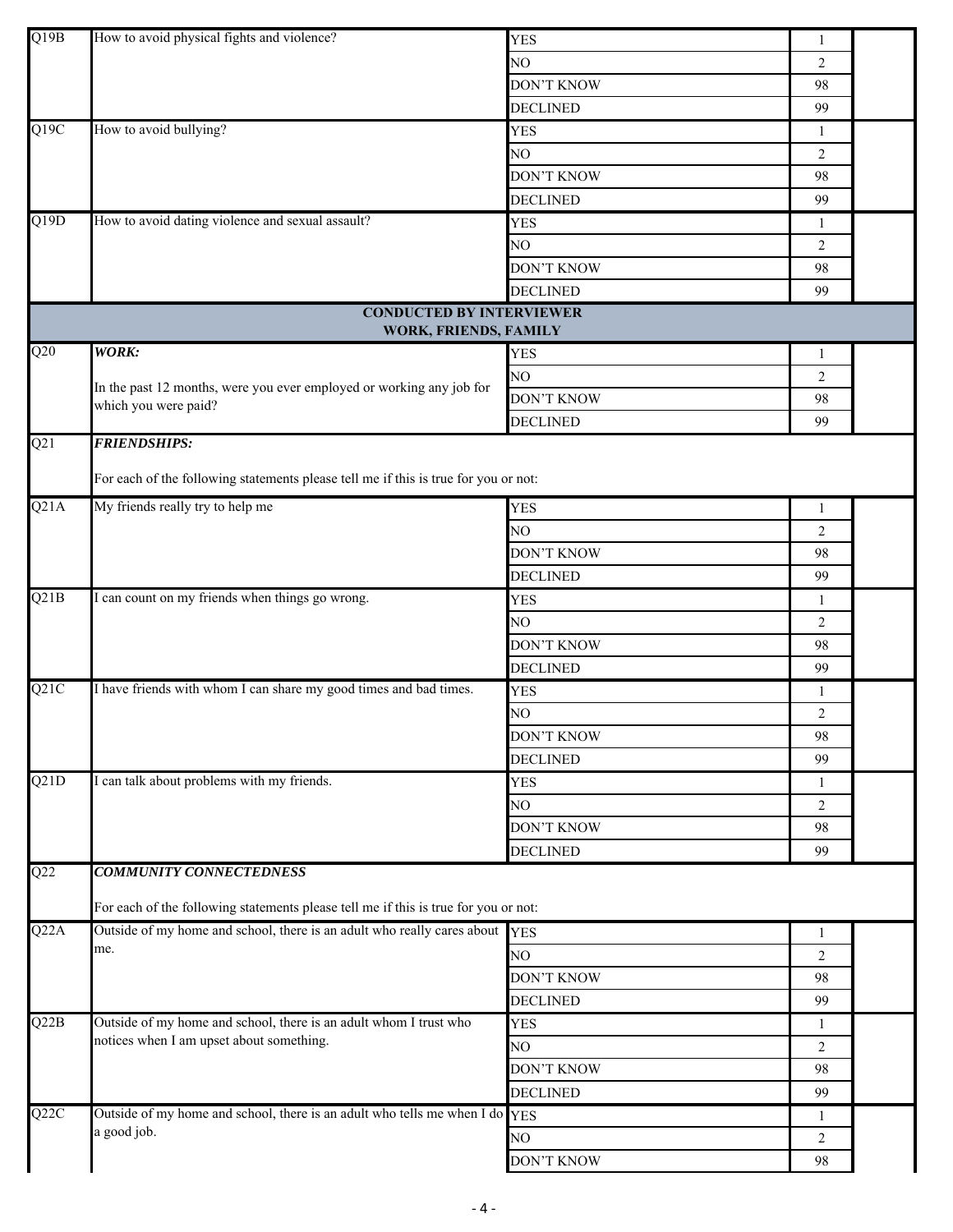|                   |                                                                                      | <b>DECLINED</b>   | 99             |  |
|-------------------|--------------------------------------------------------------------------------------|-------------------|----------------|--|
| Q22D              | Outside of my home and school, there is an adult who always wants me                 | <b>YES</b>        | 1              |  |
|                   | to do my best.                                                                       | NO                | 2              |  |
|                   |                                                                                      | <b>DON'T KNOW</b> | 98             |  |
|                   |                                                                                      | <b>DECLINED</b>   | 99             |  |
| Q23               | For each of the following statements, please tell me if this is true for you or not: |                   |                |  |
| Q <sub>23</sub> A | I am part of a club.                                                                 | <b>YES</b>        | $\mathbf{1}$   |  |
|                   |                                                                                      | NO.               | 2              |  |
|                   |                                                                                      | <b>DON'T KNOW</b> | 98             |  |
|                   |                                                                                      | <b>DECLINED</b>   | 99             |  |
| Q23B              | I am part of a sports team.                                                          | <b>YES</b>        | 1              |  |
|                   |                                                                                      | NO                | $\overline{2}$ |  |
|                   |                                                                                      | <b>DON'T KNOW</b> | 98             |  |
|                   |                                                                                      | <b>DECLINED</b>   | 99             |  |
| Q23C              | I am part of a church, temple, or mosque.                                            | <b>YES</b>        | 1              |  |
|                   |                                                                                      | NO                | $\overline{2}$ |  |
|                   |                                                                                      | DON'T KNOW        | 98             |  |
|                   |                                                                                      | <b>DECLINED</b>   | 99             |  |
| $\overline{Q23D}$ | I am part of some other group.                                                       | <b>YES</b>        | 1              |  |
|                   |                                                                                      | NO.               | $\overline{2}$ |  |
|                   |                                                                                      | <b>DON'T KNOW</b> | 98             |  |
|                   |                                                                                      | <b>DECLINED</b>   | 99             |  |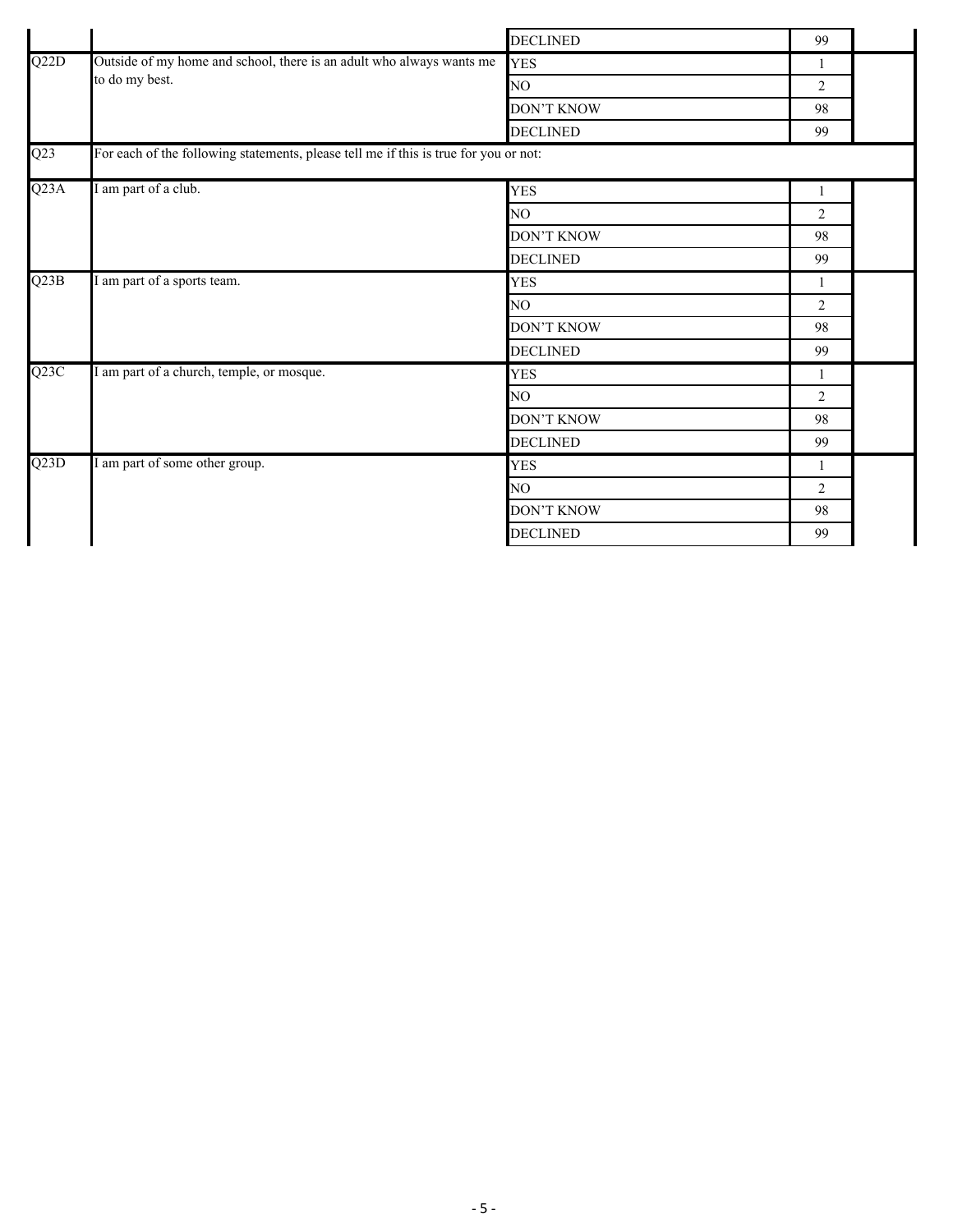| Q24 | <b>FAMILY:</b>                                                                    | <b>MOTHER</b>                                        | A             |  |
|-----|-----------------------------------------------------------------------------------|------------------------------------------------------|---------------|--|
|     |                                                                                   | <b>FATHER</b>                                        | B             |  |
|     | ( <i>For 13-17yo</i> ):<br>What grown-ups live in your house?                     | STEPMOTHER/FATHERS GIRLFRIEND                        | $\mathcal{C}$ |  |
|     |                                                                                   | STEPFATHER/MOTHERS BOYFRIEND                         | D             |  |
|     | ( <i>For 18-24yo</i> ):<br>Before you turned 18, what adults lived in your house? | FOSTER MOTHER/FEMALE GUARDIAN                        | E             |  |
|     |                                                                                   | <b>FOSTER FATHER/MALE GUARDIAN</b>                   | F             |  |
|     | (Choose all responses that apply)                                                 | <b>GRANDMOTHER</b>                                   | G             |  |
|     |                                                                                   | <b>GRANDFATHER</b>                                   | H             |  |
|     |                                                                                   | <b>AUNT</b>                                          |               |  |
|     |                                                                                   | <b>UNCLE</b>                                         |               |  |
|     |                                                                                   | OTHER RELATIVES OR FRIENDS                           | K             |  |
|     |                                                                                   | YOUR BOYFRIEND/GIRLFRIEND                            | L             |  |
|     |                                                                                   | <b>FAMILY OF YOUR</b><br><b>BOYFRIEND/GIRLFRIEND</b> | M             |  |
|     |                                                                                   | <b>DON'T KNOW</b>                                    | Y             |  |
|     |                                                                                   | <b>DECLINED</b>                                      | Z             |  |
|     | <b>CONDUCTED BY INTERVIEWER</b><br>MARRIAGE/PARTNERSHIP, GENDER ATTITUDES         |                                                      |               |  |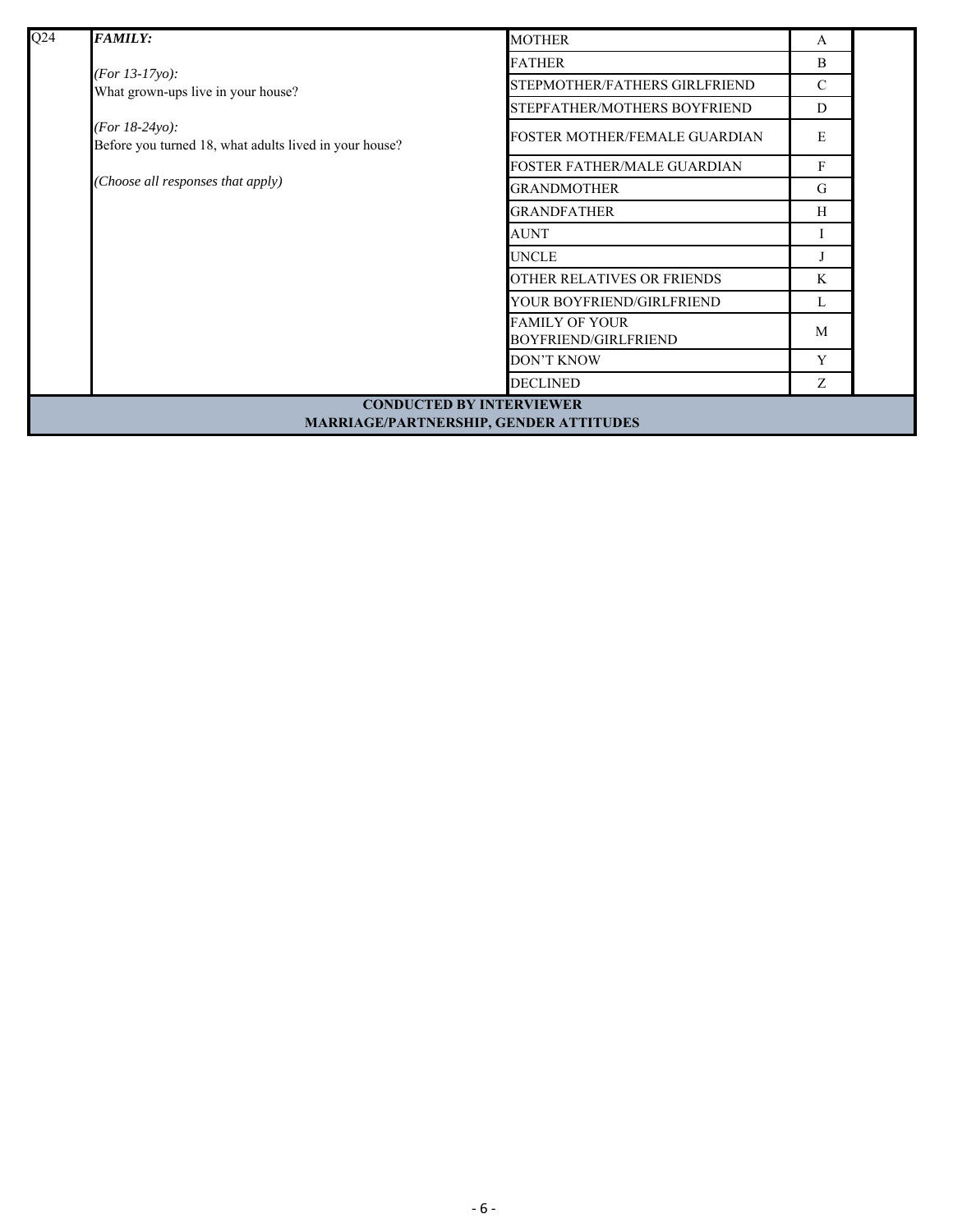| Q <sub>43</sub>          | <b>MARRIAGE AND PARTNERSHIP</b>                                                                                                                            | <b>YES</b>                                          | $\mathbf{1}$    |     |
|--------------------------|------------------------------------------------------------------------------------------------------------------------------------------------------------|-----------------------------------------------------|-----------------|-----|
|                          | The next questions ask about marriage and dating partners. Dating<br>partners are people you have been involved with romantically or                       | NO                                                  | 2               |     |
|                          | sexually, which might include husbands, wives, boyfriends, girlfriends,<br>people you have dated, people you were seeing, or people you hooked<br>up with. | <b>DON'T KNOW</b>                                   | 98              | Q48 |
|                          | Have you ever had a dating partner?                                                                                                                        | <b>DECLINED</b>                                     | 99              |     |
| Q44                      | Have you ever lived with a dating partner or been married?                                                                                                 | YES, EVER LIVED WITH A PARTNER                      | 1               |     |
|                          |                                                                                                                                                            | YES, EVER MARRIED                                   | $\overline{2}$  |     |
|                          |                                                                                                                                                            | NO, NEVER MARRIED OR LIVED WITH A<br><b>PARTNER</b> | 3               |     |
|                          |                                                                                                                                                            | <b>DON'T KNOW</b>                                   | 98              | Q47 |
|                          |                                                                                                                                                            | <b>DECLINED</b>                                     | 99              |     |
| $\overline{Q45}$         | How old were you when you first started living with any dating partner<br>or got married?                                                                  | YEARS OLD:                                          |                 | Q46 |
|                          |                                                                                                                                                            | <b>DON'T KNOW</b>                                   | 98              |     |
|                          |                                                                                                                                                            | <b>DECLINED</b>                                     | 99              |     |
| Q45A                     | Would you say that you were: 10-17 years old, or 18 or older?                                                                                              | 10-17 YEARS OLD                                     | 1               |     |
|                          |                                                                                                                                                            | <b>18 YEARS OR OLDER</b>                            | $\overline{2}$  |     |
|                          |                                                                                                                                                            | <b>DON'T KNOW</b>                                   | 98<br>99<br>Q47 |     |
|                          |                                                                                                                                                            | <b>DECLINED</b>                                     |                 |     |
| $\overline{Q46}$         | How old was this dating partner when you first started living together or<br>got married? Please give us your best guess.                                  | YEARS OLD:                                          |                 |     |
|                          |                                                                                                                                                            | <b>DON'T KNOW</b>                                   | 98              |     |
|                          |                                                                                                                                                            | <b>DECLINED</b>                                     | 99              |     |
| Q46A                     | Would you say this person was:                                                                                                                             | YOUNGER                                             | 1               |     |
|                          | Younger than you,<br>About the same age as you,<br>More than 5 years older than you,<br>More than 10 years older than you?                                 | <b>ABOUT THE SAME AGE</b>                           | $\overline{2}$  |     |
|                          |                                                                                                                                                            | <b>MORE THAN 5 YEARS OLDER</b>                      | 3               |     |
|                          |                                                                                                                                                            | MORE THAN 10 YEARS OLDER                            | 4               |     |
|                          |                                                                                                                                                            | DON'T KNOW                                          | 98              |     |
|                          |                                                                                                                                                            | <b>DECLINED</b>                                     | 99              |     |
| Q47                      | What is your marital status now? Are you living with a dating partner,                                                                                     | LIVING WITH A DATING PARTNER                        | $\mathbf{I}$    |     |
|                          | married, widowed, divorced, separated, single (not dating), single                                                                                         | <b>MARRIED</b>                                      | $\overline{2}$  |     |
|                          | (dating someone)?                                                                                                                                          | <b>WIDOWED</b>                                      | 3               |     |
|                          |                                                                                                                                                            | <b>DIVORCED</b>                                     | 4               |     |
|                          |                                                                                                                                                            | <b>SEPARATED</b>                                    | 5               |     |
|                          |                                                                                                                                                            | SINGLE (NOT DATING)                                 | 6               |     |
|                          |                                                                                                                                                            | SINGLE (DATING SOMEONE)                             | 7               |     |
|                          |                                                                                                                                                            | DON'T KNOW                                          | 98              |     |
|                          |                                                                                                                                                            | <b>DECLINED</b>                                     | 99              |     |
| Q48                      | <b>GENDER ATTITUDES:</b>                                                                                                                                   |                                                     |                 |     |
|                          | How strongly do you agree or disagree with the following statements:                                                                                       |                                                     |                 |     |
| Q48A                     | Guys take responsibility for their actions                                                                                                                 | STRONGLY AGREE                                      | 1               |     |
|                          |                                                                                                                                                            | <b>AGREE SOMEWHAT</b>                               | 2               |     |
|                          |                                                                                                                                                            | <b>NEUTRAL</b>                                      | 3               |     |
|                          |                                                                                                                                                            | DISAGREE SOMEWHAT                                   | 4               |     |
|                          |                                                                                                                                                            | STRONGLY DISAGREE                                   | 5               |     |
|                          |                                                                                                                                                            | DON'T KNOW                                          | 98              |     |
|                          |                                                                                                                                                            | <b>DECLINED</b>                                     | 99              |     |
| $\overline{\text{Q48B}}$ | Girls take responsibility for their actions                                                                                                                | STRONGLY AGREE                                      | 1               |     |
|                          |                                                                                                                                                            | <b>AGREE SOMEWHAT</b>                               | 2               |     |
|                          |                                                                                                                                                            |                                                     |                 |     |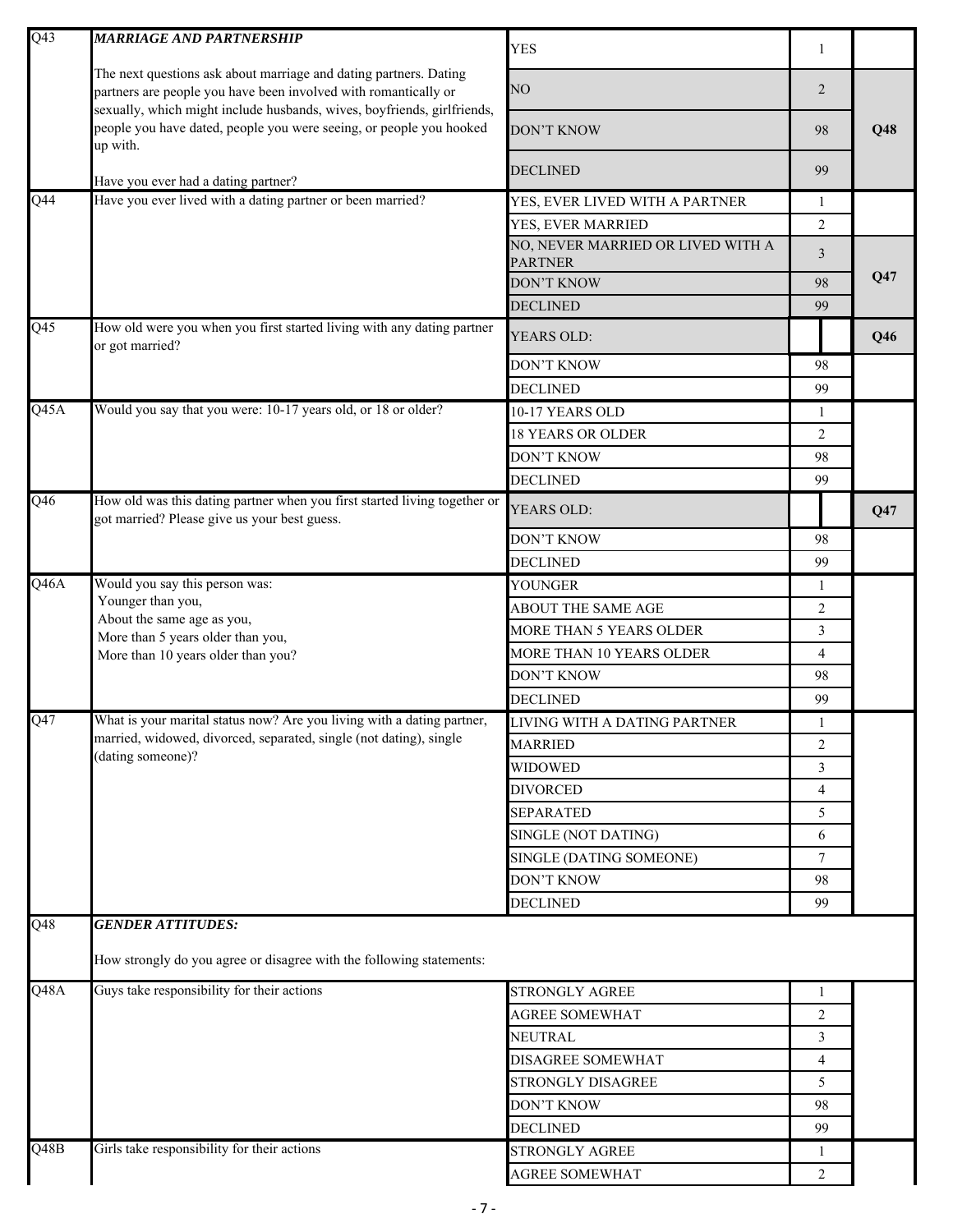|                          |                                                                      | <b>NEUTRAL</b>           | 3              |  |
|--------------------------|----------------------------------------------------------------------|--------------------------|----------------|--|
|                          |                                                                      | <b>DISAGREE SOMEWHAT</b> | $\overline{4}$ |  |
|                          |                                                                      | STRONGLY DISAGREE        | 5              |  |
|                          |                                                                      | <b>DON'T KNOW</b>        | 98             |  |
|                          |                                                                      | <b>DECLINED</b>          | 99             |  |
| Q48C                     | Guys need to hit other guys to get respect                           | <b>STRONGLY AGREE</b>    | 1              |  |
|                          |                                                                      | <b>AGREE SOMEWHAT</b>    | $\mathfrak{2}$ |  |
|                          |                                                                      | <b>NEUTRAL</b>           | 3              |  |
|                          |                                                                      | DISAGREE SOMEWHAT        | $\overline{4}$ |  |
|                          |                                                                      | STRONGLY DISAGREE        | 5              |  |
|                          |                                                                      | <b>DON'T KNOW</b>        | 98             |  |
|                          |                                                                      | <b>DECLINED</b>          | 99             |  |
| $\overline{Q48D}$        | Girls wearing revealing clothing deserve to have comments made about | <b>STRONGLY AGREE</b>    | 1              |  |
|                          | them                                                                 | <b>AGREE SOMEWHAT</b>    | 2              |  |
|                          |                                                                      | <b>NEUTRAL</b>           | $\mathfrak{Z}$ |  |
|                          |                                                                      | DISAGREE SOMEWHAT        | $\overline{4}$ |  |
|                          |                                                                      | STRONGLY DISAGREE        | 5              |  |
|                          |                                                                      |                          |                |  |
|                          |                                                                      | DON'T KNOW               | 98             |  |
|                          |                                                                      | <b>DECLINED</b>          | 99             |  |
| Q48E                     | It bothers me when guys act like girls                               | <b>STRONGLY AGREE</b>    | $\mathbf{1}$   |  |
|                          |                                                                      | <b>AGREE SOMEWHAT</b>    | 2              |  |
|                          |                                                                      | <b>NEUTRAL</b>           | $\overline{3}$ |  |
|                          |                                                                      | <b>DISAGREE SOMEWHAT</b> | $\overline{4}$ |  |
|                          |                                                                      | STRONGLY DISAGREE        | 5              |  |
|                          |                                                                      | <b>DON'T KNOW</b>        | 98             |  |
|                          |                                                                      | <b>DECLINED</b>          | 99             |  |
| $\overline{\text{Q48F}}$ | It bothers me when girls act like guys                               | <b>STRONGLY AGREE</b>    | 1              |  |
|                          |                                                                      | <b>AGREE SOMEWHAT</b>    | $\overline{2}$ |  |
|                          |                                                                      | <b>NEUTRAL</b>           | 3              |  |
|                          |                                                                      | DISAGREE SOMEWHAT        | 4              |  |
|                          |                                                                      | STRONGLY DISAGREE        | 5              |  |
|                          |                                                                      | DON'T KNOW               | 98             |  |
|                          |                                                                      | <b>DECLINED</b>          | 99             |  |
| Q48G                     | Guys should sleep with as many girls as possible                     | <b>STRONGLY AGREE</b>    | 1              |  |
|                          |                                                                      | <b>AGREE SOMEWHAT</b>    | 2              |  |
|                          |                                                                      | <b>NEUTRAL</b>           | 3              |  |
|                          |                                                                      | <b>DISAGREE SOMEWHAT</b> |                |  |
|                          |                                                                      |                          | 4              |  |
|                          |                                                                      | STRONGLY DISAGREE        | 5              |  |
|                          |                                                                      | <b>DON'T KNOW</b>        | 98             |  |
|                          |                                                                      | <b>DECLINED</b>          | 99             |  |
| Q48H                     | If guys tell people their worries, they will look weak               | <b>STRONGLY AGREE</b>    | 1              |  |
|                          |                                                                      | <b>AGREE SOMEWHAT</b>    | 2              |  |
|                          |                                                                      | <b>NEUTRAL</b>           | $\mathfrak{Z}$ |  |
|                          |                                                                      | DISAGREE SOMEWHAT        | 4              |  |
|                          |                                                                      | STRONGLY DISAGREE        | 5              |  |
|                          |                                                                      | <b>DON'T KNOW</b>        | 98             |  |
|                          |                                                                      | <b>DECLINED</b>          | 99             |  |
| $\overline{Q48I}$        | In a good dating relationship, guys get their way most of the time   | STRONGLY AGREE           | 1              |  |
|                          |                                                                      | <b>AGREE SOMEWHAT</b>    | $\overline{2}$ |  |
|                          |                                                                      | <b>NEUTRAL</b>           | 3              |  |
|                          |                                                                      |                          |                |  |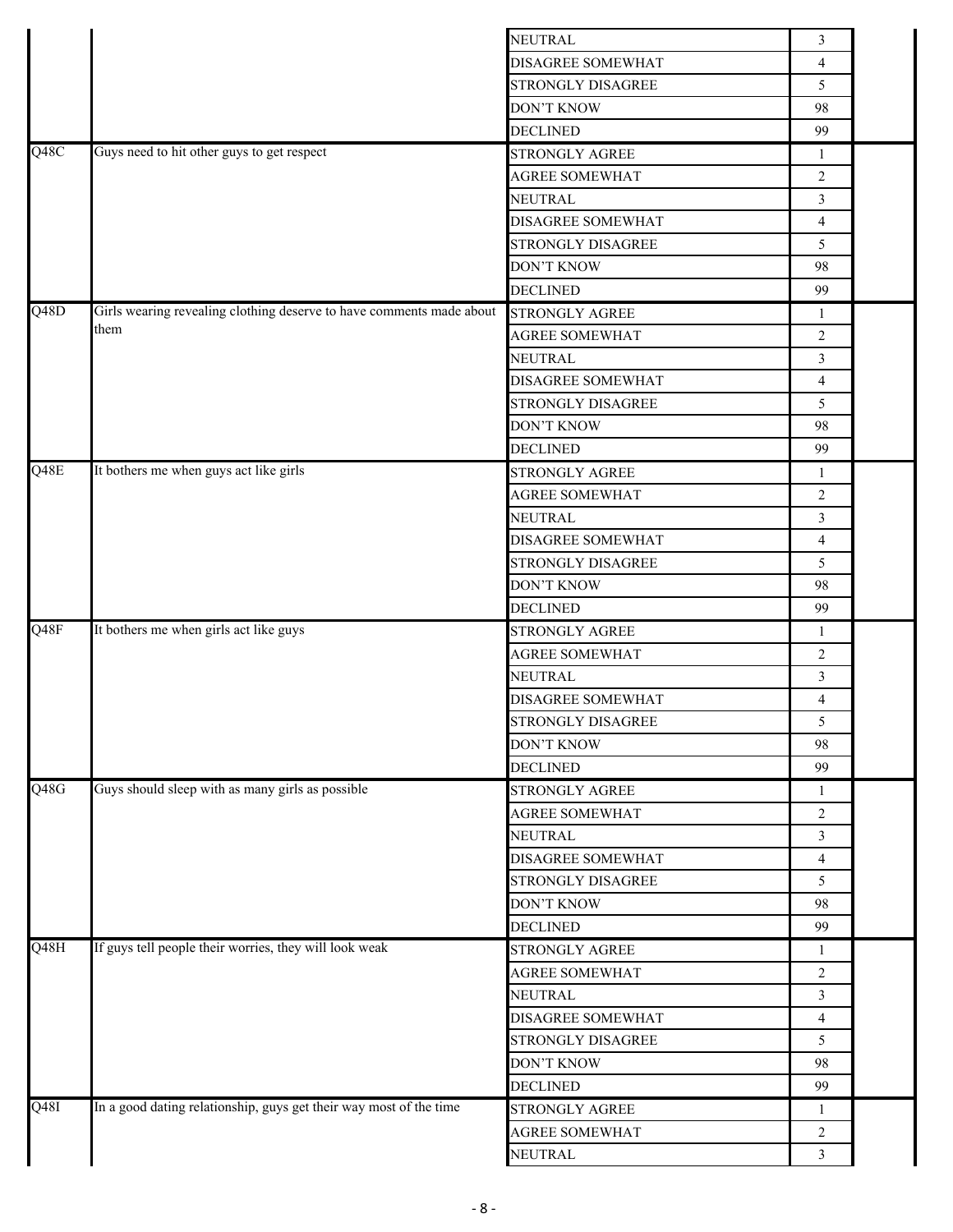|                   |                                                                        | <b>DISAGREE SOMEWHAT</b> | $\overline{4}$ |  |
|-------------------|------------------------------------------------------------------------|--------------------------|----------------|--|
|                   |                                                                        | STRONGLY DISAGREE        | 5              |  |
|                   |                                                                        | <b>DON'T KNOW</b>        | 98             |  |
|                   |                                                                        | <b>DECLINED</b>          | 99             |  |
| $\overline{Q48J}$ | In a good dating relationship, girls get their way most of the time    | <b>STRONGLY AGREE</b>    | $\mathbf{1}$   |  |
|                   |                                                                        | <b>AGREE SOMEWHAT</b>    | 2              |  |
|                   |                                                                        | NEUTRAL                  | $\mathfrak{Z}$ |  |
|                   |                                                                        | DISAGREE SOMEWHAT        | $\overline{4}$ |  |
|                   |                                                                        | STRONGLY DISAGREE        | 5              |  |
|                   |                                                                        | <b>DON'T KNOW</b>        | 98             |  |
|                   |                                                                        | <b>DECLINED</b>          | 99             |  |
| Q48K              | Guys should only have sex with girls                                   | STRONGLY AGREE           | -1             |  |
|                   |                                                                        | <b>AGREE SOMEWHAT</b>    | $\overline{2}$ |  |
|                   |                                                                        | NEUTRAL                  | 3              |  |
|                   |                                                                        | <b>DISAGREE SOMEWHAT</b> | $\overline{4}$ |  |
|                   |                                                                        | STRONGLY DISAGREE        | 5              |  |
|                   |                                                                        | <b>DON'T KNOW</b>        | 98             |  |
|                   |                                                                        | <b>DECLINED</b>          | 99             |  |
| $Q\overline{48L}$ | Girls should only have sex with guys                                   | STRONGLY AGREE           | 1              |  |
|                   |                                                                        | <b>AGREE SOMEWHAT</b>    | 2              |  |
|                   |                                                                        | NEUTRAL                  | $\mathfrak{Z}$ |  |
|                   |                                                                        | DISAGREE SOMEWHAT        | $\overline{4}$ |  |
|                   |                                                                        | STRONGLY DISAGREE        | 5              |  |
|                   |                                                                        | <b>DON'T KNOW</b>        | 98             |  |
|                   |                                                                        | <b>DECLINED</b>          | 99             |  |
| Q48M              | I respect guys who back down from a fight                              | STRONGLY AGREE           |                |  |
|                   |                                                                        | AGREE SOMEWHAT           | 1              |  |
|                   |                                                                        | NEUTRAL                  | $\overline{2}$ |  |
|                   |                                                                        |                          | $\mathfrak{Z}$ |  |
|                   |                                                                        | DISAGREE SOMEWHAT        | $\overline{4}$ |  |
|                   |                                                                        | STRONGLY DISAGREE        | 5              |  |
|                   |                                                                        | <b>DON'T KNOW</b>        | 98             |  |
|                   |                                                                        | <b>DECLINED</b>          | 99             |  |
| Q48N              | I respect girls who back down from a fight                             | STRONGLY AGREE           | -1             |  |
|                   |                                                                        | <b>AGREE SOMEWHAT</b>    | 2              |  |
|                   |                                                                        | NEUTRAL                  | $\mathfrak{Z}$ |  |
|                   |                                                                        | DISAGREE SOMEWHAT        | $\overline{4}$ |  |
|                   |                                                                        | STRONGLY DISAGREE        | 5              |  |
|                   |                                                                        | <b>DON'T KNOW</b>        | 98             |  |
|                   |                                                                        | <b>DECLINED</b>          | 99             |  |
| Q48O              | Guys should share in household chores                                  | <b>STRONGLY AGREE</b>    | 1              |  |
|                   |                                                                        | <b>AGREE SOMEWHAT</b>    | 2              |  |
|                   |                                                                        | NEUTRAL                  | 3              |  |
|                   |                                                                        | DISAGREE SOMEWHAT        | $\overline{4}$ |  |
|                   |                                                                        | STRONGLY DISAGREE        | 5              |  |
|                   |                                                                        |                          |                |  |
|                   |                                                                        | <b>DON'T KNOW</b>        | 98             |  |
|                   |                                                                        | <b>DECLINED</b>          | 99             |  |
|                   | Often when girls are raped it is because they did not say "no" clearly | STRONGLY AGREE           | 1              |  |
|                   | enough                                                                 | <b>AGREE SOMEWHAT</b>    | $\overline{2}$ |  |
| Q48P              |                                                                        | NEUTRAL                  | 3              |  |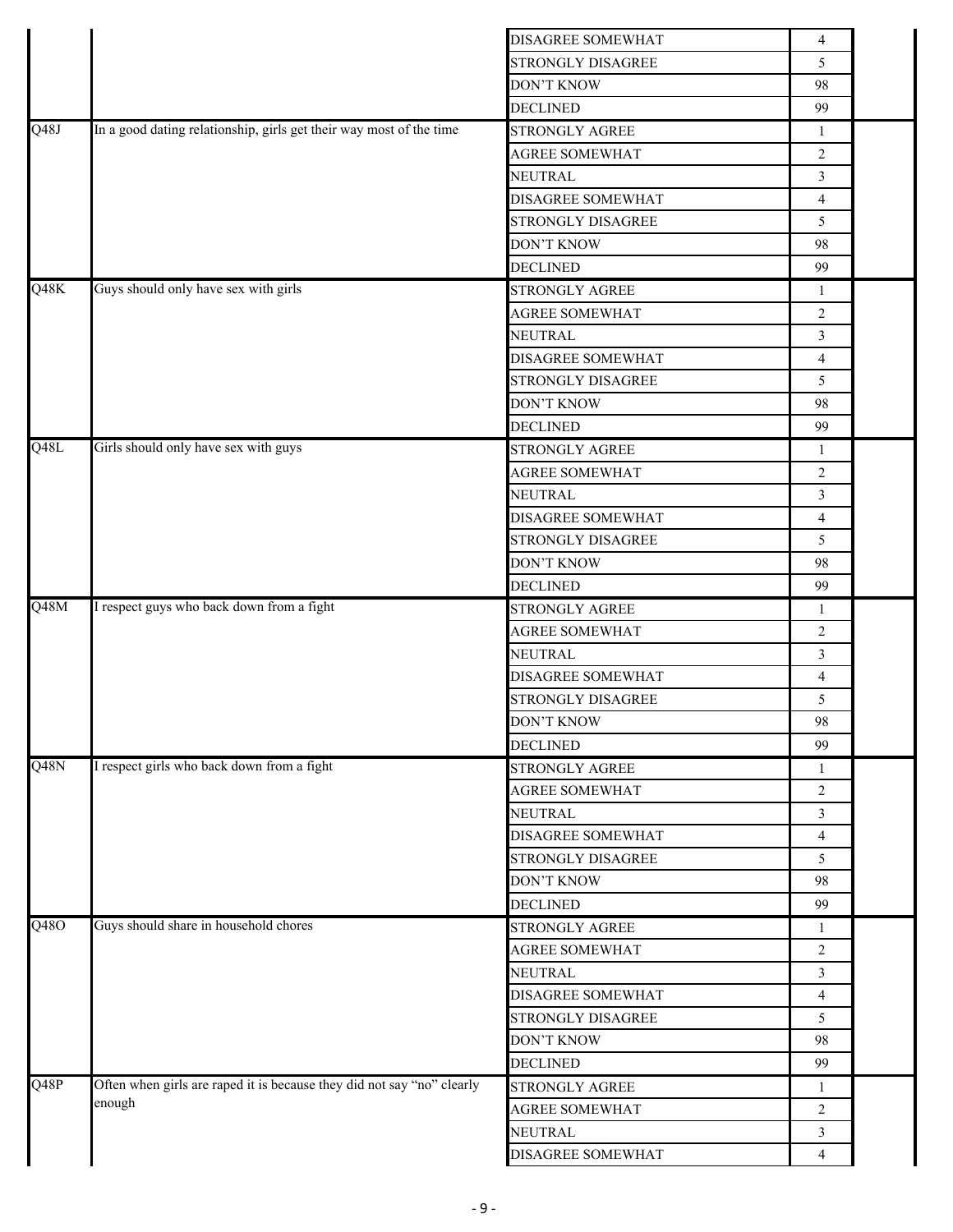|                  |                                                                                                                                                   | STRONGLY DISAGREE   | 5                |     |
|------------------|---------------------------------------------------------------------------------------------------------------------------------------------------|---------------------|------------------|-----|
|                  |                                                                                                                                                   | <b>DON'T KNOW</b>   | 98               |     |
|                  |                                                                                                                                                   | <b>DECLINED</b>     | 99               |     |
| $\overline{Q49}$ | ATTITUDES ABOUT CORPORAL PUNISHMENT:                                                                                                              | <b>YES</b>          | 1                |     |
|                  |                                                                                                                                                   | NO                  | 2                |     |
|                  | Do you believe that in order to bring up a child properly, a parent or<br>caregiver needs to physically punish the child, for example by spanking | <b>DON'T KNOW</b>   | 98               |     |
|                  | or hitting the child?                                                                                                                             | <b>DECLINED</b>     | 99               |     |
|                  |                                                                                                                                                   |                     |                  |     |
|                  | IF Q2=13-17, CONTINUE TO Q50 (DISCIPLINE)<br>IF Q2=18-24, SKIP TO Q51 (SAFETY)                                                                    |                     |                  |     |
| $\overline{Q50}$ | <b>DISCIPLINE:</b>                                                                                                                                |                     |                  |     |
|                  |                                                                                                                                                   |                     |                  |     |
|                  | In the past 12 months, has a parent or adult caregiver punished or corrected you by:                                                              |                     |                  |     |
| Q50A             | Shouting, yelling, or screaming at you; calling you offensive names,                                                                              | <b>YES</b>          | 1                |     |
|                  | such as 'dumb' or 'lazy'; taking away food; or ignoring you for several<br>hours?                                                                 | NO <sub>1</sub>     | $\overline{2}$   |     |
|                  |                                                                                                                                                   | DON'T KNOW          | 98               |     |
|                  |                                                                                                                                                   | <b>DECLINED</b>     | 99               |     |
| Q50B             | Shaking, hitting, spanking, or slapping you anywhere on your body with                                                                            | <b>YES</b>          | 1                |     |
|                  | a bare hand or a hard object?                                                                                                                     | NO                  | 2                |     |
|                  |                                                                                                                                                   | DON'T KNOW          | 98               |     |
|                  |                                                                                                                                                   | <b>DECLINED</b>     | 99               |     |
| Q50C             | Taking away privileges, forbidding something you liked or wanted to do; YES                                                                       |                     | 1                |     |
|                  | explaining why the behavior is wrong; or giving you a reminder or                                                                                 | NO                  | 2                |     |
|                  | warning not to do it again?                                                                                                                       | DON'T KNOW          | 98               |     |
|                  |                                                                                                                                                   | <b>DECLINED</b>     | 99               |     |
| $\overline{Q51}$ | SAFETY:                                                                                                                                           | <b>YES</b>          | 1                |     |
|                  |                                                                                                                                                   | NO                  | 2                |     |
|                  | During the past 12 months, were there times you did not go to school or                                                                           | <b>DON'T KNOW</b>   | 98               |     |
|                  | did not leave home because you felt it would be unsafe for any reason?                                                                            | <b>DECLINED</b>     | 99               |     |
| $\overline{Q52}$ | <b>SURVIVORSHIP:</b>                                                                                                                              | <b>YES</b>          | 1                |     |
|                  |                                                                                                                                                   | NO                  | 2                |     |
|                  | At any time in your life was anyone you felt close to murdered?                                                                                   | <b>DON'T KNOW</b>   | 98               |     |
|                  |                                                                                                                                                   |                     |                  |     |
|                  | <b>CONDUCTED BY INTERVIEWER</b>                                                                                                                   | <b>DECLINED</b>     | 99               |     |
|                  | <b>WEAPONS</b>                                                                                                                                    |                     |                  |     |
| $\overline{Q53}$ | <b>CARRYING WEAPONS:</b>                                                                                                                          | <b>YES</b>          | 1                |     |
|                  | Now I am going to ask questions about weapons. For these questions,                                                                               |                     |                  |     |
|                  | please do not include times you carried a gun or knife only for hunting                                                                           | NO                  | 2                |     |
|                  | or for a sport, such as target shooting.                                                                                                          | <b>DON'T KNOW</b>   | 98               | Q63 |
|                  | Remember you can skip questions if you don't want to answer.                                                                                      |                     |                  |     |
|                  | Have you ever carried a weapon such as a gun, knife, or club?                                                                                     | <b>DECLINED</b>     | 99               |     |
| Q54              | What type of weapon have you carried?                                                                                                             | <b>GUN</b>          | A                |     |
|                  |                                                                                                                                                   | <b>KNIFE</b>        | B                |     |
|                  | (Choose all responses that apply)                                                                                                                 | <b>CLUB</b>         | $\mathbf C$      |     |
|                  |                                                                                                                                                   |                     |                  |     |
|                  |                                                                                                                                                   |                     |                  |     |
|                  |                                                                                                                                                   | <b>OTHER WEAPON</b> | Χ                |     |
|                  |                                                                                                                                                   |                     |                  |     |
|                  |                                                                                                                                                   | <b>DON'T KNOW</b>   | Y                |     |
|                  |                                                                                                                                                   | <b>DECLINED</b>     | $\boldsymbol{Z}$ |     |
| Q55              | During the past 12 months, how often did you carry a weapon such as a                                                                             | <b>NEVER</b>        |                  | Q63 |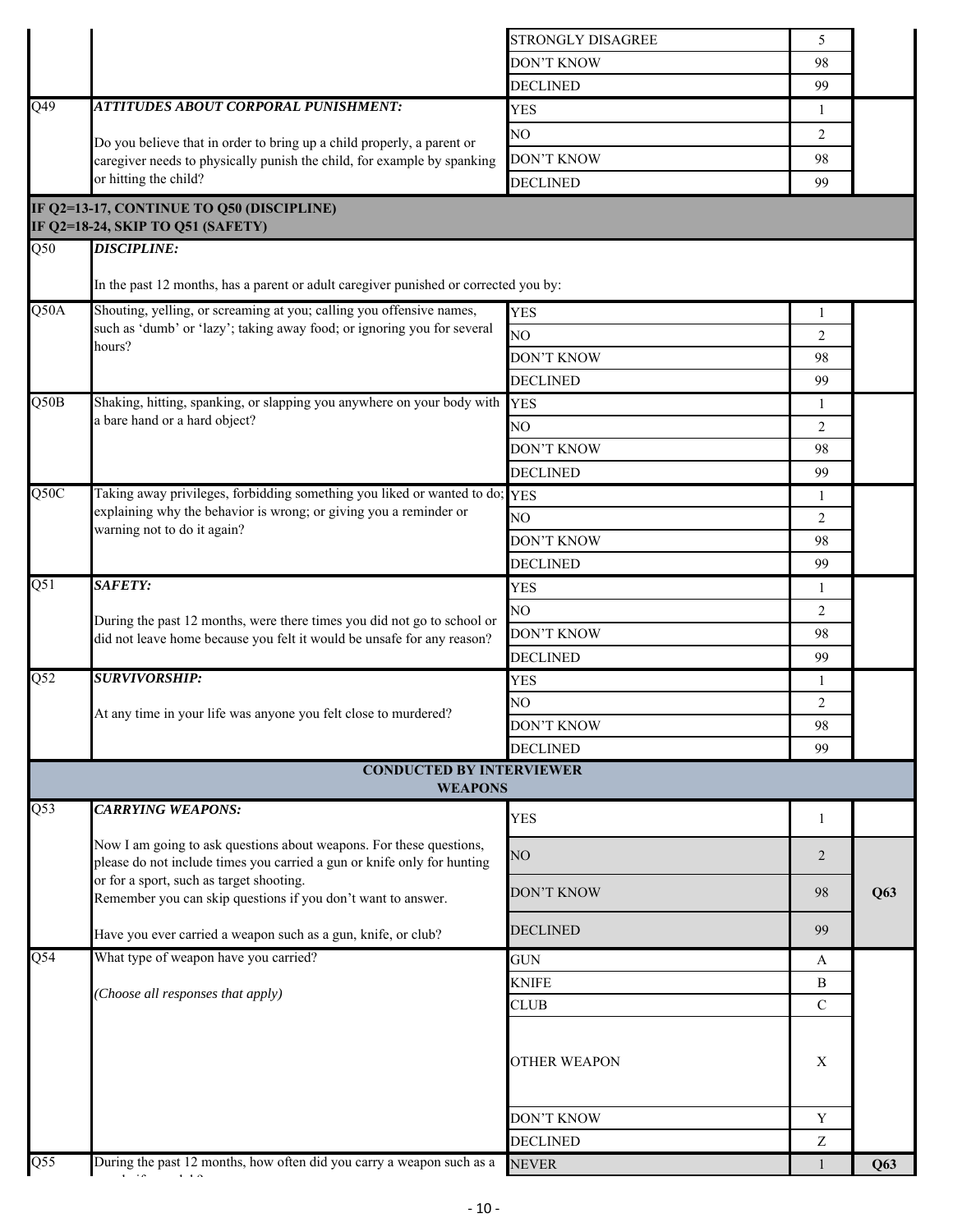|                  | gun, knife, or club?                                                                                           | <b>RARELY</b>                                            | $\overline{2}$  |     |
|------------------|----------------------------------------------------------------------------------------------------------------|----------------------------------------------------------|-----------------|-----|
|                  |                                                                                                                | <b>SOMETIMES</b>                                         | 3               |     |
|                  |                                                                                                                | MOST OF THE TIME                                         | $\overline{4}$  |     |
|                  |                                                                                                                | <b>DON'T KNOW</b>                                        | 98              |     |
|                  |                                                                                                                | <b>DECLINED</b>                                          | 99              |     |
| $\overline{Q56}$ | What is the main reason that you carried a weapon such as a gun, knife,<br>or club, during the past 12 months? | FOR PROTECTION AGAINST ATTACKS BY<br><b>OTHER PEOPLE</b> | $\mathbf{1}$    |     |
|                  |                                                                                                                | BECAUSE MY FRIENDS CARRY WEAPONS                         | $\overline{2}$  |     |
|                  |                                                                                                                | BECAUSE IT MAKES ME FEEL<br><b>IMPORTANT</b>             | $\mathfrak{Z}$  |     |
|                  |                                                                                                                | TO "SHOW OFF" AND IMPRESS MY<br><b>FRIENDS</b>           | $\overline{4}$  |     |
|                  |                                                                                                                | BECAUSE I WANTED TO HURT SOMEONE                         | $5\overline{)}$ |     |
|                  |                                                                                                                | <b>OTHER</b>                                             | $88\,$          |     |
|                  |                                                                                                                | <b>DON'T KNOW</b>                                        | 98              |     |
|                  |                                                                                                                | <b>DECLINED</b>                                          | 99              |     |
| $\overline{Q57}$ | During the past 12 months, did you use a weapon to threaten or injure<br>another person?                       | YES                                                      | $\mathbf{1}$    |     |
|                  |                                                                                                                |                                                          |                 |     |
|                  |                                                                                                                | NO                                                       | 2               | Q59 |
|                  |                                                                                                                | <b>DON'T KNOW</b>                                        | 98              |     |
|                  |                                                                                                                | <b>DECLINED</b>                                          | 99              |     |
| $\overline{Q58}$ | During the past 12 months, how many times did you use a weapon to                                              | 1 TIME                                                   | $\mathbf{1}$    |     |
|                  | threaten or injure another person?                                                                             | $2 - 4$ TIMES                                            | $\overline{c}$  |     |
|                  |                                                                                                                | <b>5 OR MORE TIMES</b>                                   | $\mathfrak{Z}$  |     |
|                  |                                                                                                                | <b>DON'T KNOW</b>                                        | 98              |     |
|                  |                                                                                                                | <b>DECLINED</b>                                          | 99              |     |
|                  | IF Q54=A (GUN) CONTINUE WITH Q59, ELSE SKIP TO Q63                                                             |                                                          |                 |     |
| $\overline{Q59}$ | GUNS:                                                                                                          | <b>NEVER</b><br><b>RARELY</b>                            | $\mathbf{1}$    |     |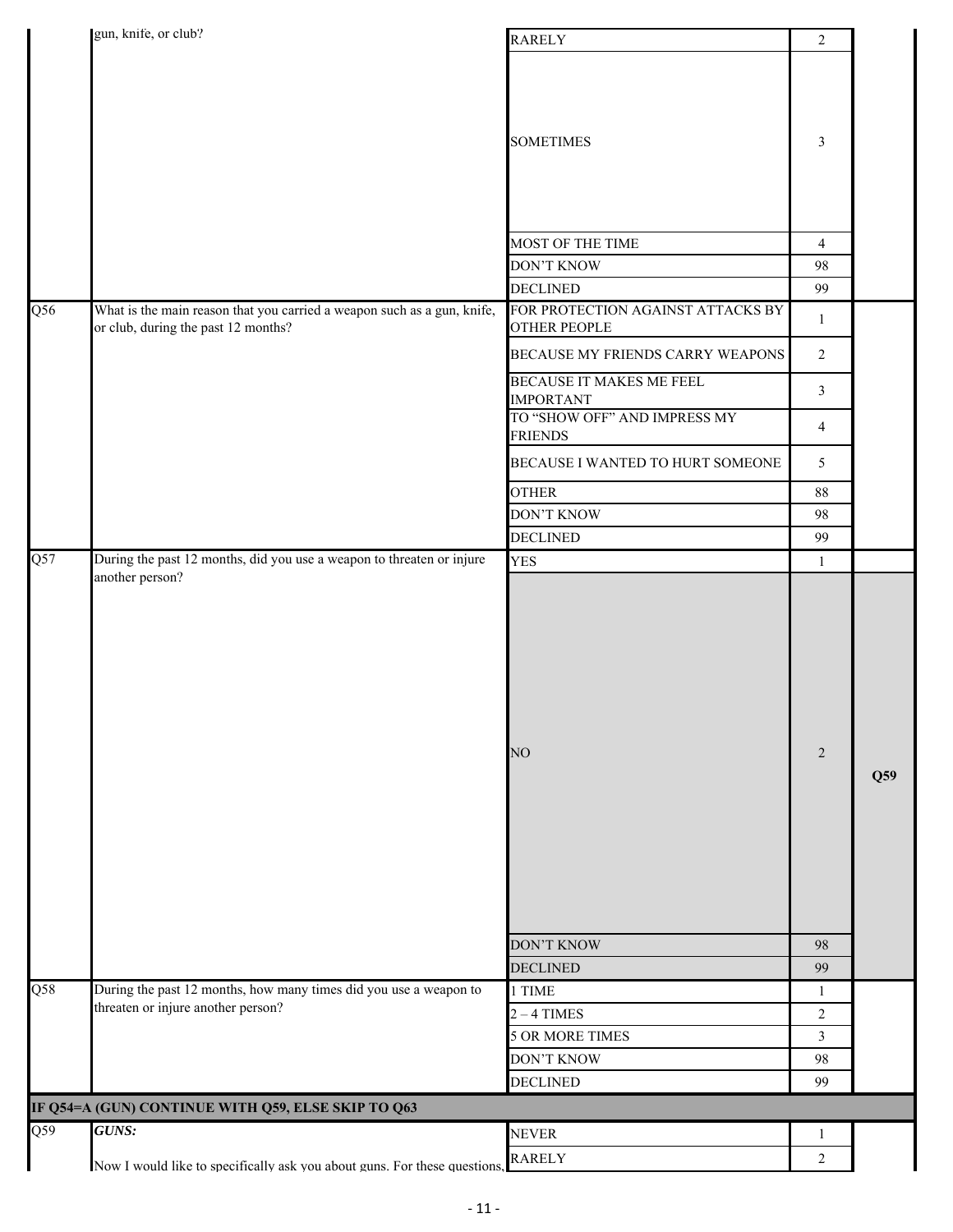|                  | do not count any times when you may have carried a gun only for                                                                             | <b>SOMETIMES</b>                                              | 3              |  |
|------------------|---------------------------------------------------------------------------------------------------------------------------------------------|---------------------------------------------------------------|----------------|--|
|                  | hunting or for a sport, such as target shooting.                                                                                            | MOST OF THE TIME                                              | $\overline{4}$ |  |
|                  | During the past 12 months, how often did you carry a gun onto school                                                                        | <b>DON'T KNOW</b>                                             | 98             |  |
|                  | property?                                                                                                                                   | <b>DECLINED</b>                                               | 99             |  |
| Q60              | During the past 12 months, how often did you carry a gun in your                                                                            | <b>NEVER</b>                                                  | 1              |  |
|                  | neighborhood?                                                                                                                               | <b>RARELY</b>                                                 | 2              |  |
|                  |                                                                                                                                             | <b>SOMETIMES</b>                                              | 3              |  |
|                  |                                                                                                                                             | MOST OF THE TIME                                              | 4              |  |
|                  |                                                                                                                                             | <b>DON'T KNOW</b>                                             | 98             |  |
|                  |                                                                                                                                             | <b>DECLINED</b>                                               | 99             |  |
|                  | IF Q59=1 AND Q60=1, SKIP TO Q62, ELSE CONTINUE WITH Q61                                                                                     |                                                               |                |  |
| Q61              | Where did you get the gun(s) that you carried during the past 12 months?                                                                    |                                                               |                |  |
|                  |                                                                                                                                             | PARENT OR OTHER FAMILY MEMBER'S<br><b>GUN TAKEN FROM HOME</b> | A              |  |
|                  | (Choose all responses that apply)                                                                                                           |                                                               |                |  |
|                  |                                                                                                                                             | I PURCHASED FROM A STORE THAT<br><b>SELLS GUNS</b>            | B              |  |
|                  |                                                                                                                                             | <b>ADULT PURCHASED FOR ME</b>                                 | $\mathcal{C}$  |  |
|                  |                                                                                                                                             | PURCHASED "ON THE STREET                                      | D              |  |
|                  |                                                                                                                                             | BORROWED FROM A FRIEND OR                                     |                |  |
|                  |                                                                                                                                             | <b>SOMEONE I KNOW</b>                                         | E              |  |
|                  |                                                                                                                                             | <b>STOLEN</b>                                                 | F              |  |
|                  |                                                                                                                                             | PURCHASED FROM A GUN SHOW                                     | G              |  |
|                  |                                                                                                                                             | DON'T KNOW                                                    | Y              |  |
|                  |                                                                                                                                             | DECLINED                                                      | Z              |  |
| Q62              | (For 13-17 yo):                                                                                                                             | I COULD NOT GET A LOADED GUN                                  | 1              |  |
|                  | How long would it take you to get and be ready to fire a loaded gun<br>without a parent's or adult's permission? This gun could be yours or | LESS THAN 10 MINUTES                                          | 2              |  |
|                  | someone else's and it could be located anywhere.                                                                                            | 10 OR MORE MINUTES, BUT LESS THAN 1<br><b>HOUR</b>            | 3              |  |
|                  | (For 18-24 yo):<br>How long would it take you to get and be ready to fire a loaded gun?                                                     | 1 OR MORE HOURS, BUT LESS THAN 4<br><b>HOURS</b>              | 4              |  |
|                  | This gun could be yours or someone else's and it could be located<br>anywhere.                                                              | 4 HOURS OR MORE, BUT LESS THAN 24<br><b>HOURS</b>             | 5              |  |
|                  |                                                                                                                                             | 24 HOURS OR MORE                                              | 6              |  |
|                  |                                                                                                                                             | <b>DON'T KNOW</b>                                             | 98             |  |
|                  |                                                                                                                                             | <b>DECLINED</b>                                               | 99             |  |
|                  | IF Q15>1 (PARTICIPANT IS NOT CURRENTLY ATTENDING TO SCHOOL) SKIP TO Q64                                                                     |                                                               |                |  |
| $\overline{Q63}$ | Now I have a few questions about gangs.                                                                                                     | <b>YES</b>                                                    | 1              |  |
|                  | Is there gang activity in your school?                                                                                                      | NO                                                            | $\overline{2}$ |  |
|                  |                                                                                                                                             | DON'T KNOW                                                    | 98             |  |
|                  |                                                                                                                                             | <b>DECLINED</b>                                               | 99             |  |
| Q64              | Is there gang activity in your neighborhood?                                                                                                | <b>YES</b>                                                    | 1              |  |
|                  |                                                                                                                                             | NO                                                            | 2              |  |
|                  |                                                                                                                                             | <b>DON'T KNOW</b>                                             | 98             |  |
|                  |                                                                                                                                             | <b>DECLINED</b>                                               | 99             |  |
|                  | IF Q63=2,98,99 AND Q64=2,98,99 SKIP TO Q67 (JUVENILE AND PEER DELINQUENCY)                                                                  |                                                               |                |  |
| $\overline{Q65}$ | During the past 12 months, how many times did you feel threatened as a                                                                      | 0 TIMES                                                       | $\mathbf{0}$   |  |
|                  | result of gang activity?                                                                                                                    | 1 TIME                                                        | 1              |  |
|                  |                                                                                                                                             | $2 - 4$ TIMES                                                 | $\overline{2}$ |  |
|                  |                                                                                                                                             | <b>5 OR MORE TIMES</b>                                        | 3              |  |
|                  |                                                                                                                                             | <b>DON'T KNOW</b>                                             | 98             |  |
|                  |                                                                                                                                             | <b>DECLINED</b>                                               | 99             |  |
| Q66              | During the past 12 months, have you ever been a member of a gang?                                                                           | <b>YES</b>                                                    |                |  |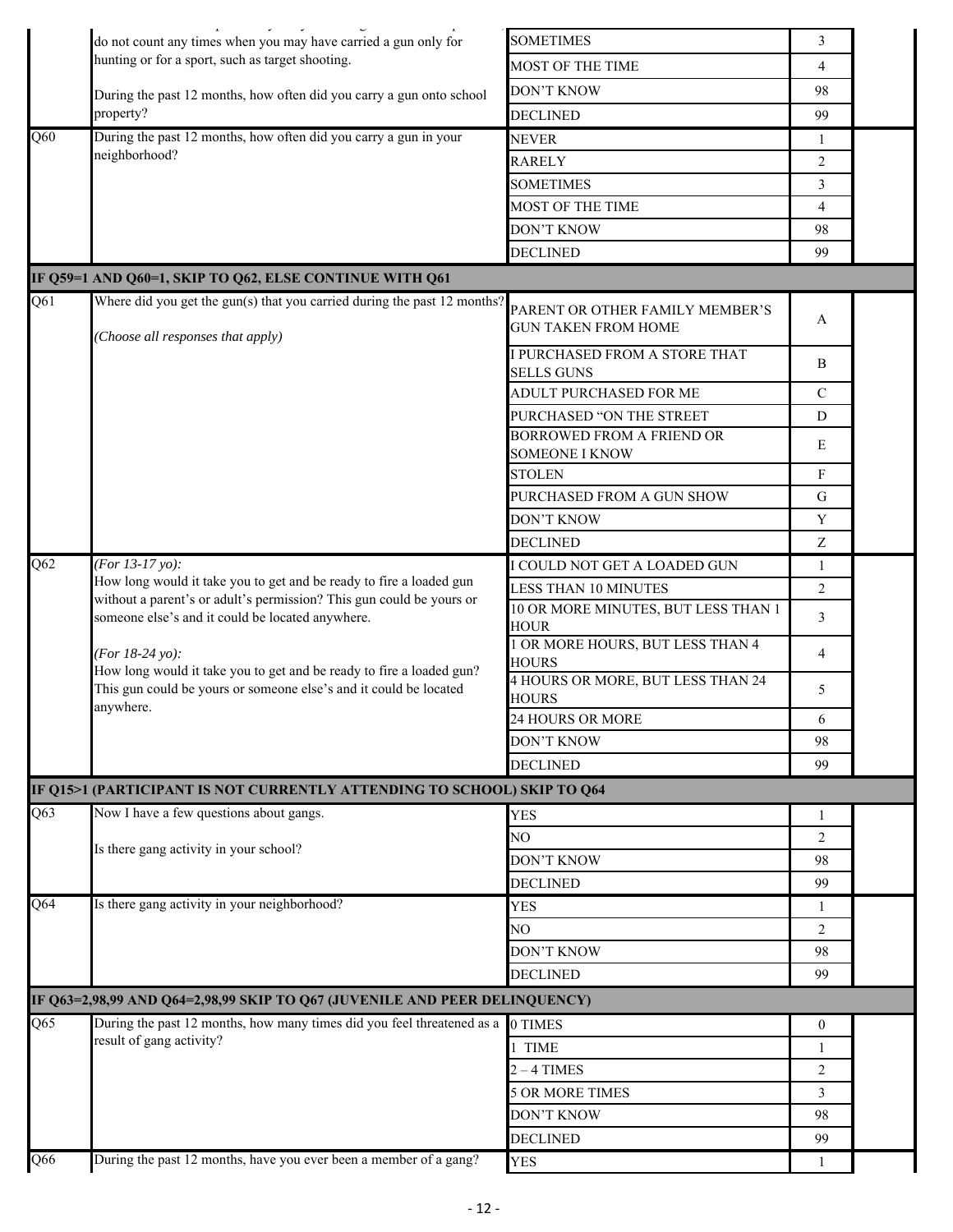|      |                                                                                                                                                                                   | NO                         | $\overline{2}$   |     |
|------|-----------------------------------------------------------------------------------------------------------------------------------------------------------------------------------|----------------------------|------------------|-----|
|      |                                                                                                                                                                                   | <b>DON'T KNOW</b>          | 98               |     |
|      |                                                                                                                                                                                   | <b>DECLINED</b>            | 99               |     |
|      | <b>CONDUCTED BY INTERVIEWER</b>                                                                                                                                                   |                            |                  |     |
|      | JUVENILE AND PEER DELINQUENCY                                                                                                                                                     |                            |                  |     |
| Q67  | <b>JUVENILE AND PEER DELINQUENCY</b>                                                                                                                                              |                            |                  |     |
|      | $(For 13-17)$<br>The next questions are about events that may have happened during your life. Did you ever:                                                                       |                            |                  |     |
|      | $(For 18-24)$<br>The next questions are about events that may have happened in your childhood, before you turned 18. Thinking back before you were 18 years<br>old, did you ever: |                            |                  |     |
| Q67A | Stay out later than your parents said you could?                                                                                                                                  | <b>YES</b>                 | 1                |     |
|      |                                                                                                                                                                                   | NO                         | 2                |     |
|      |                                                                                                                                                                                   | <b>DON'T KNOW</b>          | 98               |     |
|      |                                                                                                                                                                                   | <b>DECLINED</b>            | 99               |     |
| Q67B | Lie to your parents about something important?                                                                                                                                    | <b>YES</b>                 | -1               |     |
|      |                                                                                                                                                                                   | NO                         | $\overline{2}$   |     |
|      |                                                                                                                                                                                   | <b>DON'T KNOW</b>          | 98               |     |
|      |                                                                                                                                                                                   | <b>DECLINED</b>            | 99               |     |
| Q67C | Take something from a store without paying?                                                                                                                                       | <b>YES</b>                 | 1                |     |
|      |                                                                                                                                                                                   | NO                         | $\overline{2}$   |     |
|      |                                                                                                                                                                                   | <b>DON'T KNOW</b>          | 98               |     |
|      |                                                                                                                                                                                   | <b>DECLINED</b>            | 99               |     |
| Q67D | Intentionally damage school property?                                                                                                                                             | <b>YES</b>                 | 1                |     |
|      |                                                                                                                                                                                   | NO                         | $\overline{2}$   |     |
|      |                                                                                                                                                                                   | <b>DON'T KNOW</b>          | 98               |     |
|      |                                                                                                                                                                                   | <b>DECLINED</b>            | 99               |     |
| Q67E | Have your parent or guardian brought in to school because you broke a                                                                                                             | <b>YES</b>                 | 1                |     |
|      | school rule?                                                                                                                                                                      | NO                         | 2                |     |
|      |                                                                                                                                                                                   | <b>DON'T KNOW</b>          | 98               |     |
|      |                                                                                                                                                                                   | <b>DECLINED</b>            | 99               |     |
| Q67F | Skip school without permission?                                                                                                                                                   | <b>YES</b>                 | 1                |     |
|      |                                                                                                                                                                                   | NO                         | 2                |     |
|      |                                                                                                                                                                                   | <b>DON'T KNOW</b>          | 98               |     |
|      |                                                                                                                                                                                   | <b>DECLINED</b>            | 99               |     |
| Q68  | $(For 13-17)$<br>The next questions are about your friends. Please think of your closest friends. Did your closest friends ever:                                                  |                            |                  |     |
|      | $(For 18-24)$<br>The next questions are about your friends growing up before you turned 18. Now, thinking back before you were 18 years old. Did your closest<br>friends ever:    |                            |                  |     |
| Q68A | Stay out later than their parents said they could?                                                                                                                                | PARTICIPANT HAS NO FRIENDS | $\boldsymbol{0}$ | Q69 |
|      | IF PARTICIPANT SAYS THEY DID NOT HAVE ANY FRIENDS                                                                                                                                 | <b>YES</b>                 | $\mathbf{1}$     |     |
|      | THEN SELECT OPTION 0 NO FRIENDS                                                                                                                                                   | NO                         | 2                |     |
|      |                                                                                                                                                                                   | <b>DON'T KNOW</b>          | 98               |     |
|      |                                                                                                                                                                                   | <b>DECLINED</b>            | 99               |     |
| Q68B | Hurt someone badly enough to need a doctor?                                                                                                                                       | <b>YES</b>                 | 1                |     |
|      |                                                                                                                                                                                   | NO                         | $\overline{2}$   |     |
|      |                                                                                                                                                                                   | <b>DON'T KNOW</b>          | 98               |     |
|      |                                                                                                                                                                                   | <b>DECLINED</b>            | 99               |     |
| Q68C | Lie to their parents about something important?                                                                                                                                   | <b>YES</b>                 | 1                |     |
|      |                                                                                                                                                                                   |                            |                  |     |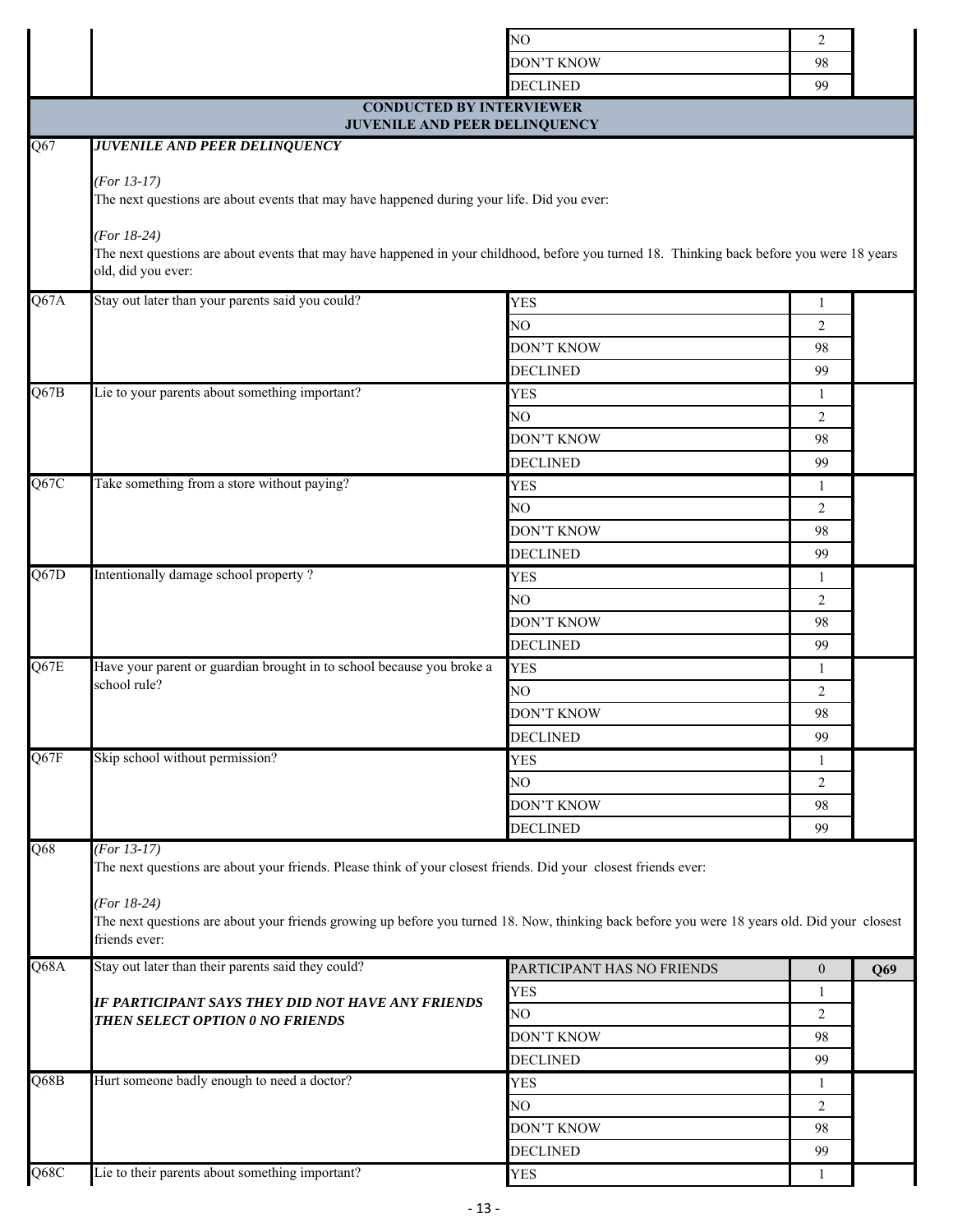|                   |                                                                                                               | NO                            | 2              |     |
|-------------------|---------------------------------------------------------------------------------------------------------------|-------------------------------|----------------|-----|
|                   |                                                                                                               | <b>DON'T KNOW</b>             | 98             |     |
|                   |                                                                                                               | <b>DECLINED</b>               | 99             |     |
| $\overline{Q68D}$ | Take something from a store without paying?                                                                   | <b>YES</b>                    | 1              |     |
|                   |                                                                                                               | NO                            | $\overline{2}$ |     |
|                   |                                                                                                               | <b>DON'T KNOW</b>             | 98             |     |
|                   |                                                                                                               | <b>DECLINED</b>               | 99             |     |
| Q68E              | Intentionally damage school property?                                                                         | <b>YES</b>                    | 1              |     |
|                   |                                                                                                               | NO                            | 2              |     |
|                   |                                                                                                               | <b>DON'T KNOW</b>             | 98             |     |
|                   |                                                                                                               | <b>DECLINED</b>               | 99             |     |
| Q68F              | Have to have a parent or guardian brought in to school because they                                           | <b>YES</b>                    | 1              |     |
|                   | broke a school rule?                                                                                          | NO                            | $\overline{2}$ |     |
|                   |                                                                                                               | DON'T KNOW                    | 98             |     |
|                   |                                                                                                               | <b>DECLINED</b>               | 99             |     |
| Q68G              | Skip school without permission?                                                                               | <b>YES</b>                    | 1              |     |
|                   |                                                                                                               | NO                            | 2              |     |
|                   |                                                                                                               | <b>DON'T KNOW</b>             | 98             |     |
|                   |                                                                                                               | <b>DECLINED</b>               | 99             |     |
| Q68H              | Get drunk or use drugs?                                                                                       | <b>YES</b>                    | $\mathbf{1}$   |     |
|                   |                                                                                                               | NO.                           | 2              |     |
|                   |                                                                                                               | <b>DON'T KNOW</b>             | 98             |     |
|                   |                                                                                                               | <b>DECLINED</b>               | 99             |     |
|                   | <b>CONDUCTED BY INTERVIEWER</b>                                                                               |                               |                |     |
|                   | WITNESSING PHYSICAL VIOLENCE                                                                                  |                               |                |     |
| Q69               | <b>WITNESSING PHYSICAL VIOLENCE:</b>                                                                          |                               |                |     |
|                   | The following questions are about witnessing physical violence by                                             | <b>NEVER</b>                  | 1              | Q71 |
|                   | strangers or people you know well in your home or neighborhood.                                               |                               |                |     |
|                   |                                                                                                               | <b>ONCE</b>                   | 2              |     |
|                   | For participants 13-17:<br>How many times in your life have you seen or heard your parent or                  |                               |                |     |
|                   | guardian being hit, punched, kicked, or beaten by her or his husband,                                         |                               |                |     |
|                   | wife, or dating partner? Would you say: never, once, or more than once?                                       | MORE THAN ONE TIME            | 3              |     |
|                   |                                                                                                               |                               |                |     |
|                   | For participants 18-24:<br>Before the age of 18. How many times did you see or hear your parent or DON'T KNOW |                               |                |     |
|                   | guardian being hit, punched, kicked, or beaten by her or his husband,                                         |                               | 98             |     |
|                   | wife, or dating partner? Would you say: never, once, or more than once?                                       |                               |                | Q71 |
|                   |                                                                                                               |                               |                |     |
|                   |                                                                                                               | <b>DECLINED</b>               | 99             |     |
|                   |                                                                                                               |                               |                |     |
|                   | For participants 13-17 ONLY:                                                                                  |                               |                |     |
| Q70               | Did this happen in the past 12 months?                                                                        | <b>YES</b>                    | -1             |     |
|                   |                                                                                                               | NO                            | 2              |     |
|                   |                                                                                                               | DON'T KNOW                    | 98             |     |
|                   |                                                                                                               | <b>DECLINED</b>               | 99             |     |
| Q71               | How many times did you see or hear a parent or guardian or their                                              | <b>NEVER</b>                  | 1              | Q73 |
|                   | husband, wife, or dating partner punch, kick, or beat your brothers or                                        | <b>ONCE</b>                   | $\overline{2}$ |     |
|                   | sisters? Never, once, more than once, or I have no brothers or sisters?                                       | MORE THAN ONE TIME            | $\mathfrak{Z}$ |     |
|                   |                                                                                                               | I HAVE NO BROTHERS OR SISTERS | $\overline{4}$ |     |
|                   |                                                                                                               | DON'T KNOW                    | 98             | Q73 |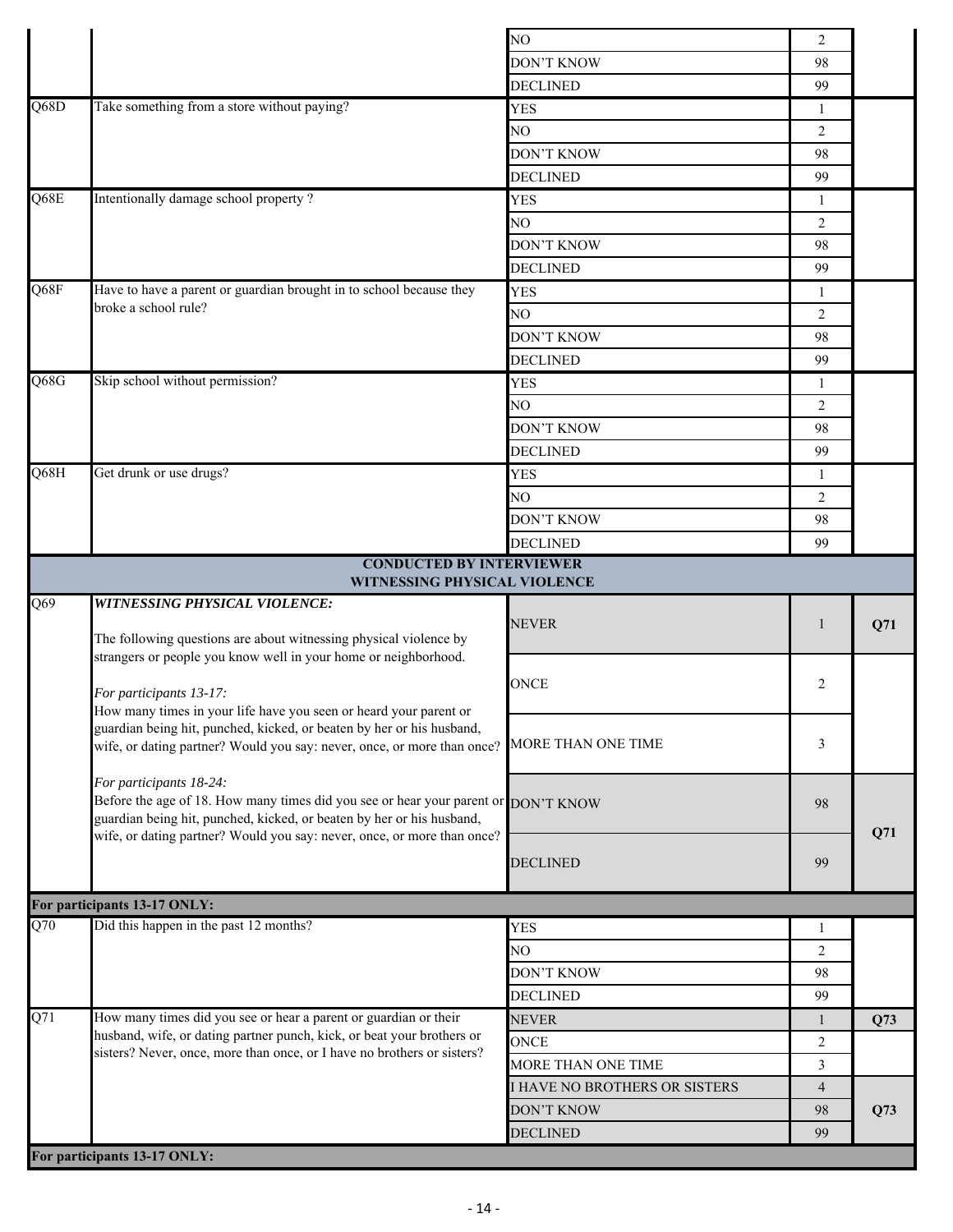| Q <sub>72</sub> | Did this happen in the past 12 months?                                                                                                                                                                       |                                     |                |  |
|-----------------|--------------------------------------------------------------------------------------------------------------------------------------------------------------------------------------------------------------|-------------------------------------|----------------|--|
|                 |                                                                                                                                                                                                              | <b>YES</b>                          | 1              |  |
|                 |                                                                                                                                                                                                              | NO                                  | 2              |  |
|                 |                                                                                                                                                                                                              | <b>DON'T KNOW</b>                   | 98             |  |
|                 |                                                                                                                                                                                                              | <b>DECLINED</b>                     | 99             |  |
| Q73             | Outside of your home, in real life, how many times did you see anyone:                                                                                                                                       |                                     |                |  |
| Q73A            | physically attacked or beaten? Would you say never, once, or more than<br>once?                                                                                                                              | <b>NEVER</b>                        | 1              |  |
|                 |                                                                                                                                                                                                              | ONCE                                | $\overline{2}$ |  |
|                 |                                                                                                                                                                                                              | MORE THAN ONE TIME                  | 3              |  |
|                 |                                                                                                                                                                                                              | <b>DON'T KNOW</b>                   | 98             |  |
|                 |                                                                                                                                                                                                              | <b>DECLINED</b>                     | 99             |  |
| Q73B            | stabbed with a knife or sharp weapon? Would you say never, once, or                                                                                                                                          | <b>NEVER</b>                        | 1              |  |
|                 | more than once?                                                                                                                                                                                              | <b>ONCE</b>                         | 2              |  |
|                 |                                                                                                                                                                                                              | MORE THAN ONE TIME                  | 3              |  |
|                 |                                                                                                                                                                                                              | <b>DON'T KNOW</b>                   | 98             |  |
|                 |                                                                                                                                                                                                              | <b>DECLINED</b>                     | 99             |  |
| Q73C            | shot with gun, BB gun or air rifle? Would you say never, once, or more                                                                                                                                       | <b>NEVER</b>                        | $\mathbf{1}$   |  |
|                 | than once?                                                                                                                                                                                                   | ONCE                                | $\overline{2}$ |  |
|                 |                                                                                                                                                                                                              | MORE THAN ONE TIME                  | 3              |  |
|                 |                                                                                                                                                                                                              | <b>DON'T KNOW</b>                   | 98             |  |
|                 |                                                                                                                                                                                                              | <b>DECLINED</b>                     | 99             |  |
|                 | IF ALL RESPONSES IN Q73A, Q73B AND Q73C = 1 (NEVER) OR 98/99 (DON'T KNOW/DECLINED) THEN SKIP TO Q25 (ACES),<br>OTHERWISE IF THERE IS AT LEAST 1 RESPONSE = 2 OR 3 (ONCE/MORE THAN ONCE) THEN CONTINUE TO Q74 |                                     |                |  |
|                 | For participants 13-17 ONLY:                                                                                                                                                                                 |                                     |                |  |
| Q74             | Did this happen in the past 12 months?                                                                                                                                                                       | <b>YES</b>                          | 1              |  |
|                 |                                                                                                                                                                                                              | NO<br>DON'T KNOW<br><b>DECLINED</b> | 2<br>98<br>99  |  |
|                 | <b>CONDUCTED IN ACASI</b>                                                                                                                                                                                    |                                     |                |  |
|                 | <b>ACES</b>                                                                                                                                                                                                  |                                     |                |  |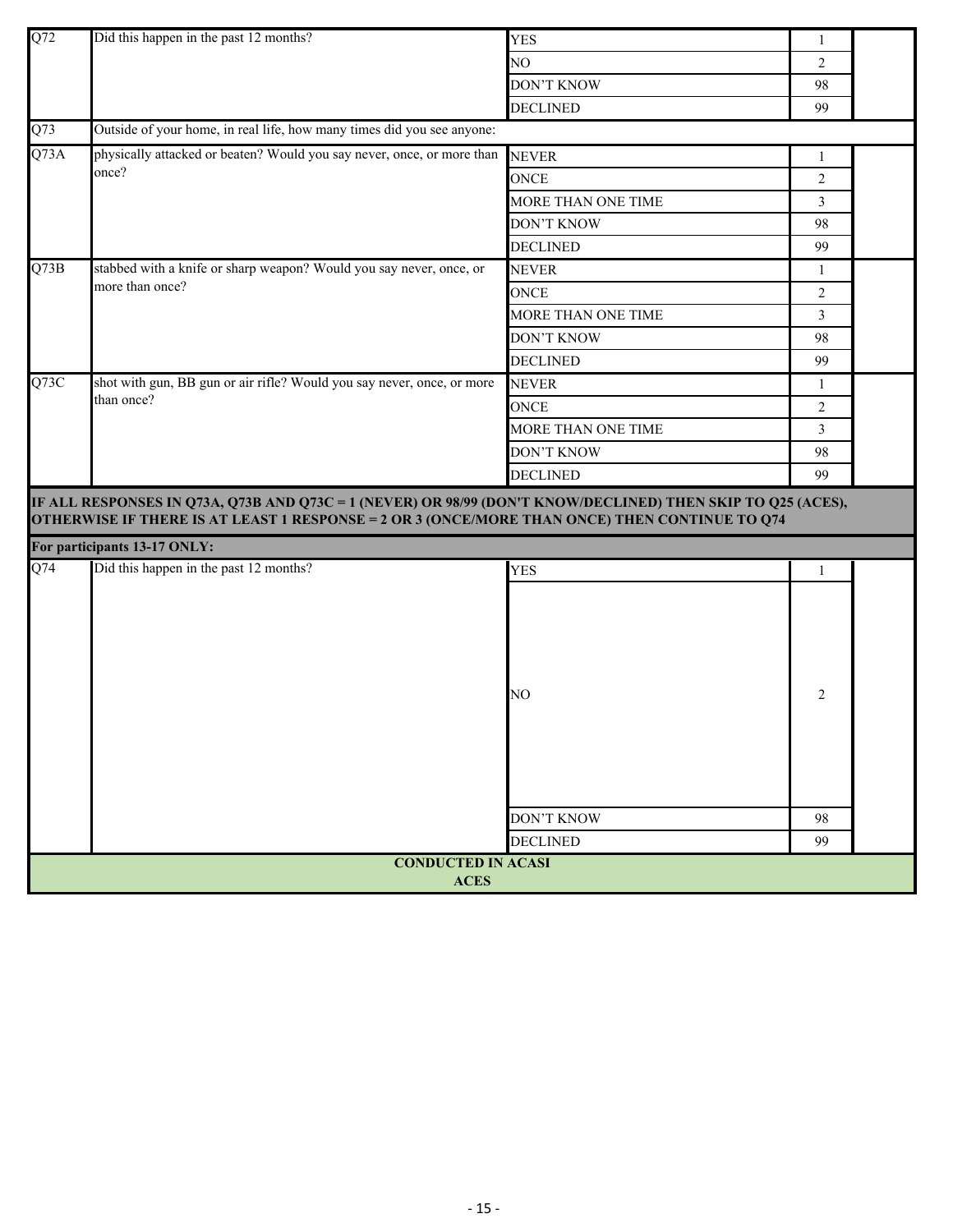| $\overline{Q25}$ | ACES:                                                                                                                                       |                           |                |  |
|------------------|---------------------------------------------------------------------------------------------------------------------------------------------|---------------------------|----------------|--|
|                  |                                                                                                                                             |                           |                |  |
|                  | For participants 13-17:                                                                                                                     |                           |                |  |
|                  | The next questions are about events that may have happened during your<br>life.                                                             |                           |                |  |
|                  | (use present tense in the below questions)                                                                                                  |                           |                |  |
|                  |                                                                                                                                             |                           |                |  |
|                  | For participants 18-24:                                                                                                                     |                           |                |  |
|                  | The next questions are about events that may have happened in your                                                                          |                           |                |  |
|                  | childhood, before you turned 18. Before you were 18 years old:                                                                              |                           |                |  |
|                  | (use past tense in the below questions)                                                                                                     |                           |                |  |
|                  | Did your mother, father, or guardian die?                                                                                                   | <b>YES</b>                | 1              |  |
|                  |                                                                                                                                             |                           |                |  |
|                  |                                                                                                                                             |                           |                |  |
|                  |                                                                                                                                             |                           |                |  |
|                  |                                                                                                                                             |                           |                |  |
|                  |                                                                                                                                             |                           |                |  |
|                  |                                                                                                                                             |                           |                |  |
|                  |                                                                                                                                             |                           |                |  |
|                  |                                                                                                                                             |                           |                |  |
|                  |                                                                                                                                             |                           |                |  |
|                  |                                                                                                                                             |                           |                |  |
|                  |                                                                                                                                             |                           |                |  |
|                  |                                                                                                                                             |                           |                |  |
|                  |                                                                                                                                             |                           |                |  |
|                  |                                                                                                                                             | NO                        | $\overline{2}$ |  |
|                  |                                                                                                                                             |                           |                |  |
|                  |                                                                                                                                             |                           |                |  |
|                  |                                                                                                                                             |                           |                |  |
|                  |                                                                                                                                             | DON'T KNOW THE ANSWER     | 98             |  |
|                  |                                                                                                                                             |                           |                |  |
|                  |                                                                                                                                             |                           |                |  |
|                  |                                                                                                                                             | <b>DECLINED TO ANSWER</b> | 99             |  |
|                  |                                                                                                                                             |                           |                |  |
| Q26              | Did one or both of your parents ever live in a different place than you for YES                                                             |                           | 1              |  |
|                  | more than half a year?                                                                                                                      | NO                        | 2              |  |
|                  |                                                                                                                                             | DON'T KNOW THE ANSWER     | 98             |  |
|                  |                                                                                                                                             | DECLINED TO ANSWER        | 99             |  |
| Q27              | Have you ever been in foster care?                                                                                                          | YES                       | 1              |  |
|                  |                                                                                                                                             | NO                        | 2              |  |
|                  |                                                                                                                                             | DON'T KNOW THE ANSWER     | 98             |  |
|                  |                                                                                                                                             |                           |                |  |
| $\overline{Q28}$ | How often <i>does/did</i> your family cut the size of meals or skip meals                                                                   | DECLINED TO ANSWER        | 99             |  |
|                  | because there was not enough money for food?                                                                                                | <b>NEVER</b>              | 1              |  |
|                  |                                                                                                                                             | RARELY                    | $\overline{2}$ |  |
|                  |                                                                                                                                             | <b>SOMETIMES</b>          | $\mathfrak{Z}$ |  |
|                  |                                                                                                                                             | MOST OF THE TIME          | 4              |  |
|                  |                                                                                                                                             | <b>ALWAYS</b>             | 5              |  |
|                  |                                                                                                                                             | DON'T KNOW THE ANSWER     | 98             |  |
|                  |                                                                                                                                             | DECLINED TO ANSWER        | 99             |  |
| Q29              | How often is/was there an adult living with you who tries/tried hard to                                                                     | <b>NEVER</b>              | $\mathbf{1}$   |  |
|                  | make sure your basic needs are/were met, such as looking after your<br>safety and making sure you have/had clean clothes and enough to eat? | <b>RARELY</b>             | 2              |  |
|                  |                                                                                                                                             | <b>SOMETIMES</b>          | 3              |  |
|                  |                                                                                                                                             | MOST OF THE TIME          | $\overline{4}$ |  |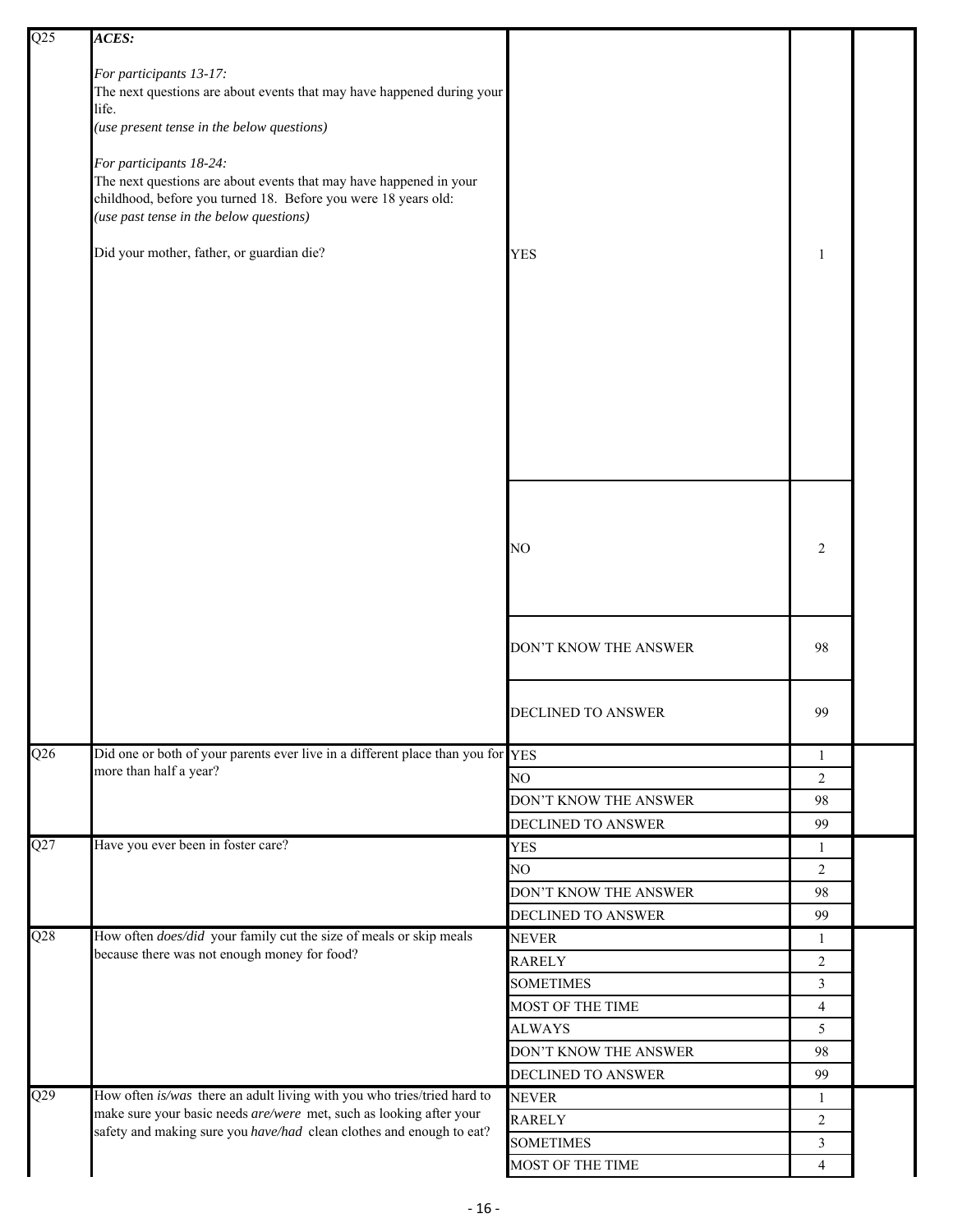|                  |                                                                                                                     | <b>ALWAYS</b>                                      | 5              |  |
|------------------|---------------------------------------------------------------------------------------------------------------------|----------------------------------------------------|----------------|--|
|                  |                                                                                                                     | DON'T KNOW THE ANSWER                              | 98             |  |
|                  |                                                                                                                     | <b>DECLINED TO ANSWER</b>                          | 99             |  |
| $\overline{Q30}$ | How often is/was there an adult living with you who makes/made you                                                  | <b>NEVER</b>                                       | 1              |  |
|                  | feel safe and protected?                                                                                            | <b>RARELY</b>                                      | 2              |  |
|                  |                                                                                                                     | <b>SOMETIMES</b>                                   | 3              |  |
|                  |                                                                                                                     | MOST OF THE TIME                                   | 4              |  |
|                  |                                                                                                                     | <b>ALWAYS</b>                                      | 5              |  |
|                  |                                                                                                                     |                                                    | 98             |  |
|                  |                                                                                                                     | DON'T KNOW THE ANSWER                              |                |  |
| Q31              | Have you ever lived/did you live with someone who was having a                                                      | DECLINED TO ANSWER                                 | 99             |  |
|                  | problem with alcohol or drug use?                                                                                   | <b>YES</b>                                         | 1              |  |
|                  |                                                                                                                     | NO                                                 | 2              |  |
|                  |                                                                                                                     | DON'T KNOW THE ANSWER                              | 98             |  |
|                  |                                                                                                                     | DECLINED TO ANSWER                                 | 99             |  |
| Q <sub>32</sub>  | Have you ever lived/did you live with someone who was depressed,<br>mentally ill, or suicidal?                      | <b>YES</b>                                         | 1              |  |
|                  |                                                                                                                     | NO.                                                | $\overline{2}$ |  |
|                  |                                                                                                                     | DON'T KNOW THE ANSWER                              | 98             |  |
|                  |                                                                                                                     | <b>DECLINED TO ANSWER</b>                          | 99             |  |
| $\overline{Q}33$ | Have you ever been/were you ever separated from a parent or guardian                                                | <b>YES</b>                                         | 1              |  |
|                  | because they went to jail, prison, or a detention center?                                                           | NO                                                 | 2              |  |
|                  |                                                                                                                     | DON'T KNOW THE ANSWER                              | 98             |  |
|                  |                                                                                                                     | DECLINED TO ANSWER                                 | 99             |  |
| $Q$ 34           | If your birth parents were married to each other at one point, did they                                             | <b>YES</b>                                         | 1              |  |
|                  | ever separate or divorce?                                                                                           | NO                                                 | $\overline{2}$ |  |
|                  |                                                                                                                     | PARENTS NEVER MARRIED TO EACH                      | 3              |  |
|                  |                                                                                                                     | <b>OTHER</b>                                       |                |  |
|                  |                                                                                                                     | DON'T KNOW THE ANSWER                              | 98             |  |
|                  |                                                                                                                     | DECLINED TO ANSWER                                 | 99             |  |
| Q <sub>35</sub>  | How often have you felt/ did you feel that you were treated badly or<br>unfairly because of your race or ethnicity? | <b>NEVER</b>                                       | $\mathbf{1}$   |  |
|                  |                                                                                                                     | <b>RARELY</b>                                      | 2              |  |
|                  |                                                                                                                     | <b>SOMETIMES</b>                                   | 3              |  |
|                  |                                                                                                                     | MOST OF THE TIME                                   | 4              |  |
|                  |                                                                                                                     | <b>ALWAYS</b>                                      | 5              |  |
|                  |                                                                                                                     | DON'T KNOW THE ANSWER                              | 98             |  |
|                  |                                                                                                                     | DECLINED TO ANSWER                                 | 99             |  |
| Q36              | How often have you felt/ did you feel that you were treated badly or                                                | <b>NEVER</b>                                       | 1              |  |
|                  | unfairly because of your sexual orientation?                                                                        | <b>RARELY</b>                                      | 2              |  |
|                  |                                                                                                                     | <b>SOMETIMES</b>                                   | 3              |  |
|                  |                                                                                                                     | MOST OF THE TIME                                   | 4              |  |
|                  |                                                                                                                     | <b>ALWAYS</b>                                      | 5              |  |
|                  |                                                                                                                     | DON'T KNOW THE ANSWER                              | 98             |  |
|                  |                                                                                                                     | DECLINED TO ANSWER                                 | 99             |  |
| Q37              | How often have you felt/ did you feel that you were treated unfairly by<br>the police?                              | NEVER HAD CONTACT WITH THE POLICE                  | $\mathbf{1}$   |  |
|                  |                                                                                                                     | NEVER TREATED UNFAIRLY BY THE<br><b>POLICE</b>     | 2              |  |
|                  |                                                                                                                     | RARELY TREATED UNFAIRLY BY THE<br><b>POLICE</b>    | 3              |  |
|                  |                                                                                                                     | SOMETIMES TREATED UNFAIRLY BY THE<br><b>POLICE</b> | 4              |  |
|                  |                                                                                                                     | MOST OF THE TIME TREATED UNFAIRLY<br>BY THE POLICE | 5              |  |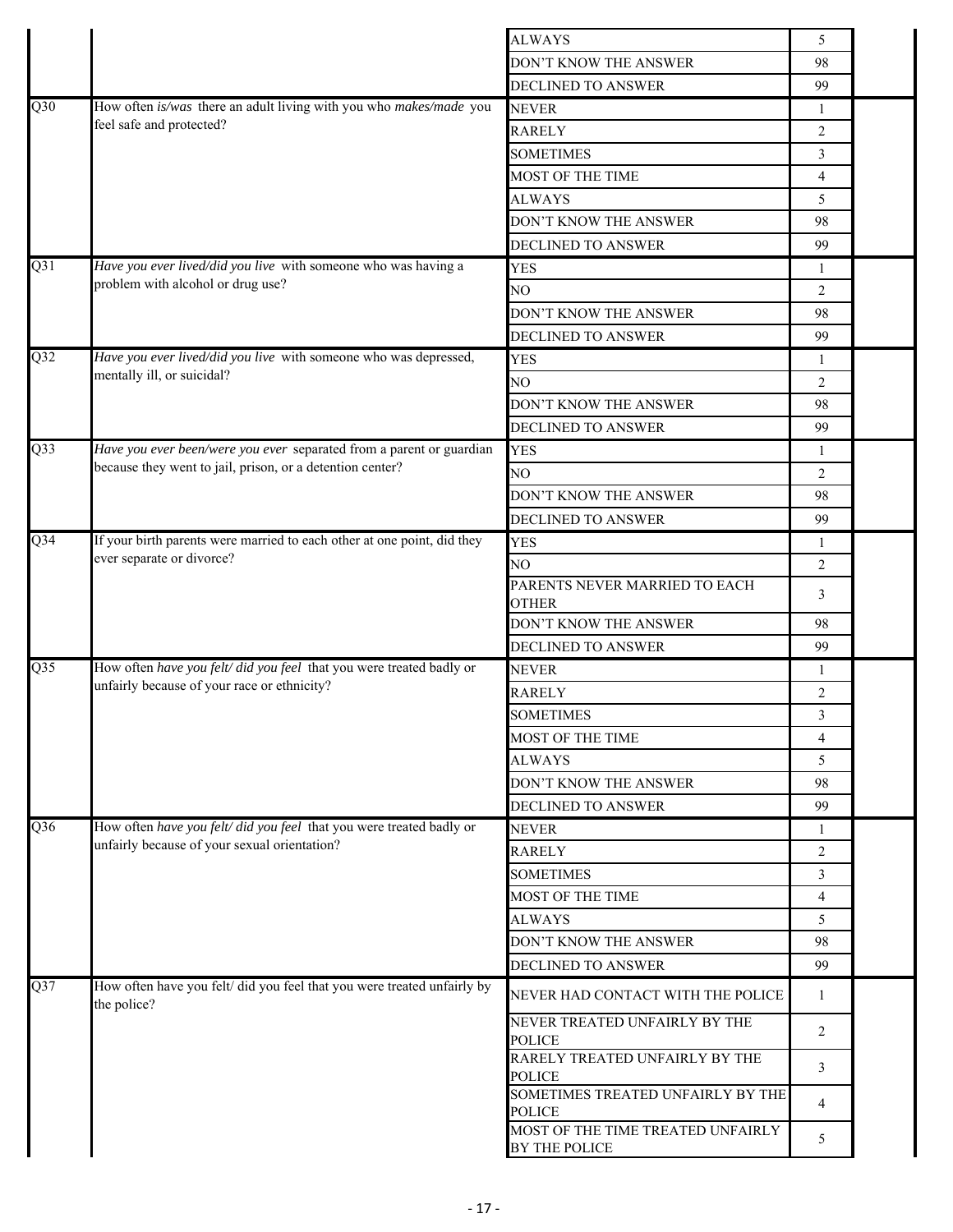|                   |                                                                                                                                                                 | ALWAYS TREATED UNFAIRLY BY THE<br><b>POLICE</b> | 6              |                 |
|-------------------|-----------------------------------------------------------------------------------------------------------------------------------------------------------------|-------------------------------------------------|----------------|-----------------|
|                   |                                                                                                                                                                 | DON'T KNOW THE ANSWER                           | 98             |                 |
|                   |                                                                                                                                                                 | DECLINED TO ANSWER                              | 99             |                 |
| Q38               | For 13-17 year olds dependents: use present tense                                                                                                               | <b>VERY EASY</b>                                | $\mathbf{1}$   |                 |
|                   | For 18-24 year olds/13-17 year old non-dependents and if parents are                                                                                            | <b>EASY</b>                                     | 2              |                 |
|                   | deceased: use past tense                                                                                                                                        | <b>DIFFICULT</b>                                | $\overline{3}$ |                 |
|                   | Thinking of the parent or guardian with whom you have the closest                                                                                               |                                                 |                |                 |
|                   | relationship, how easy or difficult is/was it to talk to that person about                                                                                      | VERY DIFFICULT                                  | $\overline{4}$ |                 |
|                   | things that really bother you? Would you say very easy, easy, difficult,                                                                                        | NO RELATIONSHIP                                 | 5              | Q <sub>41</sub> |
|                   | very difficult, or <i>do not have/never had</i> a relationship with your<br>parents/guardians?                                                                  | DON'T KNOW THE ANSWER                           | 98             |                 |
|                   |                                                                                                                                                                 | DECLINED TO ANSWER                              | 99             |                 |
| Q39               | For 13-17 year olds dependents: use present tense<br>For 18-24 year olds/13-17 year old non-dependents and if parents are                                       | <b>VERY CLOSE</b>                               | 1              |                 |
|                   | deceased: use past tense                                                                                                                                        | CLOSE                                           | 2              |                 |
|                   | Thinking of the parent or guardian with whom you have the closest                                                                                               | NOT CLOSE                                       | 3              |                 |
|                   | relationship, how close <i>do/did</i> you feel to that person? Would you say                                                                                    | NO RELATIONSHIP                                 | 4              |                 |
|                   | very close, close, not close, or do not have/never had a relationship with<br>your parents/guardians?                                                           | DON'T KNOW THE ANSWER                           | 98             |                 |
|                   |                                                                                                                                                                 | <b>DECLINED TO ANSWER</b>                       | 99             |                 |
|                   | Thinking of the parent or guardian with whom you have the closest relationship, how much <i>does/did</i> this person really know about the following<br>things: |                                                 |                |                 |
| $\overline{Q40A}$ | Who your friends are/were? Do/did they know a lot, a little, or nothing? A LOT                                                                                  |                                                 | 1              |                 |
|                   |                                                                                                                                                                 | A LITTLE                                        | $\overline{2}$ |                 |
|                   |                                                                                                                                                                 | NOTHING                                         | 3              |                 |
|                   |                                                                                                                                                                 | DON'T KNOW THE ANSWER                           | 98             |                 |
|                   |                                                                                                                                                                 | DECLINED TO ANSWER                              | 99             |                 |
| Q40B              | How you spend/spent your money? Do/did they know a lot, a little, or                                                                                            | A LOT                                           | 1              |                 |
|                   | nothing?                                                                                                                                                        | A LITTLE                                        | 2              |                 |
|                   |                                                                                                                                                                 | <b>NOTHING</b>                                  | 3              |                 |
|                   |                                                                                                                                                                 | DON'T KNOW THE ANSWER                           | 98             |                 |
|                   |                                                                                                                                                                 | DECLINED TO ANSWER                              | 99             |                 |
| $\overline{Q40C}$ | Where you go/went after school? Do/did they know a lot, a little, or                                                                                            | A LOT                                           | 1              |                 |
|                   | nothing?                                                                                                                                                        | A LITTLE                                        | $\overline{2}$ |                 |
|                   |                                                                                                                                                                 | NOTHING                                         | 3              |                 |
|                   |                                                                                                                                                                 | DON'T KNOW THE ANSWER                           | 98             |                 |
|                   |                                                                                                                                                                 | DECLINED TO ANSWER                              | 99             |                 |
| $\overline{Q40D}$ | Where you go/went at night? Do/did they know a lot, a little, or                                                                                                | A LOT                                           | 1              |                 |
|                   | nothing?                                                                                                                                                        | A LITTLE                                        | $\overline{2}$ |                 |
|                   |                                                                                                                                                                 | NOTHING                                         | $\mathfrak{Z}$ |                 |
|                   |                                                                                                                                                                 | DON'T KNOW THE ANSWER                           | 98             |                 |
|                   |                                                                                                                                                                 | DECLINED TO ANSWER                              | 99             |                 |
| Q40E              | What you $d\omega/did$ with your free time? $D\omega/did$ they know a lot, a little, or A LOT                                                                   |                                                 | $\mathbf{1}$   |                 |
|                   | nothing?                                                                                                                                                        | A LITTLE                                        | $\overline{2}$ |                 |
|                   |                                                                                                                                                                 | NOTHING                                         | 3              |                 |
|                   |                                                                                                                                                                 | DON'T KNOW THE ANSWER                           | 98             |                 |
|                   |                                                                                                                                                                 | DECLINED TO ANSWER                              | 99             |                 |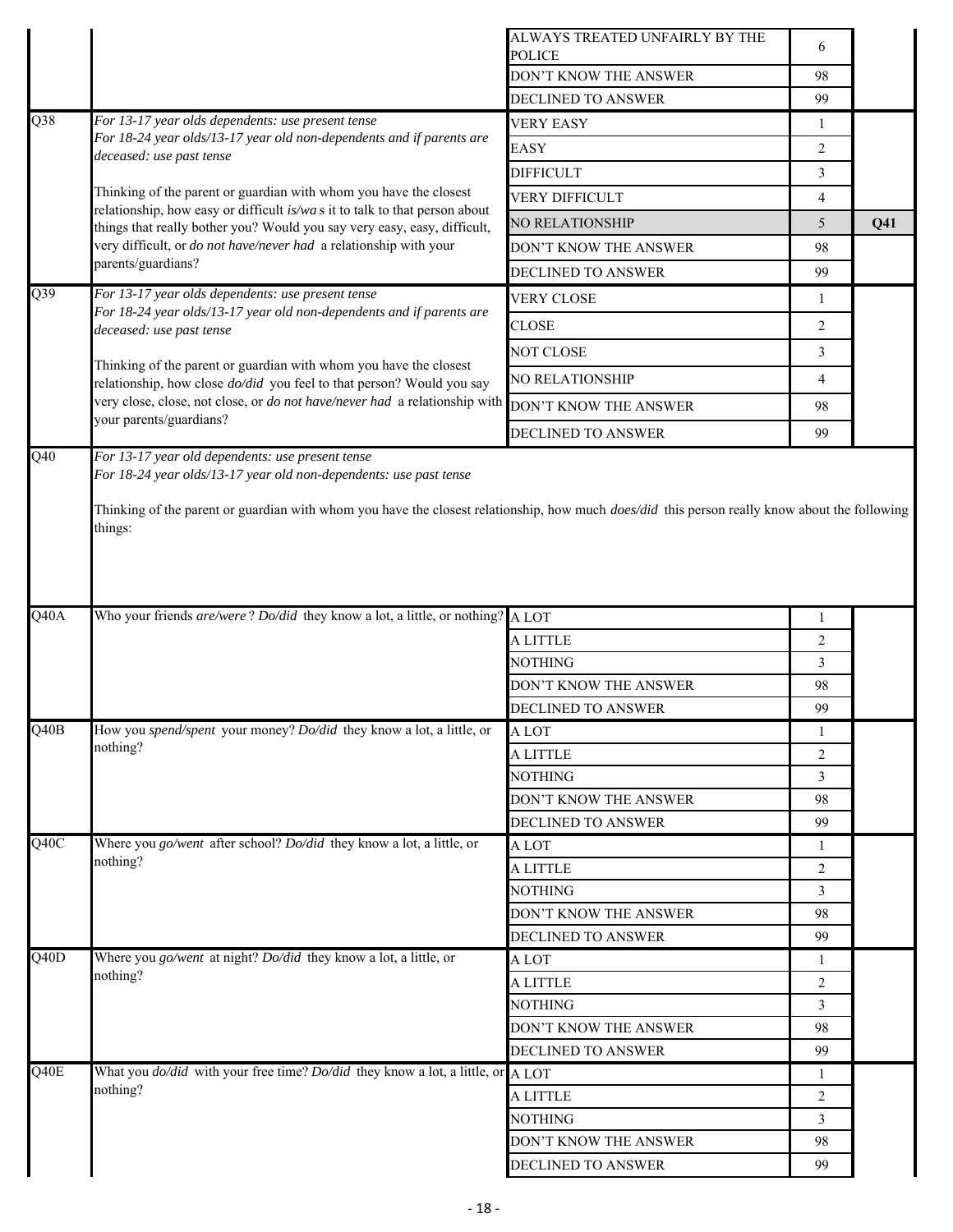| Q40F              | What you <i>do/did</i> on the internet? <i>Do/did</i> they know a lot, a little, or                                                                                                                                                                                                                                                                                                                 | A LOT                 | 1              |  |  |  |
|-------------------|-----------------------------------------------------------------------------------------------------------------------------------------------------------------------------------------------------------------------------------------------------------------------------------------------------------------------------------------------------------------------------------------------------|-----------------------|----------------|--|--|--|
|                   | nothing?                                                                                                                                                                                                                                                                                                                                                                                            | A LITTLE              | $\overline{c}$ |  |  |  |
|                   |                                                                                                                                                                                                                                                                                                                                                                                                     | <b>NOTHING</b>        | $\overline{3}$ |  |  |  |
|                   |                                                                                                                                                                                                                                                                                                                                                                                                     | DON'T KNOW THE ANSWER | 98             |  |  |  |
|                   |                                                                                                                                                                                                                                                                                                                                                                                                     | DECLINED TO ANSWER    | 99             |  |  |  |
| Q <sub>41</sub>   | For 13-17 year old dependents: use present tense<br>For 18-24 year olds and 13-17 year old non-dependents: use past tense                                                                                                                                                                                                                                                                           | <b>YES</b>            | 1              |  |  |  |
|                   | Including your parents or guardians and any other family members,<br>would you say that you have/had an adult family member who<br>cares/cared about you?                                                                                                                                                                                                                                           | NO                    | 2              |  |  |  |
|                   |                                                                                                                                                                                                                                                                                                                                                                                                     | DON'T KNOW THE ANSWER | 98             |  |  |  |
|                   |                                                                                                                                                                                                                                                                                                                                                                                                     | DECLINED TO ANSWER    | 99             |  |  |  |
| Q42               | For 13-17 year old dependents: use present tense<br>For 18-24 year olds and 13-17 year old non-dependents: use past tense                                                                                                                                                                                                                                                                           | <b>YES</b>            | -1             |  |  |  |
|                   | Including your parents or guardians and any other adult family members,<br>would you say that you have/had an adult family member who is/was<br>willing to help you make decisions?                                                                                                                                                                                                                 | NO                    | 2              |  |  |  |
|                   |                                                                                                                                                                                                                                                                                                                                                                                                     | DON'T KNOW THE ANSWER | 98             |  |  |  |
|                   |                                                                                                                                                                                                                                                                                                                                                                                                     | DECLINED TO ANSWER    | 99             |  |  |  |
|                   | <b>CONDUCTED IN ACASI</b><br>PHYSICAL VIOLENCE                                                                                                                                                                                                                                                                                                                                                      |                       |                |  |  |  |
|                   | IF Q43=2/98/99 (NEVER PARTNER), GO TO Q112 (PEERS)<br>IF Q43=1 (EVER PARTNER), CONTINUE WITH Q100                                                                                                                                                                                                                                                                                                   |                       |                |  |  |  |
| $\overline{Q100}$ | <b>PV: PHYSICAL VIOLENCE</b>                                                                                                                                                                                                                                                                                                                                                                        |                       |                |  |  |  |
|                   | <b>PV1: INTIMATE PARTNER VIOLENCE</b>                                                                                                                                                                                                                                                                                                                                                               |                       |                |  |  |  |
|                   | The next questions ask about experiences you may have had in your life with your dating or sexual partners. When we ask about your dating or<br>sexual partners, please think about people you have been involved with romantically or sexually, which might include boyfriends, girlfriends,<br>people you have dated, people you were seeing, people you hooked up with, or your husband or wife. |                       |                |  |  |  |
|                   | Remember, you can skip any question you do not want to answer.                                                                                                                                                                                                                                                                                                                                      |                       |                |  |  |  |
|                   | Has your current or ex-partner ever:                                                                                                                                                                                                                                                                                                                                                                |                       |                |  |  |  |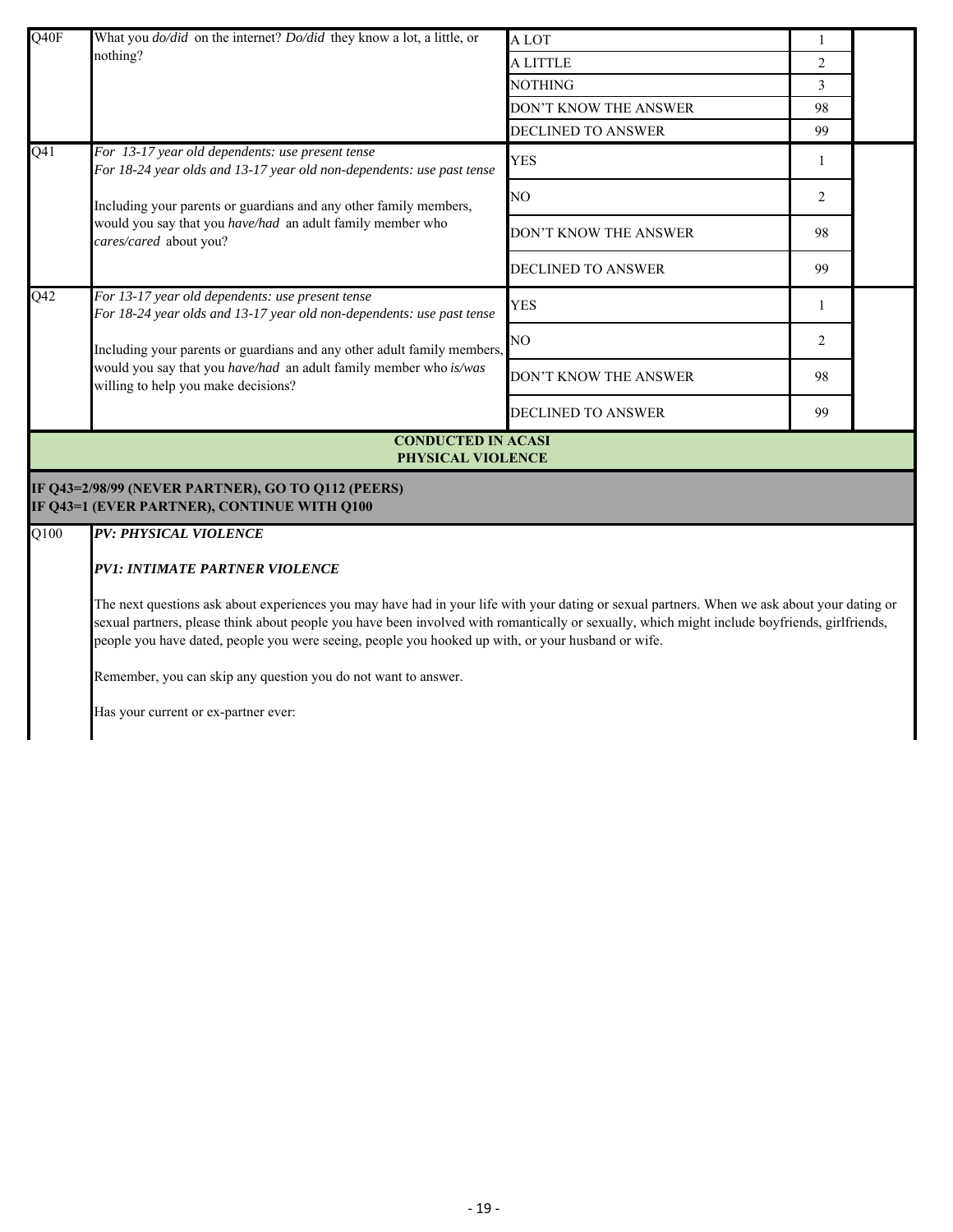| Q100A              | slapped, pushed, shoved, shook, or intentionally threw something at you                      | <b>YES</b>                | $\mathbf{1}$   |      |
|--------------------|----------------------------------------------------------------------------------------------|---------------------------|----------------|------|
|                    | to hurt you?                                                                                 | NO                        | $\overline{2}$ |      |
|                    |                                                                                              | DON'T KNOW THE ANSWER     | 98             |      |
|                    |                                                                                              | DECLINED TO ANSWER        | 99             |      |
| $\overline{Q100B}$ | punched, kicked, whipped, or beat you with an object?                                        | <b>YES</b>                | 1              |      |
|                    |                                                                                              | NO                        | 2              |      |
|                    |                                                                                              | DON'T KNOW THE ANSWER     | 98             |      |
|                    |                                                                                              | DECLINED TO ANSWER        | 99             |      |
| Q100C              | choked, smothered, tried to drown you, or burned you intentionally?                          | <b>YES</b>                | $\mathbf{1}$   |      |
|                    |                                                                                              | NO                        | 2              |      |
|                    |                                                                                              | DON'T KNOW THE ANSWER     | 98             |      |
|                    |                                                                                              | DECLINED TO ANSWER        | 99             |      |
| Q100D              | used or threatened you with a knife, gun, or other weapon?                                   | <b>YES</b>                | 1              |      |
|                    |                                                                                              | NO.                       | 2              |      |
|                    |                                                                                              | DON'T KNOW THE ANSWER     | 98             |      |
|                    |                                                                                              | DECLINED TO ANSWER        | 99             |      |
|                    | IF Q100A =1 OR Q100B=1 OR Q100C=1 OR Q100D=1, GO TO Q101                                     |                           |                |      |
|                    | IF Q100A=2/98/99 AND Q100B=2/98/99 AND Q100C=2/98/99 AND Q100D=2/98/99, SKIP TO Q112 (PEERS) |                           |                |      |
| Q101               | PVI:                                                                                         | <b>YES</b>                | 1              |      |
|                    | Has your current or ex dating or sexual partner injured you in any of                        |                           |                |      |
|                    | these ways more than once?                                                                   | NO                        | $\overline{2}$ |      |
|                    |                                                                                              |                           |                | Q106 |
|                    |                                                                                              | DON'T KNOW THE ANSWER     | 98             |      |
|                    |                                                                                              | DECLINED TO ANSWER        | 99             |      |
|                    |                                                                                              |                           |                |      |
| Q102               | <b>PV1: MOST RECENT TIME</b>                                                                 |                           |                |      |
|                    | Did this happen in the past 12 months?                                                       | <b>YES</b>                | 1              |      |
|                    |                                                                                              |                           |                |      |
|                    |                                                                                              | NO                        | 2              |      |
|                    |                                                                                              | DON'T KNOW THE ANSWER     | 98             |      |
|                    |                                                                                              | DECLINED TO ANSWER        | 99             |      |
| Q103               | How old were you the last time this happened?                                                | YEARS OLD:                |                | Q104 |
|                    |                                                                                              | DON'T KNOW THE ANSWER     | 98             |      |
|                    |                                                                                              | DECLINED TO ANSWER        | 99             |      |
| Q103A              | Would you say that you were: 10-17 years old, 18 or older?                                   | 10-17 YEARS OLD           | $\mathbf{1}$   |      |
|                    |                                                                                              | <b>18 YEARS OR OLDER</b>  | 2              |      |
|                    |                                                                                              | DON'T KNOW THE ANSWER     | 98             |      |
|                    |                                                                                              | DECLINED TO ANSWER        | 99             |      |
| Q104               | Was this current or ex-partner someone you were married to, living with,                     |                           |                |      |
|                    | or someone you were not married to or living with at the time?                               |                           |                |      |
|                    |                                                                                              | YES, MARRIED              | -1             |      |
|                    |                                                                                              |                           |                |      |
|                    |                                                                                              |                           |                |      |
|                    |                                                                                              |                           |                |      |
|                    |                                                                                              |                           |                |      |
|                    |                                                                                              |                           |                |      |
|                    |                                                                                              |                           |                |      |
|                    |                                                                                              | YES, LIVING WITH          | 2              |      |
|                    |                                                                                              |                           |                |      |
|                    |                                                                                              |                           |                |      |
|                    |                                                                                              |                           |                |      |
|                    |                                                                                              | NO MARRIED OR LIVING WITH | 3              |      |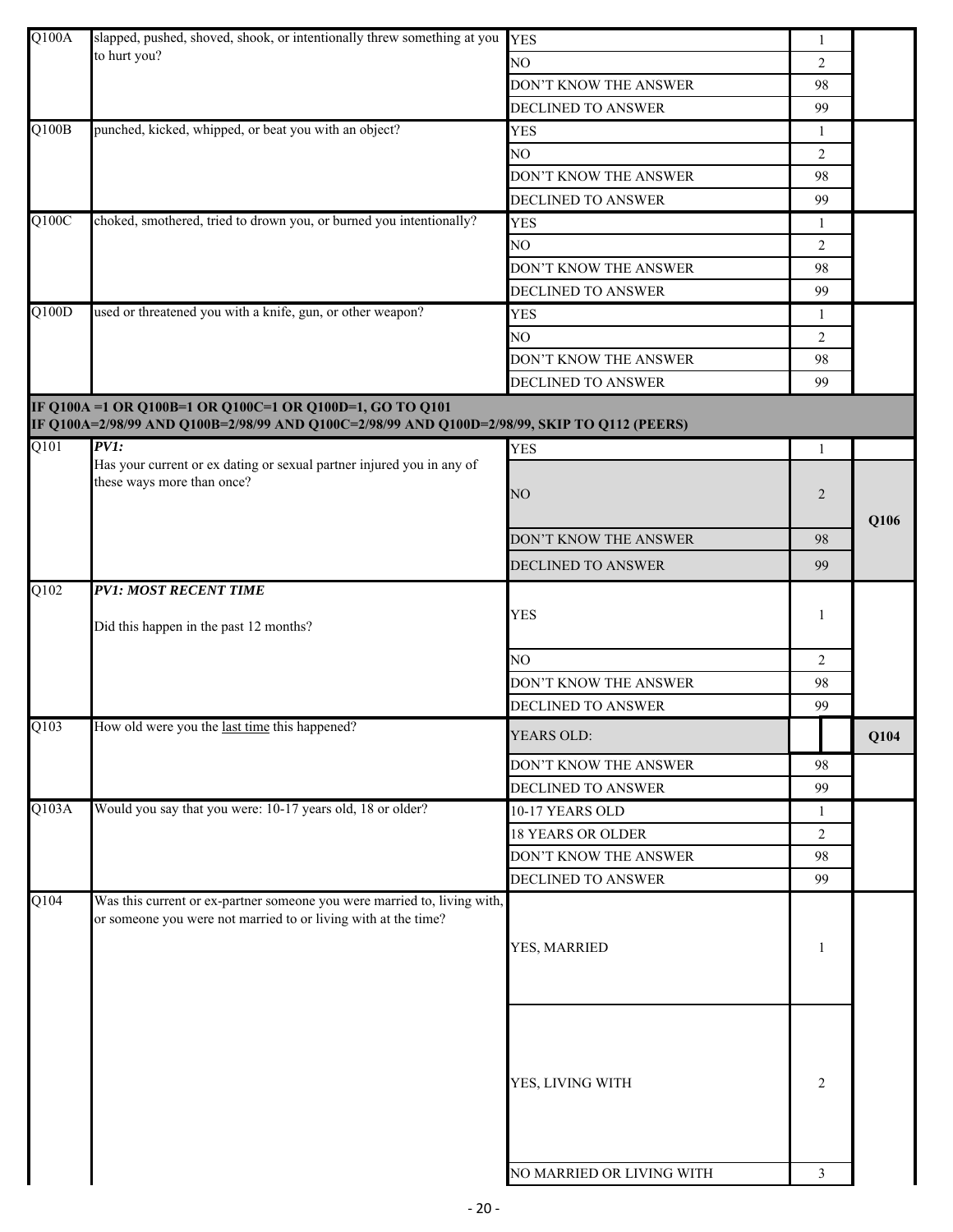|                     |                                                                                                                  | DON'T KNOW THE ANSWER     | 98             |      |
|---------------------|------------------------------------------------------------------------------------------------------------------|---------------------------|----------------|------|
|                     |                                                                                                                  | DECLINED TO ANSWER        | 99             |      |
| $\overline{Q105}$   | How old was this current or ex-partner? Please give your best guess.                                             | YEARS OLD:                |                | Q106 |
|                     |                                                                                                                  | DON'T KNOW THE ANSWER     | 98             |      |
|                     |                                                                                                                  | <b>DECLINED TO ANSWER</b> | 99             |      |
| Q105A               | Would you say this person was:                                                                                   | YOUNGER                   | 1              |      |
|                     | Younger than you,                                                                                                | ABOUT THE SAME AGE        | 2              |      |
|                     | About the same age as you,<br>More than 5 years older than you,                                                  | MORE THAN 5 YEARS OLDER   | $\overline{3}$ |      |
|                     | More than 10 years older than you?                                                                               | MORE THAN 10 YEARS OLDER  | 4              |      |
|                     |                                                                                                                  | DON'T KNOW THE ANSWER     | 98             |      |
|                     |                                                                                                                  | DECLINED TO ANSWER        | 99             |      |
| <b>SKIP TO Q107</b> |                                                                                                                  |                           |                |      |
| Q106                | <b>PV1: FIRST TIME</b>                                                                                           | <b>YES</b>                | 1              |      |
|                     | Did this happen in the past 12 months?                                                                           |                           |                |      |
|                     |                                                                                                                  | N <sub>O</sub>            | $\overline{2}$ |      |
|                     |                                                                                                                  | DON'T KNOW THE ANSWER     | 98             |      |
|                     |                                                                                                                  | <b>DECLINED TO ANSWER</b> | 99             |      |
|                     | IF Q101=1, CONTINUE WITH Q107 AS WRITTEN<br>IF Q101=2/98/99, READ "HOW OLD WERE YOU WHEN THIS HAPPENED" FOR Q107 |                           |                |      |
| Q107                | How old were you the first time this happened?                                                                   | YEARS OLD:                |                | Q108 |
|                     |                                                                                                                  | DON'T KNOW THE ANSWER     | 98             |      |
|                     |                                                                                                                  | DECLINED TO ANSWER        | 99             |      |
| Q107A               | Would you say that you were: 10-17 years old, 18 or older?                                                       | 10-17 YEARS OLD           | 1              |      |
|                     |                                                                                                                  | <b>18 YEARS OR OLDER</b>  | 2              |      |
|                     |                                                                                                                  | DON'T KNOW THE ANSWER     | 98             |      |
|                     |                                                                                                                  | <b>DECLINED TO ANSWER</b> | 99             |      |
| Q108                | Was this current or ex-partner someone you were married to, living with,                                         | YES, MARRIED              | 1              |      |
|                     | or someone you were not married to or living with at the time?                                                   | YES, LIVING WITH          | 2              |      |
|                     |                                                                                                                  | NO MARRIED OR LIVING WITH | $\mathfrak{Z}$ |      |
|                     |                                                                                                                  | DON'T KNOW THE ANSWER     | 98             |      |
|                     |                                                                                                                  | DECLINED TO ANSWER        | 99             |      |
| $\overline{Q109}$   | How old was your partner at that time? Please give your best guess.                                              | YEARS OLD:                |                | Q110 |
|                     |                                                                                                                  | DON'T KNOW THE ANSWER     | 98             |      |
|                     |                                                                                                                  | DECLINED TO ANSWER        | 99             |      |
| Q109A               | Would you say this person was:                                                                                   | YOUNGER                   | $\mathbf{1}$   |      |
|                     | Younger than you,                                                                                                | ABOUT THE SAME AGE        | $\overline{c}$ |      |
|                     | About the same age as you,<br>More than 5 years older than you,                                                  | MORE THAN 5 YEARS OLDER   | 3              |      |
|                     | More than 10 years older than you?                                                                               | MORE THAN 10 YEARS OLDER  | 4              |      |
|                     |                                                                                                                  | DON'T KNOW THE ANSWER     | 98             |      |
|                     |                                                                                                                  | DECLINED TO ANSWER        | 99             |      |
| Q110                | Has a current or ex-partner ever hurt you so that you were injured in any of the following ways:                 |                           |                |      |
| Q110A               | bruises, cuts, scrapes, or scratches?                                                                            | <b>YES</b>                | 1              |      |
|                     |                                                                                                                  | NO.                       | $\overline{2}$ |      |
|                     |                                                                                                                  | DON'T KNOW THE ANSWER     | 98             |      |
|                     |                                                                                                                  | <b>DECLINED TO ANSWER</b> | 99             |      |
| Q110B               | black eyes or other eye injuries?                                                                                | YES                       | $\mathbf{1}$   |      |
|                     |                                                                                                                  | NO                        | $\overline{2}$ |      |
|                     |                                                                                                                  | DON'T KNOW THE ANSWER     | 98             |      |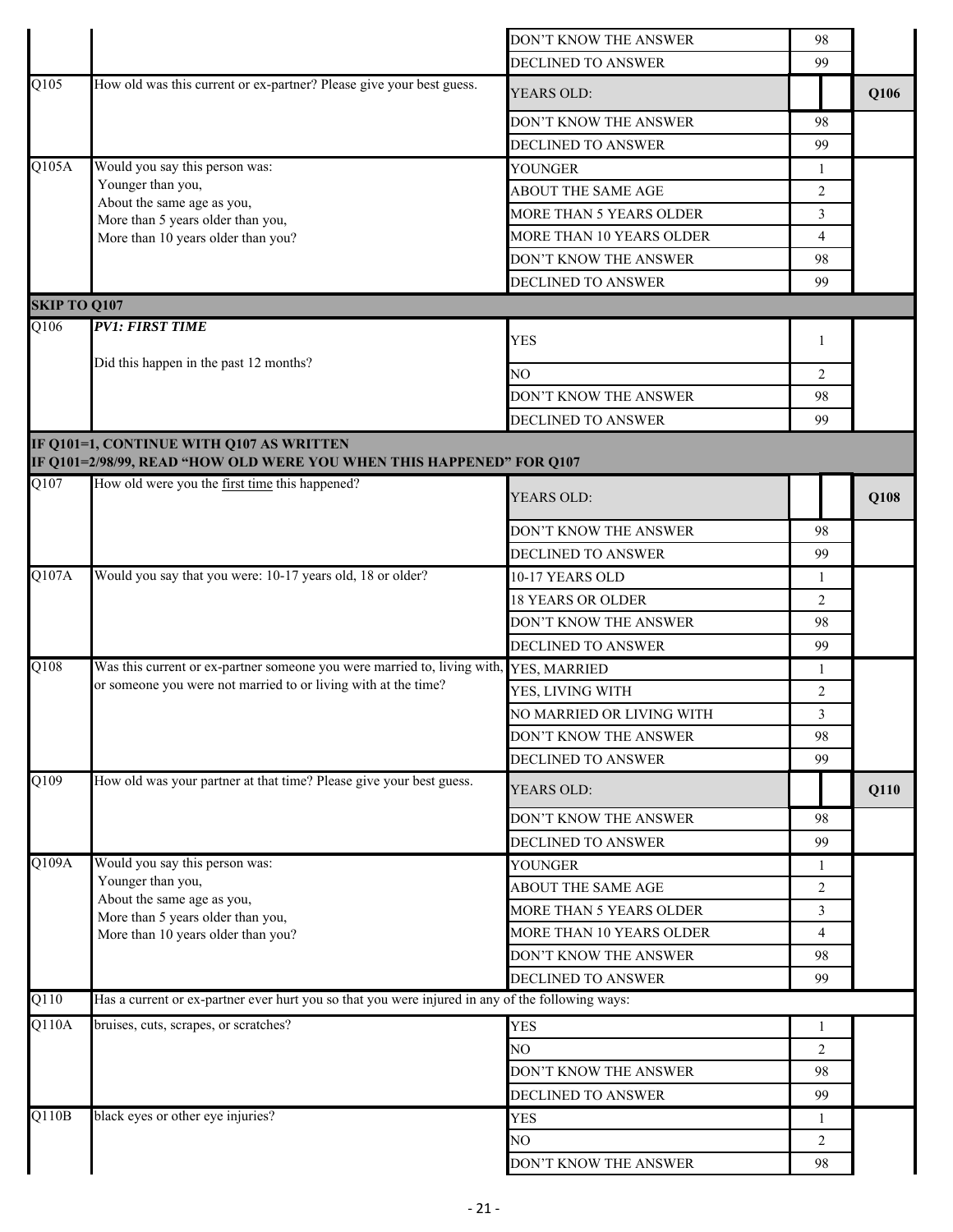|       |                                                                                                                                                                                                                 | DECLINED TO ANSWER        | 99             |      |
|-------|-----------------------------------------------------------------------------------------------------------------------------------------------------------------------------------------------------------------|---------------------------|----------------|------|
| Q110C | gashes, deep wounds such as from a knife, gun or other object?                                                                                                                                                  | <b>YES</b>                | $\mathbf{1}$   |      |
|       |                                                                                                                                                                                                                 | NO.                       | $\overline{2}$ |      |
|       |                                                                                                                                                                                                                 | DON'T KNOW THE ANSWER     | 98             |      |
|       |                                                                                                                                                                                                                 | <b>DECLINED TO ANSWER</b> | 99             |      |
| Q110D | broken bones or teeth?                                                                                                                                                                                          | <b>YES</b>                | $\mathbf{1}$   |      |
|       |                                                                                                                                                                                                                 | NO.                       | $\overline{2}$ |      |
|       |                                                                                                                                                                                                                 | DON'T KNOW THE ANSWER     | 98             |      |
|       |                                                                                                                                                                                                                 | <b>DECLINED TO ANSWER</b> | 99             |      |
| Q110E | burns such as from a cigarette, hot liquid, open flame?                                                                                                                                                         | <b>YES</b>                | $\mathbf{1}$   |      |
|       |                                                                                                                                                                                                                 | NO.                       | 2              |      |
|       |                                                                                                                                                                                                                 | DON'T KNOW THE ANSWER     | 98             |      |
|       |                                                                                                                                                                                                                 | DECLINED TO ANSWER        | 99             |      |
| Q110F | other injuries?                                                                                                                                                                                                 | <b>YES</b>                | $\mathbf{1}$   |      |
|       |                                                                                                                                                                                                                 | NO.                       | $\overline{2}$ |      |
|       |                                                                                                                                                                                                                 |                           |                |      |
|       |                                                                                                                                                                                                                 | DON'T KNOW THE ANSWER     | 98             |      |
|       |                                                                                                                                                                                                                 | DECLINED TO ANSWER        | 99             |      |
|       | IF Q110A=1 OR Q110B=1 OR Q110C=1 OR Q110D=1 OR Q110E=1 OR Q110F=1, CONTINUE WITH Q111<br>IF Q110A=2/98/99 AND Q108B=2/98/99 AND Q110C=2/98/99 AND Q110D=2/98/99 AND Q110E=2/98/99 AND Q110F=2/98/99, GO TO Q112 |                           |                |      |
| Q110G | Did you ever need medical care because of any of these injuries?                                                                                                                                                | <b>YES</b>                | 1              |      |
|       |                                                                                                                                                                                                                 | NО                        | $\overline{2}$ |      |
|       |                                                                                                                                                                                                                 | DON'T KNOW THE ANSWER     | 98             |      |
|       |                                                                                                                                                                                                                 | DECLINED TO ANSWER        | 99             |      |
| Q111  | How old were you the first time a current or ex-partner injured you in<br>any of these ways?                                                                                                                    | YEARS OLD:                |                | Q112 |
|       |                                                                                                                                                                                                                 | DON'T KNOW THE ANSWER     | 98             |      |
|       |                                                                                                                                                                                                                 | DECLINED TO ANSWER        | 99             |      |
| Q111A | Would you say that you were: 10-17 years old, 18 or older?                                                                                                                                                      | 10-17 YEARS OLD           | 1              |      |
|       |                                                                                                                                                                                                                 | <b>18 YEARS OR OLDER</b>  | $\overline{2}$ |      |
|       |                                                                                                                                                                                                                 | DON'T KNOW THE ANSWER     | 98             |      |
|       |                                                                                                                                                                                                                 |                           |                |      |
|       |                                                                                                                                                                                                                 |                           |                |      |
|       |                                                                                                                                                                                                                 |                           |                |      |
| Q112  | <b>PV2: PEER VIOLENCE</b>                                                                                                                                                                                       | DECLINED TO ANSWER        | 99             |      |

Has a person about your own age ever:

may or may not know such as schoolmates, neighbors, or strangers. Remember, you can skip any question you do not want to answer.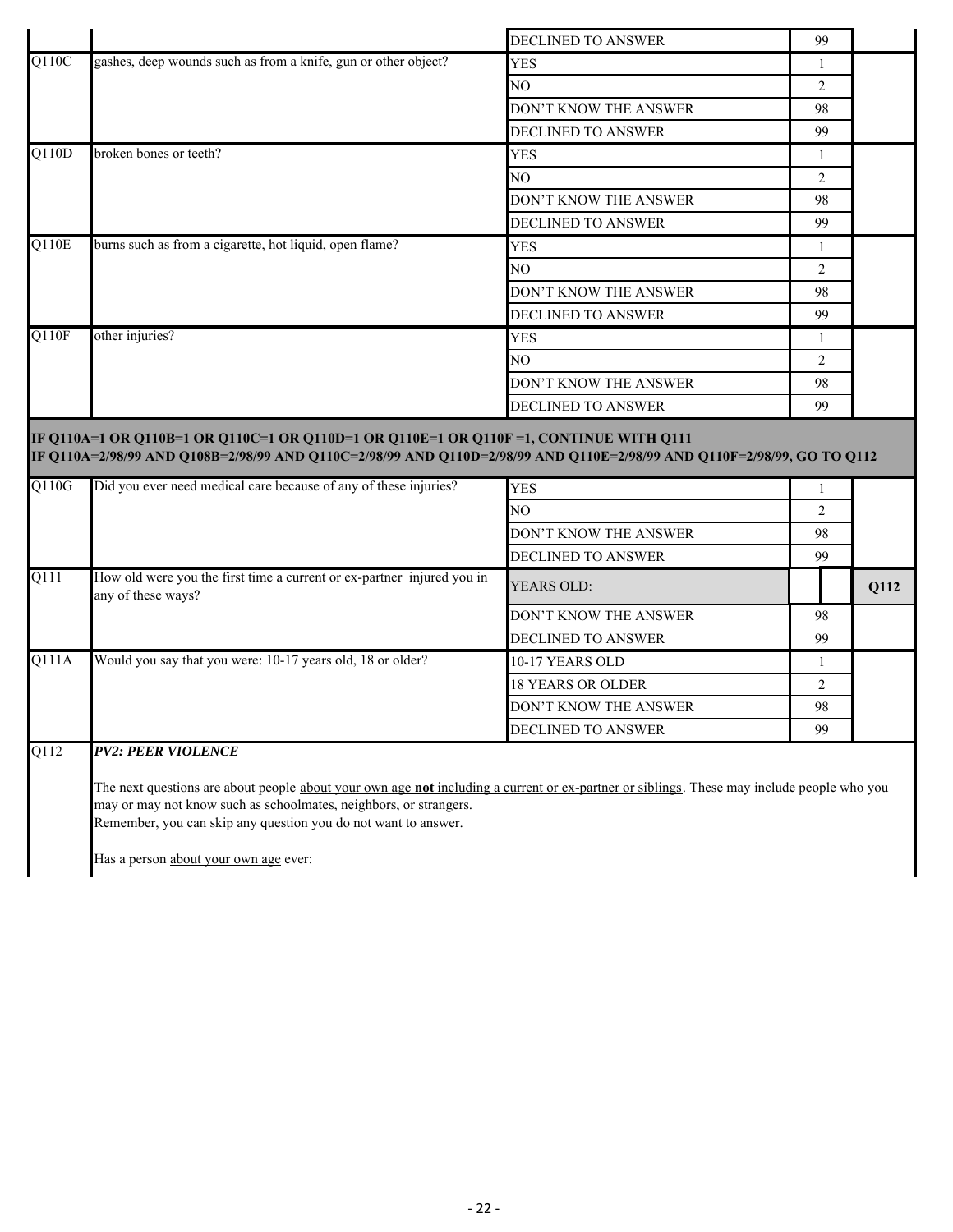| Q112A             | slapped, pushed, shoved, shook, or intentionally threw something at you                                              | <b>YES</b>                | 1              |      |
|-------------------|----------------------------------------------------------------------------------------------------------------------|---------------------------|----------------|------|
|                   | to hurt you?                                                                                                         | NO                        | $\overline{2}$ |      |
|                   |                                                                                                                      | DON'T KNOW THE ANSWER     | 98             |      |
|                   |                                                                                                                      | DECLINED TO ANSWER        | 99             |      |
| Q112B             | punched, kicked, whipped, or beat you with an object?                                                                | <b>YES</b>                | $\mathbf{1}$   |      |
|                   |                                                                                                                      | NO                        | $\overline{2}$ |      |
|                   |                                                                                                                      | DON'T KNOW THE ANSWER     | 98             |      |
|                   |                                                                                                                      | <b>DECLINED TO ANSWER</b> | 99             |      |
| Q112C             | choked, smothered, tried to drown you, or burned you intentionally?                                                  | <b>YES</b>                | 1              |      |
|                   |                                                                                                                      | NO                        | 2              |      |
|                   |                                                                                                                      | DON'T KNOW THE ANSWER     | 98             |      |
|                   |                                                                                                                      | <b>DECLINED TO ANSWER</b> | 99             |      |
| Q112D             | used or threatened you with a knife, gun, or other weapon?                                                           | <b>YES</b>                | -1             |      |
|                   |                                                                                                                      | NO                        | $\overline{2}$ |      |
|                   |                                                                                                                      | DON'T KNOW THE ANSWER     | 98             |      |
|                   |                                                                                                                      | DECLINED TO ANSWER        | 99             |      |
|                   | IF Q112A = 1 OR Q112B=1 OR Q112C=1 OR Q112D=1, GO TO Q113                                                            |                           |                |      |
| <b>RELATIVES)</b> | IF Q112A=2/98/99 AND Q112B=2/98/99 AND Q112C=2/98/99 AND Q112D=2/98/99, GO TO Q124 (PARENTS, ADULT CARETAKERS, ADULT |                           |                |      |
| $\overline{Q113}$ | $PV2$ :                                                                                                              | <b>YES</b>                | -1             |      |
|                   | Has someone about your own age injured you in any of these ways more<br>than once?                                   | NO                        | $\overline{2}$ |      |
|                   |                                                                                                                      | DON'T KNOW THE ANSWER     | 98             | Q118 |
|                   |                                                                                                                      | <b>DECLINED TO ANSWER</b> | 99             |      |
| Q114              | <b>PV2: MOST RECENT TIME</b>                                                                                         | <b>YES</b>                | $\mathbf{1}$   |      |
|                   | Did this happen in the past 12 months?                                                                               | NO                        | 2              |      |
|                   |                                                                                                                      | DON'T KNOW THE ANSWER     | 98             |      |
|                   |                                                                                                                      | DECLINED TO ANSWER        | 99             |      |
| Q115              | How old were you the last time this happened?                                                                        |                           |                |      |
|                   |                                                                                                                      | <b>YEARS OLD:</b>         |                | Q116 |
|                   |                                                                                                                      | DON'T KNOW THE ANSWER     | 98             |      |
|                   |                                                                                                                      | DECLINED TO ANSWER        | 99             |      |
| Q115A             | Would you say that you were: 0-5 years old, 6-11 years old, 12-17 years<br>old, 18 or older?                         | 0-5 YEARS OLD             | 1              |      |
|                   |                                                                                                                      | 6-11 YEARS OLD            | $\overline{2}$ |      |
|                   |                                                                                                                      | 12-17 YEARS OLD           | $\mathfrak{Z}$ |      |
|                   |                                                                                                                      | <b>18 YEARS OR OLDER</b>  | $\overline{4}$ |      |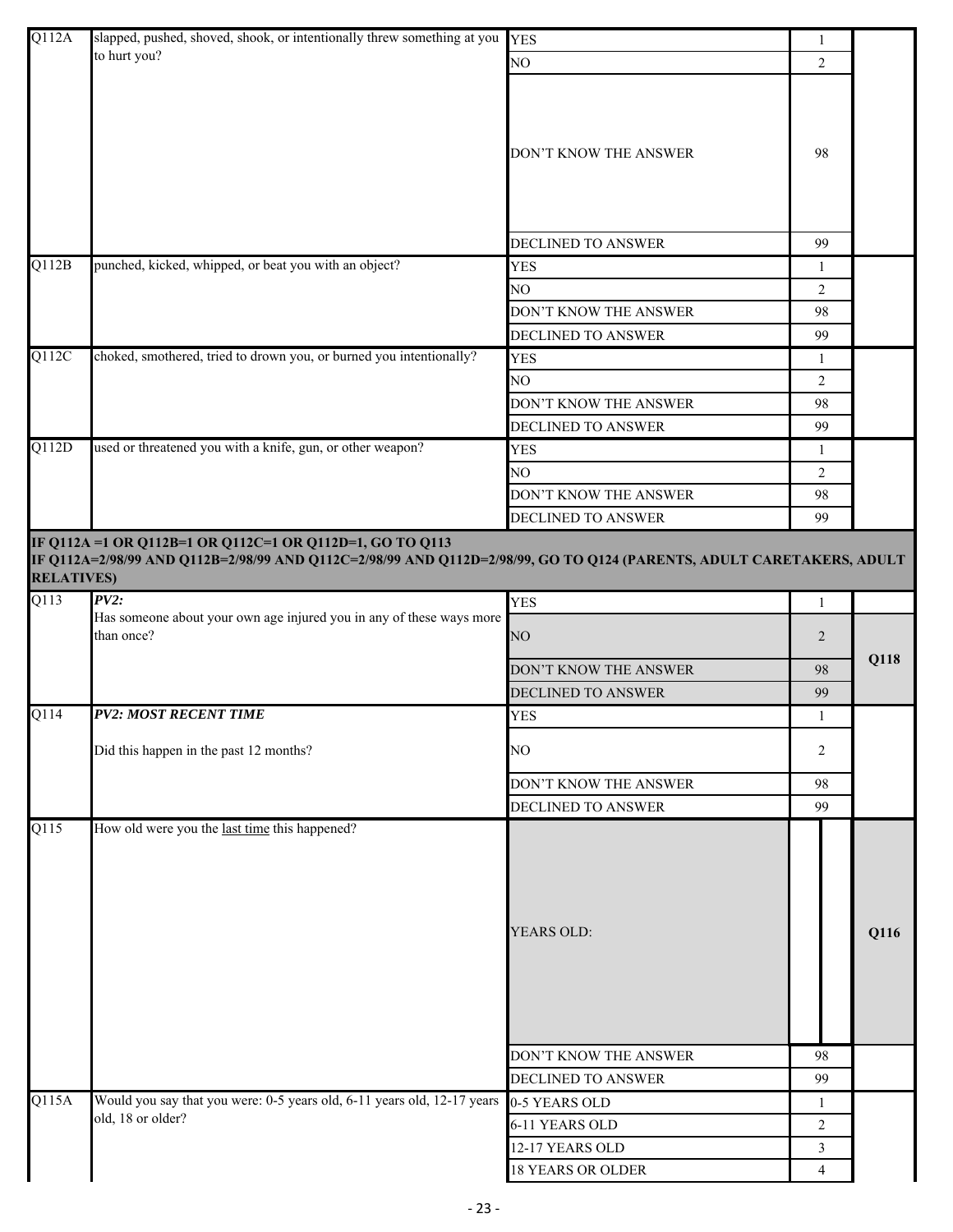|      |                                                                         | DON'T KNOW THE ANSWER     | 98             |  |
|------|-------------------------------------------------------------------------|---------------------------|----------------|--|
|      |                                                                         | <b>DECLINED TO ANSWER</b> | 99             |  |
| Q116 | Of the people who hurt you the last time this happened, think of the    | <b>FRIEND</b>             |                |  |
|      | person who hurt you the most for the following questions. What was this | CLASSMATE/SCHOOLMATE      | 2              |  |
|      | person's relationship to you?                                           | <b>NEIGHBOR</b>           | 3              |  |
|      | OTHER PERSON THAT YOU KNOW ABOUT<br><b>YOUR AGE</b>                     | $\overline{4}$            |                |  |
|      |                                                                         | <b>STRANGER</b>           | 5              |  |
|      |                                                                         | DON'T KNOW THE ANSWER     | 98             |  |
|      |                                                                         | <b>DECLINED TO ANSWER</b> | 99             |  |
| Q117 | Was this person male or female?                                         | MALE                      |                |  |
|      |                                                                         | <b>FEMALE</b>             | $\overline{c}$ |  |
|      |                                                                         | DON'T KNOW THE ANSWER     | 98             |  |
|      |                                                                         | <b>DECLINED TO ANSWER</b> | 99             |  |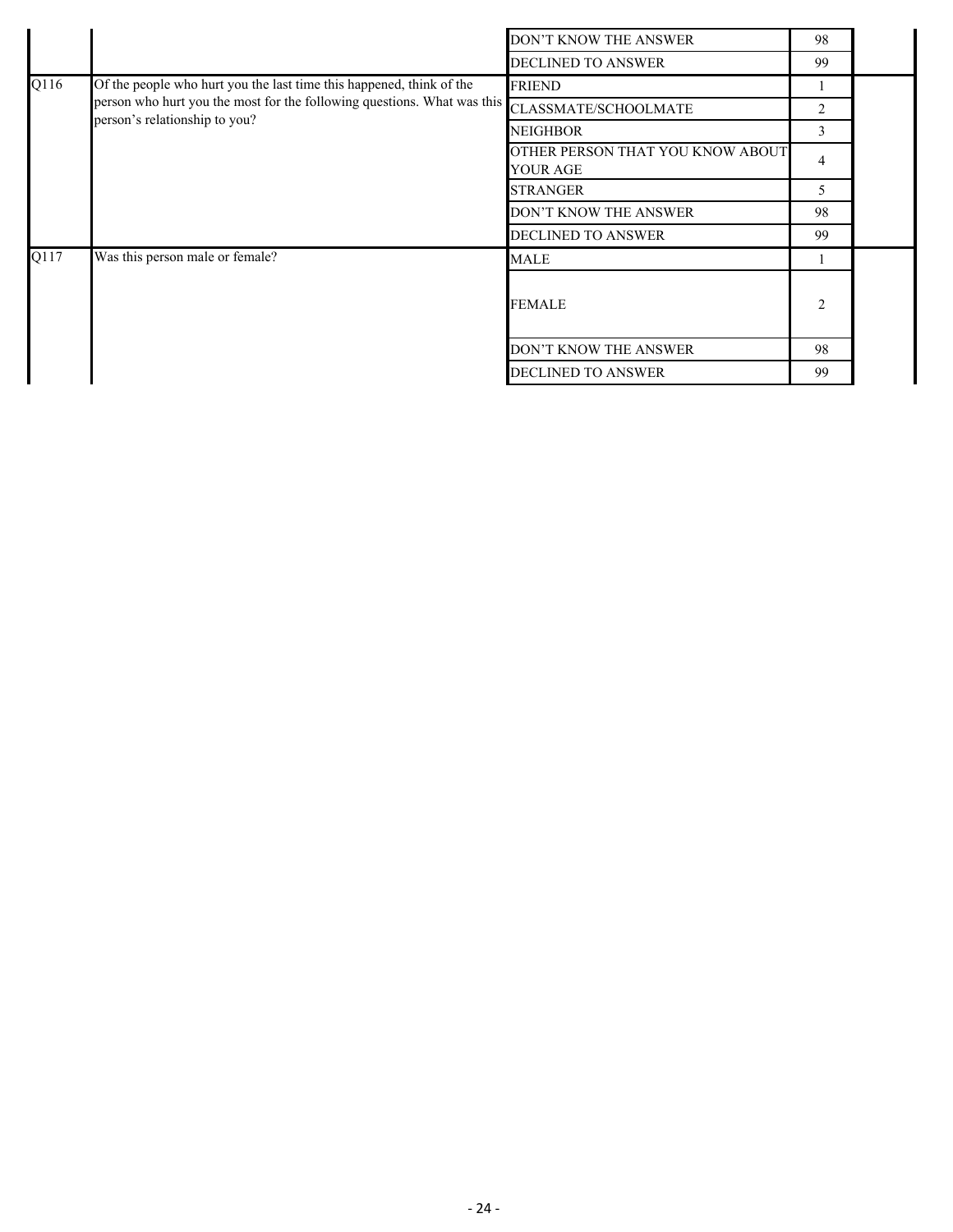| <b>SKIP TO Q119</b> |                                                                                                    |                                                     |                |      |
|---------------------|----------------------------------------------------------------------------------------------------|-----------------------------------------------------|----------------|------|
| Q118                | <b>PV2: FIRST TIME</b>                                                                             | <b>YES</b>                                          | 1              |      |
|                     |                                                                                                    | NO                                                  | 2              |      |
|                     | Did this happen in the past 12 months?                                                             | DON'T KNOW THE ANSWER                               | 98             |      |
|                     |                                                                                                    | DECLINED TO ANSWER                                  | 99             |      |
|                     | IF Q113=1, CONTINUE WITH Q119 AS WRITTEN                                                           |                                                     |                |      |
|                     | IF Q113=2/98/99, READ "HOW OLD WERE YOU WHEN THIS HAPPENED" FOR Q119                               |                                                     |                |      |
| $\overline{Q119}$   | How old were you the first time this happened?                                                     | YEARS OLD:                                          |                | Q120 |
|                     |                                                                                                    | DON'T KNOW THE ANSWER                               | 98             |      |
|                     |                                                                                                    | DECLINED TO ANSWER                                  | 99             |      |
| Q119A               | Would you say that you were: 0-5 years old, 6-11 years old, 12-17 years                            | 0-5 YEARS OLD                                       | 1              |      |
|                     | old, 18 or older?                                                                                  | 6-11 YEARS OLD                                      | $\overline{2}$ |      |
|                     |                                                                                                    | 12-17 YEARS OLD                                     | $\overline{3}$ |      |
|                     |                                                                                                    | <b>18 YEARS OR OLDER</b>                            | $\overline{4}$ |      |
|                     |                                                                                                    | DON'T KNOW THE ANSWER                               | 98             |      |
|                     |                                                                                                    | DECLINED TO ANSWER                                  | 99             |      |
| Q120                | What was this person's relationship to you?                                                        | <b>FRIEND</b>                                       | 1              |      |
|                     |                                                                                                    | CLASSMATE/SCHOOLMATE                                | $\sqrt{2}$     |      |
|                     |                                                                                                    | <b>NEIGHBOR</b>                                     | $\overline{3}$ |      |
|                     |                                                                                                    | OTHER PERSON THAT YOU KNOW ABOUT<br><b>YOUR AGE</b> | $\overline{4}$ |      |
|                     |                                                                                                    | <b>STRANGER</b>                                     | 5              |      |
|                     |                                                                                                    | DON'T KNOW THE ANSWER                               | 98             |      |
|                     |                                                                                                    | <b>DECLINED TO ANSWER</b>                           | 99             |      |
| Q121                | Was this person male or female?                                                                    | <b>MALE</b>                                         | 1              |      |
|                     |                                                                                                    | <b>FEMALE</b>                                       | 2              |      |
|                     |                                                                                                    | DON'T KNOW THE ANSWER                               | 98             |      |
|                     |                                                                                                    | DECLINED TO ANSWER                                  | 99             |      |
| Q122                | Has anyone about your own age ever hurt you so that you were injured in any of the following ways: |                                                     |                |      |
| Q122A               | bruises, cuts, scrapes, or scratches?                                                              | <b>YES</b>                                          | 1              |      |
|                     |                                                                                                    | NO                                                  | 2              |      |
|                     |                                                                                                    | DON'T KNOW THE ANSWER                               | 98             |      |
|                     |                                                                                                    | DECLINED TO ANSWER                                  | 99             |      |
| Q122B               | black eyes or other eye injuries?                                                                  | <b>YES</b>                                          | 1              |      |
|                     |                                                                                                    | NO                                                  | 2              |      |
|                     |                                                                                                    | DON'T KNOW THE ANSWER                               | 98             |      |
|                     |                                                                                                    | DECLINED TO ANSWER                                  | 99             |      |
| Q122C               | gashes, deep wounds such as from a knife, gun or other object?                                     | <b>YES</b>                                          | 1              |      |
|                     |                                                                                                    | NO                                                  | 2              |      |
|                     |                                                                                                    | DON'T KNOW THE ANSWER                               | 98             |      |
|                     |                                                                                                    | DECLINED TO ANSWER                                  | 99             |      |
| Q122D               | broken bones or teeth?                                                                             | <b>YES</b>                                          | 1              |      |
|                     |                                                                                                    | NO                                                  | 2              |      |
|                     |                                                                                                    | DON'T KNOW THE ANSWER                               | 98             |      |
|                     |                                                                                                    | DECLINED TO ANSWER                                  | 99             |      |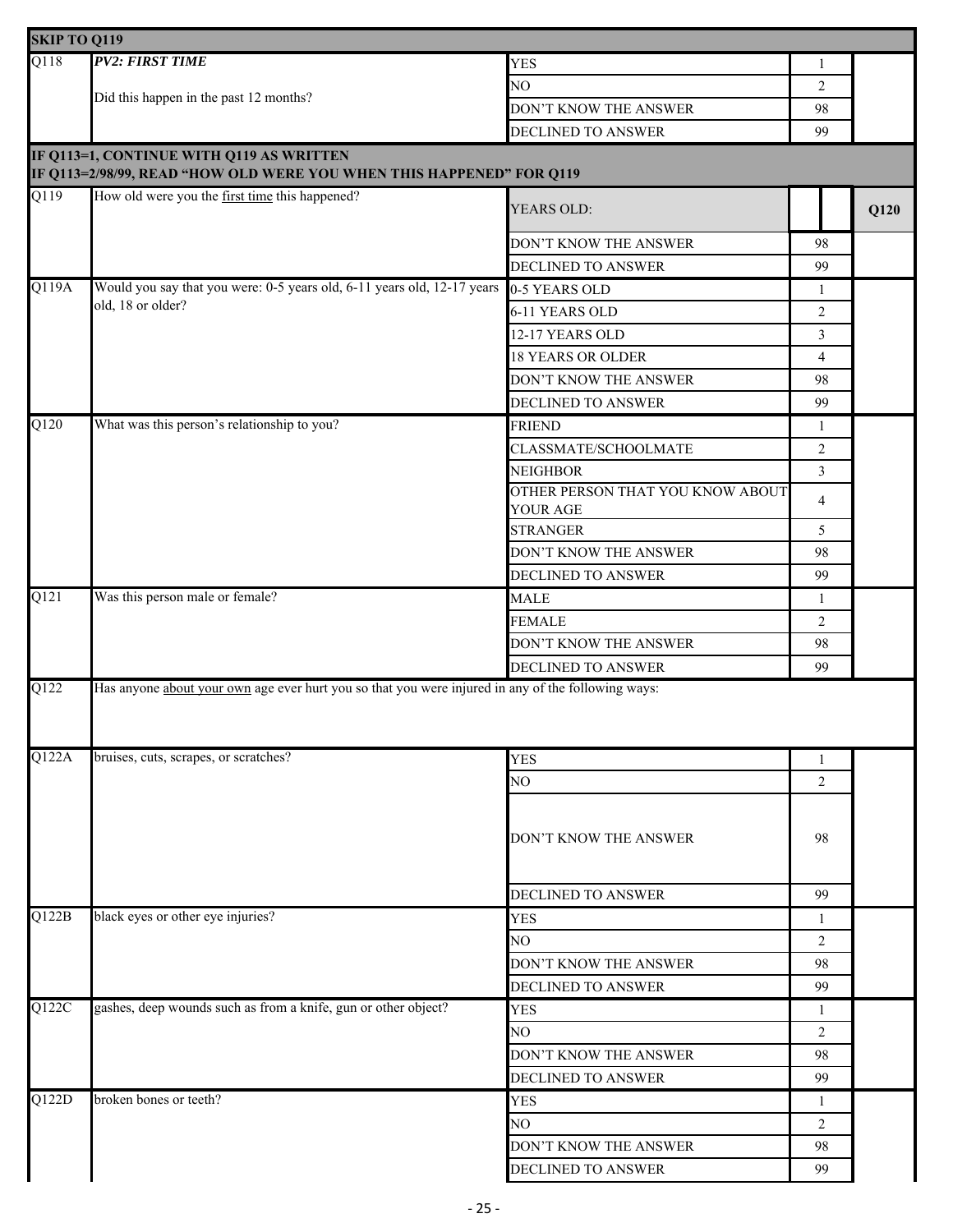|       |                                                                                                                                                                                                                |                           | 1              |      |
|-------|----------------------------------------------------------------------------------------------------------------------------------------------------------------------------------------------------------------|---------------------------|----------------|------|
|       |                                                                                                                                                                                                                | NO                        | 2              |      |
|       |                                                                                                                                                                                                                | DON'T KNOW THE ANSWER     | 98             |      |
|       |                                                                                                                                                                                                                | <b>DECLINED TO ANSWER</b> | 99             |      |
| Q122F | other injuries?                                                                                                                                                                                                | <b>YES</b>                | 1              |      |
|       |                                                                                                                                                                                                                | NO.                       | 2              |      |
|       |                                                                                                                                                                                                                | DON'T KNOW THE ANSWER     | 98             |      |
|       |                                                                                                                                                                                                                | DECLINED TO ANSWER        | 99             |      |
|       | IF Q122A=1 OR Q122B=1 OR Q122C=1 OR Q122D=1 OR Q122E=1 OR 122F=1, CONTINUE WITH Q123<br>IF Q122A=2/98/99 AND Q122B=2/98/99 AND Q122C=2/98/99 AND Q122D=2/98/99 AND Q122E=2/98/99 AND Q122F=2/98/99, GO TO Q124 |                           |                |      |
| Q123  | How old were you the first time someone about your own age injured<br>you in any of these ways?                                                                                                                | YEARS OLD:                |                | Q124 |
|       |                                                                                                                                                                                                                | DON'T KNOW THE ANSWER     | 98             |      |
|       |                                                                                                                                                                                                                | DECLINED TO ANSWER        | 99             |      |
| Q123A | Would you say that you were: 0-5 years old, 6-11 years old, 12-17 years                                                                                                                                        | 0-5 YEARS OLD             | 1              |      |
|       | old, 18 or older?                                                                                                                                                                                              | 6-11 YEARS OLD            | $\overline{2}$ |      |
|       |                                                                                                                                                                                                                | 12-17 YEARS OLD           | 3              |      |
|       |                                                                                                                                                                                                                | <b>18 YEARS OR OLDER</b>  | $\overline{4}$ |      |
|       |                                                                                                                                                                                                                | DON'T KNOW THE ANSWER     | 98             |      |
|       |                                                                                                                                                                                                                | DECLINED TO ANSWER        | 99             |      |
| Q124  | PV3: PARENTS, ADULT CAREGIVERS AND OTHER ADULT RELATIVES                                                                                                                                                       |                           |                |      |
| Q124A | Has a parent, adult caregiver, or other adult relative ever:<br>slapped, pushed, shoved, shook, or intentionally threw something at you                                                                        | <b>YES</b>                | 1              |      |
|       | to hurt you?                                                                                                                                                                                                   | NO                        | $\overline{2}$ |      |
|       |                                                                                                                                                                                                                | DON'T KNOW THE ANSWER     | 98             |      |
|       |                                                                                                                                                                                                                | <b>DECLINED TO ANSWER</b> | 99             |      |
| O124B | punched, kicked, whipped, or beat you with an object?                                                                                                                                                          | <b>YES</b>                | 1              |      |
|       |                                                                                                                                                                                                                | NO                        | 2              |      |
|       |                                                                                                                                                                                                                | DON'T KNOW THE ANSWER     | 98             |      |
|       |                                                                                                                                                                                                                | <b>DECLINED TO ANSWER</b> | 99             |      |
| Q124C | choked, smothered, tried to drown you, or burned you intentionally?                                                                                                                                            | <b>YES</b>                | 1              |      |
|       |                                                                                                                                                                                                                | NO.                       | 2              |      |
|       |                                                                                                                                                                                                                | DON'T KNOW THE ANSWER     | 98             |      |
|       |                                                                                                                                                                                                                | DECLINED TO ANSWER        | 99             |      |
| Q124D | used or threatened you with a knife, gun, or other weapon?                                                                                                                                                     | <b>YES</b>                | 1              |      |
|       |                                                                                                                                                                                                                | NO.                       | 2              |      |
|       |                                                                                                                                                                                                                | DON'T KNOW THE ANSWER     | 98             |      |
|       |                                                                                                                                                                                                                | DECLINED TO ANSWER        | 99             |      |
|       |                                                                                                                                                                                                                |                           |                |      |
|       | IF Q124A =1 OR Q124B=1 OR Q124C=1 OR Q124D=1, CONTINUE TO Q125<br>IF Q125A=2/98/99 AND Q125B=2/98/99 AND Q125C=2/98/99 AND Q125D=2/98/99, MOVE TO Q137 (ADULTS IN THE COMMUNITY)                               |                           |                |      |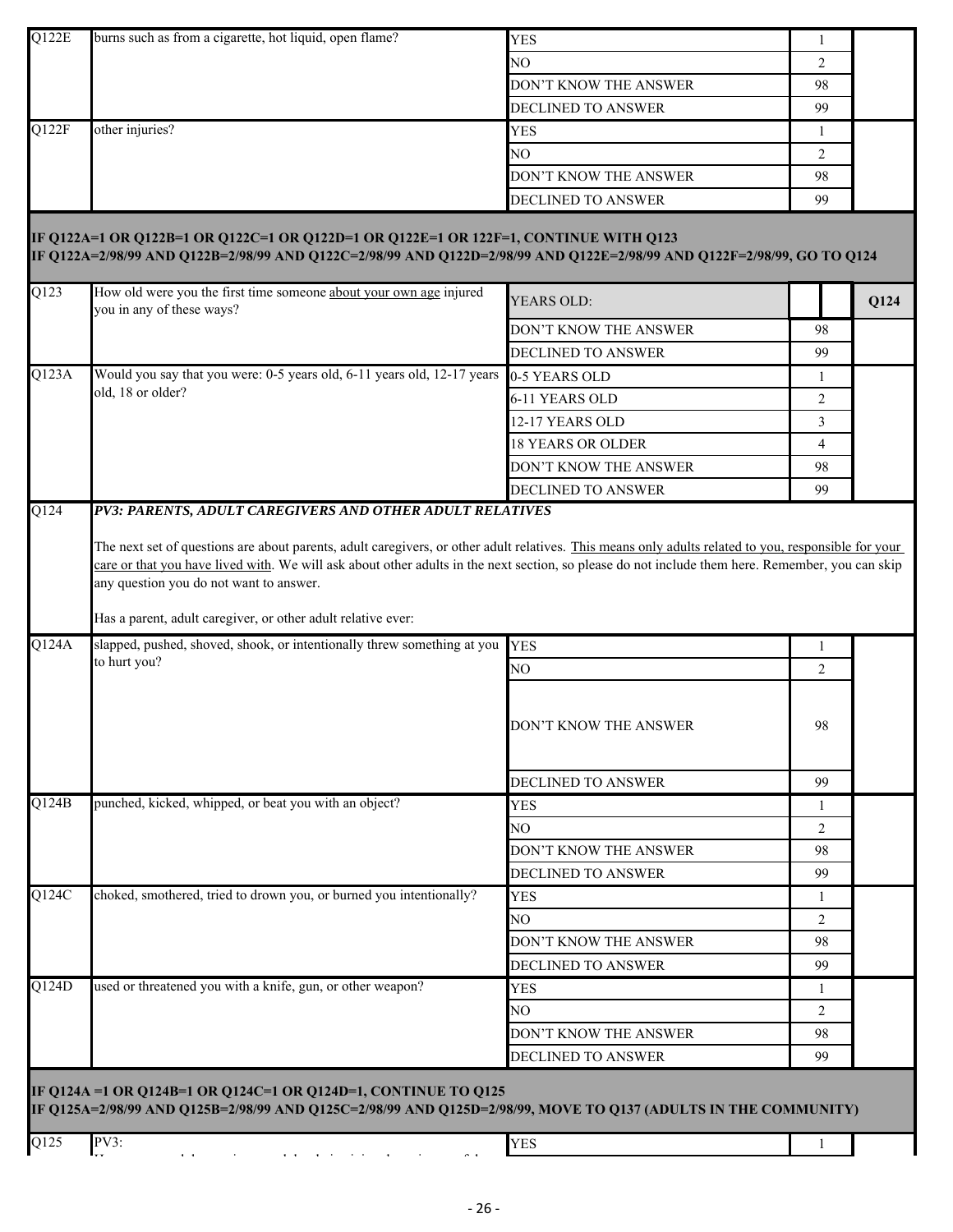|                     | Has a parent, adult caregiver or adult relative injured you in any of these<br>ways more than once?              | NO                                | $\overline{2}$ |       |
|---------------------|------------------------------------------------------------------------------------------------------------------|-----------------------------------|----------------|-------|
|                     |                                                                                                                  | DON'T KNOW THE ANSWER             | 98             | Q129  |
|                     |                                                                                                                  | DECLINED TO ANSWER                | 99             |       |
| $\overline{Q126}$   | <b>PV3: MOST RECENT TIME</b>                                                                                     | <b>YES</b>                        | 1              |       |
|                     | Did this happen in the past 12 months?                                                                           | NO                                | 2              |       |
|                     |                                                                                                                  | DON'T KNOW THE ANSWER             | 98             |       |
|                     |                                                                                                                  | <b>DECLINED TO ANSWER</b>         | 99             |       |
| Q127                | How old were you the last time this happened?                                                                    | YEARS OLD:                        |                | Q127B |
|                     |                                                                                                                  | DON'T KNOW THE ANSWER             | 98             |       |
|                     |                                                                                                                  | DECLINED TO ANSWER                | 99             |       |
| Q127A               | Would you say that you were: 0-5 years old, 6-11 years old, 12-17 years<br>old, 18 or older?                     | 0-5 YEARS OLD                     | 1              |       |
|                     |                                                                                                                  | 6-11 YEARS OLD                    | $\overline{2}$ |       |
|                     |                                                                                                                  | 12-17 YEARS OLD                   | $\overline{3}$ |       |
|                     |                                                                                                                  | <b>18 YEARS OR OLDER</b>          | $\overline{4}$ |       |
|                     |                                                                                                                  | DON'T KNOW THE ANSWER             | 98             |       |
|                     |                                                                                                                  | DECLINED TO ANSWER                | 99             |       |
| $\overline{Q127B}$  | What was this person's relationship to you?                                                                      | <b>PARENT</b>                     | 1              |       |
|                     |                                                                                                                  | <b>STEPPARENT</b>                 | 2              |       |
|                     |                                                                                                                  | OTHER ADULT RELATIVE OR CAREGIVER | 3              |       |
|                     |                                                                                                                  | DON'T KNOW THE ANSWER             | 98             |       |
|                     |                                                                                                                  | DECLINED TO ANSWER                | 99             |       |
| Q127C               | Was this person male or female?                                                                                  | <b>MALE</b>                       | 1              |       |
|                     |                                                                                                                  | <b>FEMALE</b>                     | 2              |       |
|                     |                                                                                                                  | DON'T KNOW THE ANSWER             | 98             |       |
|                     |                                                                                                                  | DECLINED TO ANSWER                | 99             |       |
| Q128                | When this last happened, was this adult living in the same house as you?                                         | <b>YES</b>                        | 1              |       |
|                     |                                                                                                                  | NO                                | 2              |       |
|                     |                                                                                                                  | DON'T KNOW THE ANSWER             | 98             |       |
|                     |                                                                                                                  | DECLINED TO ANSWER                | 99             |       |
| <b>SKIP TO Q130</b> |                                                                                                                  |                                   |                |       |
| $\overline{Q129}$   | <b>PV3: FIRST TIME</b>                                                                                           | <b>YES</b>                        | 1              |       |
|                     |                                                                                                                  | NO.                               | 2              |       |
|                     | Did this happen in the past 12 months?                                                                           | DON'T KNOW THE ANSWER             | 98             |       |
|                     |                                                                                                                  | DECLINED TO ANSWER                | 99             |       |
|                     | IF Q125=1, CONTINUE WITH Q130 AS WRITTEN<br>IF Q125=2/98/99, READ "HOW OLD WERE YOU WHEN THIS HAPPENED" FOR Q130 |                                   |                |       |
| Q130                | How old were you the first time this happened?                                                                   | YEARS OLD:                        |                | Q131  |
|                     |                                                                                                                  | DON'T KNOW THE ANSWER             | 98             |       |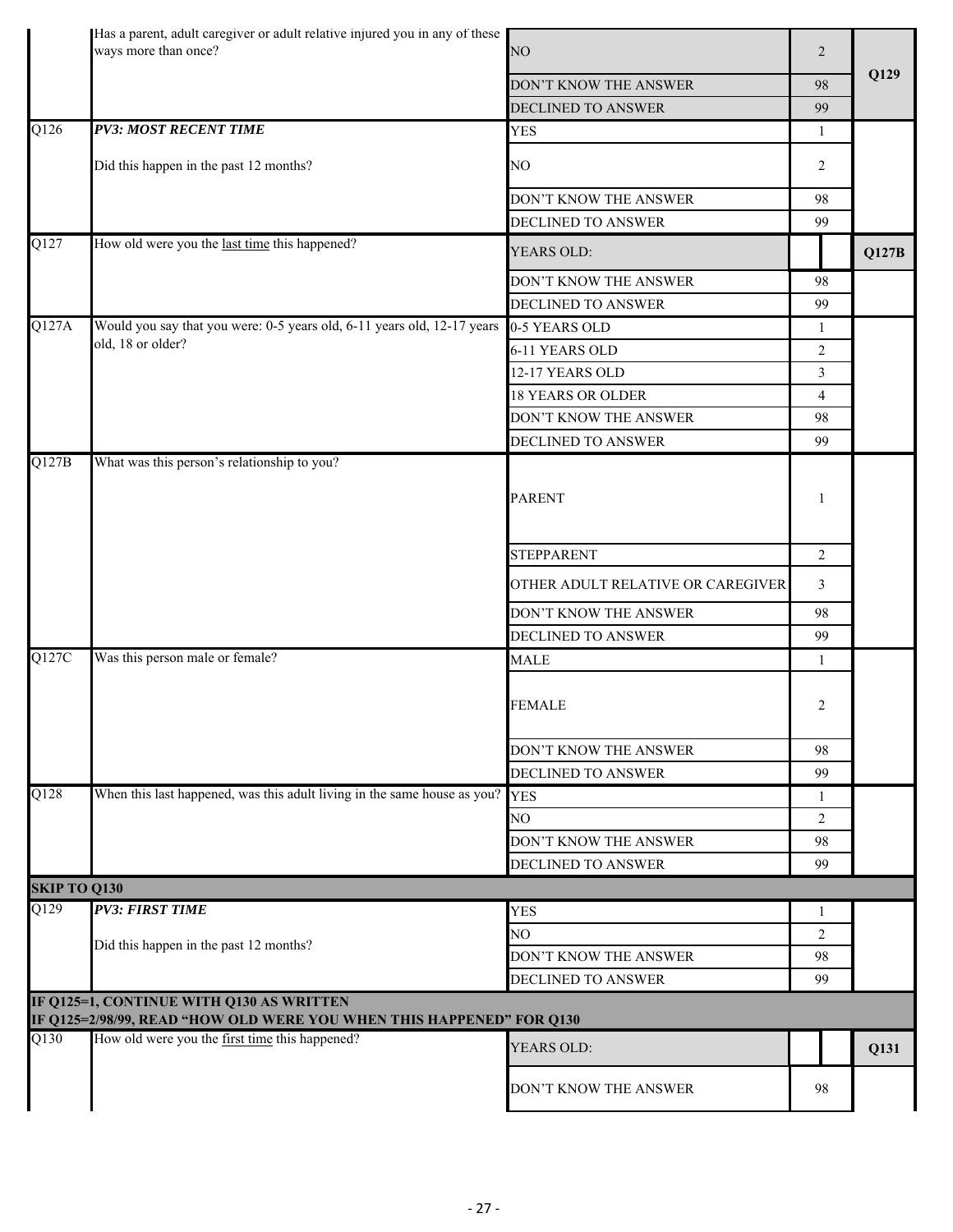|                    |                                                                                                                                                 | <b>DECLINED TO ANSWER</b>         | 99             |  |
|--------------------|-------------------------------------------------------------------------------------------------------------------------------------------------|-----------------------------------|----------------|--|
| Q130A              | Would you say that you were: 0-5 years old, 6-11 years old, 12-17 years                                                                         | 0-5 YEARS OLD                     | 1              |  |
|                    | old, 18 or older?                                                                                                                               | 6-11 YEARS OLD                    | 2              |  |
|                    |                                                                                                                                                 | 12-17 YEARS OLD                   | 3              |  |
|                    |                                                                                                                                                 | <b>18 YEARS OR OLDER</b>          | $\overline{4}$ |  |
|                    |                                                                                                                                                 | DON'T KNOW THE ANSWER             | 98             |  |
|                    |                                                                                                                                                 | <b>DECLINED TO ANSWER</b>         | 99             |  |
| Q131               | What was this person's relationship to you?                                                                                                     | <b>PARENT</b>                     | 1              |  |
|                    |                                                                                                                                                 | <b>STEPPARENT</b>                 | 2              |  |
|                    |                                                                                                                                                 | OTHER ADULT RELATIVE OR CAREGIVER | 3              |  |
|                    |                                                                                                                                                 | DON'T KNOW THE ANSWER             | 98             |  |
|                    |                                                                                                                                                 | <b>DECLINED TO ANSWER</b>         | 99             |  |
| Q132               | Was this person male or female?                                                                                                                 | <b>MALE</b>                       | 1              |  |
|                    |                                                                                                                                                 | <b>FEMALE</b>                     | 2              |  |
|                    |                                                                                                                                                 | DON'T KNOW THE ANSWER             | 98             |  |
|                    |                                                                                                                                                 | DECLINED TO ANSWER                | 99             |  |
|                    | IF Q125=1, CONTINUE WITH Q134 AS WRITTEN<br>IF Q125=2/98/99, READ "WHEN THIS HAPPENED, WAS THIS ADULT LIVING IN THE SAME HOME AS YOU?" FOR Q134 |                                   |                |  |
| Q134               | When this first happened, was this adult living in the same home as you?                                                                        | <b>YES</b>                        | $\mathbf{1}$   |  |
|                    |                                                                                                                                                 | NO                                | 2              |  |
|                    |                                                                                                                                                 | DON'T KNOW THE ANSWER             | 98             |  |
|                    |                                                                                                                                                 | DECLINED TO ANSWER                | 99             |  |
| Q135               | Has a parent, adult caregiver, or adult relative ever hurt you so that you were injured in any of the following ways:                           |                                   |                |  |
| Q135A              | bruises, cuts, scrapes, or scratches?                                                                                                           | <b>YES</b>                        | 1              |  |
|                    |                                                                                                                                                 | NO                                | 2              |  |
|                    |                                                                                                                                                 | DON'T KNOW THE ANSWER             | 98             |  |
|                    |                                                                                                                                                 | <b>DECLINED TO ANSWER</b>         | 99             |  |
| Q135B              | black eyes or other eye injuries?                                                                                                               | <b>YES</b>                        | 1              |  |
|                    |                                                                                                                                                 | NO                                | 2              |  |
|                    |                                                                                                                                                 | DON'T KNOW THE ANSWER             | 98             |  |
|                    |                                                                                                                                                 | DECLINED TO ANSWER                | 99             |  |
| Q135C              | gashes, deep wounds such as from a knife, gun or other object?                                                                                  | <b>YES</b>                        | 1              |  |
|                    |                                                                                                                                                 | NO                                | 2              |  |
|                    |                                                                                                                                                 | DON'T KNOW THE ANSWER             | 98             |  |
|                    |                                                                                                                                                 | DECLINED TO ANSWER                | 99             |  |
| $\overline{Q135D}$ | broken bones or teeth?                                                                                                                          | <b>YES</b>                        | 1              |  |
|                    |                                                                                                                                                 | NO                                | $\overline{2}$ |  |
|                    |                                                                                                                                                 | DON'T KNOW THE ANSWER             | 98             |  |
|                    |                                                                                                                                                 | DECLINED TO ANSWER                | 99             |  |
| Q135E              | burns such as from a cigarette, hot liquid, open flame?                                                                                         | <b>YES</b>                        | 1              |  |
|                    |                                                                                                                                                 | NO                                | 2              |  |
|                    |                                                                                                                                                 | DON'T KNOW THE ANSWER             | 98             |  |
|                    |                                                                                                                                                 | DECLINED TO ANSWER                | 99             |  |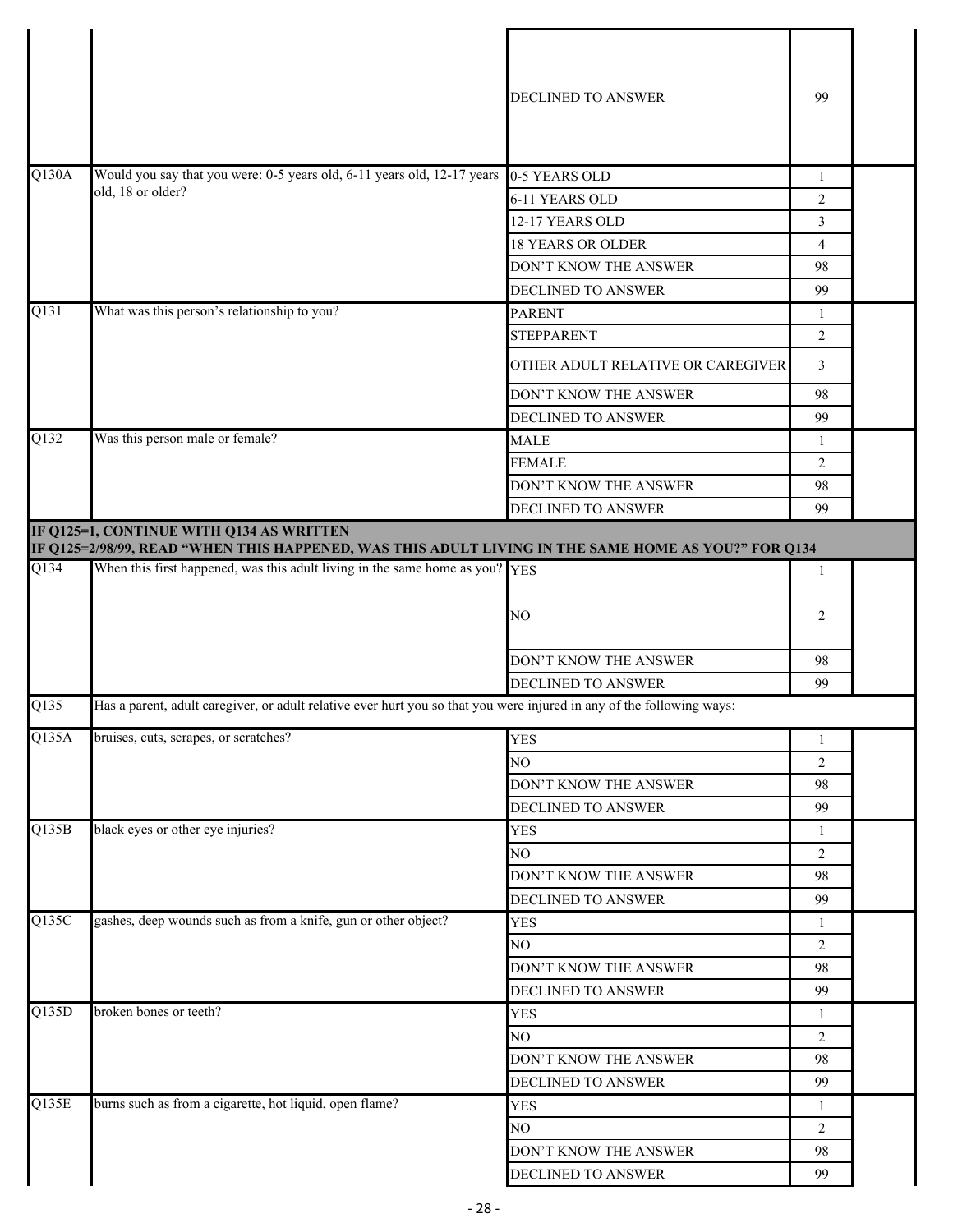| Q135F             | other injuries?                                                                                                                                                                                                                                                                                                                                                                                                                                             | <b>YES</b>                | 1              |      |
|-------------------|-------------------------------------------------------------------------------------------------------------------------------------------------------------------------------------------------------------------------------------------------------------------------------------------------------------------------------------------------------------------------------------------------------------------------------------------------------------|---------------------------|----------------|------|
|                   |                                                                                                                                                                                                                                                                                                                                                                                                                                                             | NO.                       | $\overline{2}$ |      |
|                   |                                                                                                                                                                                                                                                                                                                                                                                                                                                             | DON'T KNOW THE ANSWER     | 98             |      |
|                   |                                                                                                                                                                                                                                                                                                                                                                                                                                                             | DECLINED TO ANSWER        | 99             |      |
|                   | IF Q135A=1 OR Q135B=1 OR Q135C=1 OR Q135D=1 OR Q135E=1 ORQ135F=1, CONTINUE WITH Q136<br>IF Q135A=2/98/99 AND Q135B=2/98/99 AND Q135C=2/98/99 AND Q135D=2/98/99 AND Q135E=2/98/99 AND Q135F=2/98/99, MOVE TO Q137                                                                                                                                                                                                                                            |                           |                |      |
| Q136              | How old were you the first time a parent, adult caregiver or adult relative<br>injured you in any of these ways?                                                                                                                                                                                                                                                                                                                                            | YEARS OLD:                |                | Q137 |
|                   |                                                                                                                                                                                                                                                                                                                                                                                                                                                             | DON'T KNOW THE ANSWER     | 98             |      |
|                   |                                                                                                                                                                                                                                                                                                                                                                                                                                                             | <b>DECLINED TO ANSWER</b> | 99             |      |
| Q136A             | Would you say that you were: 0-5 years old, 6-11 years old, 12-17 years                                                                                                                                                                                                                                                                                                                                                                                     | 0-5 YEARS OLD             | 1              |      |
|                   | old, 18 or older?                                                                                                                                                                                                                                                                                                                                                                                                                                           | 6-11 YEARS OLD            | $\overline{2}$ |      |
|                   |                                                                                                                                                                                                                                                                                                                                                                                                                                                             | 12-17 YEARS OLD           | 3              |      |
|                   |                                                                                                                                                                                                                                                                                                                                                                                                                                                             | <b>18 YEARS OR OLDER</b>  | 4              |      |
|                   |                                                                                                                                                                                                                                                                                                                                                                                                                                                             | DON'T KNOW THE ANSWER     | 98             |      |
|                   |                                                                                                                                                                                                                                                                                                                                                                                                                                                             | DECLINED TO ANSWER        | 99             |      |
| $\overline{Q137}$ | PV4: ADULTS IN THE COMMUNITY/NEIGHBORHOOD<br>The next set of questions are about adults in your community who are not related to you or responsible for your care and who does not live with<br>you. This includes adults such as teachers, police, employers, religious or community leaders, neighbors, or even adults you don't know<br>personally. Remember, you can skip any question that you do not want to answer.<br>Has one of these people ever: |                           |                |      |
| Q137A             | slapped, pushed, shoved, shook, or intentionally threw something at you                                                                                                                                                                                                                                                                                                                                                                                     | <b>YES</b>                | 1              |      |
|                   | to hurt you?                                                                                                                                                                                                                                                                                                                                                                                                                                                | NO                        | $\overline{2}$ |      |
|                   |                                                                                                                                                                                                                                                                                                                                                                                                                                                             | DON'T KNOW THE ANSWER     | 98             |      |
|                   |                                                                                                                                                                                                                                                                                                                                                                                                                                                             | DECLINED TO ANSWER        | 99             |      |
| Q137B             | punched, kicked, whipped, or beat you with an object?                                                                                                                                                                                                                                                                                                                                                                                                       | <b>YES</b>                | 1              |      |
|                   |                                                                                                                                                                                                                                                                                                                                                                                                                                                             | NO.                       | $\overline{2}$ |      |
|                   |                                                                                                                                                                                                                                                                                                                                                                                                                                                             | DON'T KNOW THE ANSWER     | 98             |      |
|                   |                                                                                                                                                                                                                                                                                                                                                                                                                                                             | <b>DECLINED TO ANSWER</b> | 99             |      |
| Q137C             | choked, smothered, tried to drown you, or burned you intentionally?                                                                                                                                                                                                                                                                                                                                                                                         | YES                       | 1              |      |
|                   |                                                                                                                                                                                                                                                                                                                                                                                                                                                             | NO                        | $\overline{2}$ |      |
|                   |                                                                                                                                                                                                                                                                                                                                                                                                                                                             | DON'T KNOW THE ANSWER     | 98             |      |
|                   |                                                                                                                                                                                                                                                                                                                                                                                                                                                             | DECLINED TO ANSWER        | 99             |      |
| Q137D             | used or threatened you with a knife, gun, or other weapon?                                                                                                                                                                                                                                                                                                                                                                                                  | <b>YES</b>                | 1              |      |
|                   |                                                                                                                                                                                                                                                                                                                                                                                                                                                             | NO                        | $\overline{2}$ |      |
|                   |                                                                                                                                                                                                                                                                                                                                                                                                                                                             | DON'T KNOW THE ANSWER     | 98             |      |
|                   |                                                                                                                                                                                                                                                                                                                                                                                                                                                             | <b>DECLINED TO ANSWER</b> | 99             |      |
| $\overline{Q138}$ | IF Q137A = 1 OR Q137B=1 OR Q137C=1 OR Q137D=1, GO TO Q138<br>IF Q137A=2/98/99 AND Q137B=2/98/99 AND Q137C=2/98/99 AND Q137D=2/98/99: CHECK THE FOLLOWING:<br>IF Q100A/B/C/D=1 OR Q112A/B/C/D =1 OR Q124A/B/C/D =1, GO TO Q149 (PV SERVICES)<br>IF Q100A/B/C/D =2/98/99 AND Q112A/B/C/D =2/98/99 AND Q124A/B/C/D =2/98/99, GO TO Q200 (PV PERPETRATION)<br>PV4:<br>Has an adult in your community who is not related to you or responsible                   | <b>YES</b>                | $\mathbf{1}$   |      |
|                   | for your care and who does not live with you injured you in any of these<br>ways more than once?                                                                                                                                                                                                                                                                                                                                                            | NO.                       | 2              | Q143 |
|                   |                                                                                                                                                                                                                                                                                                                                                                                                                                                             | DON'T KNOW THE ANSWER     | 98             |      |
|                   |                                                                                                                                                                                                                                                                                                                                                                                                                                                             | <b>DECLINED TO ANSWER</b> | 99             |      |
| $Q1\overline{39}$ | <b>PV4: MOST RECENT TIME</b>                                                                                                                                                                                                                                                                                                                                                                                                                                | <b>YES</b>                | 1              |      |
|                   | Did this happen in the past 12 months?                                                                                                                                                                                                                                                                                                                                                                                                                      | NO.                       | 2              |      |
|                   |                                                                                                                                                                                                                                                                                                                                                                                                                                                             | DON'T KNOW THE ANSWER     | 98             |      |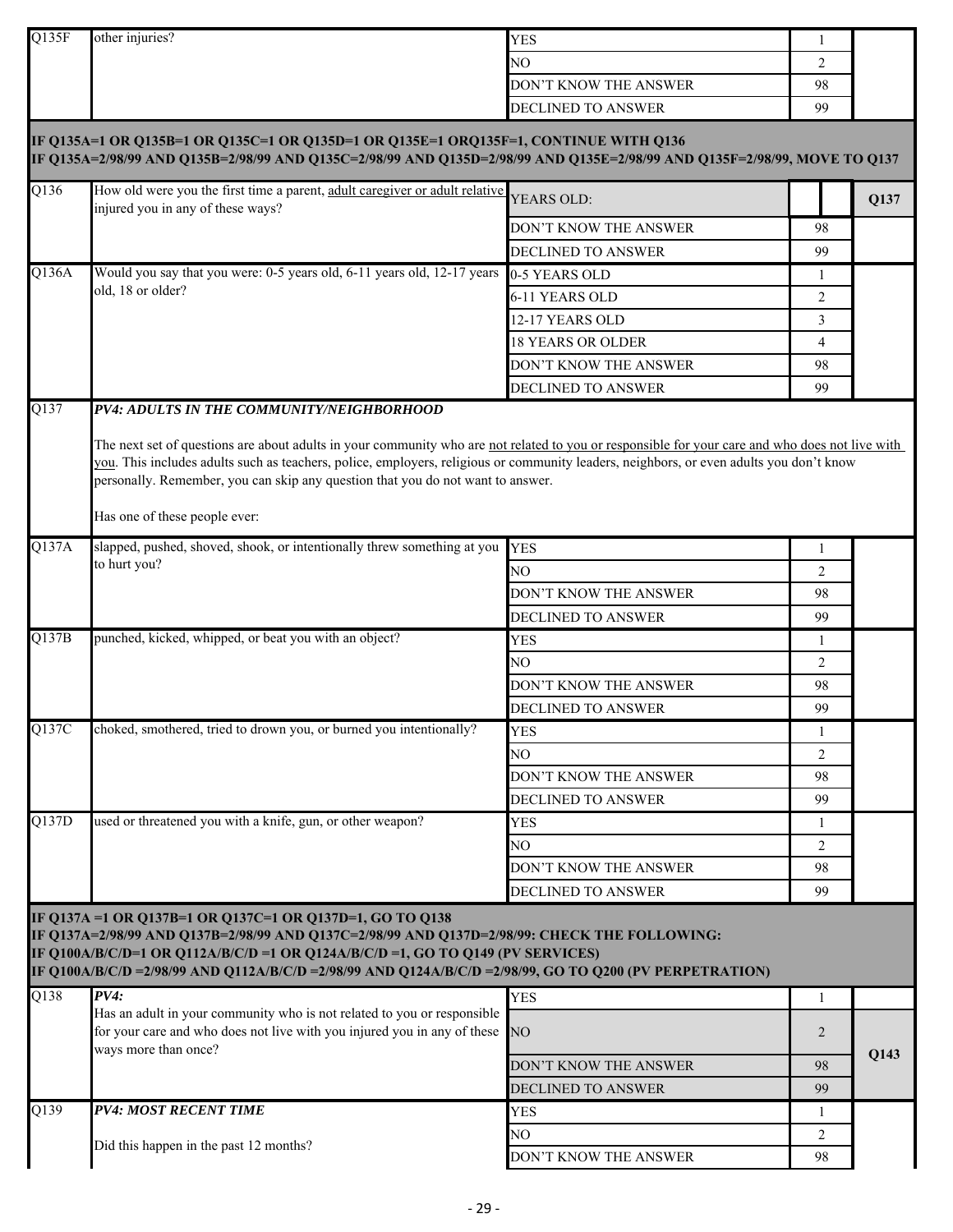|                             |                                                                                                                   | DECLINED TO ANSWER       | 99             |      |
|-----------------------------|-------------------------------------------------------------------------------------------------------------------|--------------------------|----------------|------|
| Q140                        | How old were you the last time this happened?                                                                     | YEARS OLD:               |                | Q141 |
|                             |                                                                                                                   | DON'T KNOW THE ANSWER    | 98             |      |
|                             |                                                                                                                   | DECLINED TO ANSWER       | 99             |      |
| Q140A                       | Would you say that you were: 0-5 years old, 6-11 years old, 12-17 years                                           | 0-5 YEARS OLD            | 1              |      |
|                             | old, 18 or older?                                                                                                 | 6-11 YEARS OLD           | $\overline{2}$ |      |
|                             |                                                                                                                   | 12-17 YEARS OLD          | 3              |      |
|                             |                                                                                                                   | <b>18 YEARS OR OLDER</b> | $\overline{4}$ |      |
|                             |                                                                                                                   | DON'T KNOW THE ANSWER    | 98             |      |
|                             |                                                                                                                   | DECLINED TO ANSWER       | 99             |      |
| Q141                        | Of these people who hurt you the last time this happened, think of the                                            | <b>TEACHER</b>           | -1             |      |
|                             | person who hurt you the most for the following questions.                                                         | POLICE OFFICER           | 2              |      |
|                             | What was this person's primary relationship to you?                                                               | COACH                    | 3              |      |
|                             |                                                                                                                   | NEIGHBOR                 | $\overline{4}$ |      |
|                             |                                                                                                                   | <b>EMPLOYER</b>          | 5              |      |
|                             |                                                                                                                   | OTHER ADULT              | 6              |      |
|                             |                                                                                                                   | DON'T KNOW THE ANSWER    | 98             |      |
|                             |                                                                                                                   | DECLINED TO ANSWER       | 99             |      |
| Q142                        | Was this person male or female?                                                                                   | <b>MALE</b>              | $\mathbf{1}$   |      |
|                             |                                                                                                                   | <b>FEMALE</b>            | $\overline{2}$ |      |
|                             |                                                                                                                   | DON'T KNOW THE ANSWER    | 98             |      |
|                             |                                                                                                                   |                          | 99             |      |
|                             |                                                                                                                   | DECLINED TO ANSWER       |                |      |
| <b>SKIP TO Q144</b><br>Q143 | <b>PV4: FIRST TIME</b>                                                                                            |                          |                |      |
|                             |                                                                                                                   | <b>YES</b>               | 1              |      |
|                             | Did this happen in the past 12 months?                                                                            | NO                       | 2              |      |
|                             |                                                                                                                   | DON'T KNOW THE ANSWER    | 98             |      |
|                             |                                                                                                                   | DECLINED TO ANSWER       | 99             |      |
|                             | IF Q138=1, CONTINUE WITH Q144 AS WRITTEN<br>IF Q138=2/98/99, READ "HOW OLD WERE YOU WHEN THIS HAPPENED?" FOR Q144 |                          |                |      |
| Q144                        | How old were you the first time this happened?                                                                    | YEARS OLD:               |                | Q145 |
|                             |                                                                                                                   | DON'T KNOW THE ANSWER    | 98             |      |
|                             |                                                                                                                   | DECLINED TO ANSWER       | 99             |      |
| Q144A                       | Would you say that you were: 0-5 years old, 6-11 years old, 12-17 years                                           | 0-5 YEARS OLD            | $\mathbf{1}$   |      |
|                             | old, 18 or older?                                                                                                 | 6-11 YEARS OLD           | $\overline{2}$ |      |
|                             |                                                                                                                   | 12-17 YEARS OLD          | 3              |      |
|                             |                                                                                                                   | <b>18 YEARS OR OLDER</b> | $\overline{4}$ |      |
|                             |                                                                                                                   | DON'T KNOW THE ANSWER    | 98             |      |
|                             |                                                                                                                   | DECLINED TO ANSWER       | 99             |      |
| $\overline{Q145}$           | What was this person's primary relationship to you?                                                               | <b>TEACHER</b>           | 1              |      |
|                             |                                                                                                                   | POLICE OFFICER           | $\overline{2}$ |      |
|                             |                                                                                                                   | COACH                    | 3              |      |
|                             |                                                                                                                   | NEIGHBOR                 | $\overline{4}$ |      |
|                             |                                                                                                                   | <b>EMPLOYER</b>          | 5              |      |
|                             |                                                                                                                   | OTHER ADULT              | 6              |      |
|                             |                                                                                                                   | DON'T KNOW THE ANSWER    | 98             |      |
|                             |                                                                                                                   |                          |                |      |
|                             |                                                                                                                   | DECLINED TO ANSWER       | 99             |      |
| Q146                        | Was this person male or female?                                                                                   | <b>MALE</b>              |                |      |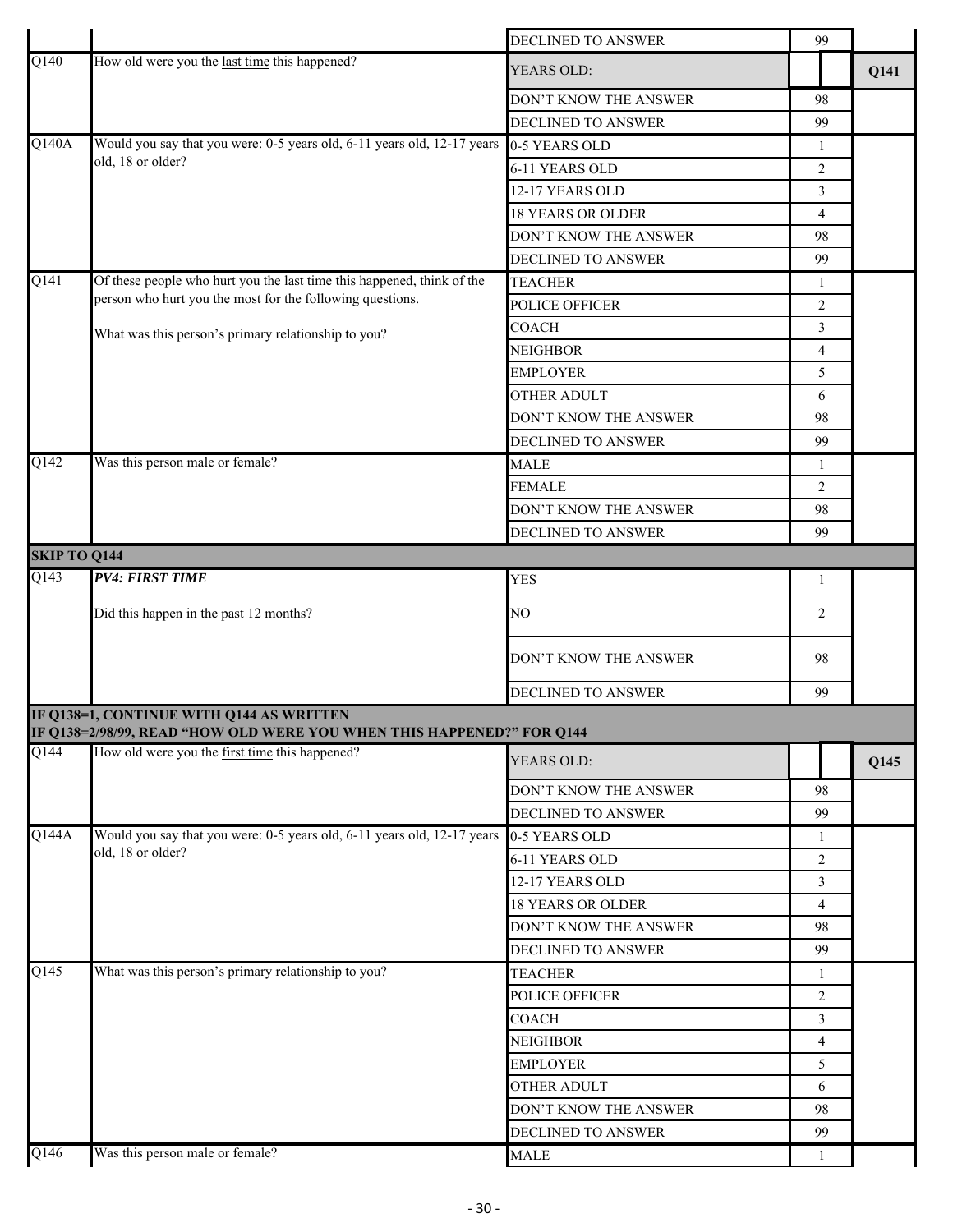|         |                                                                                                                                                | <b>FEMALE</b>             | $\overline{2}$ |  |
|---------|------------------------------------------------------------------------------------------------------------------------------------------------|---------------------------|----------------|--|
|         |                                                                                                                                                | DON'T KNOW THE ANSWER     | 98             |  |
|         |                                                                                                                                                | DECLINED TO ANSWER        | 99             |  |
| $Q$ 147 | Has an adult in your neighborhoor or community who is not related to you or responsible for your care and who does not live with you ever hurt |                           |                |  |
|         | you so that you were injured in any of the following ways?                                                                                     |                           |                |  |
| Q147A   | bruises, cuts, scrapes, or scratches?                                                                                                          | <b>YES</b>                | $\mathbf{1}$   |  |
|         |                                                                                                                                                | NO                        | 2              |  |
|         |                                                                                                                                                | DON'T KNOW THE ANSWER     | 98             |  |
|         |                                                                                                                                                | DECLINED TO ANSWER        | 99             |  |
| Q147B   | black eyes or other eye injuries?                                                                                                              | <b>YES</b>                | $\mathbf{1}$   |  |
|         |                                                                                                                                                | NO                        | $\overline{2}$ |  |
|         |                                                                                                                                                | DON'T KNOW THE ANSWER     | 98             |  |
|         |                                                                                                                                                | DECLINED TO ANSWER        | 99             |  |
| Q147C   | gashes, deep wounds such as from a knife, gun or other object?                                                                                 | <b>YES</b>                | $\mathbf{1}$   |  |
|         |                                                                                                                                                | NO                        | $\overline{2}$ |  |
|         |                                                                                                                                                | DON'T KNOW THE ANSWER     | 98             |  |
|         |                                                                                                                                                | DECLINED TO ANSWER        | 99             |  |
| Q147D   | broken bones or teeth?                                                                                                                         | <b>YES</b>                | $\mathbf{1}$   |  |
|         |                                                                                                                                                | NO                        | 2              |  |
|         |                                                                                                                                                | DON'T KNOW THE ANSWER     | 98             |  |
|         |                                                                                                                                                | <b>DECLINED TO ANSWER</b> | 99             |  |
| Q147E   | burns such as from a cigarette, hot liquid, open flame?                                                                                        | <b>YES</b>                | $\mathbf{1}$   |  |
|         |                                                                                                                                                | NO.                       | $\overline{2}$ |  |
|         |                                                                                                                                                | DON'T KNOW THE ANSWER     | 98             |  |
|         |                                                                                                                                                | DECLINED TO ANSWER        | 99             |  |
| Q147F   | other injuries?                                                                                                                                | <b>YES</b>                | $\mathbf{1}$   |  |
|         |                                                                                                                                                | NO.                       | $\overline{2}$ |  |
|         |                                                                                                                                                | DON'T KNOW THE ANSWER     | 98             |  |
|         |                                                                                                                                                | DECLINED TO ANSWER        | 99             |  |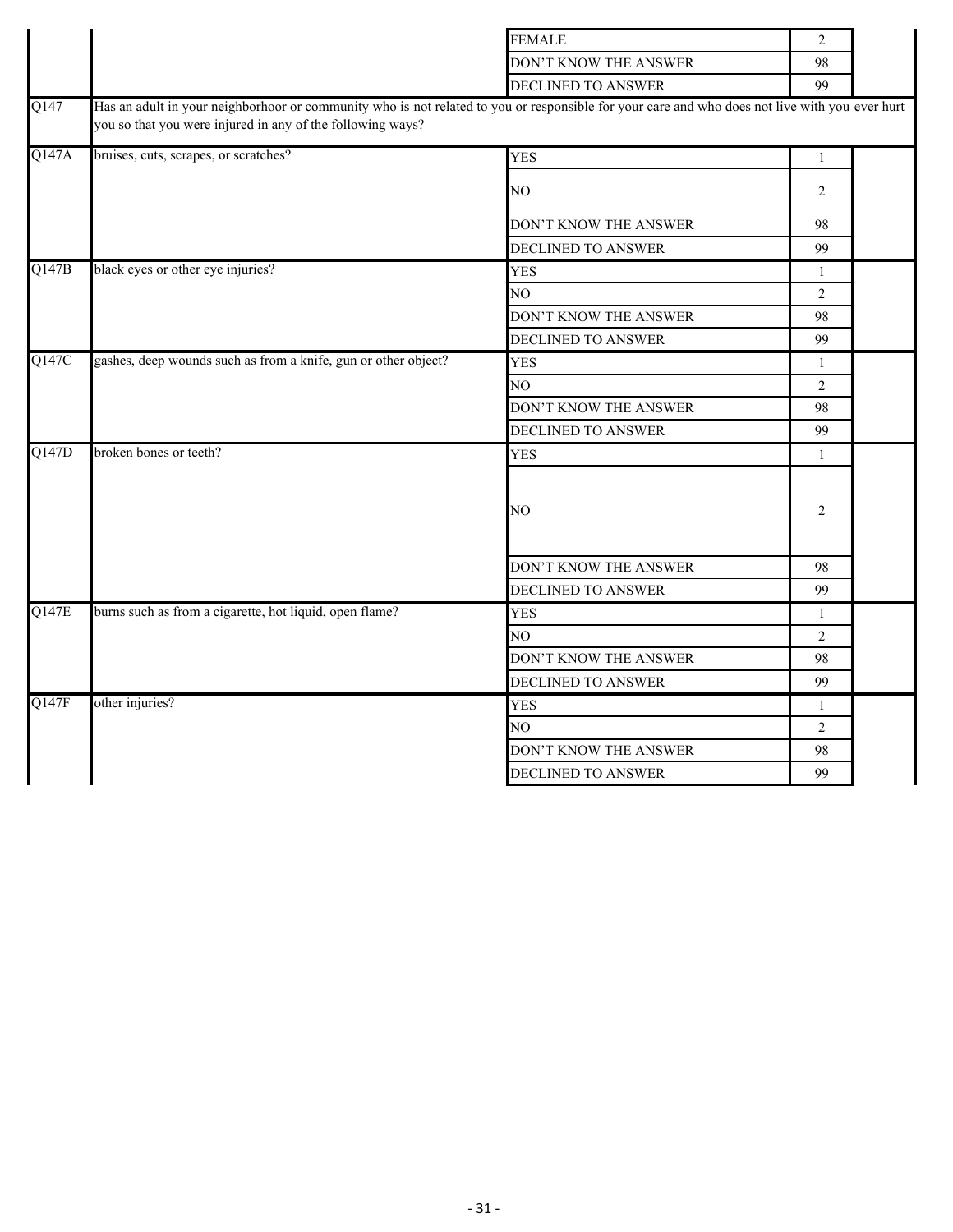|                    | IF Q147A=1 OR Q147B=1 OR Q147C=1 OR Q147D=1 OR Q147E=1 OR Q147F=1, CONTINUE WITH Q148<br>IF Q147A=2/98/99 AND Q147B=2/98/99 AND Q147C=2/98/99 AND Q147D=2/98/99 AND Q147E=2/98/99 AND 147F=1, GO TO Q149                       |                          |                |      |
|--------------------|--------------------------------------------------------------------------------------------------------------------------------------------------------------------------------------------------------------------------------|--------------------------|----------------|------|
| Q148               | How old were you the first time an adult in your neighborhoor or<br>community who is not related to you or responsible for your care and<br>who does not live with you injured you in any of these ways?                       | YEARS OLD:               |                | Q149 |
|                    |                                                                                                                                                                                                                                | DON'T KNOW THE ANSWER    | 98             |      |
|                    |                                                                                                                                                                                                                                | DECLINED TO ANSWER       | 99             |      |
| Q148A              | Would you say that you were: 0-5 years old, 6-11 years old, 12-17 years                                                                                                                                                        | 0-5 YEARS OLD            | 1              |      |
|                    | old, 18 or older?                                                                                                                                                                                                              | 6-11 YEARS OLD           | 2              |      |
|                    |                                                                                                                                                                                                                                | 12-17 YEARS OLD          | 3              |      |
|                    |                                                                                                                                                                                                                                | <b>18 YEARS OR OLDER</b> | $\overline{4}$ |      |
|                    |                                                                                                                                                                                                                                | DON'T KNOW THE ANSWER    | 98             |      |
|                    |                                                                                                                                                                                                                                | DECLINED TO ANSWER       | 99             |      |
|                    | <b>CONDUCTED IN ACASI</b><br>PHYSICAL VIOLENCE SERVICES                                                                                                                                                                        |                          |                |      |
| $\overline{Q149}$  | <b>PV SERVICES</b>                                                                                                                                                                                                             | <b>YES</b>               | $\mathbf{1}$   |      |
|                    | Did you ever have to miss school because you had been hurt by anyone<br>we just asked about, including parents, other adults, dating partners,                                                                                 | N <sub>O</sub>           | 2              |      |
|                    | people about your own age, or others in the community?                                                                                                                                                                         | DON'T KNOW THE ANSWER    | 98             |      |
|                    |                                                                                                                                                                                                                                | DECLINED TO ANSWER       | 99             |      |
| Q150               | Did you know of a place to go for help when you had been hurt by<br>anyone we just asked about, including parents, other adults, dating<br>partners, people about your own age, or others in the community?                    | <b>YES</b>               | $\mathbf{1}$   |      |
|                    |                                                                                                                                                                                                                                | N <sub>O</sub>           | 2              |      |
|                    |                                                                                                                                                                                                                                | DON'T KNOW THE ANSWER    | 98             |      |
|                    |                                                                                                                                                                                                                                | DECLINED TO ANSWER       | 99             |      |
| $\overline{Q151}$  | Did you try to seek professional help or services because you had been                                                                                                                                                         | <b>YES</b>               | -1             | Q153 |
|                    | physically hurt by anyone we just asked about, including parents, other                                                                                                                                                        | NO                       | 2              |      |
|                    | adults, dating partners, people about your own age, or others in the<br>community?                                                                                                                                             | DON'T KNOW THE ANSWER    | 98             |      |
|                    |                                                                                                                                                                                                                                | DECLINED TO ANSWER       | 99             |      |
| Q152               | There are many reasons why people do not seek professional help or services when they have been hurt. Do you agree or disagree with each of<br>the following as reasons you did not seek help?<br>I did not seek help because: |                          |                |      |
| $\overline{Q152A}$ | Services were too far away?                                                                                                                                                                                                    | <b>TRUE</b>              | $\mathbf{1}$   |      |
|                    |                                                                                                                                                                                                                                | <b>FALSE</b>             | 2              |      |
|                    |                                                                                                                                                                                                                                |                          |                |      |
|                    |                                                                                                                                                                                                                                | DON'T KNOW THE ANSWER    | 98             |      |
|                    |                                                                                                                                                                                                                                | DECLINED TO ANSWER       | 99             |      |
| Q152B              | Services were too expensive?                                                                                                                                                                                                   | <b>TRUE</b>              | 1              |      |
|                    |                                                                                                                                                                                                                                | <b>FALSE</b>             | 2              |      |
|                    |                                                                                                                                                                                                                                | DON'T KNOW THE ANSWER    | 98             |      |
|                    |                                                                                                                                                                                                                                | DECLINED TO ANSWER       | 99             |      |
|                    | I was afraid of getting in trouble?                                                                                                                                                                                            | TRUE                     | 1              |      |
|                    |                                                                                                                                                                                                                                | <b>FALSE</b>             | 2              |      |
|                    |                                                                                                                                                                                                                                | DON'T KNOW THE ANSWER    | 98             |      |
| Q152C              |                                                                                                                                                                                                                                | DECLINED TO ANSWER       | 99             |      |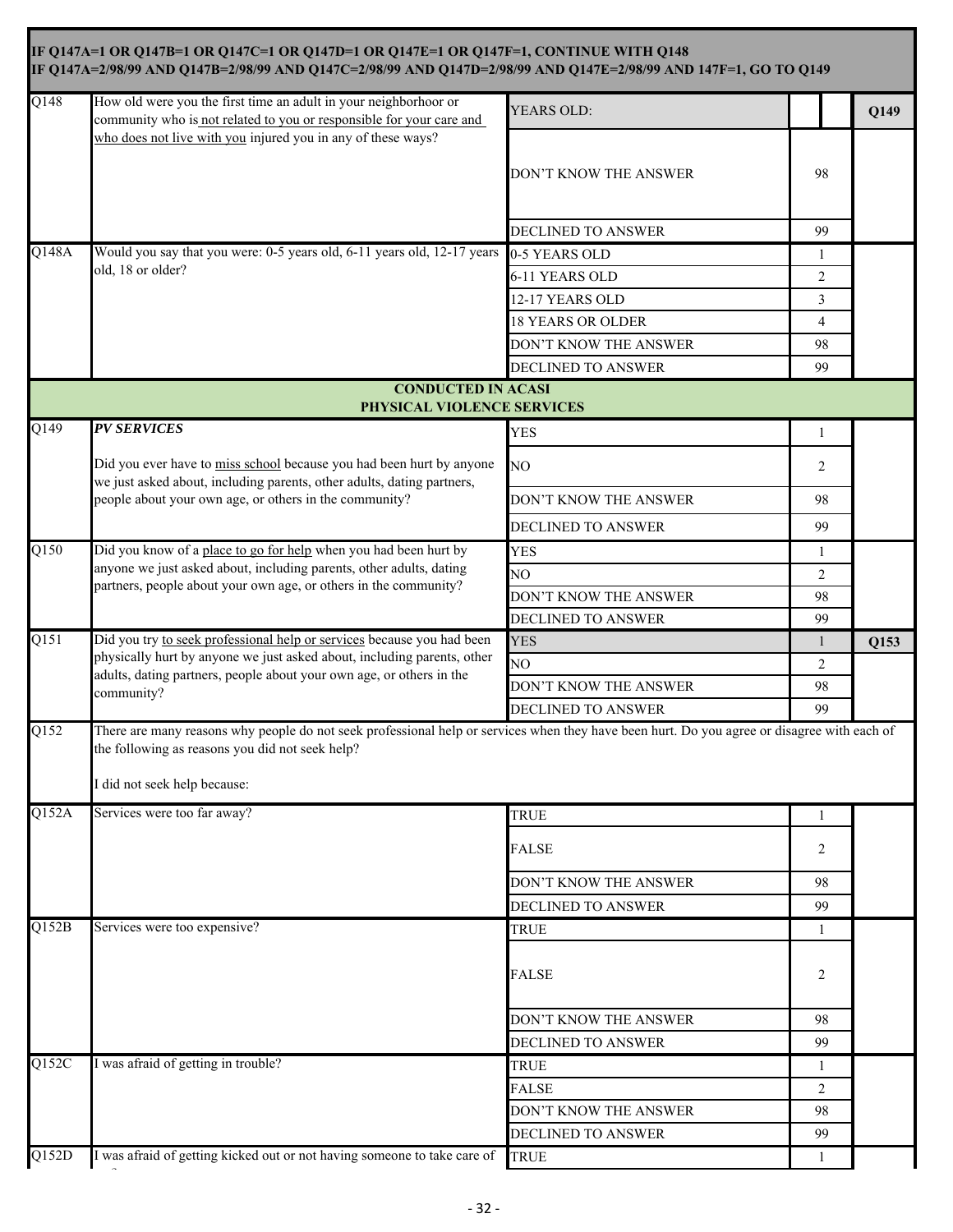|       | me?                                                      |                           |                |  |
|-------|----------------------------------------------------------|---------------------------|----------------|--|
|       |                                                          | <b>FALSE</b>              | 2              |  |
|       |                                                          | DON'T KNOW THE ANSWER     | 98             |  |
|       |                                                          | DECLINED TO ANSWER        | 99             |  |
| Q152E | I was embarrassed?                                       | <b>TRUE</b>               | 1              |  |
|       |                                                          | <b>FALSE</b>              | $\overline{2}$ |  |
|       |                                                          | DON'T KNOW THE ANSWER     | 98             |  |
|       |                                                          | DECLINED TO ANSWER        | 99             |  |
| Q152F | I did not want to embarrass my family?                   | <b>TRUE</b>               | $\mathbf{1}$   |  |
|       |                                                          | <b>FALSE</b>              | 2              |  |
|       |                                                          | DON'T KNOW THE ANSWER     | 98             |  |
|       |                                                          | DECLINED TO ANSWER        | 99             |  |
| Q152G | Someone told me not to seek help?                        | <b>TRUE</b>               | $\mathbf{1}$   |  |
|       |                                                          | <b>FALSE</b>              | 2              |  |
|       |                                                          | DON'T KNOW THE ANSWER     | 98             |  |
|       |                                                          | <b>DECLINED TO ANSWER</b> | 99             |  |
| Q152H | I am not a snitch?                                       | <b>TRUE</b>               | $\mathbf{1}$   |  |
|       |                                                          | <b>FALSE</b>              | $\overline{2}$ |  |
|       |                                                          | DON'T KNOW THE ANSWER     | 98             |  |
|       |                                                          | DECLINED TO ANSWER        | 99             |  |
| Q152I | I did not want the person who hurt me to get in trouble? | <b>TRUE</b>               | 1              |  |
|       |                                                          | <b>FALSE</b>              | $\overline{2}$ |  |
|       |                                                          | DON'T KNOW THE ANSWER     | 98             |  |
|       |                                                          | DECLINED TO ANSWER        | 99             |  |
| Q152J | What happened to me was not a problem?                   | <b>TRUE</b>               | 1              |  |
|       |                                                          | <b>FALSE</b>              | $\overline{2}$ |  |
|       |                                                          | DON'T KNOW THE ANSWER     | 98             |  |
|       |                                                          | DECLINED TO ANSWER        | 99             |  |
| Q152K | I did not want or need help?                             | <b>TRUE</b>               | $\mathbf{1}$   |  |
|       |                                                          | <b>FALSE</b>              | $\overline{2}$ |  |
|       |                                                          | DON'T KNOW THE ANSWER     | 98             |  |
|       |                                                          | DECLINED TO ANSWER        | 99             |  |
| Q152L | It would not actually help?                              | <b>TRUE</b>               | 1              |  |
|       |                                                          | <b>FALSE</b>              | $\overline{2}$ |  |
|       |                                                          | DON'T KNOW THE ANSWER     | 98             |  |
|       |                                                          | DECLINED TO ANSWER        | 99             |  |
| Q152M | I was afraid the person would hurt me again?             | <b>TRUE</b>               | $\mathbf{1}$   |  |
|       |                                                          | <b>FALSE</b>              | $\overline{2}$ |  |
|       |                                                          | DON'T KNOW THE ANSWER     | 98             |  |
|       |                                                          | DECLINED TO ANSWER        | 99             |  |
| Q152N | Other?                                                   | <b>TRUE</b>               | 1              |  |
|       |                                                          | <b>FALSE</b>              | $\overline{2}$ |  |
|       |                                                          | DON'T KNOW THE ANSWER     | 98             |  |
|       |                                                          | DECLINED TO ANSWER        | 99             |  |
|       |                                                          |                           |                |  |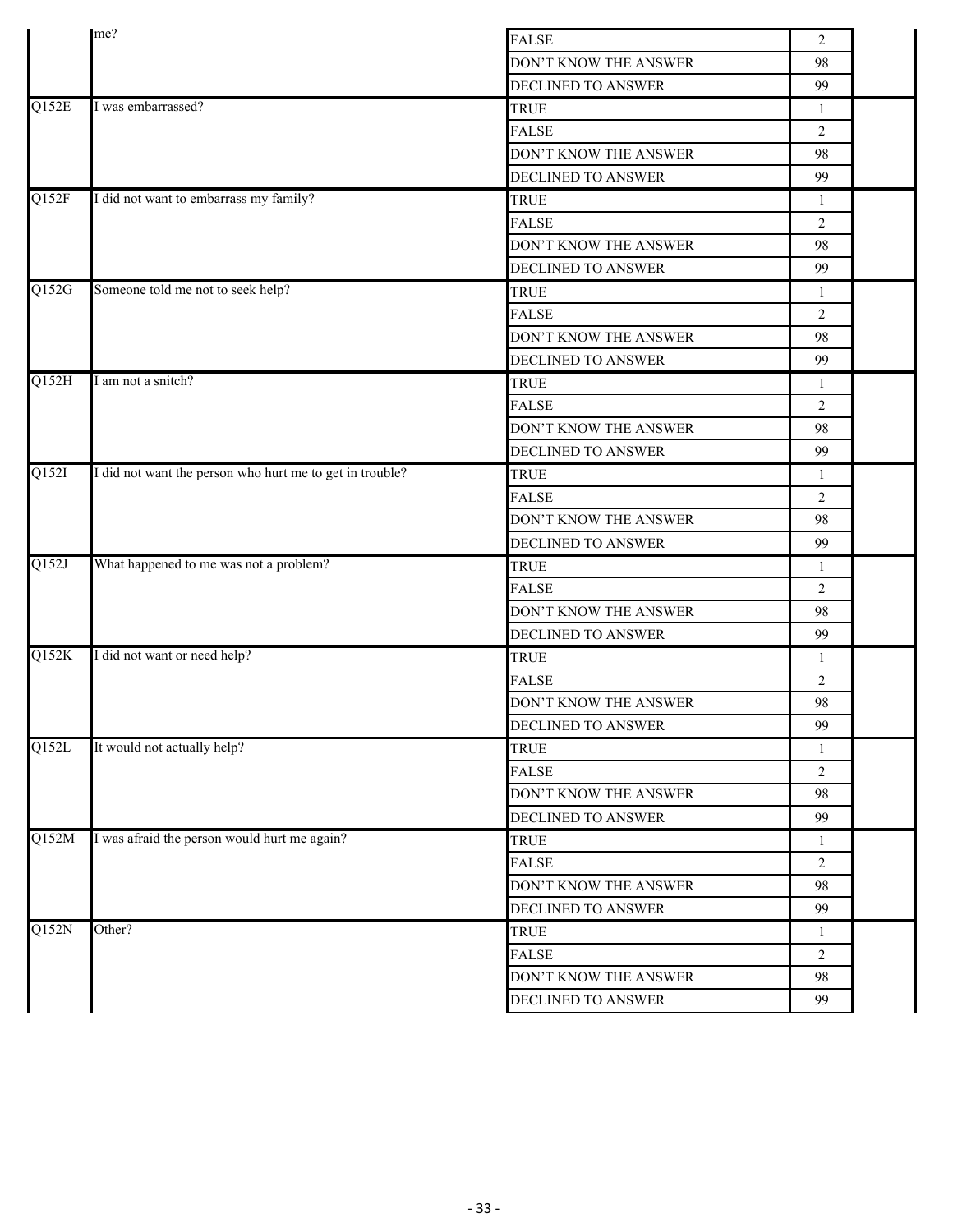| Did you receive professional help or services?<br><b>YES</b><br>1<br>NO<br>$\overline{2}$<br><b>Q154A</b><br>DON'T KNOW THE ANSWER<br>98<br>DECLINED TO ANSWER<br>99<br>From whom did you receive professional help or services?<br>HEALTHCARE PROFESSIONAL<br>1<br><b>POLICE</b><br>2<br>$\mathfrak{Z}$<br>LAWYER OR LEGAL PROFESSIONAL<br>SOCIAL WORKER, COUNSELOR OR CHILD<br>4<br>PROTECTIVE SERVICES<br>911<br>5<br><b>OTHER</b><br>88<br>DON'T KNOW THE ANSWER<br>98<br>99<br>DECLINED TO ANSWER<br>Besides the professional people or service providers you just selected,<br><b>YES</b><br>Q155<br>$\mathbf{1}$<br>did you tell anyone else about any of these experiences?<br>NO<br>$\overline{2}$<br>DON'T KNOW THE ANSWER<br>98<br>Q156<br>99<br>DECLINED TO ANSWER<br>Did you tell anyone about any of these experiences?<br><b>YES</b><br>$\mathbf{1}$<br>NO<br>2<br>DON'T KNOW THE ANSWER<br>Q156<br>98<br>DECLINED TO ANSWER<br>99<br>Whom did you tell?<br>CURRENT OR EX DATING PARTNER<br>$\boldsymbol{A}$<br><b>RELATIVE</b><br>B<br>Choose all responses that apply)<br>$\mathbf C$<br>FRIEND OR NEIGHBOR<br>SERVICE PROVIDER (LIKE A DOCTOR OR<br>D<br>COUNSELOR)<br><b>AUTHORITY FIGURE (LIKE A TEACHER</b><br>E<br>OR POLICE OFFICER)<br><b>OTHER</b><br>X<br>DON'T KNOW THE ANSWER<br>Y<br>Z<br>DECLINED TO ANSWER<br><b>SKIP TO Q200</b><br>$\overline{Q156}$<br>There are many reasons why people do not tell anyone when they have been hurt. Do you agree or disagree with each of the following as reasons<br>you did not tell anyone?<br>I did not tell anyone because:<br>I was afraid of getting in trouble?<br><b>TRUE</b><br>1<br><b>FALSE</b><br>$\overline{2}$<br>DON'T KNOW THE ANSWER<br>98<br>DECLINED TO ANSWER<br>99<br>I was afraid of getting kicked out or not having someone to take care of<br><b>TRUE</b><br>1<br>me?<br><b>FALSE</b><br>2<br>DON'T KNOW THE ANSWER<br>98<br>99<br>DECLINED TO ANSWER<br>I was embarrassed?<br><b>TRUE</b><br>1<br><b>FALSE</b><br>2<br>DON'T KNOW THE ANSWER<br>98 | <b>SKIP TO Q154B</b> |  |                    |    |  |
|---------------------------------------------------------------------------------------------------------------------------------------------------------------------------------------------------------------------------------------------------------------------------------------------------------------------------------------------------------------------------------------------------------------------------------------------------------------------------------------------------------------------------------------------------------------------------------------------------------------------------------------------------------------------------------------------------------------------------------------------------------------------------------------------------------------------------------------------------------------------------------------------------------------------------------------------------------------------------------------------------------------------------------------------------------------------------------------------------------------------------------------------------------------------------------------------------------------------------------------------------------------------------------------------------------------------------------------------------------------------------------------------------------------------------------------------------------------------------------------------------------------------------------------------------------------------------------------------------------------------------------------------------------------------------------------------------------------------------------------------------------------------------------------------------------------------------------------------------------------------------------------------------------------------------------------------------------------------------------------------------------------------------------------------------|----------------------|--|--------------------|----|--|
|                                                                                                                                                                                                                                                                                                                                                                                                                                                                                                                                                                                                                                                                                                                                                                                                                                                                                                                                                                                                                                                                                                                                                                                                                                                                                                                                                                                                                                                                                                                                                                                                                                                                                                                                                                                                                                                                                                                                                                                                                                                   | Q153                 |  |                    |    |  |
|                                                                                                                                                                                                                                                                                                                                                                                                                                                                                                                                                                                                                                                                                                                                                                                                                                                                                                                                                                                                                                                                                                                                                                                                                                                                                                                                                                                                                                                                                                                                                                                                                                                                                                                                                                                                                                                                                                                                                                                                                                                   |                      |  |                    |    |  |
|                                                                                                                                                                                                                                                                                                                                                                                                                                                                                                                                                                                                                                                                                                                                                                                                                                                                                                                                                                                                                                                                                                                                                                                                                                                                                                                                                                                                                                                                                                                                                                                                                                                                                                                                                                                                                                                                                                                                                                                                                                                   |                      |  |                    |    |  |
|                                                                                                                                                                                                                                                                                                                                                                                                                                                                                                                                                                                                                                                                                                                                                                                                                                                                                                                                                                                                                                                                                                                                                                                                                                                                                                                                                                                                                                                                                                                                                                                                                                                                                                                                                                                                                                                                                                                                                                                                                                                   |                      |  |                    |    |  |
|                                                                                                                                                                                                                                                                                                                                                                                                                                                                                                                                                                                                                                                                                                                                                                                                                                                                                                                                                                                                                                                                                                                                                                                                                                                                                                                                                                                                                                                                                                                                                                                                                                                                                                                                                                                                                                                                                                                                                                                                                                                   | Q153A                |  |                    |    |  |
|                                                                                                                                                                                                                                                                                                                                                                                                                                                                                                                                                                                                                                                                                                                                                                                                                                                                                                                                                                                                                                                                                                                                                                                                                                                                                                                                                                                                                                                                                                                                                                                                                                                                                                                                                                                                                                                                                                                                                                                                                                                   |                      |  |                    |    |  |
|                                                                                                                                                                                                                                                                                                                                                                                                                                                                                                                                                                                                                                                                                                                                                                                                                                                                                                                                                                                                                                                                                                                                                                                                                                                                                                                                                                                                                                                                                                                                                                                                                                                                                                                                                                                                                                                                                                                                                                                                                                                   |                      |  |                    |    |  |
|                                                                                                                                                                                                                                                                                                                                                                                                                                                                                                                                                                                                                                                                                                                                                                                                                                                                                                                                                                                                                                                                                                                                                                                                                                                                                                                                                                                                                                                                                                                                                                                                                                                                                                                                                                                                                                                                                                                                                                                                                                                   |                      |  |                    |    |  |
|                                                                                                                                                                                                                                                                                                                                                                                                                                                                                                                                                                                                                                                                                                                                                                                                                                                                                                                                                                                                                                                                                                                                                                                                                                                                                                                                                                                                                                                                                                                                                                                                                                                                                                                                                                                                                                                                                                                                                                                                                                                   |                      |  |                    |    |  |
|                                                                                                                                                                                                                                                                                                                                                                                                                                                                                                                                                                                                                                                                                                                                                                                                                                                                                                                                                                                                                                                                                                                                                                                                                                                                                                                                                                                                                                                                                                                                                                                                                                                                                                                                                                                                                                                                                                                                                                                                                                                   |                      |  |                    |    |  |
|                                                                                                                                                                                                                                                                                                                                                                                                                                                                                                                                                                                                                                                                                                                                                                                                                                                                                                                                                                                                                                                                                                                                                                                                                                                                                                                                                                                                                                                                                                                                                                                                                                                                                                                                                                                                                                                                                                                                                                                                                                                   |                      |  |                    |    |  |
|                                                                                                                                                                                                                                                                                                                                                                                                                                                                                                                                                                                                                                                                                                                                                                                                                                                                                                                                                                                                                                                                                                                                                                                                                                                                                                                                                                                                                                                                                                                                                                                                                                                                                                                                                                                                                                                                                                                                                                                                                                                   |                      |  |                    |    |  |
|                                                                                                                                                                                                                                                                                                                                                                                                                                                                                                                                                                                                                                                                                                                                                                                                                                                                                                                                                                                                                                                                                                                                                                                                                                                                                                                                                                                                                                                                                                                                                                                                                                                                                                                                                                                                                                                                                                                                                                                                                                                   | Q154A                |  |                    |    |  |
|                                                                                                                                                                                                                                                                                                                                                                                                                                                                                                                                                                                                                                                                                                                                                                                                                                                                                                                                                                                                                                                                                                                                                                                                                                                                                                                                                                                                                                                                                                                                                                                                                                                                                                                                                                                                                                                                                                                                                                                                                                                   |                      |  |                    |    |  |
|                                                                                                                                                                                                                                                                                                                                                                                                                                                                                                                                                                                                                                                                                                                                                                                                                                                                                                                                                                                                                                                                                                                                                                                                                                                                                                                                                                                                                                                                                                                                                                                                                                                                                                                                                                                                                                                                                                                                                                                                                                                   |                      |  |                    |    |  |
|                                                                                                                                                                                                                                                                                                                                                                                                                                                                                                                                                                                                                                                                                                                                                                                                                                                                                                                                                                                                                                                                                                                                                                                                                                                                                                                                                                                                                                                                                                                                                                                                                                                                                                                                                                                                                                                                                                                                                                                                                                                   |                      |  |                    |    |  |
|                                                                                                                                                                                                                                                                                                                                                                                                                                                                                                                                                                                                                                                                                                                                                                                                                                                                                                                                                                                                                                                                                                                                                                                                                                                                                                                                                                                                                                                                                                                                                                                                                                                                                                                                                                                                                                                                                                                                                                                                                                                   | Q154B                |  |                    |    |  |
|                                                                                                                                                                                                                                                                                                                                                                                                                                                                                                                                                                                                                                                                                                                                                                                                                                                                                                                                                                                                                                                                                                                                                                                                                                                                                                                                                                                                                                                                                                                                                                                                                                                                                                                                                                                                                                                                                                                                                                                                                                                   |                      |  |                    |    |  |
|                                                                                                                                                                                                                                                                                                                                                                                                                                                                                                                                                                                                                                                                                                                                                                                                                                                                                                                                                                                                                                                                                                                                                                                                                                                                                                                                                                                                                                                                                                                                                                                                                                                                                                                                                                                                                                                                                                                                                                                                                                                   |                      |  |                    |    |  |
|                                                                                                                                                                                                                                                                                                                                                                                                                                                                                                                                                                                                                                                                                                                                                                                                                                                                                                                                                                                                                                                                                                                                                                                                                                                                                                                                                                                                                                                                                                                                                                                                                                                                                                                                                                                                                                                                                                                                                                                                                                                   |                      |  |                    |    |  |
|                                                                                                                                                                                                                                                                                                                                                                                                                                                                                                                                                                                                                                                                                                                                                                                                                                                                                                                                                                                                                                                                                                                                                                                                                                                                                                                                                                                                                                                                                                                                                                                                                                                                                                                                                                                                                                                                                                                                                                                                                                                   | $\overline{Q155}$    |  |                    |    |  |
|                                                                                                                                                                                                                                                                                                                                                                                                                                                                                                                                                                                                                                                                                                                                                                                                                                                                                                                                                                                                                                                                                                                                                                                                                                                                                                                                                                                                                                                                                                                                                                                                                                                                                                                                                                                                                                                                                                                                                                                                                                                   |                      |  |                    |    |  |
|                                                                                                                                                                                                                                                                                                                                                                                                                                                                                                                                                                                                                                                                                                                                                                                                                                                                                                                                                                                                                                                                                                                                                                                                                                                                                                                                                                                                                                                                                                                                                                                                                                                                                                                                                                                                                                                                                                                                                                                                                                                   |                      |  |                    |    |  |
|                                                                                                                                                                                                                                                                                                                                                                                                                                                                                                                                                                                                                                                                                                                                                                                                                                                                                                                                                                                                                                                                                                                                                                                                                                                                                                                                                                                                                                                                                                                                                                                                                                                                                                                                                                                                                                                                                                                                                                                                                                                   |                      |  |                    |    |  |
|                                                                                                                                                                                                                                                                                                                                                                                                                                                                                                                                                                                                                                                                                                                                                                                                                                                                                                                                                                                                                                                                                                                                                                                                                                                                                                                                                                                                                                                                                                                                                                                                                                                                                                                                                                                                                                                                                                                                                                                                                                                   |                      |  |                    |    |  |
|                                                                                                                                                                                                                                                                                                                                                                                                                                                                                                                                                                                                                                                                                                                                                                                                                                                                                                                                                                                                                                                                                                                                                                                                                                                                                                                                                                                                                                                                                                                                                                                                                                                                                                                                                                                                                                                                                                                                                                                                                                                   |                      |  |                    |    |  |
|                                                                                                                                                                                                                                                                                                                                                                                                                                                                                                                                                                                                                                                                                                                                                                                                                                                                                                                                                                                                                                                                                                                                                                                                                                                                                                                                                                                                                                                                                                                                                                                                                                                                                                                                                                                                                                                                                                                                                                                                                                                   |                      |  |                    |    |  |
|                                                                                                                                                                                                                                                                                                                                                                                                                                                                                                                                                                                                                                                                                                                                                                                                                                                                                                                                                                                                                                                                                                                                                                                                                                                                                                                                                                                                                                                                                                                                                                                                                                                                                                                                                                                                                                                                                                                                                                                                                                                   |                      |  |                    |    |  |
|                                                                                                                                                                                                                                                                                                                                                                                                                                                                                                                                                                                                                                                                                                                                                                                                                                                                                                                                                                                                                                                                                                                                                                                                                                                                                                                                                                                                                                                                                                                                                                                                                                                                                                                                                                                                                                                                                                                                                                                                                                                   |                      |  |                    |    |  |
|                                                                                                                                                                                                                                                                                                                                                                                                                                                                                                                                                                                                                                                                                                                                                                                                                                                                                                                                                                                                                                                                                                                                                                                                                                                                                                                                                                                                                                                                                                                                                                                                                                                                                                                                                                                                                                                                                                                                                                                                                                                   |                      |  |                    |    |  |
|                                                                                                                                                                                                                                                                                                                                                                                                                                                                                                                                                                                                                                                                                                                                                                                                                                                                                                                                                                                                                                                                                                                                                                                                                                                                                                                                                                                                                                                                                                                                                                                                                                                                                                                                                                                                                                                                                                                                                                                                                                                   |                      |  |                    |    |  |
|                                                                                                                                                                                                                                                                                                                                                                                                                                                                                                                                                                                                                                                                                                                                                                                                                                                                                                                                                                                                                                                                                                                                                                                                                                                                                                                                                                                                                                                                                                                                                                                                                                                                                                                                                                                                                                                                                                                                                                                                                                                   |                      |  |                    |    |  |
|                                                                                                                                                                                                                                                                                                                                                                                                                                                                                                                                                                                                                                                                                                                                                                                                                                                                                                                                                                                                                                                                                                                                                                                                                                                                                                                                                                                                                                                                                                                                                                                                                                                                                                                                                                                                                                                                                                                                                                                                                                                   | Q156A                |  |                    |    |  |
|                                                                                                                                                                                                                                                                                                                                                                                                                                                                                                                                                                                                                                                                                                                                                                                                                                                                                                                                                                                                                                                                                                                                                                                                                                                                                                                                                                                                                                                                                                                                                                                                                                                                                                                                                                                                                                                                                                                                                                                                                                                   |                      |  |                    |    |  |
|                                                                                                                                                                                                                                                                                                                                                                                                                                                                                                                                                                                                                                                                                                                                                                                                                                                                                                                                                                                                                                                                                                                                                                                                                                                                                                                                                                                                                                                                                                                                                                                                                                                                                                                                                                                                                                                                                                                                                                                                                                                   |                      |  |                    |    |  |
|                                                                                                                                                                                                                                                                                                                                                                                                                                                                                                                                                                                                                                                                                                                                                                                                                                                                                                                                                                                                                                                                                                                                                                                                                                                                                                                                                                                                                                                                                                                                                                                                                                                                                                                                                                                                                                                                                                                                                                                                                                                   |                      |  |                    |    |  |
|                                                                                                                                                                                                                                                                                                                                                                                                                                                                                                                                                                                                                                                                                                                                                                                                                                                                                                                                                                                                                                                                                                                                                                                                                                                                                                                                                                                                                                                                                                                                                                                                                                                                                                                                                                                                                                                                                                                                                                                                                                                   |                      |  |                    |    |  |
|                                                                                                                                                                                                                                                                                                                                                                                                                                                                                                                                                                                                                                                                                                                                                                                                                                                                                                                                                                                                                                                                                                                                                                                                                                                                                                                                                                                                                                                                                                                                                                                                                                                                                                                                                                                                                                                                                                                                                                                                                                                   |                      |  |                    |    |  |
|                                                                                                                                                                                                                                                                                                                                                                                                                                                                                                                                                                                                                                                                                                                                                                                                                                                                                                                                                                                                                                                                                                                                                                                                                                                                                                                                                                                                                                                                                                                                                                                                                                                                                                                                                                                                                                                                                                                                                                                                                                                   |                      |  |                    |    |  |
|                                                                                                                                                                                                                                                                                                                                                                                                                                                                                                                                                                                                                                                                                                                                                                                                                                                                                                                                                                                                                                                                                                                                                                                                                                                                                                                                                                                                                                                                                                                                                                                                                                                                                                                                                                                                                                                                                                                                                                                                                                                   | Q156B                |  |                    |    |  |
|                                                                                                                                                                                                                                                                                                                                                                                                                                                                                                                                                                                                                                                                                                                                                                                                                                                                                                                                                                                                                                                                                                                                                                                                                                                                                                                                                                                                                                                                                                                                                                                                                                                                                                                                                                                                                                                                                                                                                                                                                                                   |                      |  |                    |    |  |
|                                                                                                                                                                                                                                                                                                                                                                                                                                                                                                                                                                                                                                                                                                                                                                                                                                                                                                                                                                                                                                                                                                                                                                                                                                                                                                                                                                                                                                                                                                                                                                                                                                                                                                                                                                                                                                                                                                                                                                                                                                                   |                      |  |                    |    |  |
|                                                                                                                                                                                                                                                                                                                                                                                                                                                                                                                                                                                                                                                                                                                                                                                                                                                                                                                                                                                                                                                                                                                                                                                                                                                                                                                                                                                                                                                                                                                                                                                                                                                                                                                                                                                                                                                                                                                                                                                                                                                   |                      |  |                    |    |  |
|                                                                                                                                                                                                                                                                                                                                                                                                                                                                                                                                                                                                                                                                                                                                                                                                                                                                                                                                                                                                                                                                                                                                                                                                                                                                                                                                                                                                                                                                                                                                                                                                                                                                                                                                                                                                                                                                                                                                                                                                                                                   | Q156C                |  |                    |    |  |
|                                                                                                                                                                                                                                                                                                                                                                                                                                                                                                                                                                                                                                                                                                                                                                                                                                                                                                                                                                                                                                                                                                                                                                                                                                                                                                                                                                                                                                                                                                                                                                                                                                                                                                                                                                                                                                                                                                                                                                                                                                                   |                      |  |                    |    |  |
|                                                                                                                                                                                                                                                                                                                                                                                                                                                                                                                                                                                                                                                                                                                                                                                                                                                                                                                                                                                                                                                                                                                                                                                                                                                                                                                                                                                                                                                                                                                                                                                                                                                                                                                                                                                                                                                                                                                                                                                                                                                   |                      |  |                    |    |  |
|                                                                                                                                                                                                                                                                                                                                                                                                                                                                                                                                                                                                                                                                                                                                                                                                                                                                                                                                                                                                                                                                                                                                                                                                                                                                                                                                                                                                                                                                                                                                                                                                                                                                                                                                                                                                                                                                                                                                                                                                                                                   |                      |  | DECLINED TO ANSWER | 99 |  |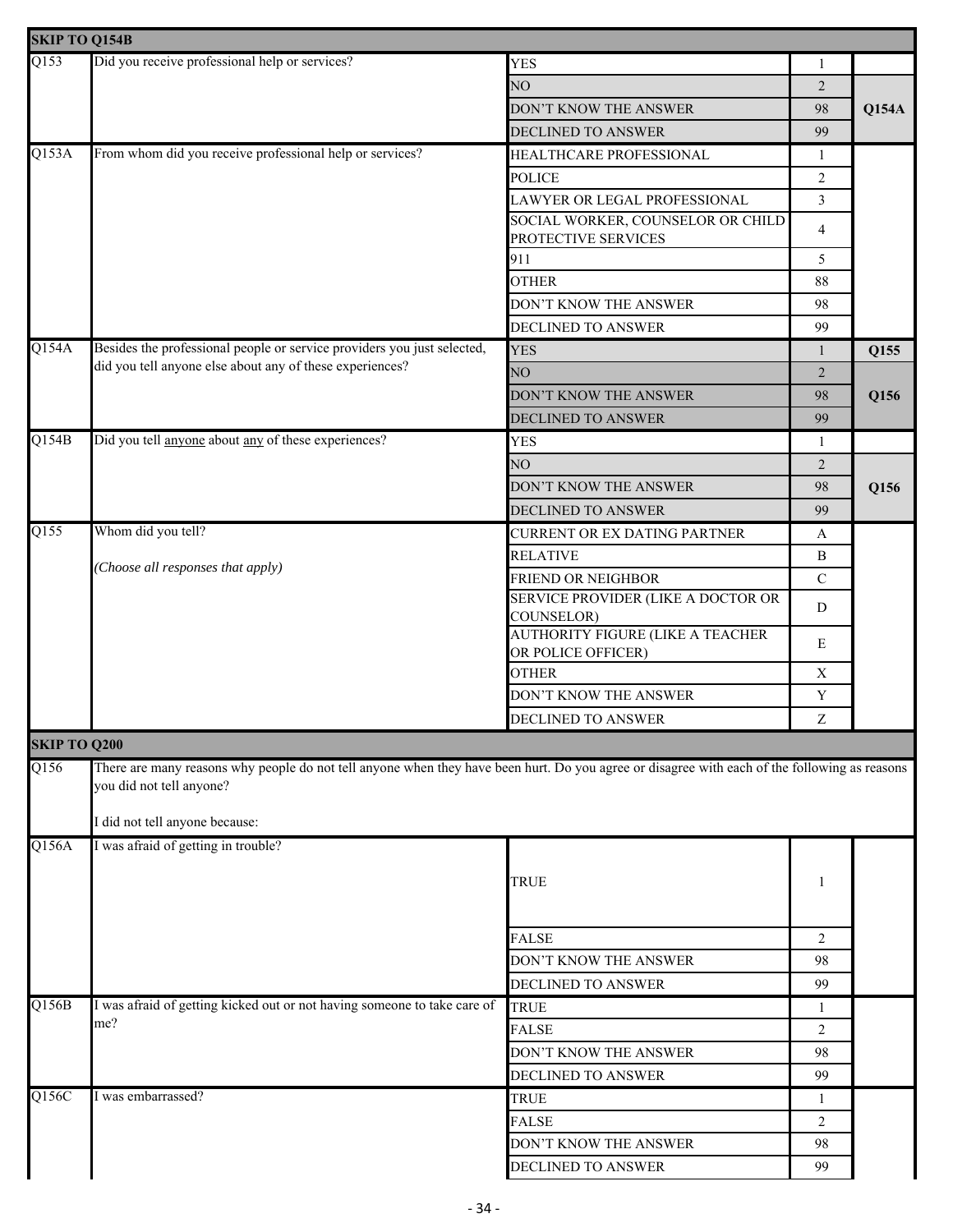| Q156D | I did not want to embarrass my family?                                                          | <b>TRUE</b>               | $\mathbf{1}$   |  |
|-------|-------------------------------------------------------------------------------------------------|---------------------------|----------------|--|
|       |                                                                                                 | <b>FALSE</b>              | $\overline{2}$ |  |
|       |                                                                                                 | DON'T KNOW THE ANSWER     | 98             |  |
|       |                                                                                                 | DECLINED TO ANSWER        | 99             |  |
| Q156E | Someone told me not to seek help?                                                               | <b>TRUE</b>               | $\mathbf{1}$   |  |
|       |                                                                                                 | <b>FALSE</b>              | $\overline{2}$ |  |
|       |                                                                                                 | DON'T KNOW THE ANSWER     | 98             |  |
|       |                                                                                                 | <b>DECLINED TO ANSWER</b> | 99             |  |
| Q156F | I am not a snitch?                                                                              | <b>TRUE</b>               | 1              |  |
|       |                                                                                                 | <b>FALSE</b>              | $\overline{2}$ |  |
|       |                                                                                                 | DON'T KNOW THE ANSWER     | 98             |  |
|       |                                                                                                 | DECLINED TO ANSWER        | 99             |  |
| Q156G | I did not want the person who hurt me to get in trouble?                                        | <b>TRUE</b>               | 1              |  |
|       |                                                                                                 | <b>FALSE</b>              | $\overline{2}$ |  |
|       |                                                                                                 | DON'T KNOW THE ANSWER     | 98             |  |
|       |                                                                                                 | DECLINED TO ANSWER        | 99             |  |
| Q156H | What happened to me was not a problem?                                                          | <b>TRUE</b>               | 1              |  |
|       |                                                                                                 | <b>FALSE</b>              | 2              |  |
|       |                                                                                                 | DON'T KNOW THE ANSWER     | 98             |  |
|       |                                                                                                 | DECLINED TO ANSWER        | 99             |  |
| Q156I | I did not want or need help?                                                                    | <b>TRUE</b>               | 1              |  |
|       |                                                                                                 | <b>FALSE</b>              | $\overline{2}$ |  |
|       |                                                                                                 | DON'T KNOW THE ANSWER     | 98             |  |
|       |                                                                                                 | DECLINED TO ANSWER        | 99             |  |
| Q156J | It would not actually help?                                                                     | TRUE                      | $\mathbf{1}$   |  |
|       |                                                                                                 | <b>FALSE</b>              | $\overline{2}$ |  |
|       |                                                                                                 | DON'T KNOW THE ANSWER     | 98             |  |
|       |                                                                                                 | DECLINED TO ANSWER        | 99             |  |
| Q156K | I was afraid the person would hurt me again?                                                    | <b>TRUE</b>               | 1              |  |
|       |                                                                                                 | <b>FALSE</b>              | $\overline{2}$ |  |
|       |                                                                                                 | DON'T KNOW THE ANSWER     | 98             |  |
|       |                                                                                                 | <b>DECLINED TO ANSWER</b> | 99             |  |
| Q156L | Other?                                                                                          | <b>TRUE</b>               | 1              |  |
|       |                                                                                                 | <b>FALSE</b>              | $\overline{2}$ |  |
|       |                                                                                                 | DON'T KNOW THE ANSWER     | 98             |  |
|       |                                                                                                 | DECLINED TO ANSWER        | 99             |  |
|       | IF Q43=2/98/99 (NEVER HAD A PARTNER), GO TO Q203<br>IF Q43=1 (EVER PARTNER), CONTINUE WITH Q200 |                           |                |  |
|       | <b>CONDUCTED IN ACASI</b><br>PHYSICAL VIOLENCE PERPETRATION                                     |                           |                |  |
| Q200  | <b>PV PERPETRATION</b>                                                                          |                           |                |  |
|       | Have you ever done any of the following to a current or ex-partner:                             |                           |                |  |
| Q200A | slapped, pushed, shoved, shook, or intentionally thrown something to                            | <b>YES</b>                | 1              |  |
|       | hurt them?                                                                                      | NO <sub>1</sub>           | $\overline{2}$ |  |
|       |                                                                                                 |                           |                |  |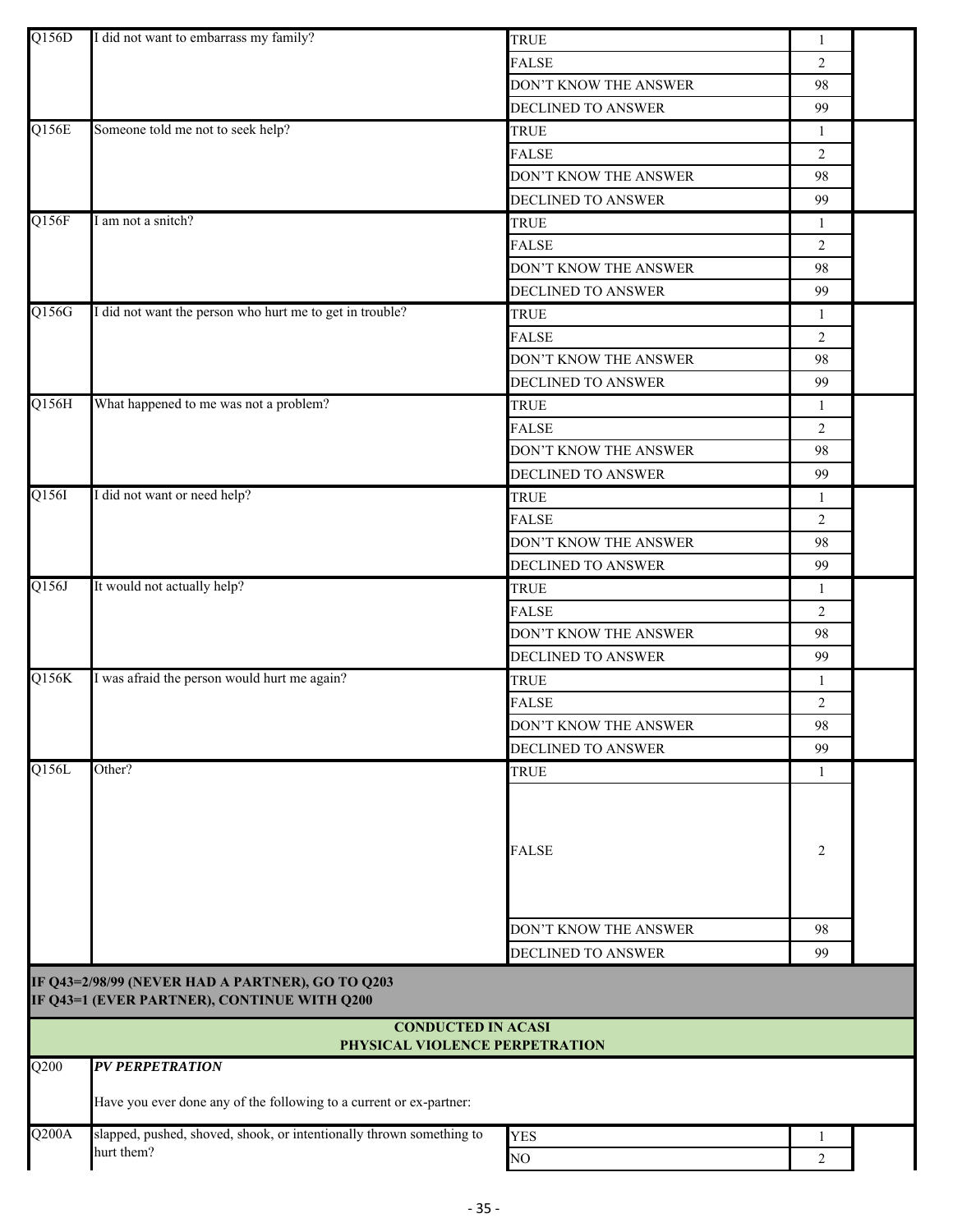|                           |                                                                                                                                                        | DON'T KNOW THE ANSWER     | 98             |      |
|---------------------------|--------------------------------------------------------------------------------------------------------------------------------------------------------|---------------------------|----------------|------|
|                           |                                                                                                                                                        | DECLINED TO ANSWER        | 99             |      |
| $\overline{\text{Q200B}}$ | punched, kicked, whipped, or beat them with an object?                                                                                                 | <b>YES</b>                | $\mathbf{1}$   |      |
|                           |                                                                                                                                                        | NO.                       | 2              |      |
|                           |                                                                                                                                                        | DON'T KNOW THE ANSWER     | 98             |      |
|                           |                                                                                                                                                        | DECLINED TO ANSWER        | 99             |      |
| Q200C                     | choked, smothered, tried to drown them, or burned them intentionally?                                                                                  | <b>YES</b>                | 1              |      |
|                           |                                                                                                                                                        | NО                        | 2              |      |
|                           |                                                                                                                                                        | DON'T KNOW THE ANSWER     | 98             |      |
|                           |                                                                                                                                                        |                           |                |      |
| $\overline{Q200D}$        | used or threatened them with a knife, gun, or other weapon?                                                                                            | DECLINED TO ANSWER        | 99             |      |
|                           |                                                                                                                                                        | <b>YES</b>                | 1              |      |
|                           |                                                                                                                                                        | NO.                       | $\overline{2}$ |      |
|                           |                                                                                                                                                        | DON'T KNOW THE ANSWER     | 98             |      |
|                           |                                                                                                                                                        | DECLINED TO ANSWER        | 99             |      |
|                           | IF Q200A=1 OR Q200B=1 OR Q200C=1 OR Q200D=1, CONTINUE TO Q201<br>IF Q200A=2/98/99 AND Q200B=2/98/99, AND Q200C=2/98/99 AND Q200D=2/98/99, SKIP TO Q203 |                           |                |      |
| $\overline{Q201}$         | Did you do any of these things to a current or ex-partner in the past 12                                                                               | <b>YES</b>                | 1              |      |
|                           | months?                                                                                                                                                | NO.                       | $\overline{2}$ |      |
|                           |                                                                                                                                                        | DON'T KNOW THE ANSWER     | 98             |      |
|                           |                                                                                                                                                        | <b>DECLINED TO ANSWER</b> | 99             |      |
| Q202                      | How old were you the first time this happened?                                                                                                         | YEARS OLD:                |                | Q203 |
|                           |                                                                                                                                                        | DON'T KNOW THE ANSWER     | 98             |      |
|                           |                                                                                                                                                        | DECLINED TO ANSWER        | 99             |      |
| Q202A                     | Would you say that you were: 10-17 years old, or 18 or older?                                                                                          | 10-17 YEARS OLD           | 1              |      |
|                           |                                                                                                                                                        | <b>18 YEARS OR OLDER</b>  | $\overline{2}$ |      |
|                           |                                                                                                                                                        | DON'T KNOW THE ANSWER     | 98             |      |
|                           |                                                                                                                                                        | DECLINED TO ANSWER        | 99             |      |
| Q203                      | Have you ever done any of the following to someone who is not a current or ex-partner:                                                                 |                           |                |      |
| Q203A                     | slapped, pushed, shoved, shook, or intentionally thrown something at                                                                                   |                           |                |      |
|                           | them?                                                                                                                                                  | <b>YES</b>                | 1              |      |
|                           |                                                                                                                                                        | NO                        | 2              |      |
|                           |                                                                                                                                                        | DON'T KNOW THE ANSWER     | 98             |      |
|                           |                                                                                                                                                        | DECLINED TO ANSWER        | 99             |      |
| Q203B                     | punched, kicked, whipped, or beat them with an object?                                                                                                 | <b>YES</b>                | 1              |      |
|                           |                                                                                                                                                        | NO                        | 2              |      |
|                           |                                                                                                                                                        | DON'T KNOW THE ANSWER     | 98             |      |
|                           |                                                                                                                                                        | DECLINED TO ANSWER        | 99             |      |
| Q203C                     | choked, smothered, tried to drown them, or burned them intentionally?                                                                                  | <b>YES</b>                | 1              |      |
|                           |                                                                                                                                                        | NO.                       | 2              |      |
|                           |                                                                                                                                                        | DON'T KNOW THE ANSWER     | 98             |      |
|                           |                                                                                                                                                        | DECLINED TO ANSWER        | 99             |      |
| Q203D                     | used or threatened them with a knife, gun, or other weapon?                                                                                            | <b>YES</b>                | 1              |      |
|                           |                                                                                                                                                        | NO.                       | 2              |      |
|                           |                                                                                                                                                        | DON'T KNOW THE ANSWER     | 98             |      |
|                           |                                                                                                                                                        | DECLINED TO ANSWER        | 99             |      |
|                           | IF Q203A=1 OR Q203B=1 OR Q203C=1 OR Q203D=1, CONTINUE TO Q204                                                                                          |                           |                |      |
|                           | IF Q203A=2/98/99 AND Q203B=2/98/99, AND Q203C=2/98/99 AND Q203D=2/98/99, SKIP TO Q206                                                                  |                           |                |      |
| Q204                      | Did you do any of these things to anyone who was not a dating partner in YES                                                                           |                           |                |      |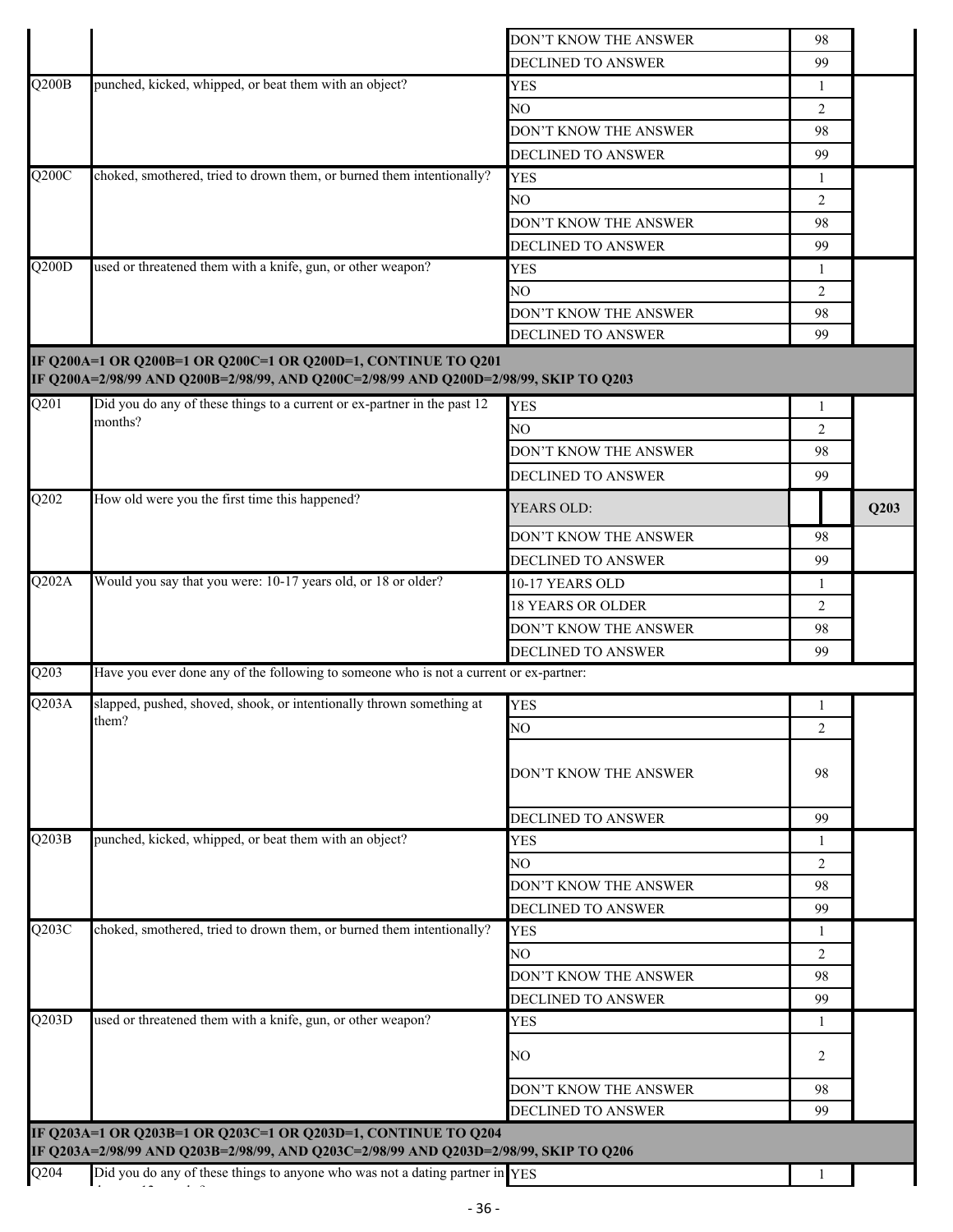|                                  | the past 12 months?                                                                                        | NO                       | 2              |      |
|----------------------------------|------------------------------------------------------------------------------------------------------------|--------------------------|----------------|------|
|                                  |                                                                                                            | DON'T KNOW THE ANSWER    | 98             |      |
|                                  |                                                                                                            | DECLINED TO ANSWER       | 99             |      |
| Q205                             | How old were you the first time this happened?                                                             | YEARS OLD:               |                | Q206 |
|                                  |                                                                                                            | DON'T KNOW THE ANSWER    | 98             |      |
|                                  |                                                                                                            | DECLINED TO ANSWER       | 99             |      |
| Q205A                            | Would you say that you were: 0-5 years old, 6-11 years old, 12-17 years                                    | 0-5 YEARS OLD            | $\mathbf{1}$   |      |
|                                  | old, or 18 or older?                                                                                       | 6-11 YEARS OLD           | $\overline{2}$ |      |
|                                  |                                                                                                            | 12-17 YEARS OLD          | 3              |      |
|                                  |                                                                                                            | <b>18 YEARS OR OLDER</b> | $\overline{4}$ |      |
|                                  |                                                                                                            | DON'T KNOW THE ANSWER    | 98             |      |
|                                  |                                                                                                            | DECLINED TO ANSWER       | 99             |      |
| Q206                             | <b>PHYSICAL FIGHTING:</b>                                                                                  | <b>YES</b>               | 1              |      |
|                                  | During the past 12 months, were you in a physical fight with anyone?                                       | NO.                      | $\overline{2}$ |      |
|                                  |                                                                                                            | DON'T KNOW THE ANSWER    | 98             |      |
|                                  |                                                                                                            | DECLINED TO ANSWER       | 99             |      |
|                                  | <b>CONDUCTED IN ACASI</b>                                                                                  |                          |                |      |
| Q300                             | <b>EMOTIONAL VIOLENCE</b><br><b>EMOTIONAL VIOLENCE</b>                                                     |                          |                |      |
|                                  | The next questions ask about what a parent, adult caregiver, or other adult relative may have said to you. |                          |                |      |
|                                  | Has a parent, adult caregiver, or other adult relative ever:                                               |                          |                |      |
| Q300A                            | told you that you were not loved, or did not deserve to be loved?                                          | <b>YES</b>               | $\mathbf{1}$   |      |
|                                  |                                                                                                            | NO.                      | $\overline{2}$ |      |
|                                  |                                                                                                            | DON'T KNOW THE ANSWER    | 98             |      |
|                                  |                                                                                                            | DECLINED TO ANSWER       | 99             |      |
| $\overline{\text{Q}300\text{B}}$ | said they wished you had never been born or were dead?                                                     | <b>YES</b>               | $\mathbf{1}$   |      |
|                                  |                                                                                                            | NO.                      | $\overline{2}$ |      |
|                                  |                                                                                                            | DON'T KNOW THE ANSWER    | 98             |      |
|                                  |                                                                                                            | DECLINED TO ANSWER       | 99             |      |
| Q300C                            | ridiculed you or put you down, for example, said that you were stupid or YES                               |                          | 1              |      |
|                                  | useless?                                                                                                   | NO                       | $\overline{2}$ |      |
|                                  |                                                                                                            | DON'T KNOW THE ANSWER    | 98             |      |
|                                  |                                                                                                            | DECLINED TO ANSWER       | 99             |      |
|                                  | IF Q300A=1 OR Q300B=1 OR Q300C=1, CONTINUE WITH Q301                                                       |                          |                |      |
|                                  | IF Q300A=2/98/99 AND Q300B=2/98/99 AND Q300C=2/98/99, GO TO Q310                                           |                          |                |      |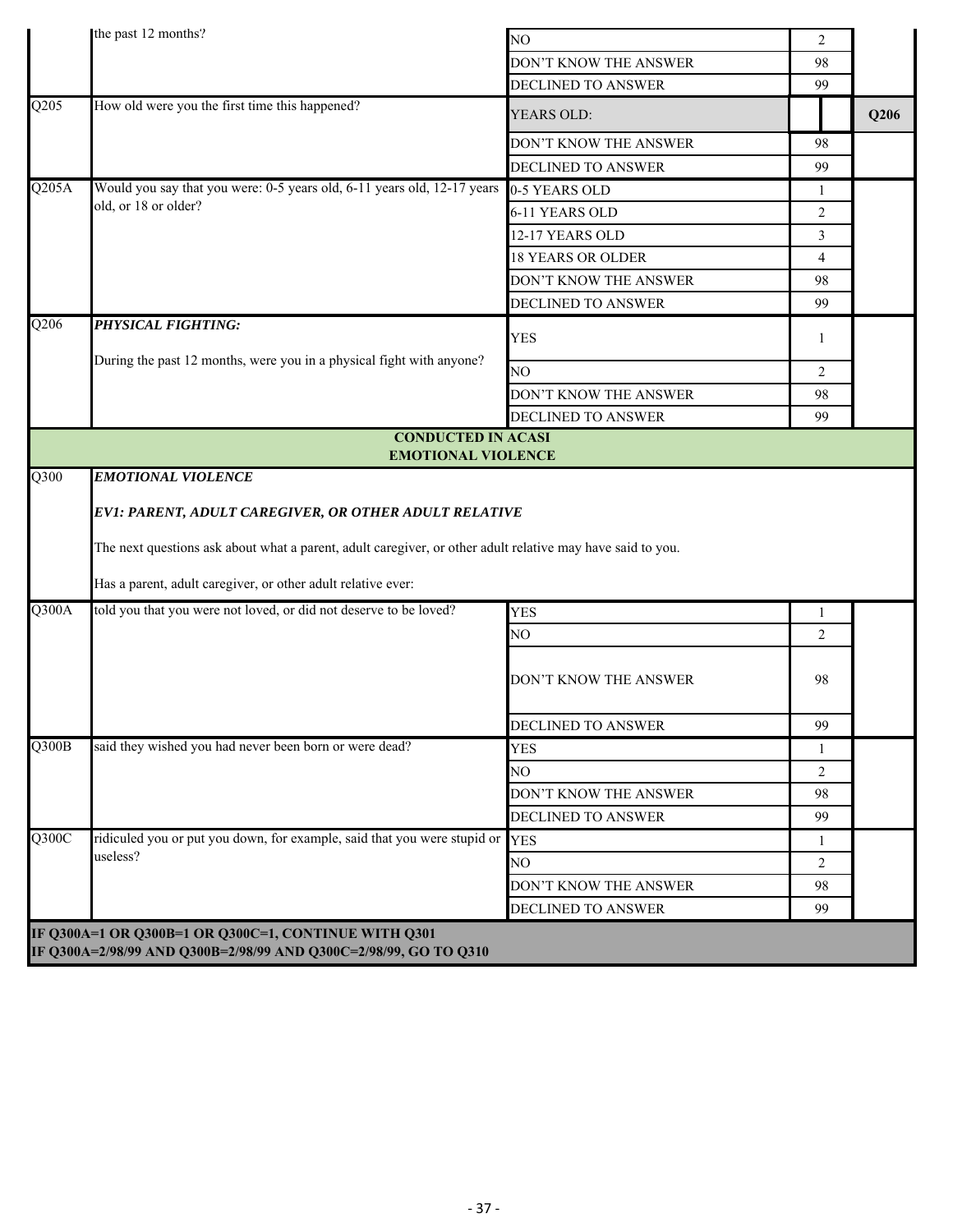| Q301                | Has a parent, adult caregiver, or other adult relative ever said these                                  | <b>YES</b>                        | $\mathbf{1}$   |      |
|---------------------|---------------------------------------------------------------------------------------------------------|-----------------------------------|----------------|------|
|                     | things to you more than once?                                                                           | NO                                | $\overline{2}$ |      |
|                     |                                                                                                         | DON'T KNOW THE ANSWER             | 98             | Q307 |
|                     |                                                                                                         | DECLINED TO ANSWER                | 99             |      |
| $\overline{Q302}$   | <b>EV1: MOST RECENT TIME</b>                                                                            | <b>YES</b>                        | 1              |      |
|                     | Did this happen in the past 12 months?                                                                  | NO                                | 2              |      |
|                     |                                                                                                         | DON'T KNOW THE ANSWER             | 98             |      |
|                     |                                                                                                         | DECLINED TO ANSWER                | 99             |      |
| $\overline{Q303}$   | How old were you the last time this happened?                                                           | YEARS OLD:                        |                | Q304 |
|                     |                                                                                                         | DON'T KNOW THE ANSWER             | 98             |      |
|                     |                                                                                                         | <b>DECLINED TO ANSWER</b>         | 99             |      |
| Q303A               | Would you say that you were: 0-5 years old, 6-11 years old, 12-17 years                                 | 0-5 YEARS OLD                     | 1              |      |
|                     | old, or 18 or older?                                                                                    | 6-11 YEARS OLD                    | 2              |      |
|                     |                                                                                                         | 12-17 YEARS OLD                   | 3              |      |
|                     |                                                                                                         | <b>18 YEARS OR OLDER</b>          | 4              |      |
|                     |                                                                                                         | DON'T KNOW THE ANSWER             | 98             |      |
|                     |                                                                                                         | DECLINED TO ANSWER                | 99             |      |
| Q304                | What was this person's relationship to you?                                                             | <b>PARENT</b>                     | 1              |      |
|                     |                                                                                                         | <b>STEPPARENT</b>                 | $\overline{2}$ |      |
|                     |                                                                                                         | OTHER ADULT RELATIVE OR CAREGIVER | 3              |      |
|                     |                                                                                                         | DON'T KNOW THE ANSWER             | 98             |      |
|                     |                                                                                                         | DECLINED TO ANSWER                | 99             |      |
| Q305                | Was this person male or female?                                                                         | <b>MALE</b>                       | 1              |      |
|                     |                                                                                                         | <b>FEMALE</b>                     | 2              |      |
|                     |                                                                                                         | DON'T KNOW THE ANSWER             | 98             |      |
|                     |                                                                                                         | DECLINED TO ANSWER                | 99             |      |
| Q306                | When this last happened, was this adult living in the same home as you?                                 | <b>YES</b>                        | 1              |      |
|                     |                                                                                                         | NO                                | 2              |      |
|                     |                                                                                                         | DON'T KNOW THE ANSWER             | 98             |      |
|                     |                                                                                                         | <b>DECLINED TO ANSWER</b>         | 99             |      |
| <b>SKIP TO Q308</b> |                                                                                                         |                                   |                |      |
| Q307                | <b>EV1: FIRST TIME</b>                                                                                  | <b>YES</b>                        | 1              |      |
|                     | Did this happen in the past 12 months?                                                                  | NO                                | 2              |      |
|                     |                                                                                                         | DON'T KNOW THE ANSWER             | 98             |      |
|                     |                                                                                                         | DECLINED TO ANSWER                | 99             |      |
|                     | IF Q301=1, CONTINUE WITH 308 AS WRITTEN<br>IF Q301=2/98/99, READ "HOW OLD WERE YOU WHEN THIS HAPPENED?" |                                   |                |      |
| $\overline{Q}$ 308  | How old were you the first time this happened?                                                          | YEARS OLD:                        |                | Q309 |
|                     |                                                                                                         | DON'T KNOW THE ANSWER             | 98             |      |
|                     |                                                                                                         | DECLINED TO ANSWER                | 99             |      |
| $\overline{Q308A}$  | Would you say that you were: 0-5 years old, 6-11 years old, 12-17 years                                 | 0-5 YEARS OLD                     |                |      |

ld 18 ld <mark>1</mark>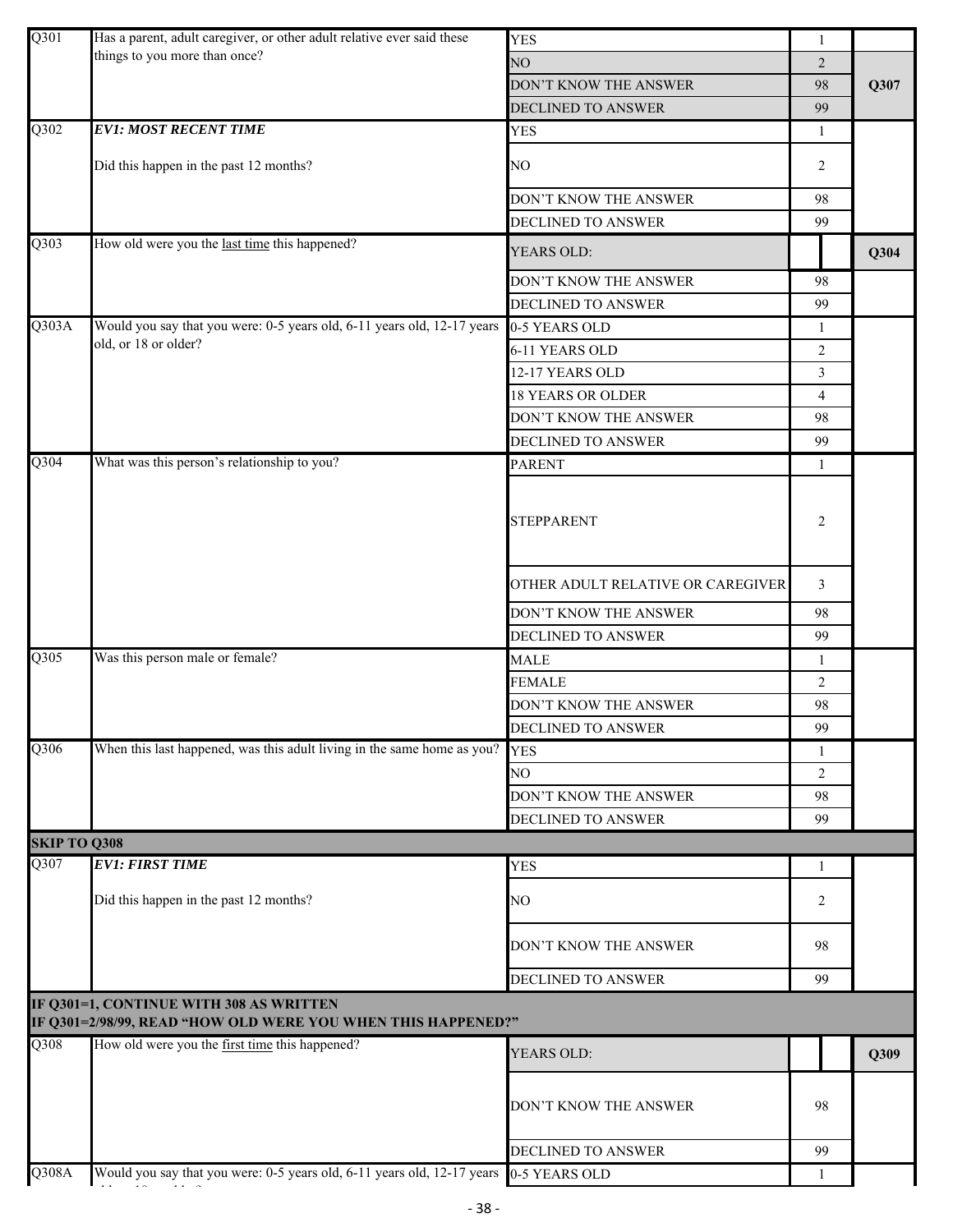|                         | old, or 18 or older?                                                                                                                                                                                  | 6-11 YEARS OLD                                                                                                                                | $\overline{2}$ |  |
|-------------------------|-------------------------------------------------------------------------------------------------------------------------------------------------------------------------------------------------------|-----------------------------------------------------------------------------------------------------------------------------------------------|----------------|--|
|                         |                                                                                                                                                                                                       | 12-17 YEARS OLD                                                                                                                               | 3              |  |
|                         |                                                                                                                                                                                                       | <b>18 YEARS OR OLDER</b>                                                                                                                      | $\overline{4}$ |  |
|                         |                                                                                                                                                                                                       | DON'T KNOW THE ANSWER                                                                                                                         | 98             |  |
|                         |                                                                                                                                                                                                       | DECLINED TO ANSWER                                                                                                                            | 99             |  |
| Q309                    | What was this person's relationship to you?                                                                                                                                                           | <b>PARENT</b>                                                                                                                                 | 1              |  |
|                         |                                                                                                                                                                                                       | <b>STEPPARENT</b>                                                                                                                             | 2              |  |
|                         |                                                                                                                                                                                                       | OTHER ADULT RELATIVE OR CAREGIVER                                                                                                             | 3              |  |
|                         |                                                                                                                                                                                                       | DON'T KNOW THE ANSWER                                                                                                                         | 98             |  |
|                         |                                                                                                                                                                                                       | <b>DECLINED TO ANSWER</b>                                                                                                                     | 99             |  |
| Q310                    | Was this person male or female?                                                                                                                                                                       | <b>MALE</b>                                                                                                                                   | $\mathbf{1}$   |  |
|                         |                                                                                                                                                                                                       | <b>FEMALE</b>                                                                                                                                 | 2              |  |
|                         |                                                                                                                                                                                                       | DON'T KNOW THE ANSWER                                                                                                                         | 98             |  |
|                         |                                                                                                                                                                                                       | DECLINED TO ANSWER                                                                                                                            | 99             |  |
|                         | IF Q301=1, CONTINUE WITH 311 AS WRITTEN<br>IF Q301=2/98/99, READ "WHEN THIS HAPPENED, WAS THE ADULT LIVING IN THE SAME HOME AS YOU?"                                                                  |                                                                                                                                               |                |  |
| Q311                    | When this first happened, was this adult living in the same home as you? YES                                                                                                                          |                                                                                                                                               | 1              |  |
|                         |                                                                                                                                                                                                       | NO.                                                                                                                                           | 2              |  |
|                         |                                                                                                                                                                                                       | DON'T KNOW THE ANSWER                                                                                                                         | 98             |  |
|                         | IF Q44=3/98/99 (NEVER MARRIED/NEVER LIVED W/ SOMEONE AS MARRIED/DK/DTA) AND Q43=2/98/99 (NEVER PARTNER), GO TO                                                                                        | <b>DECLINED TO ANSWER</b>                                                                                                                     | 99             |  |
| $\overline{Q312}$       | (INTIMATE PARTNER EV)<br><b>EV2: INTIMATE PARTNER</b><br>The next questions ask about experiences you may have had in your life with your dating or sexual partners. When we ask about your dating or |                                                                                                                                               |                |  |
|                         |                                                                                                                                                                                                       |                                                                                                                                               |                |  |
|                         | people you have dated, people you were seeing, people you hooked up with, or your husband or wife.                                                                                                    | sexual partners, please think about people you have been involved with romantically or sexually, which might include boyfriends, girlfriends, |                |  |
|                         | Has a current or ex-partner ever done any of these things to you:                                                                                                                                     |                                                                                                                                               |                |  |
| Q312A                   | insulted, humiliated, or made fun of you in front of others?                                                                                                                                          | <b>YES</b>                                                                                                                                    | 1              |  |
|                         |                                                                                                                                                                                                       | NO                                                                                                                                            | $\overline{2}$ |  |
|                         |                                                                                                                                                                                                       | DON'T KNOW THE ANSWER                                                                                                                         | 98             |  |
|                         |                                                                                                                                                                                                       | DECLINED TO ANSWER                                                                                                                            | 99             |  |
|                         | kept you from having your own money?                                                                                                                                                                  | <b>YES</b>                                                                                                                                    | 1              |  |
|                         |                                                                                                                                                                                                       | NO.                                                                                                                                           | $\overline{2}$ |  |
|                         |                                                                                                                                                                                                       | DON'T KNOW THE ANSWER                                                                                                                         | 98             |  |
|                         |                                                                                                                                                                                                       | DECLINED TO ANSWER                                                                                                                            | 99             |  |
|                         | tried to keep you from seeing or talking to your family or friends?                                                                                                                                   | <b>YES</b>                                                                                                                                    | $\mathbf{1}$   |  |
|                         |                                                                                                                                                                                                       | NO.                                                                                                                                           | $\overline{2}$ |  |
|                         |                                                                                                                                                                                                       | DON'T KNOW THE ANSWER                                                                                                                         | 98             |  |
|                         |                                                                                                                                                                                                       | DECLINED TO ANSWER                                                                                                                            | 99             |  |
| Q312B<br>Q312C<br>Q312D | kept track of you by demanding to know where you were and what you                                                                                                                                    | <b>YES</b>                                                                                                                                    | 1              |  |
|                         | were doing?                                                                                                                                                                                           | NO.                                                                                                                                           | $\overline{2}$ |  |
|                         |                                                                                                                                                                                                       | DON'T KNOW THE ANSWER<br>DECLINED TO ANSWER                                                                                                   | 98<br>99       |  |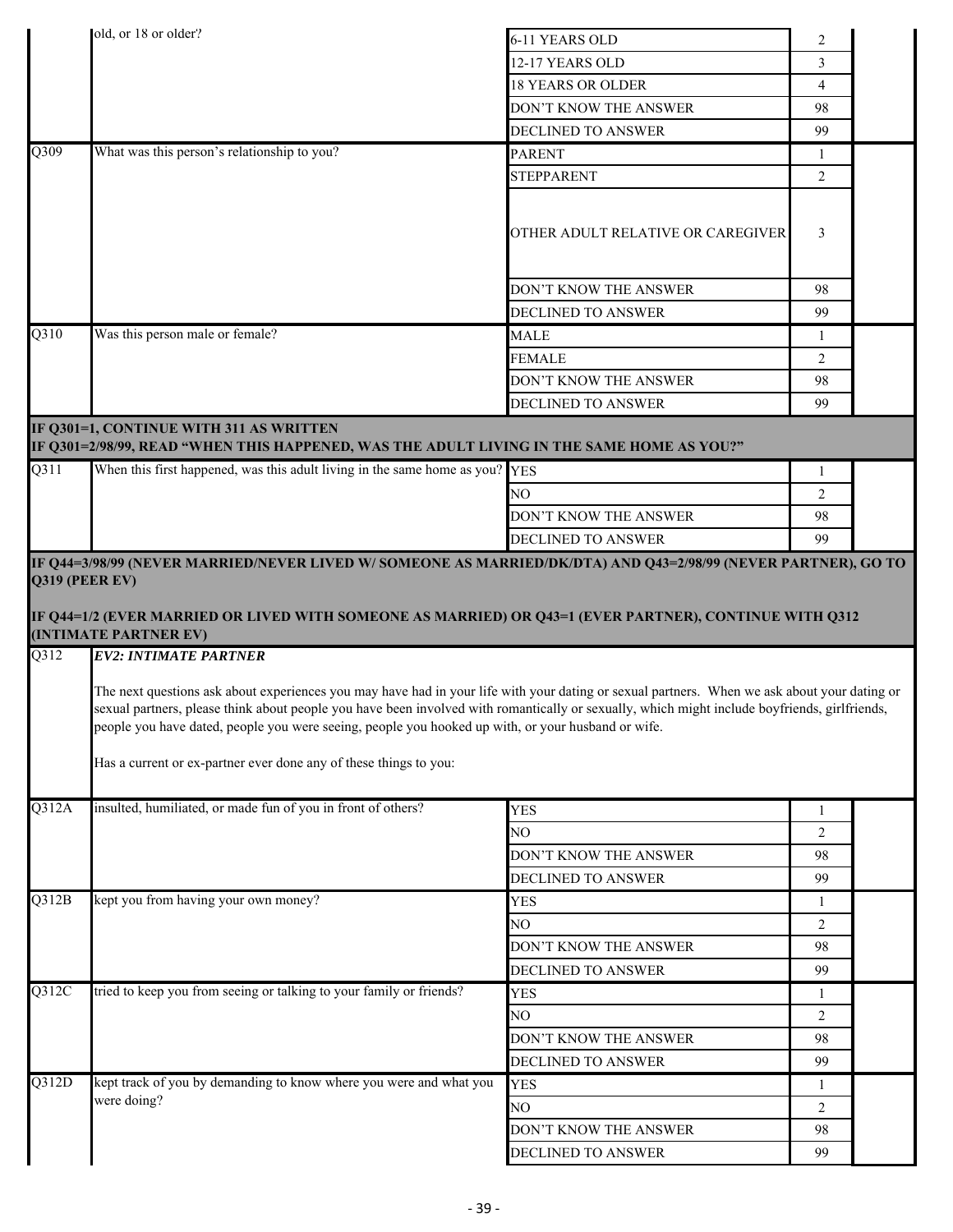| Q312E               | made threats to physically harm you?                                                                                                                                                                          | <b>YES</b>                | 1              |      |
|---------------------|---------------------------------------------------------------------------------------------------------------------------------------------------------------------------------------------------------------|---------------------------|----------------|------|
|                     |                                                                                                                                                                                                               | NO                        | $\overline{2}$ |      |
|                     |                                                                                                                                                                                                               | DON'T KNOW THE ANSWER     | 98             |      |
|                     |                                                                                                                                                                                                               | <b>DECLINED TO ANSWER</b> | 99             |      |
| Q312F               | shared a sexually-explicit image or video of you without your consent?                                                                                                                                        | <b>YES</b>                | 1              |      |
|                     |                                                                                                                                                                                                               | NO                        | $\overline{2}$ |      |
|                     |                                                                                                                                                                                                               | DON'T KNOW THE ANSWER     | 98             |      |
|                     |                                                                                                                                                                                                               | DECLINED TO ANSWER        | 99             |      |
|                     | IF Q312A=1 OR Q312B=1 OR Q312C=1 OR Q312D=1 OR Q312E=1 OR 312F=1, CONTINUE WITH Q313<br>IF Q312A=2/98/99 AND Q312B=2/98/99 AND Q312C=2/98/99 AND Q312D=2/98/99 AND Q312E=2/98/99 AND 312F=2/98/99, GO TO Q319 |                           |                |      |
| Q313                | Has a current or ex dating or sexual partner ever said these things to you YES                                                                                                                                |                           | 1              |      |
|                     | more than once?                                                                                                                                                                                               | NO <sub>1</sub>           | $\overline{2}$ |      |
|                     |                                                                                                                                                                                                               | DON'T KNOW THE ANSWER     | 98             | Q316 |
|                     |                                                                                                                                                                                                               | DECLINED TO ANSWER        | 99             |      |
| Q314                | <b>EV2: MOST RECENT TIME</b>                                                                                                                                                                                  | <b>YES</b>                | 1              |      |
|                     | Did this happen in the past 12 months?                                                                                                                                                                        | NO.                       | 2              |      |
|                     |                                                                                                                                                                                                               | DON'T KNOW THE ANSWER     | 98             |      |
|                     |                                                                                                                                                                                                               | DECLINED TO ANSWER        | 99             |      |
| Q315                | How old were you the last time this happened?                                                                                                                                                                 | YEARS OLD:                |                | Q317 |
|                     |                                                                                                                                                                                                               | DON'T KNOW THE ANSWER     | 98             |      |
|                     |                                                                                                                                                                                                               | <b>DECLINED TO ANSWER</b> | 99             |      |
| Q315A               | Would you say that you were: 10-17 years old, or 18 or older?                                                                                                                                                 | 10-17 YEARS OLD           | 1              |      |
|                     |                                                                                                                                                                                                               | <b>18 YEARS OR OLDER</b>  | $\overline{2}$ |      |
|                     |                                                                                                                                                                                                               | DON'T KNOW THE ANSWER     | 98             |      |
|                     |                                                                                                                                                                                                               | <b>DECLINED TO ANSWER</b> | 99             |      |
| <b>SKIP TO Q317</b> |                                                                                                                                                                                                               |                           |                |      |
| Q316                | <b>EV2: FIRST TIME</b>                                                                                                                                                                                        | YES                       | 1              |      |
|                     |                                                                                                                                                                                                               | NO                        | $\overline{2}$ |      |
|                     | Did this happen in the past 12 months?                                                                                                                                                                        | DON'T KNOW THE ANSWER     | 98             |      |
|                     |                                                                                                                                                                                                               | DECLINED TO ANSWER        | 99             |      |
| Q317                | Was this current or ex-partner someone you were married to or living<br>with at the time?                                                                                                                     | YES, MARRIED              | 1              |      |
|                     |                                                                                                                                                                                                               | YES, LIVING WITH          | $\overline{2}$ |      |
|                     |                                                                                                                                                                                                               | NO                        | 3              |      |
|                     |                                                                                                                                                                                                               | DON'T KNOW THE ANSWER     | 98             |      |
|                     |                                                                                                                                                                                                               | DECLINED TO ANSWER        | 99             |      |
|                     | IF Q313=1, CONTINUE WITH Q318 AS WRITTEN<br>IF Q313=2/98/99, READ "HOW OLD WERE YOU WHEN THIS HAPPENED?" FOR Q318                                                                                             |                           |                |      |
| Q318                | How old were you the first time this happened?                                                                                                                                                                | YEARS OLD:                |                | Q319 |
|                     |                                                                                                                                                                                                               | DON'T KNOW THE ANSWER     | 98             |      |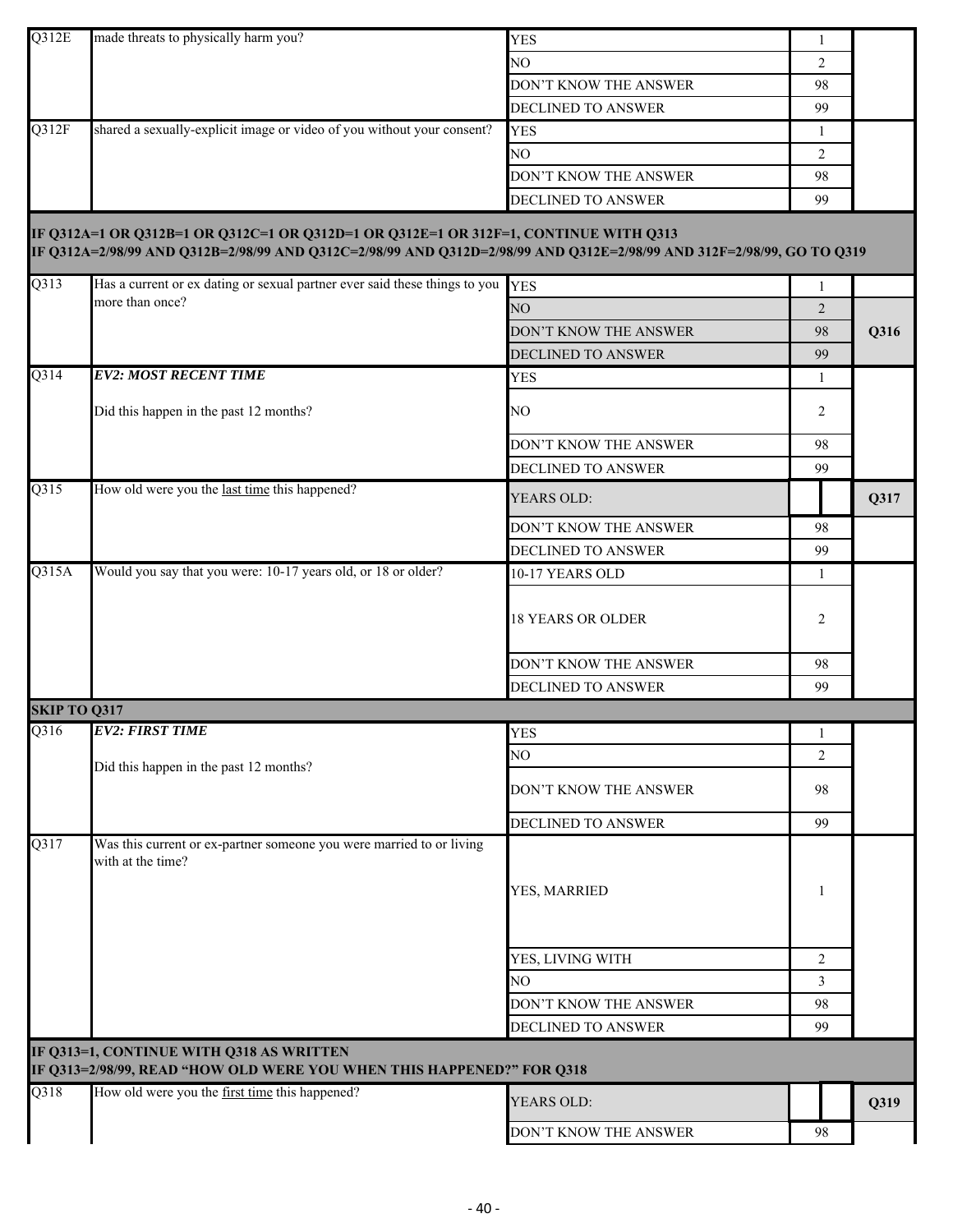|       |                                                                                                                                                                                                                                                                                                                              | DECLINED TO ANSWER                          | 99             |      |
|-------|------------------------------------------------------------------------------------------------------------------------------------------------------------------------------------------------------------------------------------------------------------------------------------------------------------------------------|---------------------------------------------|----------------|------|
| Q318A | Would you say that you were: 10-17 years old, or 18 or older?                                                                                                                                                                                                                                                                | 10-17 YEARS OLD                             | -1             |      |
|       |                                                                                                                                                                                                                                                                                                                              | <b>18 YEARS OR OLDER</b>                    | 2              |      |
|       |                                                                                                                                                                                                                                                                                                                              | DON'T KNOW THE ANSWER                       | 98             |      |
|       |                                                                                                                                                                                                                                                                                                                              | DECLINED TO ANSWER                          | 99             |      |
| Q319  | <b>EV3: PEER EMOTIONAL VIOLENCE</b>                                                                                                                                                                                                                                                                                          |                                             |                |      |
|       | The next questions are about people your own age not including a current or ex-partner. This could be a schoolmate, a neighbor, or a stranger. It<br>could have happened in person or virtually through things like text messages, instant/direct messages, calls, videos, emails, social media, apps,<br>online gaming etc. |                                             |                |      |
|       | Has someone your own age done any of these things to you:                                                                                                                                                                                                                                                                    |                                             |                |      |
| Q319A | made you get scared or feel really bad because they were calling you<br>names, saying mean things to you, or saying they didn't want you                                                                                                                                                                                     | <b>YES</b>                                  | $\mathbf{1}$   |      |
|       | around?                                                                                                                                                                                                                                                                                                                      | NO                                          | 2              |      |
|       |                                                                                                                                                                                                                                                                                                                              | DON'T KNOW THE ANSWER                       | 98             |      |
|       |                                                                                                                                                                                                                                                                                                                              | DECLINED TO ANSWER                          | 99             |      |
| Q319B | told lies or spread rumors about you, or tried to make others dislike you?                                                                                                                                                                                                                                                   | <b>YES</b>                                  | 1              |      |
|       |                                                                                                                                                                                                                                                                                                                              | NО                                          | 2              |      |
|       |                                                                                                                                                                                                                                                                                                                              | DON'T KNOW THE ANSWER                       | 98             |      |
|       |                                                                                                                                                                                                                                                                                                                              | DECLINED TO ANSWER                          | 99             |      |
| Q319C | kept you out of things on purpose, excluded you from their group of                                                                                                                                                                                                                                                          | <b>YES</b>                                  | 1              |      |
|       | friends, or completely ignored you?                                                                                                                                                                                                                                                                                          | NO.                                         | 2              |      |
|       |                                                                                                                                                                                                                                                                                                                              |                                             | 98             |      |
|       |                                                                                                                                                                                                                                                                                                                              | DON'T KNOW THE ANSWER                       |                |      |
|       |                                                                                                                                                                                                                                                                                                                              | <b>DECLINED TO ANSWER</b>                   | 99             |      |
|       | IF Q319A=1 OR Q319B=1 OR Q319C=1, CONTINUE WITH Q320<br>IF Q319A=2/98/99 AND Q319B=2/98/99 AND Q319C=2/98/99, GO TO Q400                                                                                                                                                                                                     |                                             |                |      |
| Q320  | Has a person your own age ever said these things to you more than once? YES                                                                                                                                                                                                                                                  |                                             | -1             |      |
|       |                                                                                                                                                                                                                                                                                                                              | NO                                          | 2              |      |
|       |                                                                                                                                                                                                                                                                                                                              | DON'T KNOW THE ANSWER                       | 98             | Q325 |
|       |                                                                                                                                                                                                                                                                                                                              | DECLINED TO ANSWER                          | 99             |      |
| Q321  | <b>EV3: MOST RECENT TIME</b>                                                                                                                                                                                                                                                                                                 | <b>YES</b>                                  | 1              |      |
|       | Did this happen in the past 12 months?                                                                                                                                                                                                                                                                                       | NO                                          | 2              |      |
|       |                                                                                                                                                                                                                                                                                                                              | DON'T KNOW THE ANSWER                       | 98             |      |
|       |                                                                                                                                                                                                                                                                                                                              | DECLINED TO ANSWER                          | 99             |      |
| Q322  | How old were you the last time this happened?                                                                                                                                                                                                                                                                                | YEARS OLD:                                  |                | Q323 |
|       |                                                                                                                                                                                                                                                                                                                              | DON'T KNOW THE ANSWER                       | 98             |      |
|       |                                                                                                                                                                                                                                                                                                                              | DECLINED TO ANSWER                          | 99             |      |
| Q322A | Would you say that you were: 0-5 years old, 6-11 years old, 12-17 years                                                                                                                                                                                                                                                      | 0-5 YEARS OLD                               | 1              |      |
|       | old, or 18 or older?                                                                                                                                                                                                                                                                                                         | 6-11 YEARS OLD                              | 2              |      |
|       |                                                                                                                                                                                                                                                                                                                              | 12-17 YEARS OLD                             | 3              |      |
|       |                                                                                                                                                                                                                                                                                                                              | 18 YEARS OR OLDER                           | $\overline{4}$ |      |
|       |                                                                                                                                                                                                                                                                                                                              | DON'T KNOW THE ANSWER                       | 98             |      |
|       |                                                                                                                                                                                                                                                                                                                              |                                             | 99             |      |
| Q323  | The last time this happened, did one person or more than one person do                                                                                                                                                                                                                                                       | DECLINED TO ANSWER                          | 1              |      |
|       | this to you?                                                                                                                                                                                                                                                                                                                 | 1 PERSON                                    |                |      |
|       |                                                                                                                                                                                                                                                                                                                              | MORE THAN ONE PERSON                        | 2              |      |
|       |                                                                                                                                                                                                                                                                                                                              | DON'T KNOW THE ANSWER<br>DECLINED TO ANSWER | 98<br>99       |      |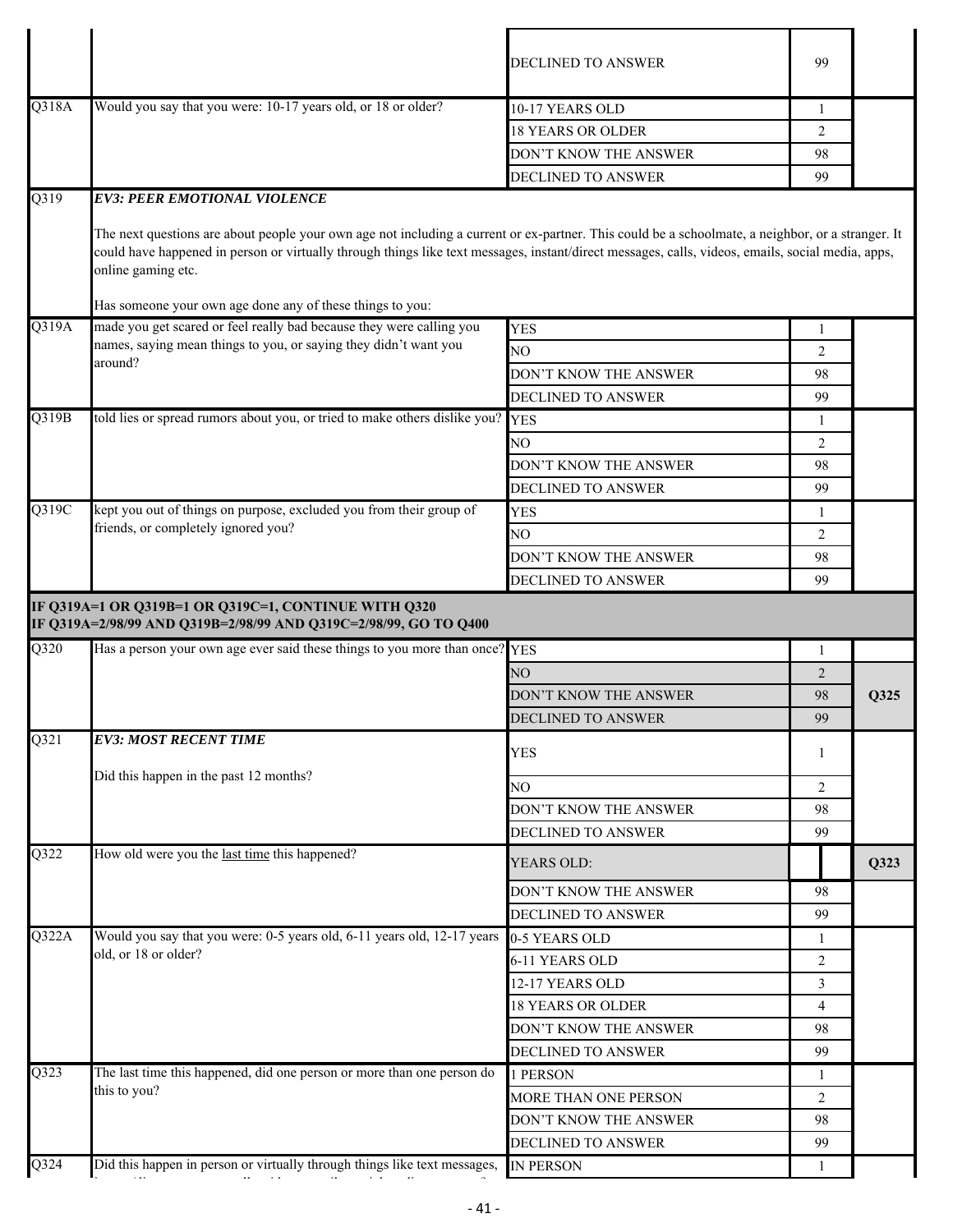| instant/direct messages, calls, videos, emails, social media, apps, etc.? |  |  |  |  |
|---------------------------------------------------------------------------|--|--|--|--|
|---------------------------------------------------------------------------|--|--|--|--|

| ٠. | <b>VIRTHALLY</b>      |    |
|----|-----------------------|----|
|    | DON'T KNOW THE ANSWER | 98 |
|    | DECLINED TO ANSWER    | gg |

|                   |                                                                                                                                                         | <b>DECLINED TO ANSWER</b>   | 99                   |      |
|-------------------|---------------------------------------------------------------------------------------------------------------------------------------------------------|-----------------------------|----------------------|------|
|                   | <b>SKIP TO Q326</b>                                                                                                                                     |                             |                      |      |
| Q325              | <b>EV3: FIRST TIME</b>                                                                                                                                  | <b>YES</b>                  |                      |      |
|                   | Did this happen in the past 12 months?                                                                                                                  | NO                          | $\overline{2}$       |      |
|                   |                                                                                                                                                         | DON'T KNOW THE ANSWER       | 98                   |      |
|                   |                                                                                                                                                         | DECLINED TO ANSWER          | 99                   |      |
|                   | IF Q320=1, CONTINUE WITH Q326 AS WRITTEN<br>IF Q320=2/98/99, READ "HOW OLD WERE YOU WHEN THIS HAPPENED?" FOR Q326                                       |                             |                      |      |
| Q326              | How old were you the first time this happened?                                                                                                          | YEARS OLD:                  |                      | Q327 |
|                   |                                                                                                                                                         | DON'T KNOW THE ANSWER       | 98                   |      |
|                   |                                                                                                                                                         | DECLINED TO ANSWER          | 99                   |      |
| Q326A             | Would you say that you were: 0-5 years old, 6-11 years old, 12-17 years                                                                                 | 0-5 YEARS OLD               | 1                    |      |
|                   | old, or 18 or older?                                                                                                                                    | 6-11 YEARS OLD              | $\overline{2}$       |      |
|                   |                                                                                                                                                         | 12-17 YEARS OLD             | $\overline{3}$       |      |
|                   |                                                                                                                                                         | <b>18 YEARS OR OLDER</b>    | 4                    |      |
|                   |                                                                                                                                                         | DON'T KNOW THE ANSWER       | 98                   |      |
|                   |                                                                                                                                                         | DECLINED TO ANSWER          | 99                   |      |
|                   | IF Q320=1, CONTINUE WITH Q327 AS WRITTEN<br>IF Q320=2/98/99, READ "WHEN THIS HAPPENED, DID ONE PERSON OR MORE THAN ONE PERSON DO THIS TO YOU?" FOR Q327 |                             |                      |      |
| $\overline{Q327}$ | The first time this happened, did one person or more than one person do<br>this to you?                                                                 | 1 PERSON                    | $\mathbf{1}$         |      |
|                   |                                                                                                                                                         | <b>MORE THAN ONE PERSON</b> | $\overline{2}$       |      |
|                   |                                                                                                                                                         | DON'T KNOW THE ANSWER       | 98                   |      |
| Q328              | Did this happen in person or virtually through things like text messages,                                                                               | DECLINED TO ANSWER          | 99                   |      |
|                   | instant/direct messages, calls, videos, emails, social media, apps, etc.?                                                                               | <b>IN PERSON</b>            | 1                    |      |
|                   |                                                                                                                                                         | <b>VIRTUALLY</b>            | $\overline{2}$<br>98 |      |
|                   |                                                                                                                                                         | DON'T KNOW THE ANSWER       |                      |      |
|                   | <b>CONDUCTED IN ACASI</b>                                                                                                                               | DECLINED TO ANSWER          | 99                   |      |
|                   | <b>SEXUAL BEHAVIOR</b>                                                                                                                                  |                             |                      |      |
| $\overline{Q400}$ | <b>SEXUAL BEHAVIOR:</b>                                                                                                                                 | <b>YES</b>                  |                      |      |
|                   | The next questions are about sexual activity. By sex we mean vaginal,<br>oral, or anal sex or the insertion of hands, fingers, or other objects into    | NO                          | $\overline{2}$       |      |
|                   | your vagina or anus by someone else.                                                                                                                    | DON'T KNOW THE ANSWER       | 98                   | Q600 |
|                   | Have you ever had sex?                                                                                                                                  | <b>DECLINED TO ANSWER</b>   | 99                   |      |
| $\overline{Q401}$ | During your life, with whom have you had sexual contact, males,                                                                                         | <b>MALES</b>                | $\mathbf{1}$         |      |
|                   | females, or both?                                                                                                                                       | <b>FEMALES</b>              | $\overline{2}$       |      |
|                   |                                                                                                                                                         | BOTH MALES AND FEMALES      | $\mathfrak{Z}$       |      |
|                   |                                                                                                                                                         |                             |                      |      |
|                   |                                                                                                                                                         | DON'T KNOW THE ANSWER       | 98                   |      |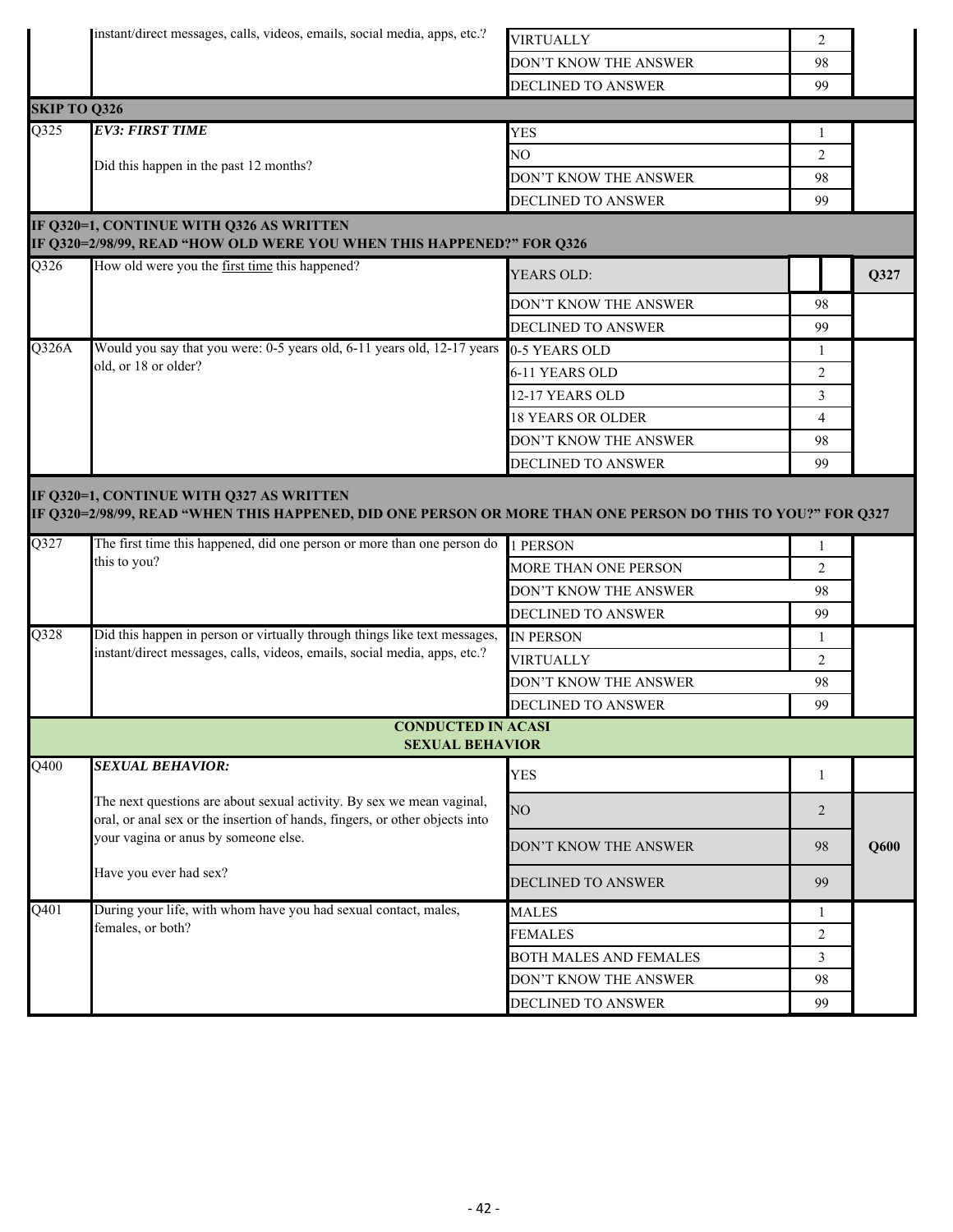| Q402<br>How old were you when you had sex for the very first time?<br>YEARS OLD:                                                       |                | Q403 |
|----------------------------------------------------------------------------------------------------------------------------------------|----------------|------|
| DON'T KNOW THE ANSWER                                                                                                                  | 98             |      |
| DECLINED TO ANSWER                                                                                                                     | 99             |      |
| Q402A<br>Would you say that you were: 0-5 years old, 6-11 years old, 12-17 years<br>0-5 YEARS OLD                                      | 1              |      |
| old, or 18 or older?<br>6-11 YEARS OLD                                                                                                 | 2              |      |
| 12-17 YEARS OLD                                                                                                                        | 3              |      |
| <b>18 YEARS OR OLDER</b>                                                                                                               | $\overline{4}$ |      |
| DON'T KNOW THE ANSWER                                                                                                                  | 98             |      |
| DECLINED TO ANSWER                                                                                                                     | 99             |      |
| The first time you had sex, would you say that you wanted to have sex,<br>Q403<br><b>WANTED TO</b>                                     | $\mathbf{1}$   | Q405 |
| you did not want to have sex but it happened anyway, or were you forced DID NOT WANT TO BUT IT HAPPENED                                | $\overline{2}$ |      |
| to have sex?<br><b>ANYWAY</b>                                                                                                          |                |      |
| <b>FORCED TO</b>                                                                                                                       | 3              |      |
| DON'T KNOW THE ANSWER                                                                                                                  | 98             |      |
| DECLINED TO ANSWER                                                                                                                     | 99             |      |
| The first time you had sex, were you verbally persuaded, pressured<br>Q404<br><b>VERBALLY PERSUADED</b>                                | 1              |      |
| (through harassment or threats), too drunk or drugged to say no, or<br>PRESSURED/THREATENED<br>physically forced?                      | $\overline{2}$ |      |
| TOO DRUNK TO SAY NO                                                                                                                    | 3              |      |
| PHYSICALLY FORCED                                                                                                                      | $\overline{4}$ |      |
| DON'T KNOW THE ANSWER                                                                                                                  | 98             |      |
| DECLINED TO ANSWER                                                                                                                     | 99             |      |
| What was the person's relationship to you the first time you had sex?<br>Q405<br>CURRENT OR EX-DATING PARTNER                          | 1              |      |
| <b>RELATIVE</b>                                                                                                                        | 2              |      |
| FRIEND/CLASSMATE/SCHOOLMATE                                                                                                            | $\mathfrak{Z}$ |      |
| ADULT IN MY COMMUNITY (TEACHER,<br>POLICE/ SECURITY PERSON, NEIGHBOR,<br>EMPLOYER, COMMUNITY/RELIGIOUS<br>LEADER)                      | 4              |      |
| <b>OTHER</b>                                                                                                                           | 88             |      |
| DON'T KNOW THE ANSWER                                                                                                                  | 98             |      |
| DECLINED TO ANSWER                                                                                                                     | 99             |      |
| Was this person male or female?<br>Q406<br><b>MALE</b>                                                                                 | 1              |      |
| <b>FEMALE</b>                                                                                                                          | 2              |      |
| DON'T KNOW THE ANSWER                                                                                                                  | 98             |      |
| DECLINED TO ANSWER                                                                                                                     | 99             |      |
| How old was this person? Please give your best guess.<br>Q406A<br>YEARS OLD:                                                           |                | Q407 |
| DON'T KNOW THE ANSWER                                                                                                                  | 98             |      |
| <b>DECLINED TO ANSWER</b>                                                                                                              | 99             |      |
| Would you say this person was:<br>Q406B<br><b>YOUNGER</b>                                                                              | -1             |      |
| Younger than you,<br><b>ABOUT THE SAME AGE</b><br>About the same age as you,                                                           | 2              |      |
| <b>MORE THAN 5 YEARS OLDER</b><br>More than 5 years older than you,                                                                    | $\mathfrak{Z}$ |      |
| MORE THAN 10 YEARS OLDER<br>More than 10 years older than you?                                                                         | $\overline{4}$ |      |
| DON'T KNOW THE ANSWER                                                                                                                  | 98             |      |
| DECLINED TO ANSWER                                                                                                                     | 99             |      |
| IF PARTICIPANT IS A MALE PLEASE SKIP TO Q409 SEX HISTORY AND RISK TAKING, ELSE IF PARTICIPANT IS A FEMALE<br><b>CONTINUE WITH Q407</b> |                |      |
| <b>PREGNANCY:</b><br>Q407<br><b>YES</b>                                                                                                | 1              |      |
| The next questions are about pregnancy.<br>NO                                                                                          | $\overline{2}$ |      |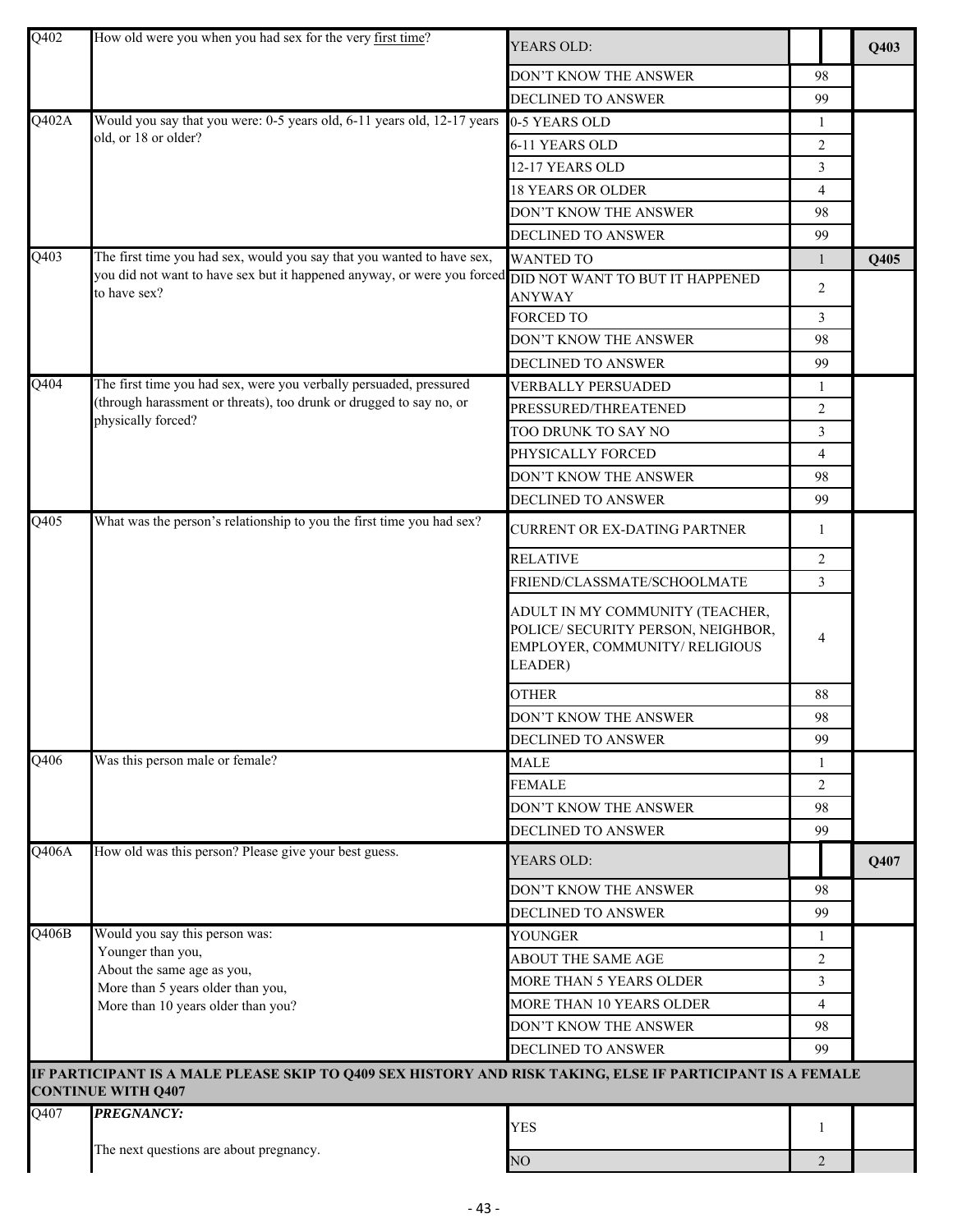|       | Have you ever been pregnant?                                  | DON'T KNOW THE ANSWER        | 98 | Q409 |
|-------|---------------------------------------------------------------|------------------------------|----|------|
|       |                                                               | <b>DECLINED TO ANSWER</b>    | 99 |      |
| Q408  | How old were you the first time that you got pregnant?        | <b>YEARS OLD:</b>            |    |      |
|       |                                                               | DON'T KNOW THE ANSWER        | 98 |      |
|       |                                                               | <b>DECLINED TO ANSWER</b>    | 99 |      |
| Q408A | Would you say that you were: 10-17 years old, or 18 or older? | 10-17 YEARS OLD              | -1 |      |
|       |                                                               | <b>18 YEARS OR OLDER</b>     | 2  |      |
|       |                                                               | <b>DON'T KNOW THE ANSWER</b> | 98 |      |
|       |                                                               | <b>DECLINED TO ANSWER</b>    | 99 |      |
| Q409  | SEX HISTORY AND RISK TAKING:                                  | <b>NUMBER OF PERSONS:</b>    |    |      |
|       | In your life, how many people have you ever had sex with?     | TOO MANY TO RECALL           | 66 |      |
|       |                                                               | DON'T KNOW THE ANSWER        | 98 |      |
|       |                                                               | <b>DECLINED TO ANSWER</b>    | 99 |      |
| Q410  | Have you had sex within the past 12 months?                   | <b>YES</b>                   | -1 |      |
|       |                                                               | NO <sub>1</sub>              | 2  |      |
|       |                                                               | DON'T KNOW THE ANSWER        | 98 | Q500 |
|       |                                                               | <b>DECLINED TO ANSWER</b>    | 99 |      |
| Q411  | How many people have you had sex within the past 12 months?   | <b>NUMBER OF PERSONS:</b>    |    |      |
|       |                                                               | TOO MANY TO RECALL           | 66 |      |
|       |                                                               | <b>DON'T KNOW THE ANSWER</b> | 98 |      |
|       |                                                               | <b>DECLINED TO ANSWER</b>    | 99 | Q500 |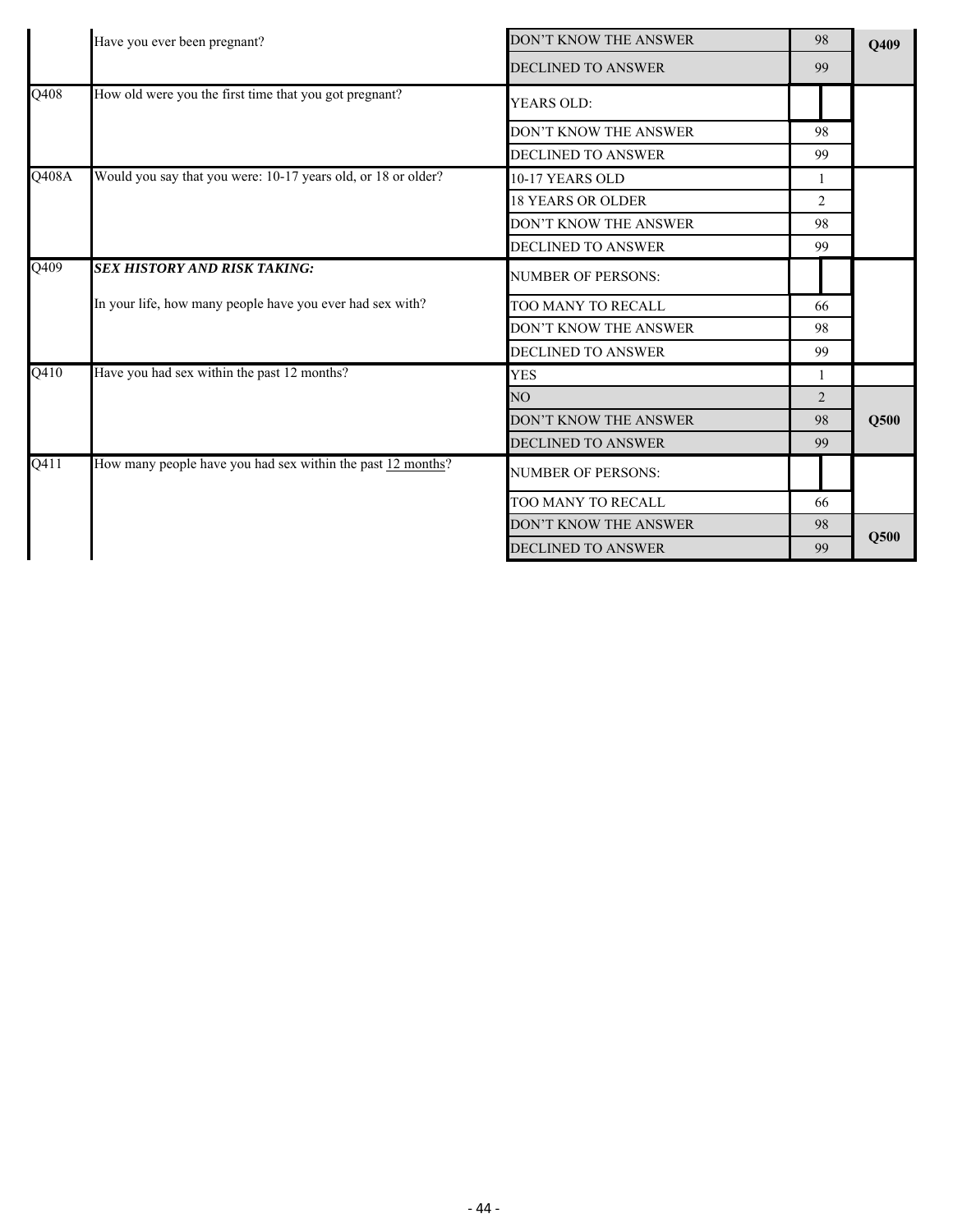| Q412 | The last time you had sex, what method did you or your partner use to<br>prevent pregnancy?                                                      | AN IUD (SUCH AS MIRENA OR<br>PARAGARD) OR IMPLANT (SUCH AS<br><b>IMPLANON OR NEXPLANON)</b>                | A            |      |
|------|--------------------------------------------------------------------------------------------------------------------------------------------------|------------------------------------------------------------------------------------------------------------|--------------|------|
|      | (Choose all responses that apply)                                                                                                                | A SHOT (SUCH AS DEPO-PROERA), PATCH<br>(SUCH AS ORTHO EVRA), OR A BIRTH<br>CONTROL RING (SUCH AS NUVARING) | B            |      |
|      |                                                                                                                                                  | <b>BIRTH CONTROL PILLS</b>                                                                                 | $\mathbf C$  |      |
|      |                                                                                                                                                  | <b>CONDOM</b>                                                                                              | D            |      |
|      |                                                                                                                                                  | WITHDRAWAL OR PULL-OUT                                                                                     | E            |      |
|      |                                                                                                                                                  | <b>NO METHOD</b>                                                                                           | F            |      |
|      |                                                                                                                                                  | <b>OTHER</b>                                                                                               | X            |      |
|      |                                                                                                                                                  | DON'T KNOW THE ANSWER                                                                                      | $\mathbf Y$  |      |
|      |                                                                                                                                                  | DECLINED TO ANSWER                                                                                         | Z            |      |
| Q413 | The last time you had sex, did you or your partner use a condom?                                                                                 | <b>YES</b>                                                                                                 | 1            |      |
|      |                                                                                                                                                  | NO.                                                                                                        | 2            |      |
|      |                                                                                                                                                  | DON'T KNOW THE ANSWER                                                                                      | 98           |      |
|      |                                                                                                                                                  | DECLINED TO ANSWER                                                                                         | 99           |      |
| Q414 | Has a current or ex-partner ever refused to use a condom when you<br>wanted them to?                                                             | <b>YES</b>                                                                                                 | $\mathbf{1}$ |      |
|      |                                                                                                                                                  | NO                                                                                                         | 2            |      |
|      |                                                                                                                                                  | DON'T KNOW THE ANSWER                                                                                      | 98           |      |
|      |                                                                                                                                                  | <b>DECLINED TO ANSWER</b>                                                                                  | 99           |      |
| Q415 | If participant is Female:<br>Has a current or ex-partner ever tried to get you pregnant                                                          | <b>YES</b>                                                                                                 | 1            |      |
|      | when you did not want to become pregnant, or tried to stop you from<br>using birth control?                                                      | NO                                                                                                         | 2            |      |
|      | If participant is Male:<br>Has a current or ex-partner ever tried to get pregnant when you did not                                               | DON'T KNOW THE ANSWER                                                                                      | 98           |      |
|      | want them to get pregnant, or tried to stop you from using birth control?                                                                        | DECLINED TO ANSWER                                                                                         | 99           |      |
| Q500 | <b>TRANSACTIONAL SEX</b>                                                                                                                         | <b>YES</b>                                                                                                 | 1            |      |
|      | Have you ever started a relationship with someone mainly in order to get<br>things that you need such as money, gifts, favors, or housing, etc.? | NO.                                                                                                        | 2            |      |
|      |                                                                                                                                                  | DON'T KNOW THE ANSWER                                                                                      | 98           | Q600 |
|      |                                                                                                                                                  | DECLINED TO ANSWER                                                                                         | 99           |      |
| Q501 | Did this happen in the past 12 months?                                                                                                           | <b>YES</b>                                                                                                 | 1            |      |
|      |                                                                                                                                                  | NO.                                                                                                        | 2            |      |
|      |                                                                                                                                                  | DON'T KNOW THE ANSWER                                                                                      | 98           |      |
|      |                                                                                                                                                  | DECLINED TO ANSWER                                                                                         | 99           |      |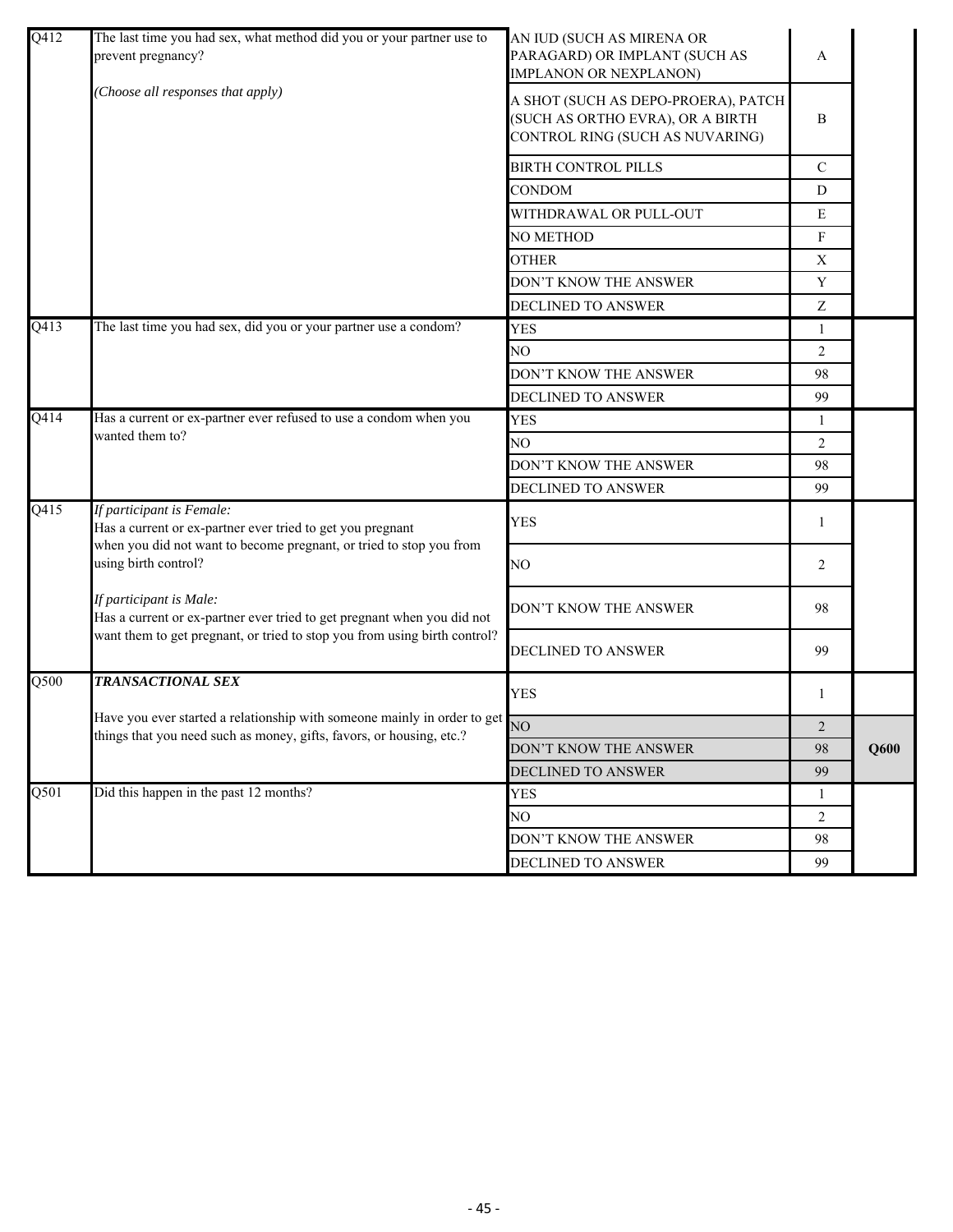| Q502              | Including all your experiences having sex with someone because they                                                                                                                                                                                                                            | <b>MONEY</b>              | A              |      |
|-------------------|------------------------------------------------------------------------------------------------------------------------------------------------------------------------------------------------------------------------------------------------------------------------------------------------|---------------------------|----------------|------|
|                   | gave you things that you need, what did they give you?                                                                                                                                                                                                                                         | <b>FOOD</b>               | B              |      |
|                   | (Choose all responses that apply)                                                                                                                                                                                                                                                              | <b>GIFTS/FAVORS</b>       | $\mathcal{C}$  |      |
|                   |                                                                                                                                                                                                                                                                                                | HOUSING                   | D              |      |
|                   |                                                                                                                                                                                                                                                                                                | <b>OTHERS</b>             | X              |      |
|                   |                                                                                                                                                                                                                                                                                                | DON'T KNOW THE ANSWER     | Y              |      |
|                   |                                                                                                                                                                                                                                                                                                | DECLINED TO ANSWER        | Z              |      |
|                   | <b>CONDUCTED IN ACASI</b>                                                                                                                                                                                                                                                                      |                           |                |      |
|                   | <b>SEXUAL VIOLENCE</b>                                                                                                                                                                                                                                                                         |                           |                |      |
|                   | <b>SEXUAL VIOLENCE:</b><br>Young people may experience unwanted sexual contact by people they know well, such as a current or ex-partner, family member or friend, or by<br>strangers. Your answers are confidential and you can skip any questions that you don't feel comfortable answering. |                           |                |      |
| Q600              | Has anyone ever touched you in a sexual way against your will, but did<br>not try and force you to have sex? This could include fondling, pinching,                                                                                                                                            | <b>YES</b>                | 1              |      |
|                   | or grabbing in a sexual way. It could also include touching you on or<br>around your sexual body parts.                                                                                                                                                                                        | $\overline{NO}$           | 2              |      |
|                   |                                                                                                                                                                                                                                                                                                | DON'T KNOW THE ANSWER     | 98             | Q700 |
|                   |                                                                                                                                                                                                                                                                                                | <b>DECLINED TO ANSWER</b> | 99             |      |
| Q601              | <b>SV1: TOUCHING WITHOUT PERMISSION- LIFETIME</b>                                                                                                                                                                                                                                              | <b>YES</b>                | 1              |      |
|                   | Has this happened to you more than once?                                                                                                                                                                                                                                                       | NO                        | 2              |      |
|                   |                                                                                                                                                                                                                                                                                                | DON'T KNOW THE ANSWER     | 98             | Q610 |
|                   |                                                                                                                                                                                                                                                                                                | <b>DECLINED TO ANSWER</b> | 99             |      |
| Q602              | <b>SVIA: TOUCHING - MOST RECENT</b>                                                                                                                                                                                                                                                            | <b>YES</b>                | 1              |      |
|                   |                                                                                                                                                                                                                                                                                                |                           |                |      |
|                   | Was the last time this happened within the past 12 months?                                                                                                                                                                                                                                     | NO                        | 2              |      |
|                   |                                                                                                                                                                                                                                                                                                | DON'T KNOW THE ANSWER     | 98             |      |
|                   |                                                                                                                                                                                                                                                                                                | DECLINED TO ANSWER        | 99             |      |
| Q603              | How old were you the last time this happened?                                                                                                                                                                                                                                                  | YEARS OLD:                |                | Q604 |
|                   |                                                                                                                                                                                                                                                                                                | DON'T KNOW THE ANSWER     | 98             |      |
|                   |                                                                                                                                                                                                                                                                                                | DECLINED TO ANSWER        | 99             |      |
| Q603A             | Would you say that you were: 0-5 years old, 6-11 years old, 12-17 years 0-5 YEARS OLD                                                                                                                                                                                                          |                           | 1              |      |
|                   | old, 18 or older?                                                                                                                                                                                                                                                                              | 6-11 YEARS OLD            | $\overline{2}$ |      |
|                   |                                                                                                                                                                                                                                                                                                | 12-17 YEARS OLD           | 3              |      |
|                   |                                                                                                                                                                                                                                                                                                | <b>18 YEARS OR OLDER</b>  | $\overline{4}$ |      |
|                   |                                                                                                                                                                                                                                                                                                | DON'T KNOW THE ANSWER     | 98             |      |
|                   |                                                                                                                                                                                                                                                                                                | <b>DECLINED TO ANSWER</b> | 99             |      |
| $\overline{Q604}$ | This last time, how many people touched you in a sexual way without<br>your permission?                                                                                                                                                                                                        | 1 PERSON                  | 1              |      |
|                   |                                                                                                                                                                                                                                                                                                | MORE THAN 1 PERSON        | 2              |      |
|                   |                                                                                                                                                                                                                                                                                                | DON'T KNOW THE ANSWER     | 98             |      |
|                   |                                                                                                                                                                                                                                                                                                | DECLINED TO ANSWER        | 99             |      |
|                   |                                                                                                                                                                                                                                                                                                |                           |                |      |
|                   | IF Q604=2, PROVIDE TEXT BELOW<br>IF Q604=1/98/99, SKIP TO Q605                                                                                                                                                                                                                                 |                           |                |      |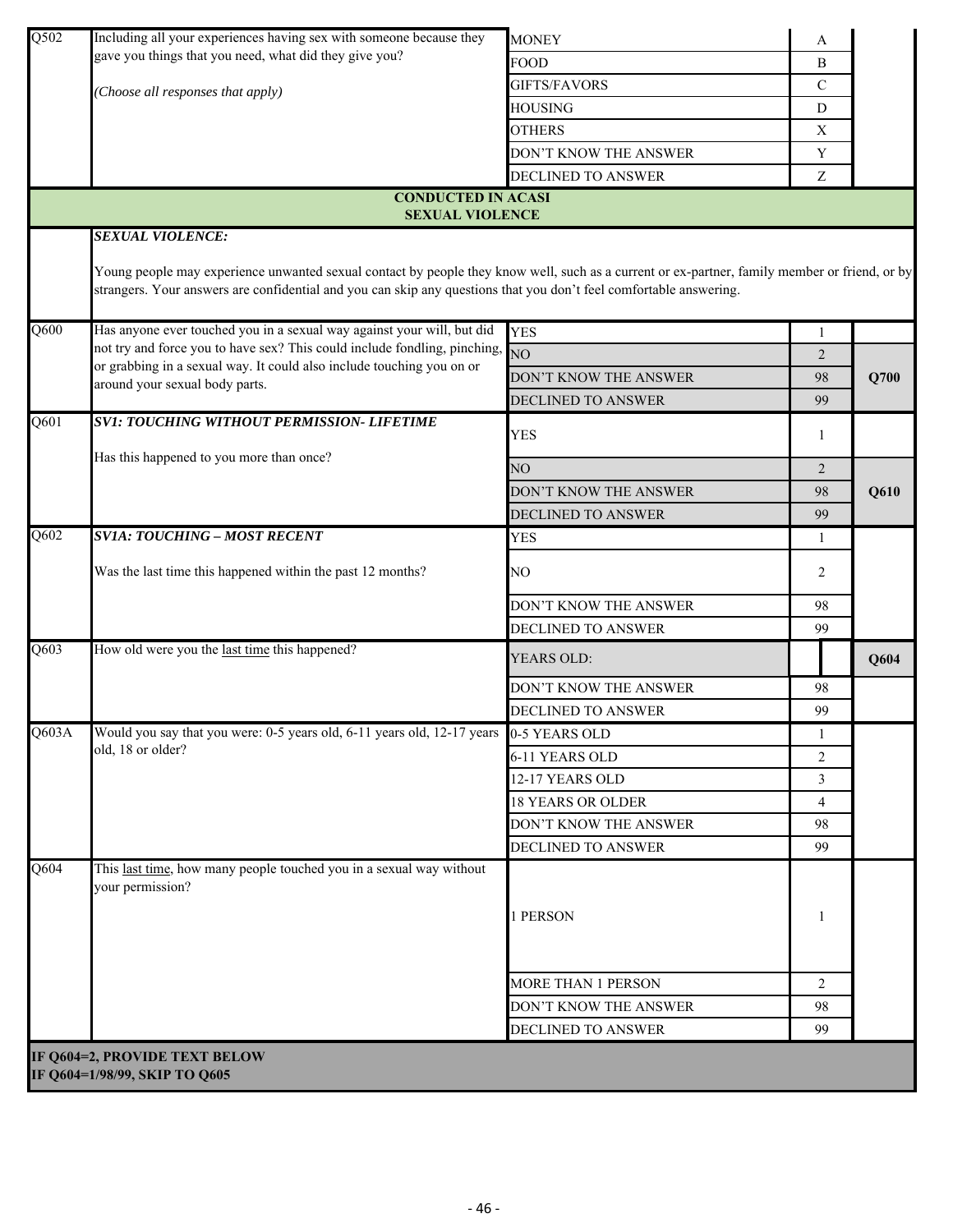|       | Of these people who touched you in a sexual way against your will the last time, think of the person who hurt you the most for the following<br>questions: |                                                               |                |      |
|-------|------------------------------------------------------------------------------------------------------------------------------------------------------------|---------------------------------------------------------------|----------------|------|
| Q605  | What was this person's relationship to you?                                                                                                                | <b>CURRENT OR EX DATING PARTNER</b>                           | 1              |      |
|       |                                                                                                                                                            | <b>RELATIVE</b>                                               | $\overline{c}$ |      |
|       |                                                                                                                                                            | CLASSMATE/SCHOOLMATE                                          | 3              |      |
|       |                                                                                                                                                            | <b>AUTHORITY FIGURE (LIKE A TEACHER</b><br>OF POLICE OFFICER) | $\overline{4}$ |      |
|       |                                                                                                                                                            | <b>FRIEND</b>                                                 | 5              |      |
|       |                                                                                                                                                            | <b>STRANGER</b>                                               | 6              |      |
|       |                                                                                                                                                            | <b>OTHER</b>                                                  | 88             |      |
|       |                                                                                                                                                            | DON'T KNOW THE ANSWER                                         | 98             |      |
|       |                                                                                                                                                            | DECLINED TO ANSWER                                            | 99             |      |
| Q606  | Was this person male or female?                                                                                                                            | <b>MALE</b>                                                   | 1              |      |
|       |                                                                                                                                                            | <b>FEMALE</b>                                                 | 2              |      |
|       |                                                                                                                                                            | DON'T KNOW THE ANSWER                                         | 98             |      |
|       |                                                                                                                                                            | <b>DECLINED TO ANSWER</b>                                     | 99             |      |
| Q607  | How old was this person at the time? Please give your best guess.                                                                                          | <b>YEARS OLD:</b>                                             |                | Q608 |
|       |                                                                                                                                                            | DON'T KNOW THE ANSWER                                         | 98             |      |
|       |                                                                                                                                                            | DECLINED TO ANSWER                                            | 99             |      |
| Q607A | Would you say this person was:                                                                                                                             | YOUNGER                                                       | 1              |      |
|       | Younger than you,<br>About the same age as you,                                                                                                            | <b>ABOUT THE SAME AGE</b>                                     | $\overline{2}$ |      |
|       | More than 5 years older than you,                                                                                                                          | MORE THAN 5 YEARS OLDER                                       | 3              |      |
|       | More than 10 years older than you?                                                                                                                         | <b>MORE THAN 10 YEARS OLDER</b>                               | $\overline{4}$ |      |
|       |                                                                                                                                                            | DON'T KNOW THE ANSWER                                         | 98             |      |
|       |                                                                                                                                                            | DECLINED TO ANSWER                                            | 99             |      |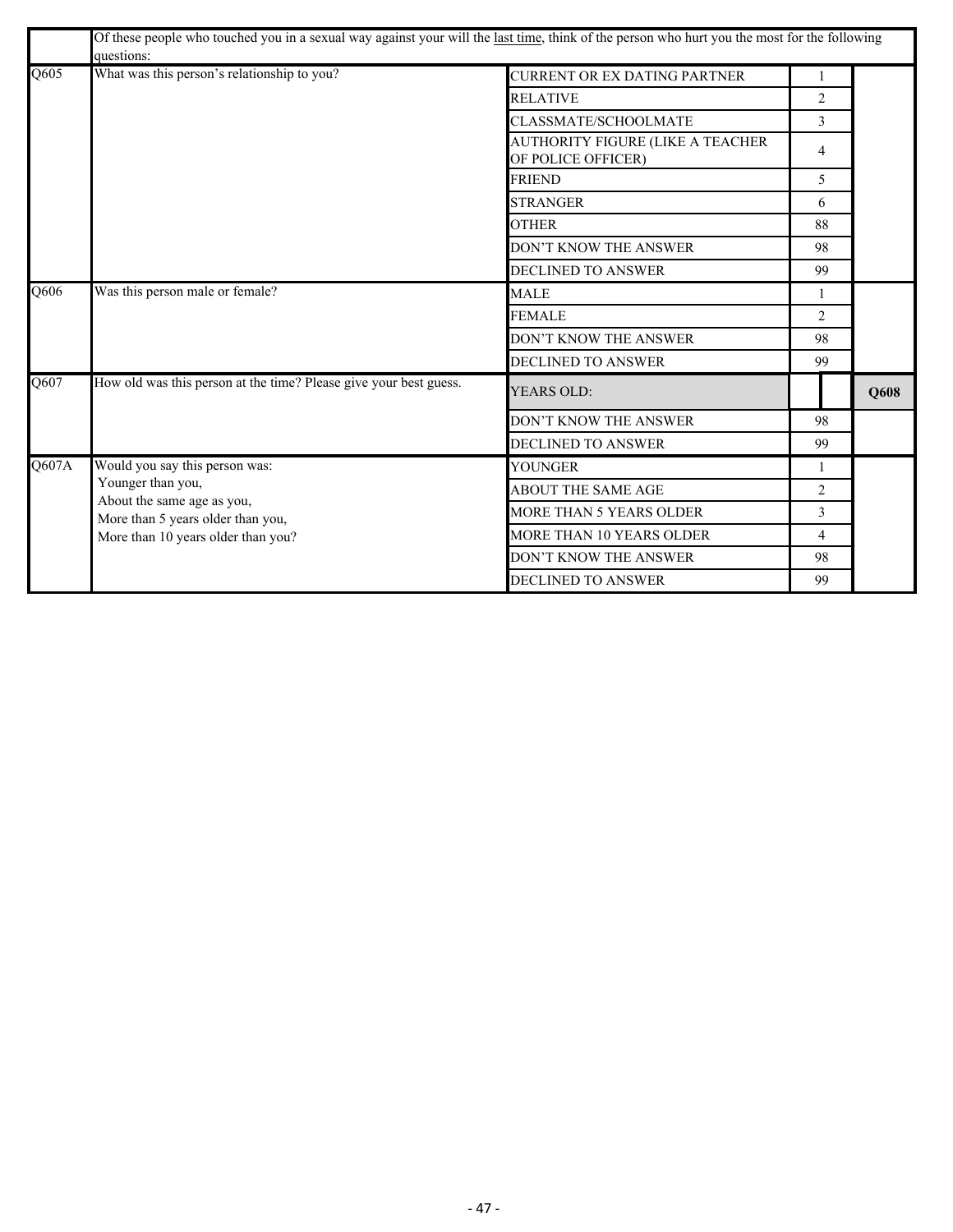| $\overline{Q608}$ | Where were you when this happened to you?                                                                                                               | <b>SOMEONE'S HOME</b>               | 1              |      |  |  |  |
|-------------------|---------------------------------------------------------------------------------------------------------------------------------------------------------|-------------------------------------|----------------|------|--|--|--|
|                   |                                                                                                                                                         | AN OUTSIDE LOCATION                 | 2              |      |  |  |  |
|                   |                                                                                                                                                         | <b>SCHOOL</b>                       | 3              |      |  |  |  |
|                   |                                                                                                                                                         | <b>INSIDE A CAR/BUS</b>             | $\overline{4}$ |      |  |  |  |
|                   |                                                                                                                                                         | BAR, CLUB OR RESTAURANT             | 5              |      |  |  |  |
|                   |                                                                                                                                                         | <b>OTHER</b>                        | 88             |      |  |  |  |
|                   |                                                                                                                                                         | DON'T KNOW THE ANSWER               | 98             |      |  |  |  |
|                   |                                                                                                                                                         | <b>DECLINED TO ANSWER</b>           | 99             |      |  |  |  |
| Q609              | About what time of day did this happen?                                                                                                                 | MORNING (SUNRISE TO NOON)           | 1              |      |  |  |  |
|                   |                                                                                                                                                         | AFTERNOON (NOON TO SUNSET)          | 2              |      |  |  |  |
|                   |                                                                                                                                                         | EVENING (SUNSET TO MIDNIGHT)        | 3              |      |  |  |  |
|                   |                                                                                                                                                         | LATE AT NIGHT (MIDNIGHT TO SUNRISE) | $\overline{4}$ |      |  |  |  |
|                   |                                                                                                                                                         | DON'T KNOW THE ANSWER               | 98             |      |  |  |  |
|                   |                                                                                                                                                         | DECLINED TO ANSWER                  | 99             |      |  |  |  |
|                   | <b>SKIP TO Q611</b>                                                                                                                                     |                                     |                |      |  |  |  |
| Q610              | <b>SV1B: TOUCHING - FIRST TIME</b>                                                                                                                      | <b>YES</b>                          | 1              |      |  |  |  |
|                   | Did this happen to you within the past 12 months?                                                                                                       | NO.                                 | 2              |      |  |  |  |
|                   |                                                                                                                                                         | DON'T KNOW THE ANSWER               | 98             |      |  |  |  |
|                   |                                                                                                                                                         | <b>DECLINED TO ANSWER</b>           | 99             |      |  |  |  |
|                   |                                                                                                                                                         |                                     |                |      |  |  |  |
|                   | IF Q601=1, CONTINUE WITH Q611 AS WRITTEN<br>IF Q601=2/98/99, READ "HOW OLD WERE YOU WHEN THIS HAPPENED?" FOR Q611                                       |                                     |                |      |  |  |  |
| $\overline{Q611}$ | How old were you the first time anyone touched you in a sexual way<br>against your will but did not try to force you to have sex?                       | YEARS OLD:                          |                | Q612 |  |  |  |
|                   |                                                                                                                                                         | DON'T KNOW THE ANSWER               | 98             |      |  |  |  |
|                   |                                                                                                                                                         | DECLINED TO ANSWER                  | 99             |      |  |  |  |
| Q611A             | Would you say that you were: 0-5 years old, 6-11 years old, 12-17 years                                                                                 | 0-5 YEARS OLD                       | 1              |      |  |  |  |
|                   | old, 18 or older?                                                                                                                                       | 6-11 YEARS OLD                      | 2              |      |  |  |  |
|                   |                                                                                                                                                         | 12-17 YEARS OLD                     | $\overline{3}$ |      |  |  |  |
|                   |                                                                                                                                                         | <b>18 YEARS OR OLDER</b>            | $\overline{4}$ |      |  |  |  |
|                   |                                                                                                                                                         | DON'T KNOW THE ANSWER               | 98             |      |  |  |  |
|                   |                                                                                                                                                         | DECLINED TO ANSWER                  | 99             |      |  |  |  |
|                   | IF Q601=1, CONTINUE WITH Q612 AS WRITTEN<br>IF Q601=2/98/99, READ "WHEN THIS HAPPENED, DID ONE PERSON OR MORE THAN ONE PERSON DO THIS TO YOU?" FOR Q612 |                                     |                |      |  |  |  |
| $\overline{Q612}$ | The first time this happened, did one person or more than one person do                                                                                 | 1 PERSON                            | 1              |      |  |  |  |
|                   | this to you?                                                                                                                                            | MORE THAN 1 PERSON                  | 2              |      |  |  |  |
|                   |                                                                                                                                                         | DON'T KNOW THE ANSWER               | 98             |      |  |  |  |
|                   |                                                                                                                                                         | <b>DECLINED TO ANSWER</b>           | 99             |      |  |  |  |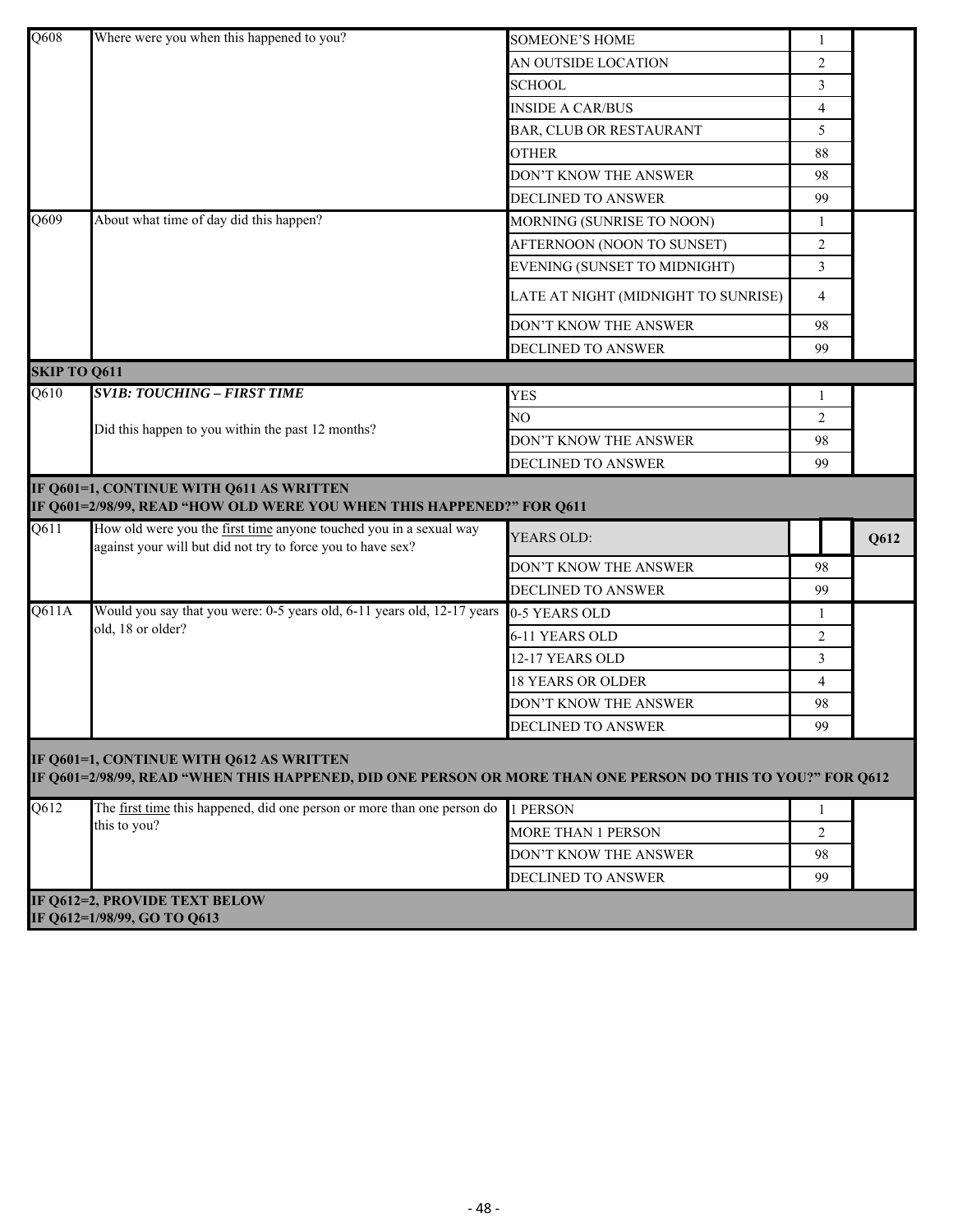|       | Of these people who touched you in a sexual way against your will the first time, think of the person who hurt you most for the following<br>questions: |                                                      |                             |      |  |
|-------|---------------------------------------------------------------------------------------------------------------------------------------------------------|------------------------------------------------------|-----------------------------|------|--|
| Q613  | What was this person's relationship to you?                                                                                                             | <b>CURRENT OR EX DATING PARTNER</b>                  | 1                           |      |  |
|       |                                                                                                                                                         | <b>RELATIVE</b>                                      | $\overline{2}$              |      |  |
|       |                                                                                                                                                         | CLASSMATE/SCHOOLMATE                                 | 3                           |      |  |
|       |                                                                                                                                                         | AUTHORITY FIGURE (LIKE TEACHER OR<br>POLICE OFFICER) | 4                           |      |  |
|       |                                                                                                                                                         | <b>FRIEND</b>                                        | 5                           |      |  |
|       |                                                                                                                                                         | <b>STRANGER</b>                                      | 6                           |      |  |
|       |                                                                                                                                                         | <b>OTHER</b>                                         | 88                          |      |  |
|       |                                                                                                                                                         | DON'T KNOW THE ANSWER                                | 98                          |      |  |
|       |                                                                                                                                                         | DECLINED TO ANSWER                                   | 99                          |      |  |
| Q614  | Was this person male or female?                                                                                                                         | <b>MALE</b>                                          | 1                           |      |  |
|       |                                                                                                                                                         | <b>FEMALE</b>                                        | $\mathcal{D}_{\mathcal{L}}$ |      |  |
|       |                                                                                                                                                         | DON'T KNOW THE ANSWER                                | 98                          |      |  |
|       |                                                                                                                                                         | DECLINED TO ANSWER                                   | 99                          |      |  |
| Q615  | How old was this person at the time? Please give your best guess.                                                                                       | <b>YEARS OLD:</b>                                    |                             | Q616 |  |
|       |                                                                                                                                                         | DON'T KNOW THE ANSWER                                | 98                          |      |  |
|       |                                                                                                                                                         | DECLINED TO ANSWER                                   | 99                          |      |  |
| Q615A | Would you say this person was:                                                                                                                          | YOUNGER                                              | 1                           |      |  |
|       | Younger than you,<br>About the same age as you,                                                                                                         | <b>ABOUT THE SAME AGE</b>                            | $\overline{2}$              |      |  |
|       | More than 5 years older than you,                                                                                                                       | MORE THAN 5 YEARS OLDER                              | 3                           |      |  |
|       | More than 10 years older than you?                                                                                                                      | MORE THAN 10 YEARS OLDER                             | $\overline{4}$              |      |  |
|       |                                                                                                                                                         | DON'T KNOW THE ANSWER                                | 98                          |      |  |
|       |                                                                                                                                                         | <b>DECLINED TO ANSWER</b>                            | 99                          |      |  |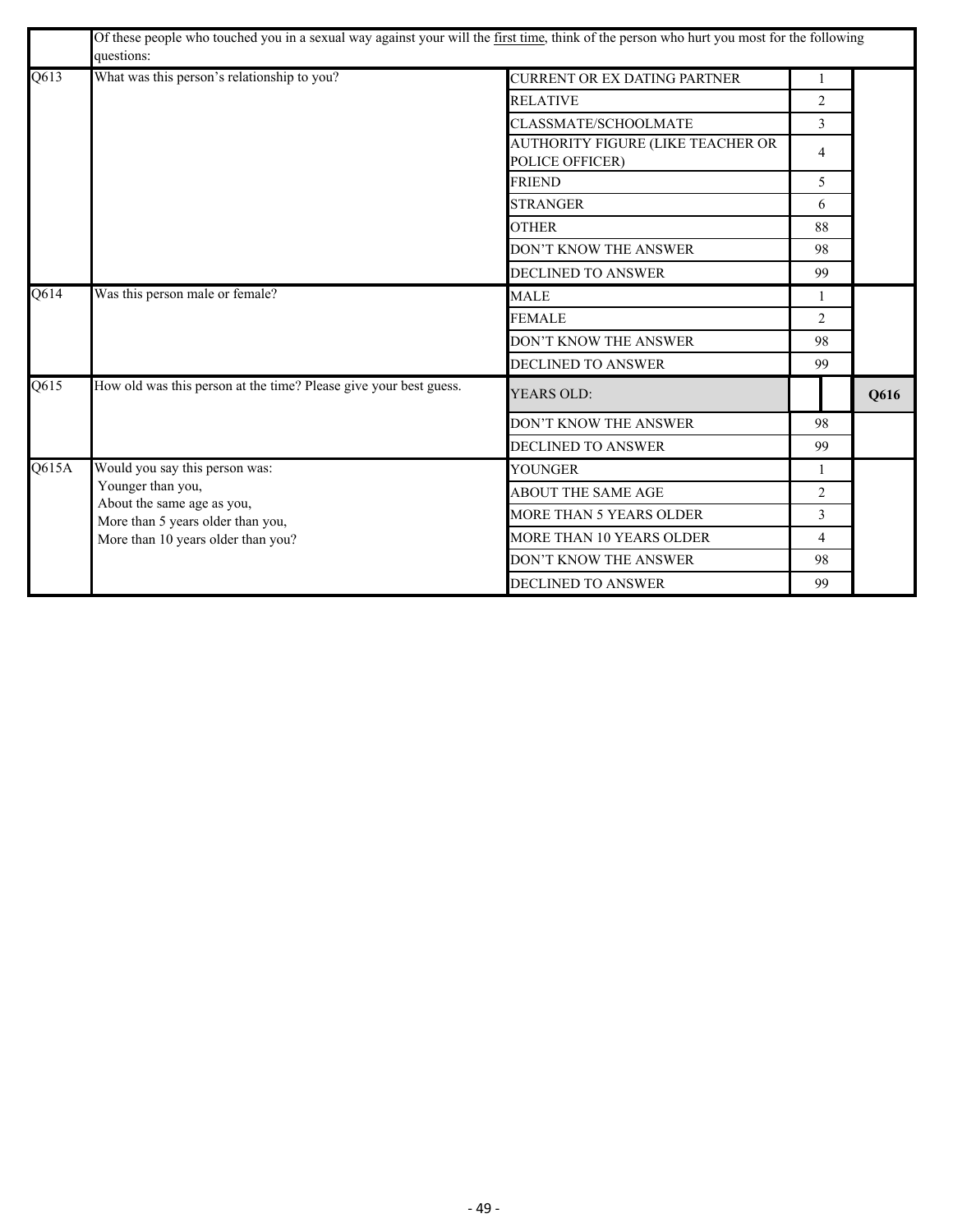| Q616               | Where were you when this happened to you?                                                                                                                                                                                                                                                                                                           | <b>SOMEONE'S HOME</b>               | 1              |      |
|--------------------|-----------------------------------------------------------------------------------------------------------------------------------------------------------------------------------------------------------------------------------------------------------------------------------------------------------------------------------------------------|-------------------------------------|----------------|------|
|                    |                                                                                                                                                                                                                                                                                                                                                     | AN OUTSIDE LOCATION                 | 2              |      |
|                    |                                                                                                                                                                                                                                                                                                                                                     | <b>SCHOOL</b>                       | 3              |      |
|                    |                                                                                                                                                                                                                                                                                                                                                     | <b>INSIDE A CAR/BUS</b>             | $\overline{4}$ |      |
|                    |                                                                                                                                                                                                                                                                                                                                                     | BAR, CLUB OR RESTAURANT             | 8              |      |
|                    |                                                                                                                                                                                                                                                                                                                                                     | <b>OTHER</b>                        | 88             |      |
|                    |                                                                                                                                                                                                                                                                                                                                                     | DON'T KNOW THE ANSWER               | 98             |      |
|                    |                                                                                                                                                                                                                                                                                                                                                     | DECLINED TO ANSWER                  | 99             |      |
| Q617               | About what time of day did this happen?                                                                                                                                                                                                                                                                                                             | MORNING (SUNRISE TO NOON)           | 1              |      |
|                    |                                                                                                                                                                                                                                                                                                                                                     | AFTERNOON (NOON TO SUNSET)          | $\overline{2}$ |      |
|                    |                                                                                                                                                                                                                                                                                                                                                     | EVENING (SUNSET TO MIDNIGHT)        | 3              |      |
|                    |                                                                                                                                                                                                                                                                                                                                                     | LATE AT NIGHT (MIDNIGHT TO SUNRISE) | $\overline{4}$ |      |
|                    |                                                                                                                                                                                                                                                                                                                                                     | DON'T KNOW THE ANSWER               | 98             |      |
|                    |                                                                                                                                                                                                                                                                                                                                                     | <b>DECLINED TO ANSWER</b>           | 99             |      |
| Q700               | These next questions ask you about sex, by sex I mean vaginal, oral, or anal sex or the insertion of hands, fingers, or other objects into your<br>vagina or anus by someone else.                                                                                                                                                                  |                                     |                |      |
|                    | IF Q43=1 (EVER PARTNERED), THEN ASK Q700A, Q700B, Q800A, Q800B, Q900A, Q900B, Q1000A AND Q1000B. AND PROGRAM<br>"ELSE" FOR Q700B, Q800B, Q900B, AND Q1000B.<br>IF Q43=2/98/99 (NEVER PARTNERED/DK/DTA), THEN SKIP Q700A, Q800A, Q900A, Q1000A.<br>Information contained in [ ] brackets is meant for participants who have had an intimate partner. |                                     |                |      |
| Q700A              | <b>ATTEMPTED FORCED SEX</b>                                                                                                                                                                                                                                                                                                                         |                                     |                |      |
|                    | For the next few questions when we ask about dating or sexual partners,<br>think about people you have been involved with romantically or<br>sexually, which might include boyfriends, girlfriends, people you have<br>dated, people you were seeing, people you hooked up with, or your<br>husband or wife.                                        | <b>YES</b>                          | 1              |      |
|                    |                                                                                                                                                                                                                                                                                                                                                     |                                     |                |      |
|                    |                                                                                                                                                                                                                                                                                                                                                     | NO                                  | 2              |      |
|                    | Has a current or ex-dating or sexual partner ever tried to make you have<br>sex against your will but the sex did not happen? They might have tried                                                                                                                                                                                                 | DON'T KNOW THE ANSWER               | 98             |      |
|                    | to physically force you to have sex or they might have tried to pressure<br>you to have sex through harassment or threats.                                                                                                                                                                                                                          | <b>DECLINED TO ANSWER</b>           | 99             |      |
| $\overline{Q700B}$ | Has anyone [else] ever tried to make you have sex against your will but                                                                                                                                                                                                                                                                             | <b>YES</b>                          | 1              |      |
|                    | the sex did not happen? If the individual did not have an intimate<br>partner: They might have tried to physically force you to have sex or                                                                                                                                                                                                         | NO                                  | 2              |      |
|                    | they might have tried to make you have sex through harassment or                                                                                                                                                                                                                                                                                    | DON'T KNOW THE ANSWER               | 98             |      |
|                    | threats.                                                                                                                                                                                                                                                                                                                                            | DECLINED TO ANSWER                  | 99             |      |
|                    | IF Q700A=1 OR 700B=1, CONTINUE TO Q701<br>IF Q700A=2/98/99 AND 700B=2/98/99, SKIP TO Q800                                                                                                                                                                                                                                                           |                                     |                |      |
| Q701               | <b>SV2: ATTEMPTED SEX- LIFETIME</b>                                                                                                                                                                                                                                                                                                                 | <b>YES</b>                          | 1              |      |
|                    |                                                                                                                                                                                                                                                                                                                                                     | NO                                  | 2              |      |
|                    | Has anyone tried to physically force you to have sex or tried to pressure                                                                                                                                                                                                                                                                           | DON'T KNOW THE ANSWER               |                | Q710 |
|                    | you to have sex through harassment or threats, but the sex did not<br>happen, more than once?                                                                                                                                                                                                                                                       |                                     | 98             |      |
| Q702               | <b>SV2A: ATTEMPTED SEX - MOST RECENT</b>                                                                                                                                                                                                                                                                                                            | DECLINED TO ANSWER                  | 99             |      |
|                    |                                                                                                                                                                                                                                                                                                                                                     | <b>YES</b>                          | -1             |      |
|                    | Was the last time this happened within the past 12 months?                                                                                                                                                                                                                                                                                          | NO                                  | 2              |      |
|                    |                                                                                                                                                                                                                                                                                                                                                     | DON'T KNOW THE ANSWER               | 98             |      |
|                    |                                                                                                                                                                                                                                                                                                                                                     | DECLINED TO ANSWER                  | 99             |      |
| Q703               | How old were you the last time this happened?                                                                                                                                                                                                                                                                                                       | YEARS OLD:                          |                | Q704 |
|                    |                                                                                                                                                                                                                                                                                                                                                     | DON'T KNOW THE ANSWER               | 98             |      |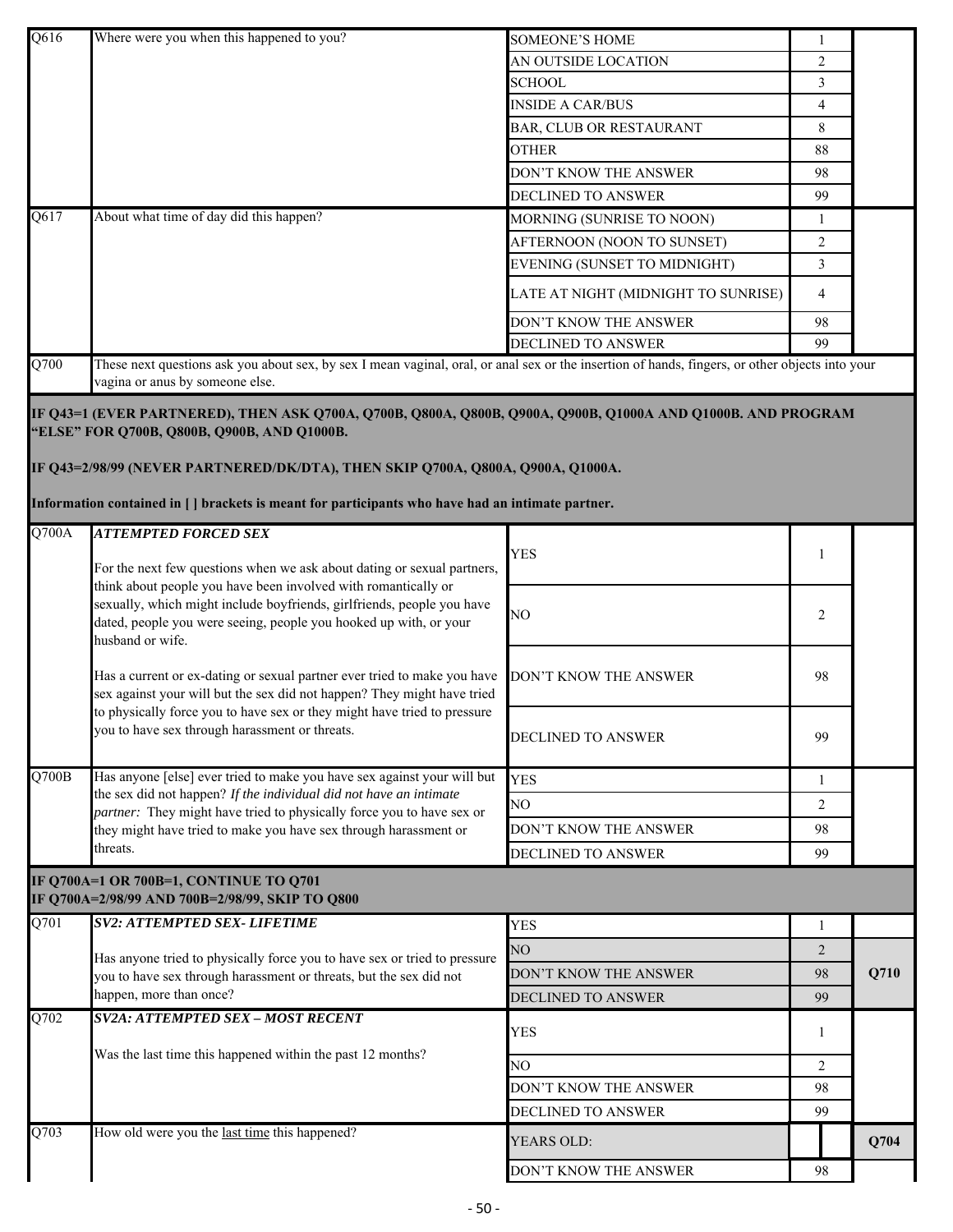|       |                                                                                                                                                            | DECLINED TO ANSWER                  | 99             |      |
|-------|------------------------------------------------------------------------------------------------------------------------------------------------------------|-------------------------------------|----------------|------|
| Q703A | Would you say that you were: 0-5 years old, 6-11 years old, 12-17 years                                                                                    | 0-5 YEARS OLD                       | 1              |      |
|       | old, 18 or older?                                                                                                                                          | 6-11 YEARS OLD                      | 2              |      |
|       |                                                                                                                                                            | 12-17 YEARS OLD                     | 3              |      |
|       |                                                                                                                                                            | <b>18 YEARS OR OLDER</b>            | 4              |      |
|       |                                                                                                                                                            | DON'T KNOW THE ANSWER               | 98             |      |
|       |                                                                                                                                                            | DECLINED TO ANSWER                  | 99             |      |
| Q704  | The last time this happened, did one person or more than one person try                                                                                    | 1 PERSON                            | 1              |      |
|       | to make you have sex against your will?                                                                                                                    | MORE THAN ONE PERSON                | 2              |      |
|       |                                                                                                                                                            | DON'T KNOW THE ANSWER               | 98             |      |
|       |                                                                                                                                                            | DECLINED TO ANSWER                  | 99             |      |
|       | IF Q704=2, PROVIDE TEXT BELOW<br>IF Q704=1/98/99, GO TO Q705                                                                                               |                                     |                |      |
|       | Of these people who tried to have sex with you against your will this last time, think of the person who hurt you the most for the following<br>questions: |                                     |                |      |
| Q705  | What was this person's relationship to you?                                                                                                                | CURRENT OR EX DATING PARTNER        | 1              |      |
|       |                                                                                                                                                            | RELATIVE                            | 2              |      |
|       |                                                                                                                                                            | CLASSMATE/SCHOOLMATE                | 3              |      |
|       |                                                                                                                                                            | AUTHORITY FIGURE (LIKE TEACHER OR   |                |      |
|       |                                                                                                                                                            | POLICE OFFICER)                     | 4              |      |
|       |                                                                                                                                                            | <b>FRIEND</b>                       | 5              |      |
|       |                                                                                                                                                            | <b>STRANGER</b>                     | 6              |      |
|       |                                                                                                                                                            | <b>OTHER</b>                        | 88             |      |
|       |                                                                                                                                                            | DON'T KNOW THE ANSWER               | 98             |      |
|       |                                                                                                                                                            | DECLINED TO ANSWER                  | 99             |      |
| Q706  | Was this person male or female?                                                                                                                            | <b>MALE</b>                         | 1              |      |
|       |                                                                                                                                                            | <b>FEMALE</b>                       | 2              |      |
|       |                                                                                                                                                            | DON'T KNOW THE ANSWER               | 98             |      |
|       |                                                                                                                                                            | DECLINED TO ANSWER                  | 99             |      |
| Q707  | How old was this person at the time? Please give your best guess.                                                                                          | YEARS OLD:                          |                | Q708 |
|       |                                                                                                                                                            | DON'T KNOW THE ANSWER               | 98             |      |
|       |                                                                                                                                                            | DECLINED TO ANSWER                  | 99             |      |
| Q707A | Would you say this person was:                                                                                                                             | <b>YOUNGER</b>                      | 1              |      |
|       | Younger than you,<br>About the same age as you,                                                                                                            | <b>ABOUT THE SAME AGE</b>           | $\overline{2}$ |      |
|       | More than 5 years older than you,                                                                                                                          | MORE THAN 5 YEARS OLDER             | 3              |      |
|       | More than 10 years older than you?                                                                                                                         | MORE THAN 10 YEARS OLDER            | $\overline{4}$ |      |
|       |                                                                                                                                                            | DON'T KNOW THE ANSWER               | 98             |      |
|       |                                                                                                                                                            | DECLINED TO ANSWER                  | 99             |      |
| Q708  | Where were you when this happened to you?                                                                                                                  | <b>SOMEONE'S HOME</b>               | 1              |      |
|       |                                                                                                                                                            | AN OUTSIDE LOCATION                 | 2              |      |
|       |                                                                                                                                                            | <b>SCHOOL</b>                       | 3              |      |
|       |                                                                                                                                                            | <b>INSIDE A CAR/BUS</b>             | 4              |      |
|       |                                                                                                                                                            | BAR, CLUB OR RESTAURANT             | 8              |      |
|       |                                                                                                                                                            | <b>OTHER</b>                        | 88             |      |
|       |                                                                                                                                                            | DON'T KNOW THE ANSWER               | 98             |      |
|       |                                                                                                                                                            | DECLINED TO ANSWER                  | 99             |      |
| Q709  | About what time of day did this happen?                                                                                                                    | MORNING (SUNRISE TO NOON)           | 1              |      |
|       |                                                                                                                                                            | AFTERNOON (NOON TO SUNSET)          | $\overline{2}$ |      |
|       |                                                                                                                                                            | EVENING (SUNSET TO MIDNIGHT)        | 3              |      |
|       |                                                                                                                                                            | LATE AT NIGHT (MIDNIGHT TO SUNRISE) | 4              |      |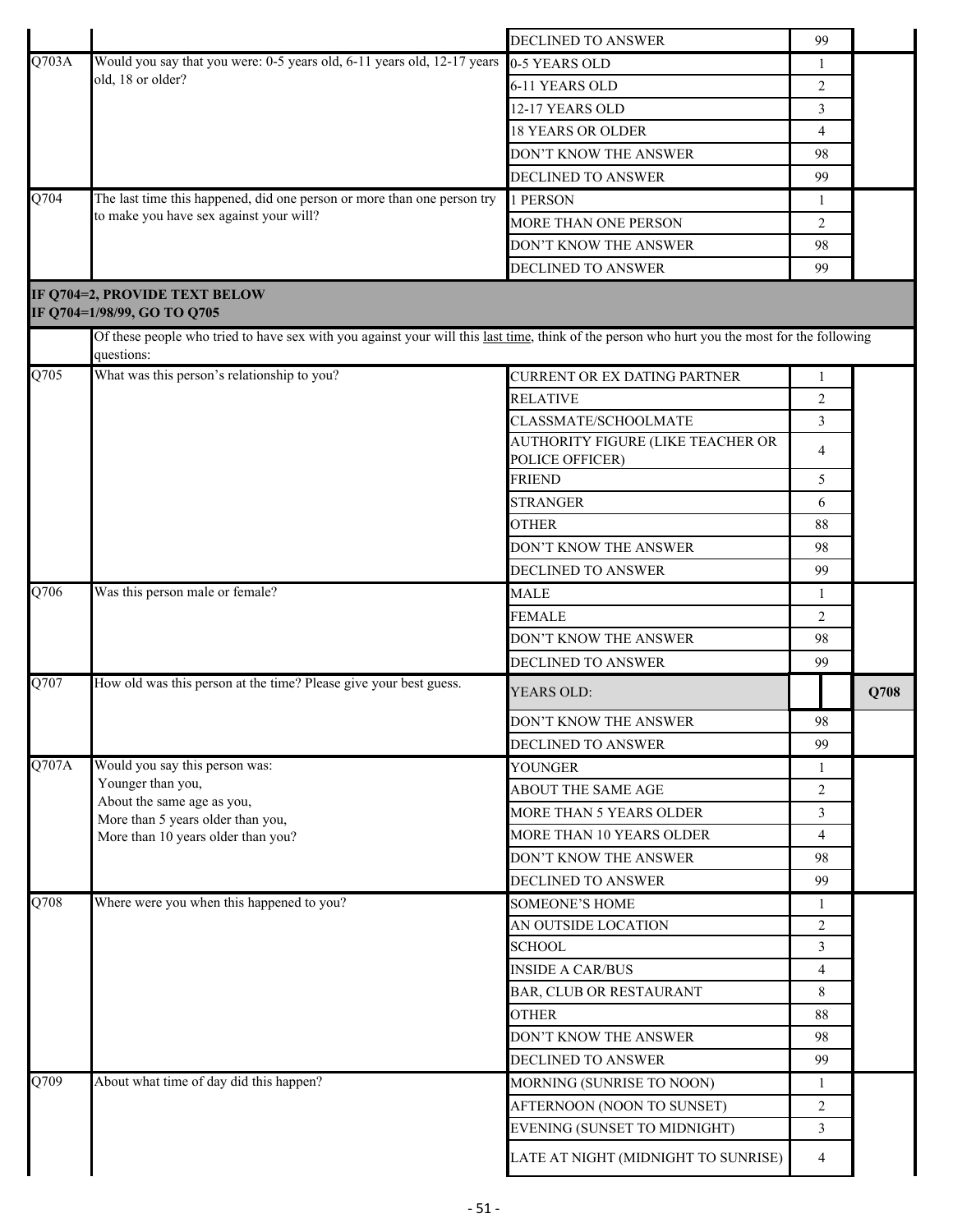|                     |                                                                                                                                                                                               | DON'T KNOW THE ANSWER       | 98             |      |
|---------------------|-----------------------------------------------------------------------------------------------------------------------------------------------------------------------------------------------|-----------------------------|----------------|------|
|                     |                                                                                                                                                                                               | DECLINED TO ANSWER          | 99             |      |
| <b>SKIP TO Q711</b> |                                                                                                                                                                                               |                             |                |      |
| Q710                | <b>SV2B: ATTEMPTED SEX - FIRST TIME</b>                                                                                                                                                       | <b>YES</b>                  | 1              |      |
|                     |                                                                                                                                                                                               | NO.                         | $\overline{c}$ |      |
|                     | Did this happen to you within the past 12 months?                                                                                                                                             | DON'T KNOW THE ANSWER       | 98             |      |
|                     |                                                                                                                                                                                               | <b>DECLINED TO ANSWER</b>   | 99             |      |
|                     | IF Q701=1, CONTINUE WITH Q711 AS WRITTEN<br>IF Q701=2/98/99, READ "HOW OLD WERE YOU WHEN THIS HAPPENED?" FOR Q711                                                                             |                             |                |      |
| Q711                | How old were you the first time anyone tried to make you have sex<br>against your will but it did not happen?                                                                                 | YEARS OLD:                  |                | Q712 |
|                     |                                                                                                                                                                                               | DON'T KNOW THE ANSWER       | 98             |      |
|                     |                                                                                                                                                                                               | <b>DECLINED TO ANSWER</b>   | 99             |      |
| Q711A               | Would you say that you were: 0-5 years old, 6-11 years old, 12-17 years                                                                                                                       | 0-5 YEARS OLD               | -1             |      |
|                     | old, 18 or older?                                                                                                                                                                             | 6-11 YEARS OLD              | $\overline{2}$ |      |
|                     |                                                                                                                                                                                               | 12-17 YEARS OLD             | 3              |      |
|                     |                                                                                                                                                                                               | <b>18 YEARS OR OLDER</b>    | $\overline{4}$ |      |
|                     |                                                                                                                                                                                               | DON'T KNOW THE ANSWER       | 98             |      |
|                     |                                                                                                                                                                                               | DECLINED TO ANSWER          | 99             |      |
|                     | IF Q701=1, CONTINUE WITH Q712 AS WRITTEN<br>IF Q701=2/98/99, READ "WHEN THIS HAPPENED, DID ONE PERSON OR MORE THAN ONE PERSON TRY TO MAKE YOU HAVE SEX<br><b>AGAINST YOUR WILL?" FOR Q712</b> |                             |                |      |
| Q712                | The first time this happened, did one person or more than one person try                                                                                                                      | 1 PERSON                    | -1             |      |
|                     | to make you have sex against your will?                                                                                                                                                       | <b>MORE THAN ONE PERSON</b> | 2              |      |
|                     |                                                                                                                                                                                               | DON'T KNOW THE ANSWER       | 98             |      |
|                     |                                                                                                                                                                                               | <b>DECLINED TO ANSWER</b>   | 99             |      |
|                     | IF Q712=2, PROVIDE TEXT BELOW                                                                                                                                                                 |                             |                |      |
|                     | IF Q712=1/98/99, GO TO Q713                                                                                                                                                                   |                             |                |      |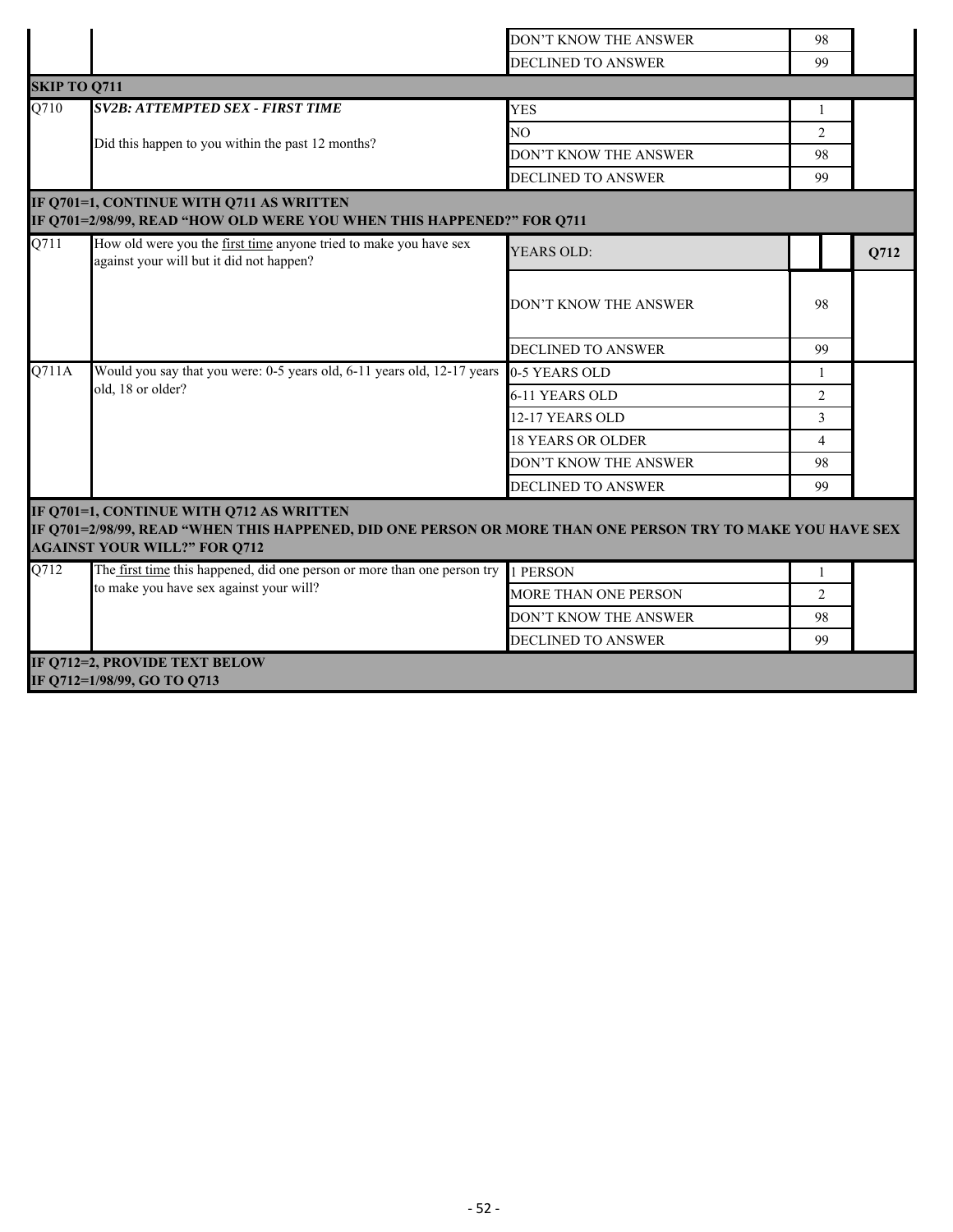|                           | Of these people who attempted to have sex with you against your will this first time, think of the person who hurt you the most for the following<br>questions:                                                                                      |                                     |                |      |
|---------------------------|------------------------------------------------------------------------------------------------------------------------------------------------------------------------------------------------------------------------------------------------------|-------------------------------------|----------------|------|
| Q713                      | What was this person's relationship to you?                                                                                                                                                                                                          | CURRENT OR EX DATING PARTNER        |                |      |
|                           |                                                                                                                                                                                                                                                      | <b>RELATIVE</b>                     | $\overline{c}$ |      |
|                           |                                                                                                                                                                                                                                                      | CLASSMATE/SCHOOLMATE                | 3              |      |
|                           |                                                                                                                                                                                                                                                      | AUTHORITY FIGURE (LIKE TEACHER OR   | 4              |      |
|                           |                                                                                                                                                                                                                                                      | POLICE OFFICER)<br><b>FRIEND</b>    | 5              |      |
|                           |                                                                                                                                                                                                                                                      | <b>STRANGER</b>                     | 6              |      |
|                           |                                                                                                                                                                                                                                                      | <b>OTHER</b>                        | 88             |      |
|                           |                                                                                                                                                                                                                                                      | DON'T KNOW THE ANSWER               | 98             |      |
|                           |                                                                                                                                                                                                                                                      | DECLINED TO ANSWER                  | 99             |      |
| Q714                      | Was this person male or female?                                                                                                                                                                                                                      | <b>MALE</b>                         | 1              |      |
|                           |                                                                                                                                                                                                                                                      | <b>FEMALE</b>                       | 2              |      |
|                           |                                                                                                                                                                                                                                                      | DON'T KNOW THE ANSWER               | 98             |      |
|                           |                                                                                                                                                                                                                                                      | DECLINED TO ANSWER                  | 99             |      |
| Q715                      | How old was this person at the time? Please give your best guess.                                                                                                                                                                                    |                                     |                |      |
|                           |                                                                                                                                                                                                                                                      | YEARS OLD:                          |                | Q716 |
|                           |                                                                                                                                                                                                                                                      | DON'T KNOW THE ANSWER               | 98             |      |
|                           |                                                                                                                                                                                                                                                      | <b>DECLINED TO ANSWER</b>           | 99             |      |
| Q715A                     | Would you say this person was:                                                                                                                                                                                                                       | <b>YOUNGER</b>                      | $\mathbf{1}$   |      |
|                           | Younger than you,<br>About the same age as you,                                                                                                                                                                                                      | ABOUT THE SAME AGE                  | $\overline{2}$ |      |
|                           | More than 5 years older than you,<br>More than 10 years older than you?                                                                                                                                                                              | MORE THAN 5 YEARS OLDER             | 3              |      |
|                           |                                                                                                                                                                                                                                                      | MORE THAN 10 YEARS OLDER            | $\overline{4}$ |      |
|                           |                                                                                                                                                                                                                                                      | DON'T KNOW THE ANSWER               | 98             |      |
|                           |                                                                                                                                                                                                                                                      | <b>DECLINED TO ANSWER</b>           | 99             |      |
| Q716                      | Where were you when this happened to you?                                                                                                                                                                                                            | <b>SOMEONE'S HOME</b>               | 1              |      |
|                           |                                                                                                                                                                                                                                                      | AN OUTSIDE LOCATION                 | $\overline{2}$ |      |
|                           |                                                                                                                                                                                                                                                      | <b>SCHOOL</b>                       | 3              |      |
|                           |                                                                                                                                                                                                                                                      | <b>INSIDE A CAR/BUS</b>             | $\overline{4}$ |      |
|                           |                                                                                                                                                                                                                                                      | BAR, CLUB OR RESTAURANT             | 8              |      |
|                           |                                                                                                                                                                                                                                                      | <b>OTHER</b>                        | $88\,$         |      |
|                           |                                                                                                                                                                                                                                                      | DON'T KNOW THE ANSWER               | 98             |      |
|                           |                                                                                                                                                                                                                                                      | DECLINED TO ANSWER                  | 99             |      |
| Q717                      | About what time of day did this happen?                                                                                                                                                                                                              | MORNING (SUNRISE TO NOON)           | 1              |      |
|                           |                                                                                                                                                                                                                                                      | AFTERNOON (NOON TO SUNSET)          | 2              |      |
|                           |                                                                                                                                                                                                                                                      | EVENING (SUNSET TO MIDNIGHT)        | 3              |      |
|                           |                                                                                                                                                                                                                                                      | LATE AT NIGHT (MIDNIGHT TO SUNRISE) | 4              |      |
|                           |                                                                                                                                                                                                                                                      | DON'T KNOW THE ANSWER               | 98             |      |
|                           |                                                                                                                                                                                                                                                      | DECLINED TO ANSWER                  | 99             |      |
|                           | IF Q43=1 (EVER PARTNERED), THEN ASK Q800A AND Q800B. AND PROGRAM "ELSE" FOR Q800B.<br>IF Q43=2/98/99 (NEVER PARTNERED/DK/DTA), THEN SKIP Q800A.<br>Information contained in [ ] brackets is meant for participants who have had an intimate partner. |                                     |                |      |
| Q800A                     | PHYSICALLY FORCED SEX                                                                                                                                                                                                                                |                                     |                |      |
|                           |                                                                                                                                                                                                                                                      | <b>YES</b>                          | 1              |      |
|                           | Has a current or ex-partner ever physically forced you to have sex                                                                                                                                                                                   | NO                                  | 2              |      |
|                           | against your will?                                                                                                                                                                                                                                   | DON'T KNOW THE ANSWER               | 98             |      |
|                           |                                                                                                                                                                                                                                                      | DECLINED TO ANSWER                  | 99             |      |
| $\overline{\text{Q800B}}$ | Has anyone [else] ever physically forced you to have sex against your                                                                                                                                                                                |                                     |                |      |
|                           |                                                                                                                                                                                                                                                      | <b>YES</b>                          | -1             |      |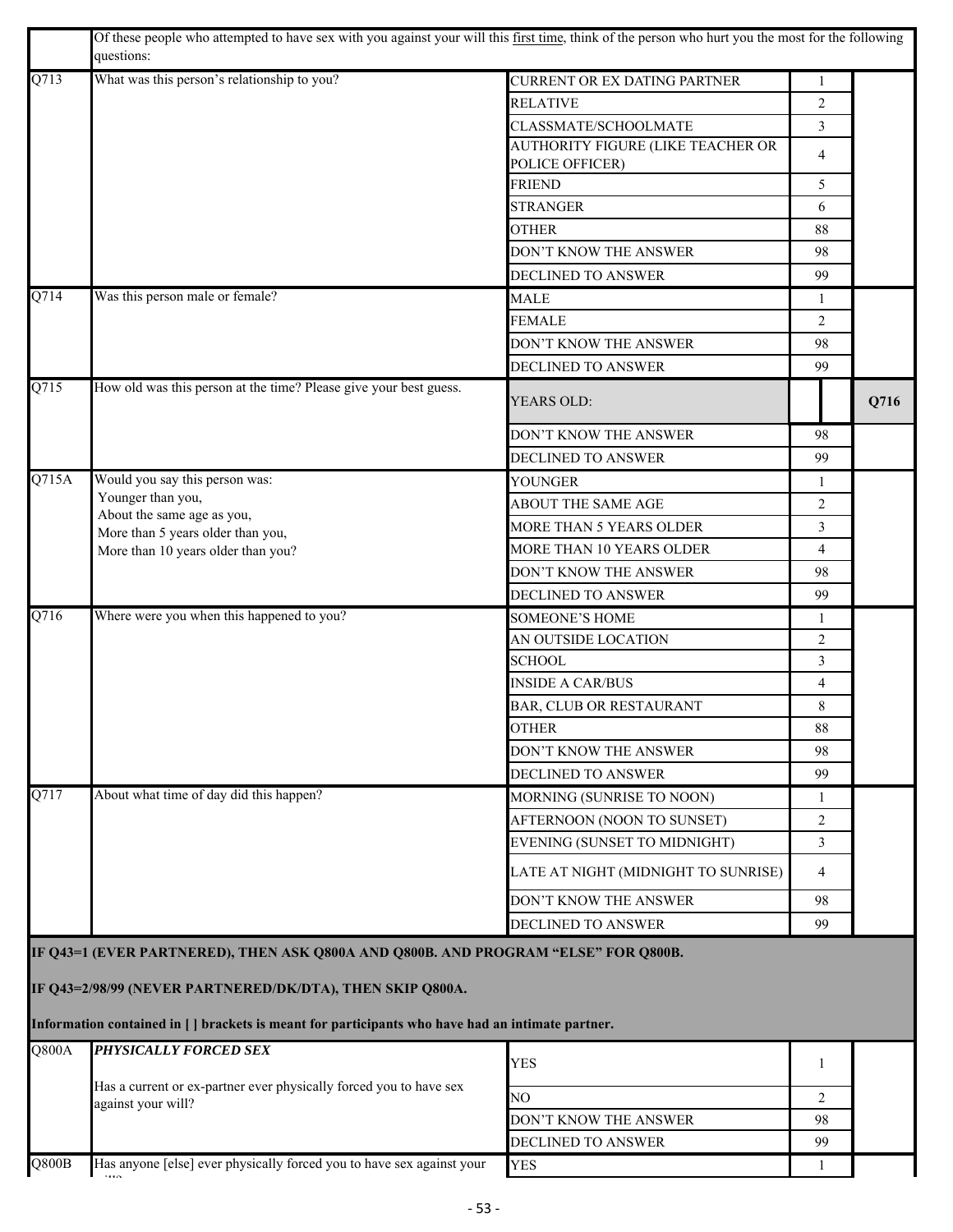|                   | will?                                                                                                                                                                                                                                                                                                      | NO.                       | $\overline{2}$ |      |
|-------------------|------------------------------------------------------------------------------------------------------------------------------------------------------------------------------------------------------------------------------------------------------------------------------------------------------------|---------------------------|----------------|------|
|                   |                                                                                                                                                                                                                                                                                                            | DON'T KNOW THE ANSWER     | 98             |      |
|                   |                                                                                                                                                                                                                                                                                                            | DECLINED TO ANSWER        | 99             |      |
|                   | IF Q404=4 AND Q800A OR Q800B = 2/98/99, THEN: "WE KNOW IT MAY BE HARD TO REMEMBER OR SHARE CERTAIN THINGS<br>THAT HAVE HAPPENED TO YOU. BECAUSE YOUR EXPERIENCES ARE IMPORTANT, WE WANT TO MAKE SURE WE HAVE<br>ACCURATELY CAPTURED THEM. THEN REASK THE QUESTION(S) FOR WHICH WE HAVE INCONSISTENT DATA." |                           |                |      |
|                   | IF Q800A=1 OR Q800B=2/98/99, CONTINUE TO Q801<br>IF Q800A=2/98/99 AND Q800B=2/98/99, SKIP TO Q900                                                                                                                                                                                                          |                           |                |      |
| $\overline{Q801}$ | <b>SV3: PHYSICALLY FORCED SEX- LIFETIME</b>                                                                                                                                                                                                                                                                | <b>YES</b>                | 1              |      |
|                   | Have you been physically forced to have sex more than once?                                                                                                                                                                                                                                                | NO.                       | 2              |      |
|                   |                                                                                                                                                                                                                                                                                                            | DON'T KNOW THE ANSWER     | 98             | Q811 |
|                   |                                                                                                                                                                                                                                                                                                            | DECLINED TO ANSWER        | 99             |      |
| Q802              | SV3A: PHYSICALLY FORCED SEX – MOST RECENT                                                                                                                                                                                                                                                                  | <b>YES</b>                | 1              |      |
|                   | Was the last time this happened within the past 12 months?                                                                                                                                                                                                                                                 | NO.                       | 2              |      |
|                   |                                                                                                                                                                                                                                                                                                            | DON'T KNOW THE ANSWER     | 98             |      |
|                   |                                                                                                                                                                                                                                                                                                            | DECLINED TO ANSWER        | 99             |      |
| Q803              | How old were you the last time this happened?                                                                                                                                                                                                                                                              | <b>YEARS OLD:</b>         |                | Q804 |
|                   |                                                                                                                                                                                                                                                                                                            | DON'T KNOW THE ANSWER     | 98             |      |
|                   |                                                                                                                                                                                                                                                                                                            | <b>DECLINED TO ANSWER</b> | 99             |      |
| Q803A             | Would you say that you were: 0-5 years old, 6-11 years old, 12-17 years                                                                                                                                                                                                                                    | 0-5 YEARS OLD             | 1              |      |
|                   | old, 18 or older?                                                                                                                                                                                                                                                                                          | 6-11 YEARS OLD            | $\overline{c}$ |      |
|                   |                                                                                                                                                                                                                                                                                                            | 12-17 YEARS OLD           | 3              |      |
|                   |                                                                                                                                                                                                                                                                                                            | <b>18 YEARS OR OLDER</b>  | $\overline{4}$ |      |
|                   |                                                                                                                                                                                                                                                                                                            | DON'T KNOW THE ANSWER     | 98             |      |
|                   |                                                                                                                                                                                                                                                                                                            | <b>DECLINED TO ANSWER</b> | 99             |      |
| Q804              | The last time this happened, did one person or more than one person                                                                                                                                                                                                                                        | 1 PERSON                  | 1              |      |
|                   | physically force you to have sex?                                                                                                                                                                                                                                                                          | MORE THAN 1 PERSON        | 2              |      |
|                   |                                                                                                                                                                                                                                                                                                            | DON'T KNOW THE ANSWER     | 98             |      |
|                   |                                                                                                                                                                                                                                                                                                            | DECLINED TO ANSWER        | 99             |      |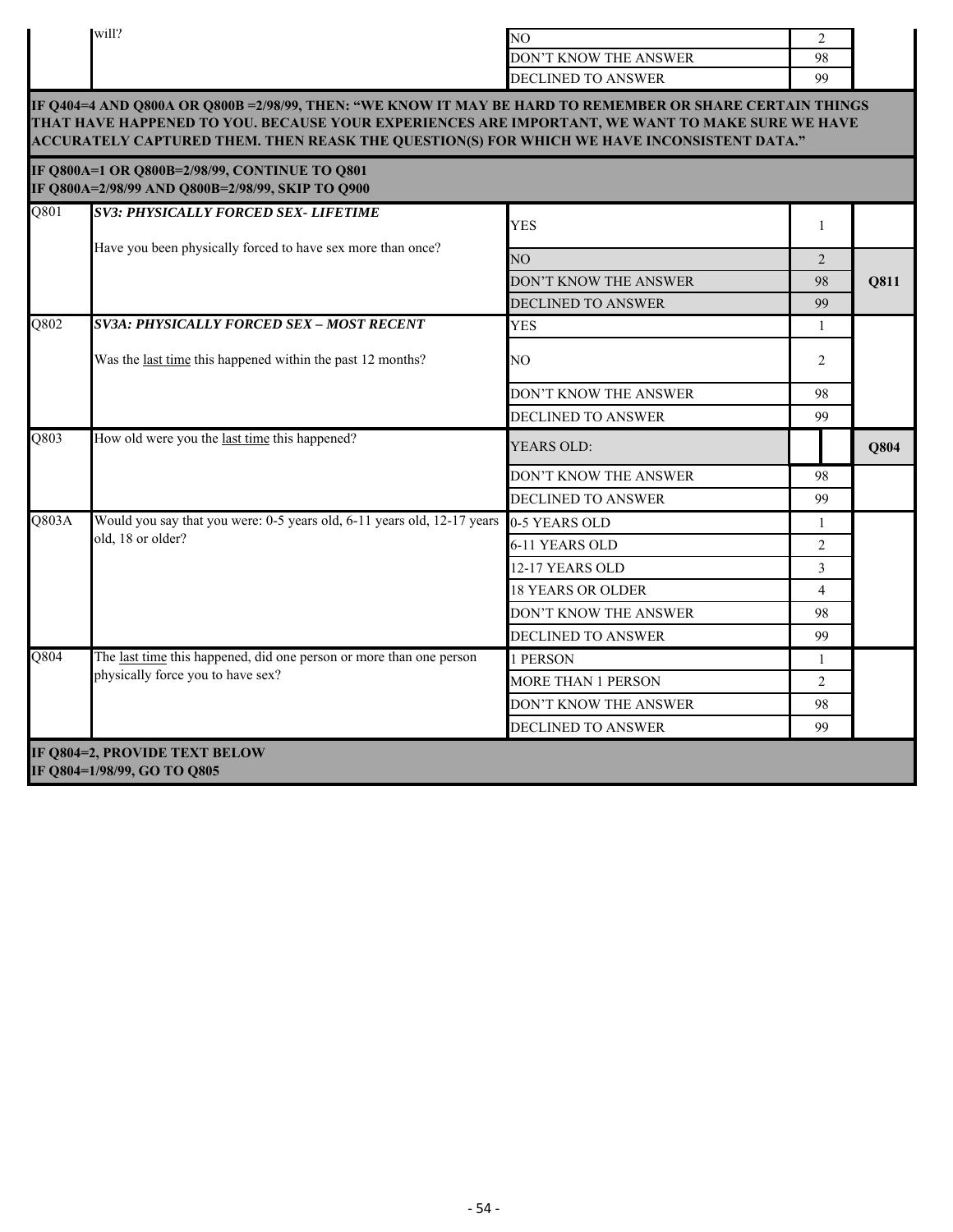|                     | Of the people who physically forced you to have sex the last time, think of the person who hurt you the most for the following questions: |                                                      |                |      |
|---------------------|-------------------------------------------------------------------------------------------------------------------------------------------|------------------------------------------------------|----------------|------|
| $\overline{Q805}$   | What was this person's relationship to you?                                                                                               | CURRENT OR EX DATING PARTNER                         | 1              |      |
|                     |                                                                                                                                           | <b>RELATIVE</b>                                      | 2              |      |
|                     |                                                                                                                                           | CLASSMATE/SCHOOLMATE                                 | 3              |      |
|                     |                                                                                                                                           | AUTHORITY FIGURE (LIKE TEACHER OR<br>POLICE OFFICER) | 4              |      |
|                     |                                                                                                                                           | <b>FRIEND</b>                                        | 5              |      |
|                     |                                                                                                                                           | <b>STRANGER</b>                                      | 6              |      |
|                     |                                                                                                                                           | <b>OTHER</b>                                         | 88             |      |
|                     |                                                                                                                                           | DON'T KNOW THE ANSWER                                | 98             |      |
|                     |                                                                                                                                           | DECLINED TO ANSWER                                   | 99             |      |
| Q806                | Was this person male or female?                                                                                                           | <b>MALE</b>                                          | 1              |      |
|                     |                                                                                                                                           | <b>FEMALE</b>                                        | $\overline{2}$ |      |
|                     |                                                                                                                                           | DON'T KNOW THE ANSWER                                | 98             |      |
|                     |                                                                                                                                           | DECLINED TO ANSWER                                   | 99             |      |
| Q807                | How old was this person at the time? Please give your best guess.                                                                         | YEARS OLD:                                           |                | Q808 |
|                     |                                                                                                                                           |                                                      |                |      |
|                     |                                                                                                                                           | DON'T KNOW THE ANSWER                                | 98             |      |
|                     |                                                                                                                                           | DECLINED TO ANSWER                                   | 99             |      |
| Q807A               | Would you say this person was:<br>Younger than you,                                                                                       | YOUNGER                                              | 1              |      |
|                     | About the same age as you,                                                                                                                | ABOUT THE SAME AGE                                   | 2              |      |
|                     | More than 5 years older than you,                                                                                                         | MORE THAN 5 YEARS OLDER                              | 3              |      |
|                     | More than 10 years older than you?                                                                                                        | MORE THAN 10 YEARS OLDER                             | 4              |      |
|                     |                                                                                                                                           | DON'T KNOW THE ANSWER                                | 98             |      |
|                     |                                                                                                                                           | DECLINED TO ANSWER                                   | 99             |      |
| Q808                | Did the person who did this to you this last time use a weapon such as a<br>gun or knife?                                                 | <b>YES</b>                                           | 1              |      |
|                     |                                                                                                                                           | NO.                                                  | 2              |      |
|                     |                                                                                                                                           | DON'T KNOW THE ANSWER                                | 98             |      |
|                     |                                                                                                                                           | DECLINED TO ANSWER                                   | 99             |      |
| Q809                | Where were you when this happened to you?                                                                                                 | <b>SOMEONE'S HOME</b>                                | 1              |      |
|                     |                                                                                                                                           | AN OUTSIDE LOCATION                                  | $\sqrt{2}$     |      |
|                     |                                                                                                                                           | <b>SCHOOL</b>                                        | 3              |      |
|                     |                                                                                                                                           | <b>INSIDE A CAR/BUS</b>                              | 4              |      |
|                     |                                                                                                                                           | BAR, CLUB OR RESTAURANT                              | 8              |      |
|                     |                                                                                                                                           | <b>OTHER</b>                                         | 88             |      |
|                     |                                                                                                                                           | DON'T KNOW THE ANSWER                                | 98             |      |
|                     |                                                                                                                                           | DECLINED TO ANSWER                                   | 99             |      |
| Q810                | About what time of day did this happen?                                                                                                   | MORNING (SUNRISE TO NOON)                            | 1              |      |
|                     |                                                                                                                                           | AFTERNOON (NOON TO SUNSET)                           | $\overline{2}$ |      |
|                     |                                                                                                                                           | EVENING (SUNSET TO MIDNIGHT)                         | 3              |      |
|                     |                                                                                                                                           | LATE AT NIGHT (MIDNIGHT TO SUNRISE)                  | 4              |      |
|                     |                                                                                                                                           | DON'T KNOW THE ANSWER                                | 98             |      |
|                     |                                                                                                                                           | DECLINED TO ANSWER                                   | 99             |      |
| <b>SKIP TO Q811</b> |                                                                                                                                           |                                                      |                |      |
| Q811                | <b>SV3B: PHYSICALLY FORCED SEX - FIRST TIME</b>                                                                                           | <b>YES</b>                                           | 1              |      |
|                     |                                                                                                                                           | NO.                                                  | 2              |      |
|                     | Did this happen to you within the past 12 months?                                                                                         | DON'T KNOW THE ANSWER                                | 98             |      |
|                     |                                                                                                                                           |                                                      |                |      |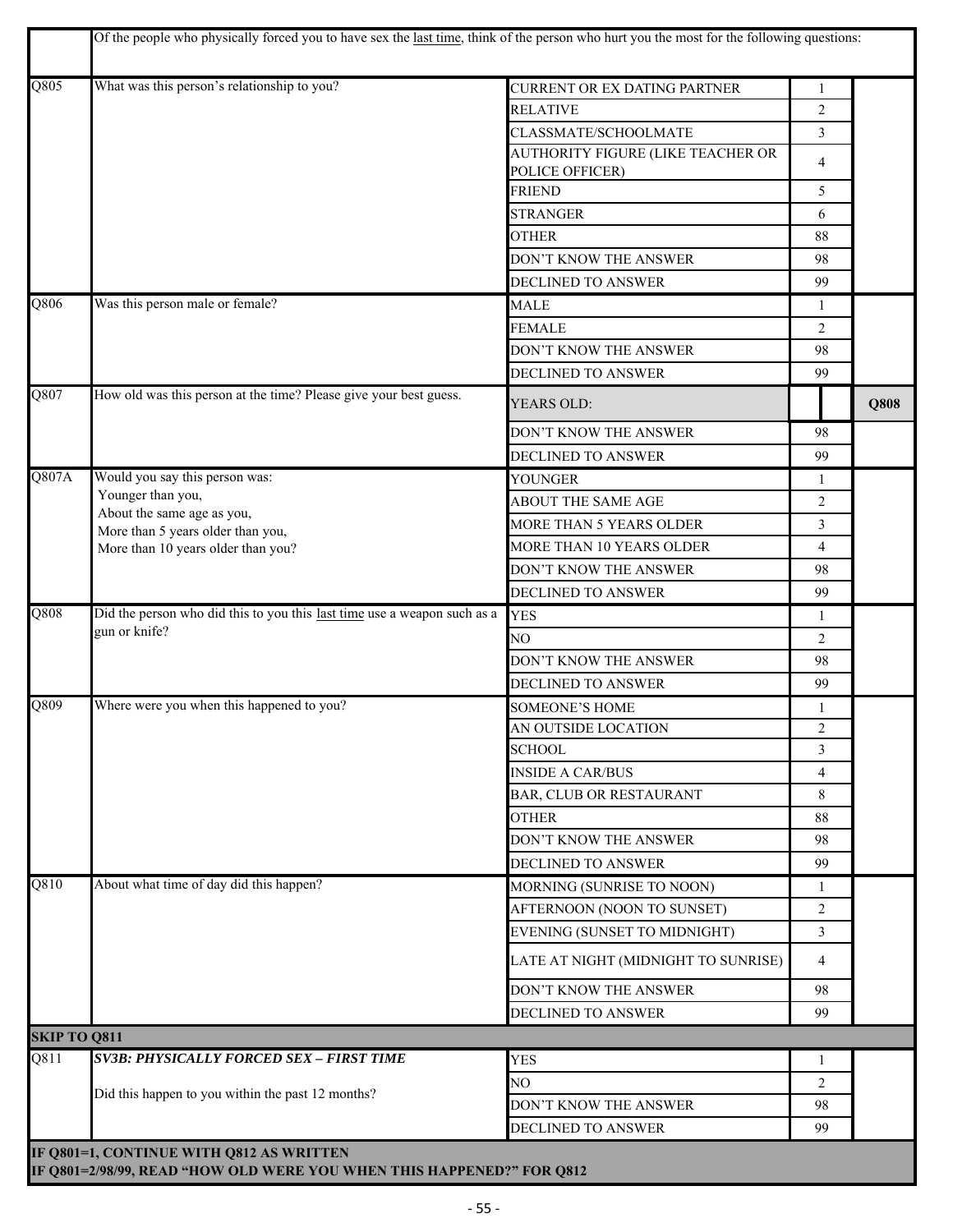| Q812                                                         | How old were you the first time anyone physically forced you to have<br>sex?                                                                                                        | <b>YEARS OLD:</b>         |                |  | Q813 |
|--------------------------------------------------------------|-------------------------------------------------------------------------------------------------------------------------------------------------------------------------------------|---------------------------|----------------|--|------|
|                                                              |                                                                                                                                                                                     | DON'T KNOW THE ANSWER     | 98             |  |      |
|                                                              |                                                                                                                                                                                     | <b>DECLINED TO ANSWER</b> | 99             |  |      |
| Q812A                                                        | Would you say that you were: 0-5 years old, 6-11 years old, 12-17 years                                                                                                             | 0-5 YEARS OLD             |                |  |      |
|                                                              | old, 18 or older?                                                                                                                                                                   | 6-11 YEARS OLD            | 2              |  |      |
|                                                              |                                                                                                                                                                                     | 12-17 YEARS OLD           | 3              |  |      |
|                                                              |                                                                                                                                                                                     | <b>18 YEARS OR OLDER</b>  | 4              |  |      |
|                                                              |                                                                                                                                                                                     | DON'T KNOW THE ANSWER     | 98             |  |      |
|                                                              |                                                                                                                                                                                     | DECLINED TO ANSWER        | 99             |  |      |
|                                                              | IF Q801=1, CONTINUE WITH Q813 AS WRITTEN<br>IF Q801=2/98/99, READ "WHEN THIS HAPPENED, DID ONE PERSON OR MORE THAN ONE PERSON PHYSICALLY FORCE YOU TO<br><b>HAVE SEX?" FOR Q813</b> |                           |                |  |      |
| Q813                                                         | The first time this happened, did one person or more than one person                                                                                                                | 1 PERSON                  |                |  |      |
|                                                              | physically force you to have sex?                                                                                                                                                   | MORE THAN ONE PERSON      | $\overline{2}$ |  |      |
|                                                              |                                                                                                                                                                                     | DON'T KNOW THE ANSWER     | 98             |  |      |
|                                                              |                                                                                                                                                                                     | <b>DECLINED TO ANSWER</b> | 99             |  |      |
| IF Q813=2, PROVIDE TEXT BELOW<br>IF Q813=1/98/99, GO TO Q814 |                                                                                                                                                                                     |                           |                |  |      |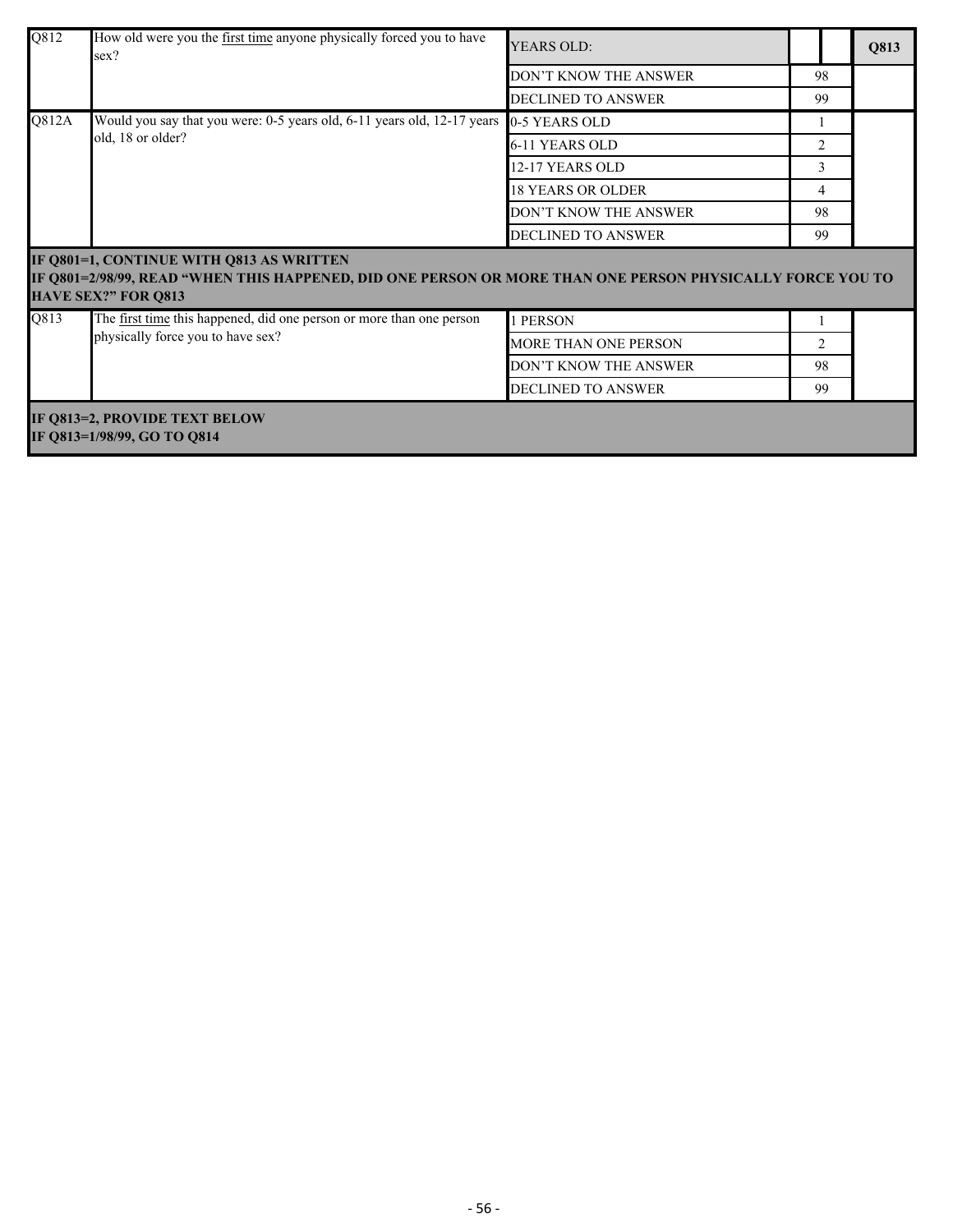|                   | Of the people who physically forced you to have sex the first time, think of the person who hurt you the most for the following questions:                                                                                                          |                                                      |                |      |
|-------------------|-----------------------------------------------------------------------------------------------------------------------------------------------------------------------------------------------------------------------------------------------------|------------------------------------------------------|----------------|------|
| Q814              | What was this person's relationship to you?                                                                                                                                                                                                         | CURRENT OR EX DATING PARTNER                         | 1              |      |
|                   |                                                                                                                                                                                                                                                     | <b>RELATIVE</b>                                      | $\overline{2}$ |      |
|                   |                                                                                                                                                                                                                                                     | CLASSMATE/SCHOOLMATE                                 | 3              |      |
|                   |                                                                                                                                                                                                                                                     | AUTHORITY FIGURE (LIKE TEACHER OR<br>POLICE OFFICER) | 4              |      |
|                   |                                                                                                                                                                                                                                                     | <b>FRIEND</b>                                        | 5              |      |
|                   |                                                                                                                                                                                                                                                     | <b>STRANGER</b>                                      | 6              |      |
|                   |                                                                                                                                                                                                                                                     | <b>OTHER</b>                                         | 88             |      |
|                   |                                                                                                                                                                                                                                                     | DON'T KNOW THE ANSWER                                | 98             |      |
|                   |                                                                                                                                                                                                                                                     | DECLINED TO ANSWER                                   | 99             |      |
| $\overline{Q815}$ | Was this person male or female?                                                                                                                                                                                                                     | <b>MALE</b>                                          | 1              |      |
|                   |                                                                                                                                                                                                                                                     | <b>FEMALE</b>                                        | 2              |      |
|                   |                                                                                                                                                                                                                                                     | DON'T KNOW THE ANSWER                                | 98             |      |
|                   |                                                                                                                                                                                                                                                     | DECLINED TO ANSWER                                   | 99             |      |
| Q816              | How old was this person at the time? Please give your best guess.                                                                                                                                                                                   | YEARS OLD:                                           |                | Q817 |
|                   |                                                                                                                                                                                                                                                     | DON'T KNOW THE ANSWER                                | 98             |      |
|                   |                                                                                                                                                                                                                                                     | DECLINED TO ANSWER                                   | 99             |      |
| Q816A             | Would you say this person was:                                                                                                                                                                                                                      | YOUNGER                                              | $\mathbf{1}$   |      |
|                   | Younger than you,                                                                                                                                                                                                                                   | ABOUT THE SAME AGE                                   | 2              |      |
|                   | About the same age as you,<br>More than 5 years older than you,                                                                                                                                                                                     | MORE THAN 5 YEARS OLDER                              | 3              |      |
|                   | More than 10 years older than you?                                                                                                                                                                                                                  | MORE THAN 10 YEARS OLDER                             | 4              |      |
|                   |                                                                                                                                                                                                                                                     | DON'T KNOW THE ANSWER                                | 98             |      |
|                   |                                                                                                                                                                                                                                                     | <b>DECLINED TO ANSWER</b>                            | 99             |      |
| $\overline{Q817}$ | Did the person who did this to you the first time use a weapon such as a                                                                                                                                                                            | <b>YES</b>                                           | 1              |      |
|                   | gun or knife?                                                                                                                                                                                                                                       | NO.                                                  | 2              |      |
|                   |                                                                                                                                                                                                                                                     | DON'T KNOW THE ANSWER                                | 98             |      |
|                   |                                                                                                                                                                                                                                                     | DECLINED TO ANSWER                                   | 99             |      |
| Q818              | Where were you when this happened to you?                                                                                                                                                                                                           | <b>SOMEONE'S HOME</b>                                | 1              |      |
|                   |                                                                                                                                                                                                                                                     | AN OUTSIDE LOCATION                                  | $\overline{c}$ |      |
|                   |                                                                                                                                                                                                                                                     | <b>SCHOOL</b>                                        | 3              |      |
|                   |                                                                                                                                                                                                                                                     | <b>INSIDE A CAR/BUS</b>                              | 4              |      |
|                   |                                                                                                                                                                                                                                                     | BAR, CLUB OR RESTAURANT                              | 8              |      |
|                   |                                                                                                                                                                                                                                                     | <b>OTHER</b>                                         | 88             |      |
|                   |                                                                                                                                                                                                                                                     | DON'T KNOW THE ANSWER                                | 98             |      |
|                   |                                                                                                                                                                                                                                                     | <b>DECLINED TO ANSWER</b>                            | 99             |      |
| $\overline{Q819}$ | About what time of day did this happen?                                                                                                                                                                                                             | MORNING (SUNRISE TO NOON)                            | -1             |      |
|                   |                                                                                                                                                                                                                                                     | AFTERNOON (NOON TO SUNSET)                           | 2              |      |
|                   |                                                                                                                                                                                                                                                     | EVENING (SUNSET TO MIDNIGHT)                         | 3              |      |
|                   |                                                                                                                                                                                                                                                     | LATE AT NIGHT (MIDNIGHT TO SUNRISE)                  | 4              |      |
|                   |                                                                                                                                                                                                                                                     | DON'T KNOW THE ANSWER                                | 98             |      |
|                   |                                                                                                                                                                                                                                                     | DECLINED TO ANSWER                                   | 99             |      |
|                   | IF Q43=1 (EVER PARTNERED), THEN ASK Q900A AND Q900B. AND PROGRAM "ELSE" FOR Q900B.<br>IF Q43=2/98/99 (NEVER PARTNERED/DK/DTA), THEN SKIP Q900A.<br>Information contained in [] brackets is meant for participants who have had an intimate partner. |                                                      |                |      |
| Q900A             | <b>PRESSURED SEX</b>                                                                                                                                                                                                                                | <b>YES</b>                                           | 1              |      |
|                   | Hac a current or av nartner ever preccured vou to have cav through                                                                                                                                                                                  |                                                      |                |      |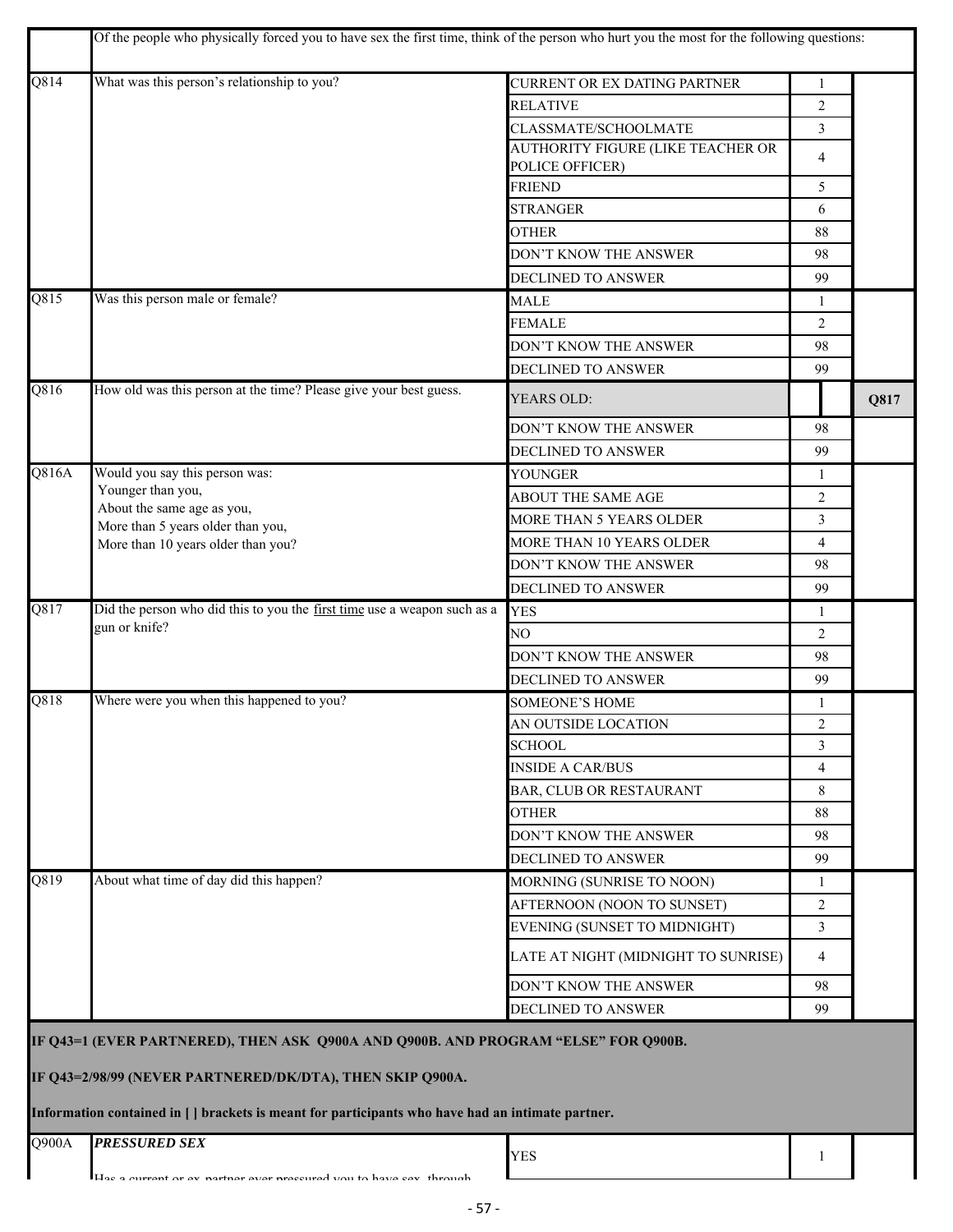|                   | rias a current or ex-partner ever pressured you to nave sex, unough<br>NO<br>harassment or threats?                                                                                                                                                                                                        |                           | 2              |             |
|-------------------|------------------------------------------------------------------------------------------------------------------------------------------------------------------------------------------------------------------------------------------------------------------------------------------------------------|---------------------------|----------------|-------------|
|                   |                                                                                                                                                                                                                                                                                                            | DON'T KNOW THE ANSWER     | 98             |             |
|                   |                                                                                                                                                                                                                                                                                                            | <b>DECLINED TO ANSWER</b> | 99             |             |
| Q900B             | Has anyone [else] ever pressured you to have sex, through harassment or YES                                                                                                                                                                                                                                |                           | 1              |             |
|                   | threats?                                                                                                                                                                                                                                                                                                   | NO.                       | 2              |             |
|                   |                                                                                                                                                                                                                                                                                                            | DON'T KNOW THE ANSWER     | 98             |             |
|                   |                                                                                                                                                                                                                                                                                                            | DECLINED TO ANSWER        | 99             |             |
|                   | IF Q404=2 AND Q900A=2 OR Q900B=2/98/99, THEN: "WE KNOW IT MAY BE HARD TO REMEMBER OR SHARE CERTAIN THINGS<br>THAT HAVE HAPPENED TO YOU. BECAUSE YOUR EXPERIENCES ARE IMPORTANT, WE WANT TO MAKE SURE WE HAVE<br>ACCURATELY CAPTURED THEM. THEN REASK THE QUESTION(S) FOR WHICH WE HAVE INCONSISTENT DATA." |                           |                |             |
|                   | IF Q900A=1 OR Q900B=2/98/99, CONTINUE TO Q901<br>IF Q900A=2/98/99 AND Q900B=2/98/99, SKIP TO Q1000                                                                                                                                                                                                         |                           |                |             |
| $\overline{Q901}$ | <b>SV4: PRESSURED SEX- LIFETIME</b>                                                                                                                                                                                                                                                                        | <b>YES</b>                | 1              |             |
|                   | Have you been pressured to have sex against your will through<br>harassment or threats more than once?                                                                                                                                                                                                     | NO                        | $\overline{2}$ |             |
|                   |                                                                                                                                                                                                                                                                                                            | DON'T KNOW THE ANSWER     | 98             | <b>O909</b> |
|                   |                                                                                                                                                                                                                                                                                                            | DECLINED TO ANSWER        | 99             |             |
| Q902              | <b>SV4A: PRESSURED INTO SEX - MOST RECENT</b><br>Was the last time this happened within the past 12 months?                                                                                                                                                                                                | <b>YES</b>                | 1              |             |
|                   |                                                                                                                                                                                                                                                                                                            | NO.                       | 2              |             |
|                   |                                                                                                                                                                                                                                                                                                            | DON'T KNOW THE ANSWER     | 98             |             |
|                   |                                                                                                                                                                                                                                                                                                            | DECLINED TO ANSWER        | 99             |             |
| Q903              | How old were you the last time this happened?                                                                                                                                                                                                                                                              | YEARS OLD:                |                | Q904        |
|                   |                                                                                                                                                                                                                                                                                                            | DON'T KNOW THE ANSWER     | 98             |             |
|                   |                                                                                                                                                                                                                                                                                                            | <b>DECLINED TO ANSWER</b> | 99             |             |
| Q903A             | Would you say that you were: 0-5 years old, 6-11 years old, 12-17 years                                                                                                                                                                                                                                    | 0-5 YEARS OLD             | 1              |             |
|                   | old, 18 or older?                                                                                                                                                                                                                                                                                          | 6-11 YEARS OLD            | $\overline{c}$ |             |
|                   |                                                                                                                                                                                                                                                                                                            | 12-17 YEARS OLD           | 3              |             |
|                   |                                                                                                                                                                                                                                                                                                            | <b>18 YEARS OR OLDER</b>  | $\overline{4}$ |             |
|                   |                                                                                                                                                                                                                                                                                                            | DON'T KNOW THE ANSWER     | 98             |             |
|                   |                                                                                                                                                                                                                                                                                                            | DECLINED TO ANSWER        | 99             |             |
| Q904              | The last time this happened, did one person or more than one person do                                                                                                                                                                                                                                     | 1 PERSON                  | $\mathbf{1}$   |             |
|                   | this to you?                                                                                                                                                                                                                                                                                               | MORE THAN ONE PERSON      | $\overline{2}$ |             |
|                   |                                                                                                                                                                                                                                                                                                            | DON'T KNOW THE ANSWER     | 98             |             |
|                   |                                                                                                                                                                                                                                                                                                            | DECLINED TO ANSWER        | 99             |             |
|                   | IF Q904=2 PROVIDE TEXT BELOW<br>IF Q904=1/98/99, GO TO Q905                                                                                                                                                                                                                                                |                           |                |             |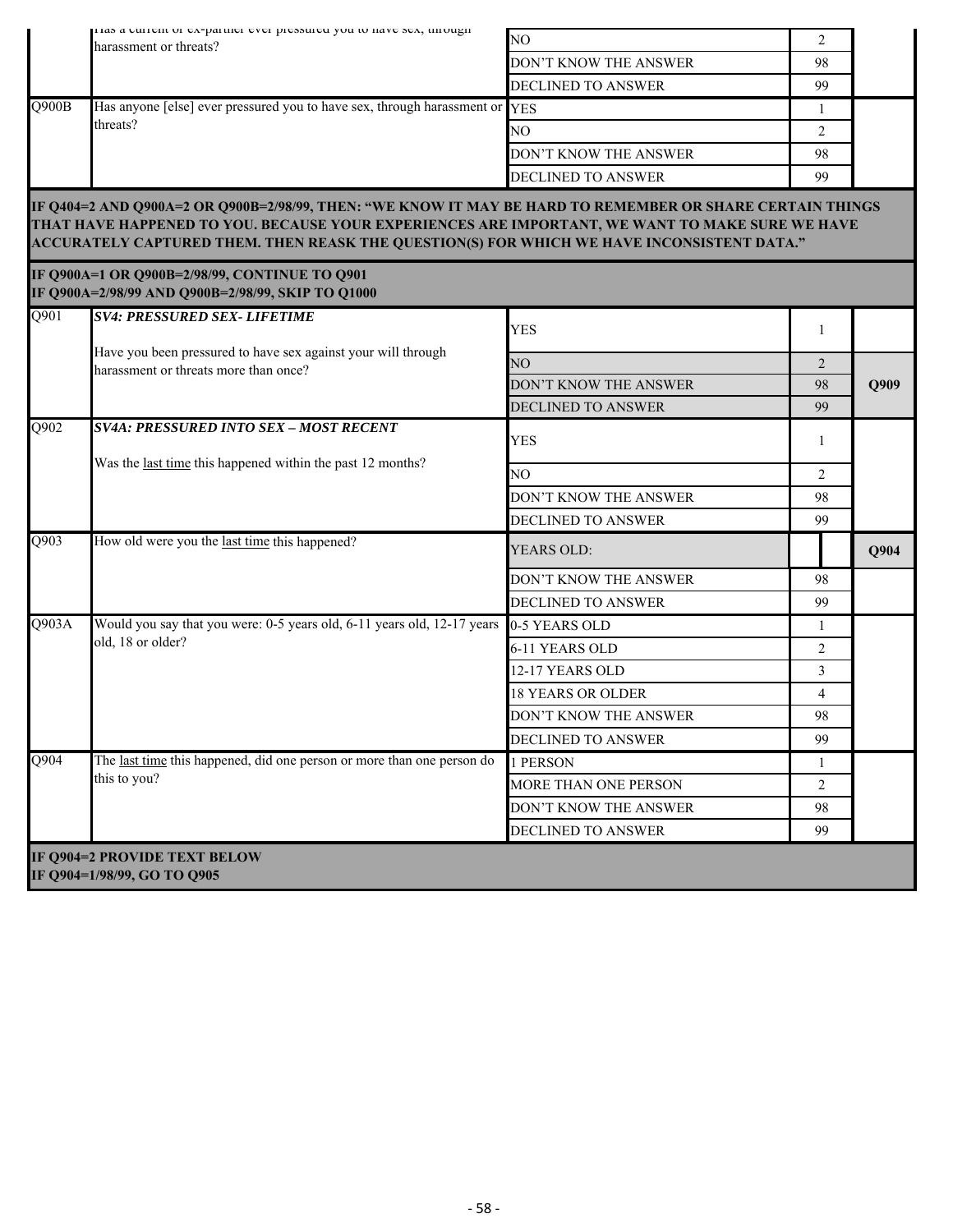|                     | Of the people who pressured you to have to have sex against your will the last time, think of the person who hurt you the most for the following<br>questions: |                                     |                |      |
|---------------------|----------------------------------------------------------------------------------------------------------------------------------------------------------------|-------------------------------------|----------------|------|
| $\overline{Q905}$   | What was this person's relationship to you?                                                                                                                    | <b>CURRENT OR EX DATING PARTNER</b> | 1              |      |
|                     |                                                                                                                                                                | <b>RELATIVE</b>                     | 2              |      |
|                     |                                                                                                                                                                | CLASSMATE/SCHOOLMATE                | 3              |      |
|                     |                                                                                                                                                                | AUTHORITY FIGURE (LIKE TEACHER OR   | 4              |      |
|                     |                                                                                                                                                                | POLICE OFFICER)                     |                |      |
|                     |                                                                                                                                                                | <b>FRIEND</b>                       | 5              |      |
|                     |                                                                                                                                                                | <b>STRANGER</b>                     | 6              |      |
|                     |                                                                                                                                                                | <b>OTHER</b>                        | 88             |      |
|                     |                                                                                                                                                                | <b>DON'T KNOW THE ANSWER</b>        | 98             |      |
|                     |                                                                                                                                                                | DECLINED TO ANSWER                  | 99             |      |
| Q905A               | Was this person male or female?                                                                                                                                | <b>MALE</b>                         | 1              |      |
|                     |                                                                                                                                                                | <b>FEMALE</b>                       | 2              |      |
|                     |                                                                                                                                                                | DON'T KNOW THE ANSWER               | 98             |      |
|                     |                                                                                                                                                                | DECLINED TO ANSWER                  | 99             |      |
| Q906                | How old was this person at the time? Please give your best guess.                                                                                              | YEARS OLD:                          |                | Q907 |
|                     |                                                                                                                                                                | DON'T KNOW THE ANSWER               | 98             |      |
|                     |                                                                                                                                                                | DECLINED TO ANSWER                  | 99             |      |
| Q906A               | Would you say this person was:                                                                                                                                 | <b>YOUNGER</b>                      | 1              |      |
|                     | Younger than you,                                                                                                                                              | ABOUT THE SAME AGE                  | 2              |      |
|                     | About the same age as you,<br>More than 5 years older than you,                                                                                                | MORE THAN 5 YEARS OLDER             | 3              |      |
|                     | More than 10 years older than you?                                                                                                                             | MORE THAN 10 YEARS OLDER            | 4              |      |
|                     |                                                                                                                                                                | DON'T KNOW THE ANSWER               | 98             |      |
|                     |                                                                                                                                                                | DECLINED TO ANSWER                  | 99             |      |
| $\overline{Q907}$   | Where were you when this happened to you?                                                                                                                      | <b>SOMEONE'S HOME</b>               | 1              |      |
|                     |                                                                                                                                                                | AN OUTSIDE LOCATION                 | $\overline{2}$ |      |
|                     |                                                                                                                                                                | <b>SCHOOL</b>                       | 3              |      |
|                     |                                                                                                                                                                | <b>INSIDE A CAR/BUS</b>             | $\overline{4}$ |      |
|                     |                                                                                                                                                                | BAR, CLUB OR RESTAURANT             | 8              |      |
|                     |                                                                                                                                                                | <b>OTHER</b>                        | 88             |      |
|                     |                                                                                                                                                                | DON'T KNOW THE ANSWER               | 98             |      |
|                     |                                                                                                                                                                | DECLINED TO ANSWER                  | 99             |      |
| $\overline{Q908}$   | About what time of day did this happen?                                                                                                                        | MORNING (SUNRISE TO NOON)           | 1              |      |
|                     |                                                                                                                                                                | AFTERNOON (NOON TO SUNSET)          | 2              |      |
|                     |                                                                                                                                                                | EVENING (SUNSET TO MIDNIGHT)        | 3              |      |
|                     |                                                                                                                                                                | LATE AT NIGHT (MIDNIGHT TO SUNRISE) | 4              |      |
|                     |                                                                                                                                                                | DON'T KNOW THE ANSWER               | 98             |      |
|                     |                                                                                                                                                                | DECLINED TO ANSWER                  | 99             |      |
| <b>SKIP TO Q910</b> |                                                                                                                                                                |                                     |                |      |
| Q909                | <b>SV4B: PRESSURED INTO SEX - FIRST TIME</b>                                                                                                                   | <b>YES</b>                          | 1              |      |
|                     |                                                                                                                                                                | NO                                  | 2              |      |
|                     | Did this happen to you within the past 12 months?                                                                                                              | DON'T KNOW THE ANSWER               | 98             |      |
|                     |                                                                                                                                                                | DECLINED TO ANSWER                  | 99             |      |
|                     | IF Q901=1, CONTINUE WITH Q910 AS WRITTEN<br>IF Q901=2/98/99, READ "HOW OLD WERE YOU WHEN THIS HAPPENED?" FOR Q910                                              |                                     |                |      |
| $\overline{Q910}$   |                                                                                                                                                                |                                     |                |      |
|                     | How old were you the first time anyone pressured you to have sex<br>against your will?                                                                         | YEARS OLD:                          |                | Q911 |
|                     |                                                                                                                                                                | DON'T KNOW THE ANSWER               | 98             |      |
|                     |                                                                                                                                                                | DECLINED TO ANSWER                  | 99             |      |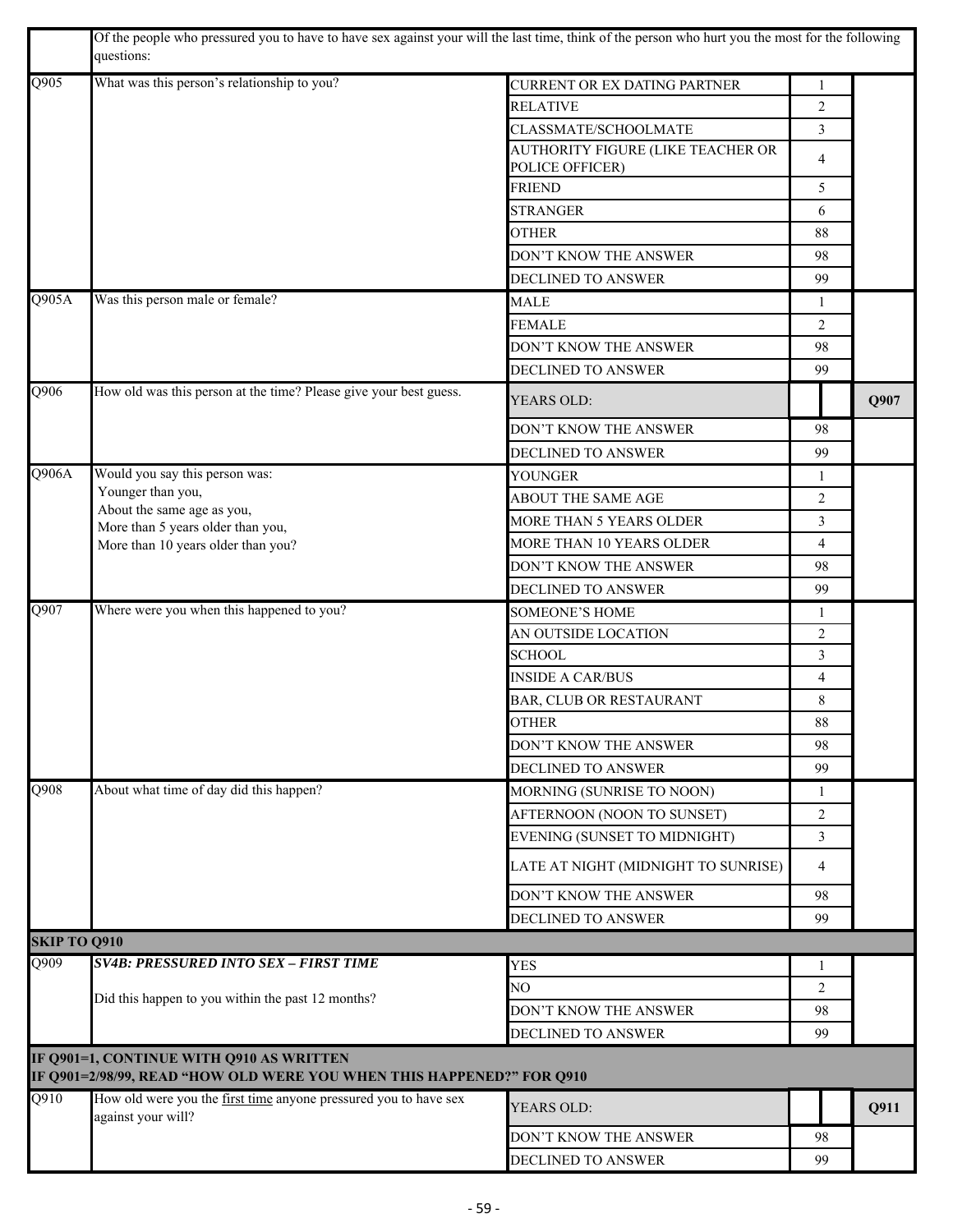| Q910A | Would you say that you were: 0-5 years old, 6-11 years old, 12-17 years 0-5 YEARS OLD                                                                                                         |                           |    |  |  |  |
|-------|-----------------------------------------------------------------------------------------------------------------------------------------------------------------------------------------------|---------------------------|----|--|--|--|
|       | old, 18 or older?                                                                                                                                                                             | 6-11 YEARS OLD            |    |  |  |  |
|       |                                                                                                                                                                                               | 12-17 YEARS OLD           | 3  |  |  |  |
|       |                                                                                                                                                                                               | <b>18 YEARS OR OLDER</b>  |    |  |  |  |
|       |                                                                                                                                                                                               | DON'T KNOW THE ANSWER     | 98 |  |  |  |
|       |                                                                                                                                                                                               | <b>DECLINED TO ANSWER</b> | 99 |  |  |  |
| Q911  | IF Q901=1, CONTINUE WITH Q911 AS WRITTEN<br>IF 0901=2/98/99, READ "WHEN THIS HAPPENED, DID ONE PERSON OR MORE THAN ONE PERSON PRESSURE YOU TO HAVE SEX<br><b>AGAINST YOUR WILL?" FOR Q911</b> |                           |    |  |  |  |
|       | The first time this happened, did one person or more than one person<br>pressure you to have sex against your will?                                                                           | 1 PERSON                  |    |  |  |  |
|       |                                                                                                                                                                                               | MORE THAN ONE PERSON      | 2  |  |  |  |
|       |                                                                                                                                                                                               | DON'T KNOW THE ANSWER     | 98 |  |  |  |
|       |                                                                                                                                                                                               | <b>DECLINED TO ANSWER</b> | 99 |  |  |  |
|       | IF Q911=2 PROVIDE TEXT BELOW<br>IF 0911=1/98/99 GO TO 0912                                                                                                                                    |                           |    |  |  |  |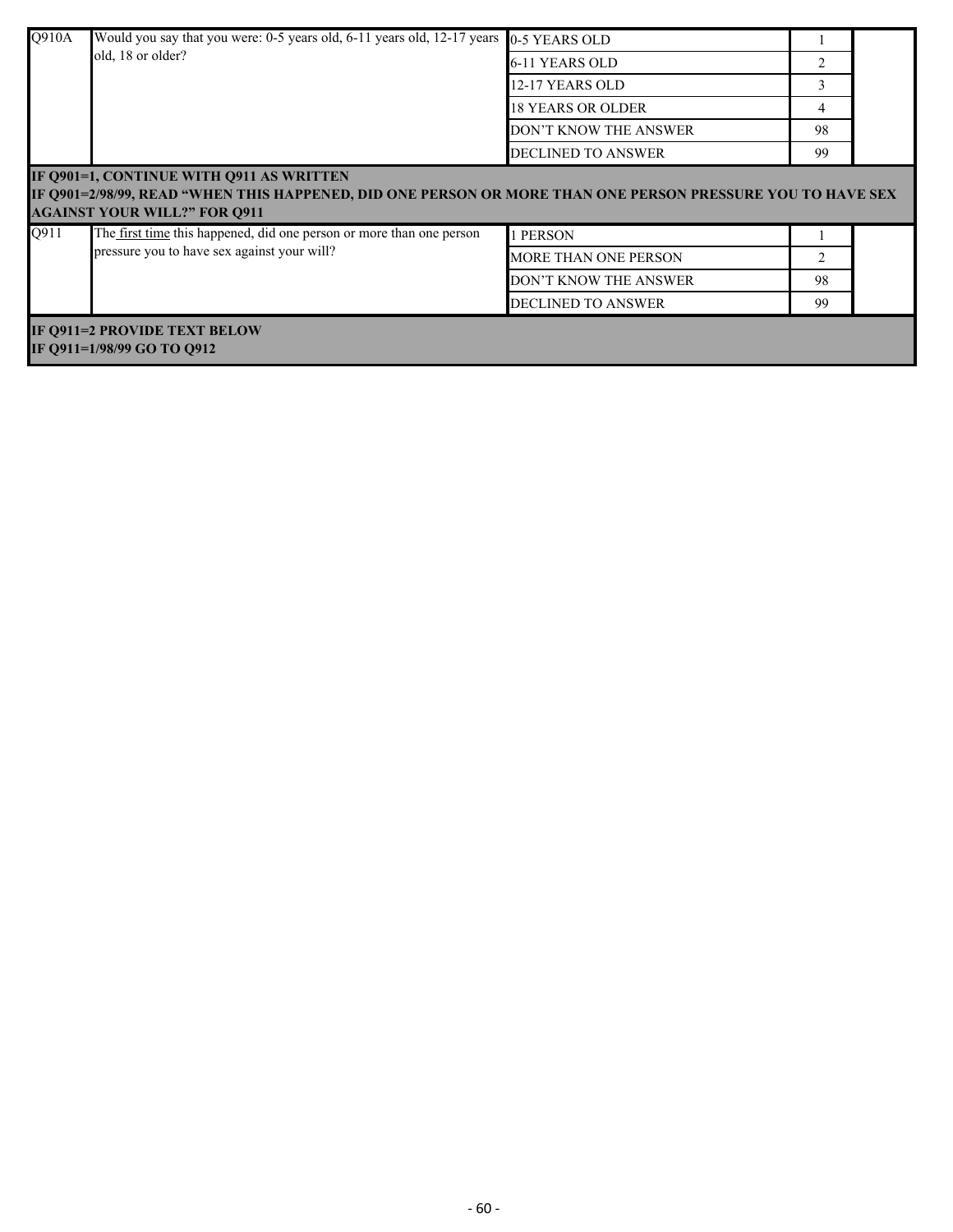|        | Of the people who pressured you to have sex against your will the first time, think of the person who hurt you the most for the following<br>questions:                                                                                              |                                                      |                |      |
|--------|------------------------------------------------------------------------------------------------------------------------------------------------------------------------------------------------------------------------------------------------------|------------------------------------------------------|----------------|------|
| Q912   | What was this person's relationship to you?                                                                                                                                                                                                          | CURRENT OR EX DATING PARTNER                         | 1              |      |
|        |                                                                                                                                                                                                                                                      | <b>RELATIVE</b>                                      | $\overline{2}$ |      |
|        |                                                                                                                                                                                                                                                      | CLASSMATE/SCHOOLMATE                                 | 3              |      |
|        |                                                                                                                                                                                                                                                      | AUTHORITY FIGURE (LIKE TEACHER OR<br>POLICE OFFICER) | $\overline{4}$ |      |
|        |                                                                                                                                                                                                                                                      | <b>FRIEND</b>                                        | 5              |      |
|        |                                                                                                                                                                                                                                                      | <b>STRANGER</b>                                      | 6              |      |
|        |                                                                                                                                                                                                                                                      | <b>OTHER</b>                                         | 88             |      |
|        |                                                                                                                                                                                                                                                      | DON'T KNOW THE ANSWER                                | 98             |      |
|        |                                                                                                                                                                                                                                                      | DECLINED TO ANSWER                                   | 99             |      |
| Q913   | Was this person male or female?                                                                                                                                                                                                                      | <b>MALE</b>                                          | $\mathbf{1}$   |      |
|        |                                                                                                                                                                                                                                                      | FEMALE                                               | 2              |      |
|        |                                                                                                                                                                                                                                                      | DON'T KNOW THE ANSWER                                | 98             |      |
|        |                                                                                                                                                                                                                                                      | DECLINED TO ANSWER                                   | 99             |      |
| Q914   | How old was this person at the time? Please give your best guess.                                                                                                                                                                                    | YEARS OLD:                                           |                | Q915 |
|        |                                                                                                                                                                                                                                                      | DON'T KNOW THE ANSWER                                | 98             |      |
|        |                                                                                                                                                                                                                                                      | DECLINED TO ANSWER                                   | 99             |      |
| Q914A  | Would you say this person was:                                                                                                                                                                                                                       | <b>YOUNGER</b>                                       | $\mathbf{1}$   |      |
|        | Younger than you,<br>About the same age as you,                                                                                                                                                                                                      | ABOUT THE SAME AGE                                   | 2              |      |
|        | More than 5 years older than you,                                                                                                                                                                                                                    | MORE THAN 5 YEARS OLDER                              | 3              |      |
|        | More than 10 years older than you?                                                                                                                                                                                                                   | MORE THAN 10 YEARS OLDER                             | $\overline{4}$ |      |
|        |                                                                                                                                                                                                                                                      | DON'T KNOW THE ANSWER                                | 98             |      |
|        |                                                                                                                                                                                                                                                      | DECLINED TO ANSWER                                   | 99             |      |
| Q915   | Where were you when this happened to you?                                                                                                                                                                                                            | <b>SOMEONE'S HOME</b>                                | 1              |      |
|        |                                                                                                                                                                                                                                                      | AN OUTSIDE LOCATION                                  | $\overline{2}$ |      |
|        |                                                                                                                                                                                                                                                      | <b>SCHOOL</b>                                        | 3              |      |
|        |                                                                                                                                                                                                                                                      | <b>INSIDE A CAR/BUS</b>                              | $\overline{4}$ |      |
|        |                                                                                                                                                                                                                                                      | BAR, CLUB OR RESTAURANT                              | 8              |      |
|        |                                                                                                                                                                                                                                                      | <b>OTHER</b>                                         | 88             |      |
|        |                                                                                                                                                                                                                                                      | DON'T KNOW THE ANSWER                                | 98             |      |
|        |                                                                                                                                                                                                                                                      | DECLINED TO ANSWER                                   | 99             |      |
| Q916   | About what time of day did this happen?                                                                                                                                                                                                              | MORNING (SUNRISE TO NOON)                            | 1              |      |
|        |                                                                                                                                                                                                                                                      | AFTERNOON (NOON TO SUNSET)                           | 2              |      |
|        |                                                                                                                                                                                                                                                      | EVENING (SUNSET TO MIDNIGHT)                         | 3              |      |
|        |                                                                                                                                                                                                                                                      | LATE AT NIGHT (MIDNIGHT TO SUNRISE)                  | 4              |      |
|        |                                                                                                                                                                                                                                                      | DON'T KNOW THE ANSWER                                | 98             |      |
|        |                                                                                                                                                                                                                                                      | DECLINED TO ANSWER                                   | 99             |      |
|        | IF Q43=1 (EVER PARTNERED), THEN ASK Q1000A AND Q1000B. AND PROGRAM "ELSE" Q1000B.<br>IF Q43=2/98/99 (NEVER PARTNERED/DK/DTA), THEN SKIP Q1000A.<br>Information contained in [ ] brackets is meant for participants who have had an intimate partner. |                                                      |                |      |
| Q1000A | <b>ALCOHOL-FACILITATED FORCED SEX</b>                                                                                                                                                                                                                |                                                      |                |      |
|        | Has a current or ex-partner ever had sex with you when you were unable                                                                                                                                                                               | <b>YES</b>                                           | 1              |      |
|        | to consent to it or stop it from happening because you were too drunk,                                                                                                                                                                               | NO                                                   | 2              |      |
|        | high or drugged to say no?                                                                                                                                                                                                                           | DON'T KNOW THE ANSWER                                | 98             |      |
|        |                                                                                                                                                                                                                                                      | DECLINED TO ANSWER                                   | 99             |      |
| Q1000B | Has anyone [else] ever had sex with you when you were unable to                                                                                                                                                                                      | <b>YES</b>                                           | 1              |      |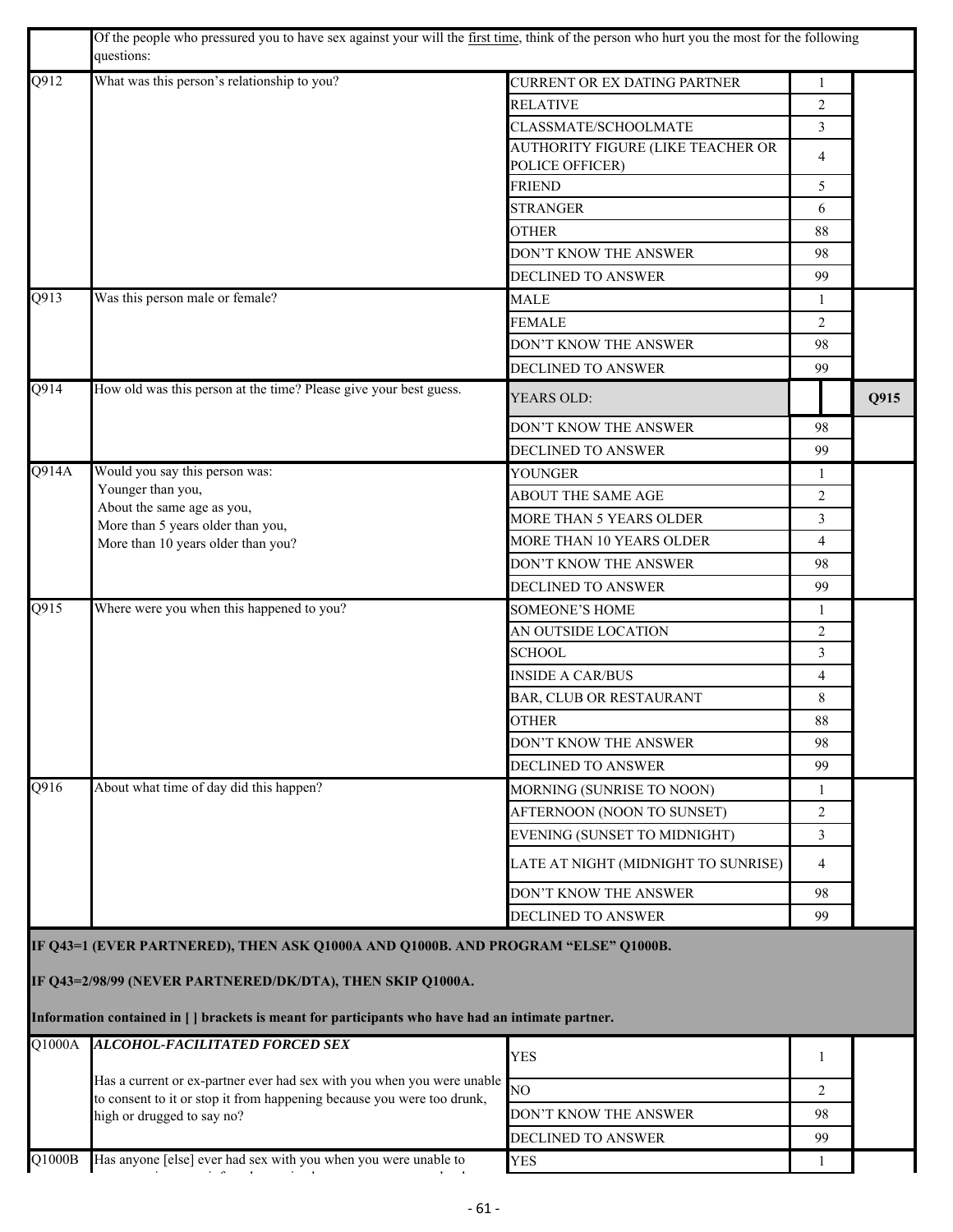consent to it or stop it from happening because you were too drunk, high, or drugged to say no?

| IΝO                           |    |
|-------------------------------|----|
| <b>IDON'T KNOW THE ANSWER</b> | 98 |
| DECLINED TO ANSWER            | ۵a |

|                       |                                                                                                                                                                                                             | DECLINED TO ANSWER                                   | 99             |       |
|-----------------------|-------------------------------------------------------------------------------------------------------------------------------------------------------------------------------------------------------------|------------------------------------------------------|----------------|-------|
|                       | IF Q1000A=1 OR Q1000B=2/98/99, CONTINUE TO Q1001<br>IF Q1000A=2/98/99 AND Q1000B=2/98/99, CHECK THE FOLLOWING:<br>IF PARTICIPANT IS A FEMALE AND Q407=1 (EVER PREGNANT), MOVE TO Q1100 (PREGNANCY OUTCOMES) |                                                      |                |       |
|                       | IF Q407=2/98/99, SKIP TO Q1200 IF APPLY.<br>IF PARTICIPANT IS A MALE SKIP TO Q1200 IF APPLY.                                                                                                                |                                                      |                |       |
| $\overline{Q1001}$    | <b>SV5: LIFETIME ALCOHOL FACILITATED FORCED SEX</b>                                                                                                                                                         |                                                      |                |       |
|                       | You indicated that someone had sex with you when you were unable to                                                                                                                                         | <b>YES</b>                                           | 1              |       |
|                       | consent to it or stop it from happening because you were too drunk,<br>high, or drugged. Has this happened more than once?                                                                                  | NO <sub>1</sub>                                      | 2              |       |
|                       |                                                                                                                                                                                                             | DON'T KNOW THE ANSWER                                | 98             | Q1010 |
|                       |                                                                                                                                                                                                             | <b>DECLINED TO ANSWER</b>                            | 99             |       |
| Q1002                 | SV5A: ALCOHOL FACILITATED SEX - MOST RECENT                                                                                                                                                                 | <b>YES</b>                                           | -1             |       |
|                       | Was the last time this happened within the past 12 months?                                                                                                                                                  | NO                                                   | 2              |       |
|                       |                                                                                                                                                                                                             | DON'T KNOW THE ANSWER                                | 98             |       |
|                       |                                                                                                                                                                                                             | DECLINED TO ANSWER                                   | 99             |       |
| Q1003                 | How old were you the last time this happened?                                                                                                                                                               | <b>YEARS OLD:</b>                                    |                | Q1004 |
|                       |                                                                                                                                                                                                             | DON'T KNOW THE ANSWER                                | 98             |       |
|                       |                                                                                                                                                                                                             | DECLINED TO ANSWER                                   | 99             |       |
| Q1003A                | Would you say that you were: 0-5 years old, 6-11 years old, 12-17 years                                                                                                                                     | 0-5 YEARS OLD                                        | 1              |       |
|                       | old, 18 or older?                                                                                                                                                                                           | 6-11 YEARS OLD                                       | 2              |       |
|                       |                                                                                                                                                                                                             | 12-17 YEARS OLD                                      | 3              |       |
|                       |                                                                                                                                                                                                             | <b>18 YEARS OR OLDER</b>                             | 4              |       |
|                       |                                                                                                                                                                                                             | DON'T KNOW THE ANSWER                                | 98             |       |
|                       |                                                                                                                                                                                                             | <b>DECLINED TO ANSWER</b>                            | 99             |       |
| $\overline{Q1004}$    | This last time this happened, did one person or more than one person                                                                                                                                        | 1 PERSON                                             | 1              |       |
|                       | have sex with you when you were unable to consent to it or stop it from<br>happening because you were too drunk, high, or drugged?                                                                          | MORE THAN ONE PERSON                                 | $\overline{2}$ |       |
|                       |                                                                                                                                                                                                             | DON'T KNOW THE ANSWER                                | 98             |       |
|                       |                                                                                                                                                                                                             | DECLINED TO ANSWER                                   | 99             |       |
|                       | <b>IF Q911=2 PROVIDE TEXT BELOW</b><br>IF Q911=1/98/99 GO TO Q912                                                                                                                                           |                                                      |                |       |
|                       | Of the people who you had sex with when you were unable to consent this last time, think of the person who hurt you the most for the following<br>questions:                                                |                                                      |                |       |
| $Q$ $\overline{1005}$ | What was this person's relationship to you?                                                                                                                                                                 | <b>CURRENT OR EX DATING PARTNER</b>                  | 1              |       |
|                       |                                                                                                                                                                                                             | <b>RELATIVE</b>                                      | $\overline{2}$ |       |
|                       |                                                                                                                                                                                                             | CLASSMATE/SCHOOLMATE                                 | $\mathfrak{Z}$ |       |
|                       |                                                                                                                                                                                                             | AUTHORITY FIGURE (LIKE TEACHER OR<br>POLICE OFFICER) | $\overline{4}$ |       |
|                       |                                                                                                                                                                                                             | <b>FRIEND</b>                                        | 5              |       |
|                       |                                                                                                                                                                                                             | <b>STRANGER</b>                                      | 6              |       |
|                       |                                                                                                                                                                                                             | <b>OTHER</b>                                         | 88             |       |
|                       |                                                                                                                                                                                                             | DON'T KNOW THE ANSWER                                | 98             |       |
|                       |                                                                                                                                                                                                             | DECLINED TO ANSWER                                   | 99             |       |
| Q1006                 | Was this person male or female?                                                                                                                                                                             | <b>MALE</b>                                          | 1              |       |
|                       |                                                                                                                                                                                                             | <b>FEMALE</b>                                        | 2              |       |
|                       |                                                                                                                                                                                                             | DON'T KNOW THE ANSWER                                | 98             |       |
|                       |                                                                                                                                                                                                             | DECLINED TO ANSWER                                   | 99             |       |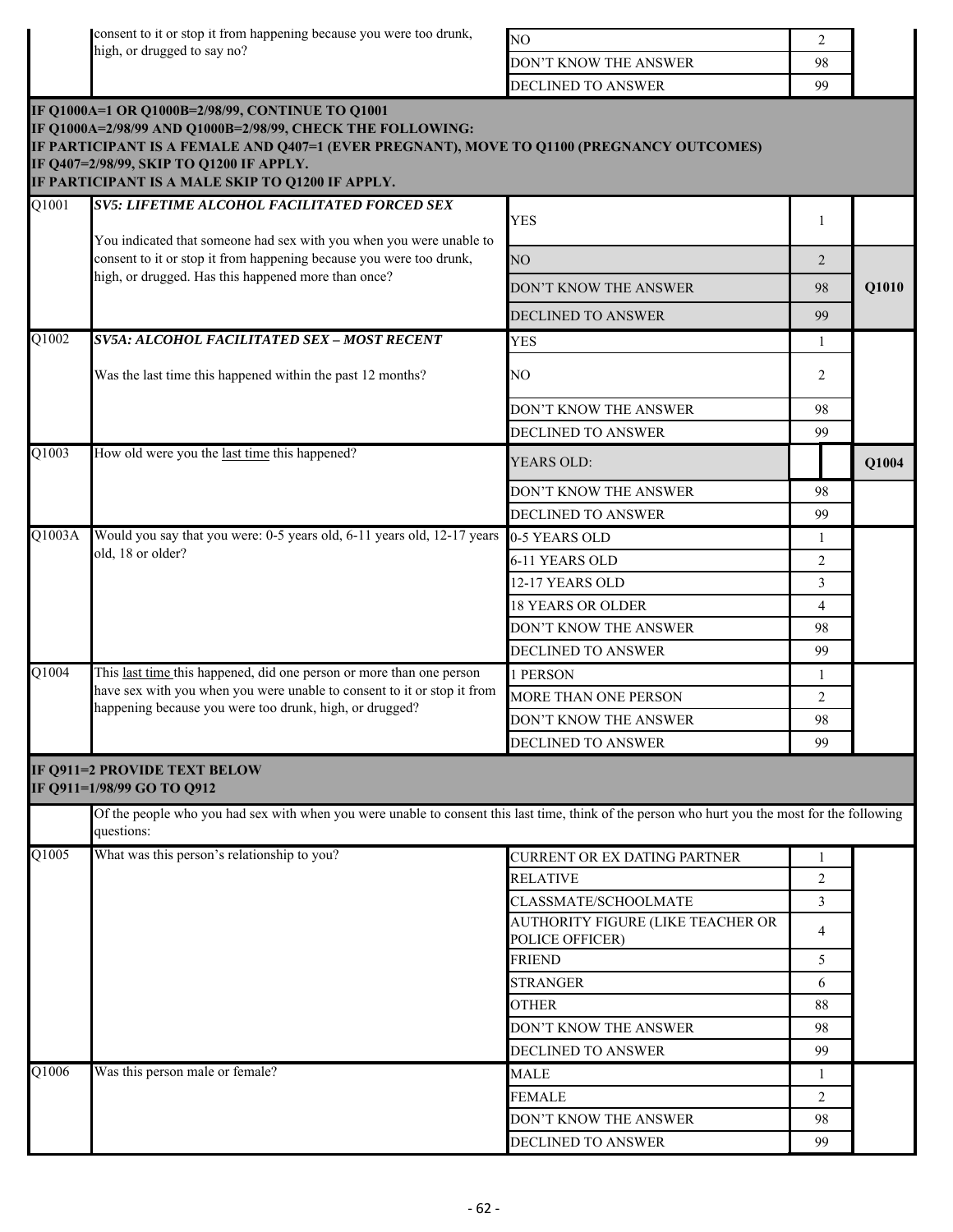| Q1007               | How old was this person at the time? Please give your best guess.                                                                                                                                            | <b>YEARS OLD:</b>                   |                | Q1007 |
|---------------------|--------------------------------------------------------------------------------------------------------------------------------------------------------------------------------------------------------------|-------------------------------------|----------------|-------|
|                     |                                                                                                                                                                                                              | DON'T KNOW THE ANSWER               | 98             |       |
|                     |                                                                                                                                                                                                              | DECLINED TO ANSWER                  | 99             |       |
| Q1007A              | Would you say this person was:                                                                                                                                                                               | YOUNGER                             | $\mathbf{1}$   |       |
|                     | Younger than you,                                                                                                                                                                                            | ABOUT THE SAME AGE                  | $\overline{2}$ |       |
|                     | About the same age as you,<br>More than 5 years older than you,                                                                                                                                              | MORE THAN 5 YEARS OLDER             | 3              |       |
|                     | More than 10 years older than you?                                                                                                                                                                           | MORE THAN 10 YEARS OLDER            | $\overline{4}$ |       |
|                     |                                                                                                                                                                                                              | DON'T KNOW THE ANSWER               | 98             |       |
|                     |                                                                                                                                                                                                              | DECLINED TO ANSWER                  | 99             |       |
| Q1008               | Where were you when this happened to you?                                                                                                                                                                    | <b>SOMEONE'S HOME</b>               | 1              |       |
|                     |                                                                                                                                                                                                              | AN OUTSIDE LOCATION                 | $\overline{2}$ |       |
|                     |                                                                                                                                                                                                              | <b>SCHOOL</b>                       | 3              |       |
|                     |                                                                                                                                                                                                              | <b>INSIDE A CAR/BUS</b>             | 4              |       |
|                     |                                                                                                                                                                                                              | BAR, CLUB OR RESTAURANT             | 8              |       |
|                     |                                                                                                                                                                                                              | <b>OTHER</b>                        | 88             |       |
|                     |                                                                                                                                                                                                              | DON'T KNOW THE ANSWER               | 98             |       |
|                     |                                                                                                                                                                                                              | DECLINED TO ANSWER                  | 99             |       |
| Q1009               | About what time of day did this happen?                                                                                                                                                                      | MORNING (SUNRISE TO NOON)           | 1              |       |
|                     |                                                                                                                                                                                                              | AFTERNOON (NOON TO SUNSET)          | $\overline{2}$ |       |
|                     |                                                                                                                                                                                                              | EVENING (SUNSET TO MIDNIGHT)        | 3              |       |
|                     |                                                                                                                                                                                                              | LATE AT NIGHT (MIDNIGHT TO SUNRISE) | 4              |       |
|                     |                                                                                                                                                                                                              | DON'T KNOW THE ANSWER               | 98             |       |
|                     |                                                                                                                                                                                                              | DECLINED TO ANSWER                  | 99             |       |
| SKIP TO Q1011       |                                                                                                                                                                                                              |                                     |                |       |
| Q1010               | SV5B: ALCOHOL FACILITATED FORCED SEX - FIRST TIME                                                                                                                                                            | <b>YES</b>                          | 1              |       |
|                     |                                                                                                                                                                                                              | NO                                  | $\overline{2}$ |       |
|                     | Did this happen to you within the past 12 months?                                                                                                                                                            | DON'T KNOW THE ANSWER               | 98             |       |
|                     |                                                                                                                                                                                                              | DECLINED TO ANSWER                  | 99             |       |
|                     | IF Q1001=1, CONTINUE WITH Q1011 AS WRITTEN                                                                                                                                                                   |                                     |                |       |
|                     | IF Q1001=2/98/99, READ "HOW OLD WERE YOU WHEN THIS HAPPENED?" FOR Q1011                                                                                                                                      |                                     |                |       |
| Q1011               | How old were you the first time anyone had sex with you when you were<br>unable to consent to it or stop it from happening because you were too                                                              | YEARS OLD:                          |                | Q1012 |
|                     | drunk, high, or drugged?                                                                                                                                                                                     |                                     |                |       |
|                     |                                                                                                                                                                                                              | DON'T KNOW THE ANSWER               | 98             |       |
|                     |                                                                                                                                                                                                              |                                     |                |       |
|                     |                                                                                                                                                                                                              | DECLINED TO ANSWER                  | 99             |       |
| $\overline{Q1011A}$ | Would you say that you were: 0-5 years old, 6-11 years old, 12-17 years                                                                                                                                      | 0-5 YEARS OLD                       | 1              |       |
|                     | old, 18 or older?                                                                                                                                                                                            | 6-11 YEARS OLD                      | $\overline{2}$ |       |
|                     |                                                                                                                                                                                                              | 12-17 YEARS OLD                     | 3              |       |
|                     |                                                                                                                                                                                                              | <b>18 YEARS OR OLDER</b>            | 4              |       |
|                     |                                                                                                                                                                                                              | DON'T KNOW THE ANSWER               | 98             |       |
|                     |                                                                                                                                                                                                              | <b>DECLINED TO ANSWER</b>           | 99             |       |
|                     | IF Q1001=1, CONTINUE WITH Q1012 AS WRITTEN                                                                                                                                                                   |                                     |                |       |
|                     | IF Q1001=2/98/99, READ "WHEN THIS HAPPENED, DID ONE PERSON OR MORE THAN ONE PERSON HAVE SEX WITH YOU WHEN<br>YOU WERE UNABLE TO CONSENT TO IT OR STOP IT FROM HAPPENING BECAUSE YOU WERE TOO DRUNK, HIGH, OR |                                     |                |       |
|                     | <b>DRUGGED?" FOR Q1012</b>                                                                                                                                                                                   |                                     |                |       |
| Q1012               | This first time this happened, did one person or more than one person<br>have sex with you when you were unable to consent to it or stop it from                                                             | 1 PERSON                            | 1              |       |
|                     | happening because you were too drunk, high, or drugged?                                                                                                                                                      | MORE THAN ONE PERSON                | 2              |       |
|                     |                                                                                                                                                                                                              | DON'T KNOW THE ANSWER               | 98             |       |
|                     |                                                                                                                                                                                                              | DECLINED TO ANSWER                  | 99             |       |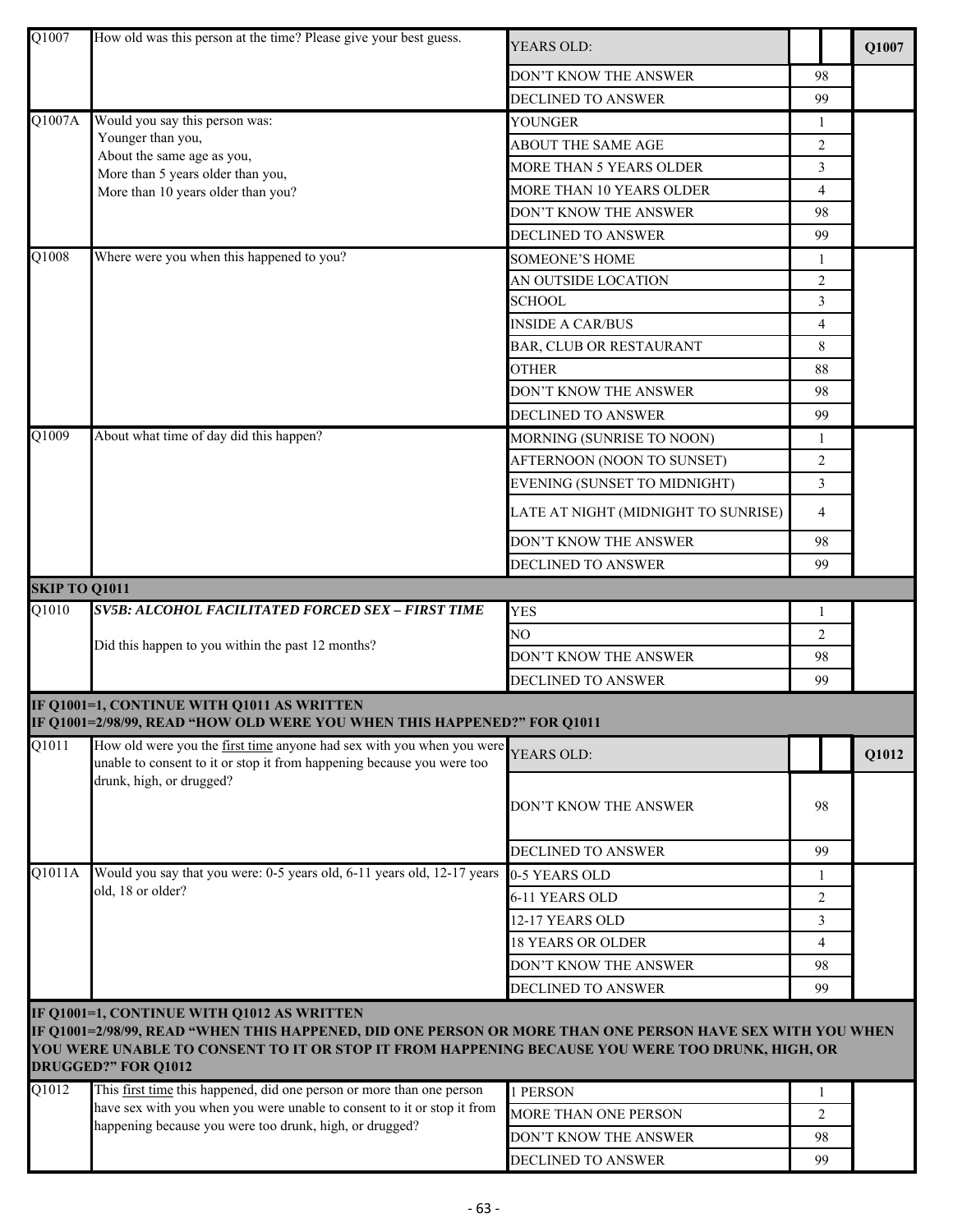|                    | IF Q1012=2 PROVIDE TEXT BELOW<br>IF Q1012=1/98/99 GO TO Q1013                                                                                                |                                                      |                |       |
|--------------------|--------------------------------------------------------------------------------------------------------------------------------------------------------------|------------------------------------------------------|----------------|-------|
|                    | Of the people who you had sex with when you were unable to consent the first time, think of the person who hurt you the most for the following<br>questions: |                                                      |                |       |
| Q1013              | What was this person's relationship to you?                                                                                                                  | CURRENT OR EX DATING PARTNER                         |                |       |
|                    |                                                                                                                                                              | <b>RELATIVE</b>                                      | 2              |       |
|                    |                                                                                                                                                              | CLASSMATE/SCHOOLMATE                                 | 3              |       |
|                    |                                                                                                                                                              | AUTHORITY FIGURE (LIKE TEACHER OR<br>POLICE OFFICER) | 4              |       |
|                    |                                                                                                                                                              | <b>FRIEND</b>                                        | 5              |       |
|                    |                                                                                                                                                              | <b>STRANGER</b>                                      | 6              |       |
|                    |                                                                                                                                                              | <b>OTHER</b>                                         | 88             |       |
|                    |                                                                                                                                                              | DON'T KNOW THE ANSWER                                | 98             |       |
|                    |                                                                                                                                                              | DECLINED TO ANSWER                                   | 99             |       |
| Q1014              | Was this person male or female?                                                                                                                              | <b>MALE</b>                                          | 1              |       |
|                    |                                                                                                                                                              | <b>FEMALE</b>                                        | $\overline{2}$ |       |
|                    |                                                                                                                                                              | DON'T KNOW THE ANSWER                                | 98             |       |
|                    |                                                                                                                                                              | <b>DECLINED TO ANSWER</b>                            | 99             |       |
| Q1015              | How old was this person at the time? Please give your best guess.                                                                                            | YEARS OLD:                                           |                | Q1016 |
|                    |                                                                                                                                                              | DON'T KNOW THE ANSWER                                | 98             |       |
|                    |                                                                                                                                                              | DECLINED TO ANSWER                                   | 99             |       |
| Q1015A             | Would you say this person was:                                                                                                                               | YOUNGER                                              | 1              |       |
|                    | Younger than you,                                                                                                                                            | ABOUT THE SAME AGE                                   | $\overline{2}$ |       |
|                    | About the same age as you,<br>More than 5 years older than you,                                                                                              | MORE THAN 5 YEARS OLDER                              | 3              |       |
|                    | More than 10 years older than you?                                                                                                                           | MORE THAN 10 YEARS OLDER                             | $\overline{4}$ |       |
|                    |                                                                                                                                                              | DON'T KNOW THE ANSWER                                | 98             |       |
|                    |                                                                                                                                                              | DECLINED TO ANSWER                                   | 99             |       |
| Q1016              | Where were you when this happened to you?                                                                                                                    | <b>SOMEONE'S HOME</b>                                | 1              |       |
|                    |                                                                                                                                                              | AN OUTSIDE LOCATION                                  | $\overline{2}$ |       |
|                    |                                                                                                                                                              | <b>SCHOOL</b>                                        | 3              |       |
|                    |                                                                                                                                                              | <b>INSIDE A CAR/BUS</b>                              | 4              |       |
|                    |                                                                                                                                                              | BAR, CLUB OR RESTAURANT                              | 8              |       |
|                    |                                                                                                                                                              | <b>OTHER</b>                                         | 88             |       |
|                    |                                                                                                                                                              | DON'T KNOW THE ANSWER                                | 98             |       |
|                    |                                                                                                                                                              | DECLINED TO ANSWER                                   | 99             |       |
| $\overline{Q1017}$ | About what time of day did this happen?                                                                                                                      | MORNING (SUNRISE TO NOON)                            | 1              |       |
|                    |                                                                                                                                                              | AFTERNOON (NOON TO SUNSET)                           | $\overline{2}$ |       |
|                    |                                                                                                                                                              | EVENING (SUNSET TO MIDNIGHT)                         | 3              |       |
|                    |                                                                                                                                                              | LATE AT NIGHT (MIDNIGHT TO SUNRISE)                  | $\overline{4}$ |       |
|                    |                                                                                                                                                              | DON'T KNOW THE ANSWER                                | 98             |       |
|                    |                                                                                                                                                              | DECLINED TO ANSWER                                   | 99             |       |
| Q1100              | IF PARTICIPANT IS A MALE PLEASE SKIP TO SV SERVICES IF NEEDED, ELSE IF PARTICIPANT IS A FEMALE CONTINUE WITH                                                 |                                                      |                |       |
| Q1100              | PREGNANCY OUTCOMES:                                                                                                                                          | <b>YES</b>                                           | 1              |       |
|                    | Did you ever get pregnant as a result of being physically forced or                                                                                          | NO                                                   | 2              |       |
|                    | pressured to have sex, or when you were unable to consent to it or stop it<br>from happening because you were too drunk or high?                             | DON'T KNOW THE ANSWER                                | 98             | Q1200 |
|                    |                                                                                                                                                              | DECLINED TO ANSWER                                   | 99             |       |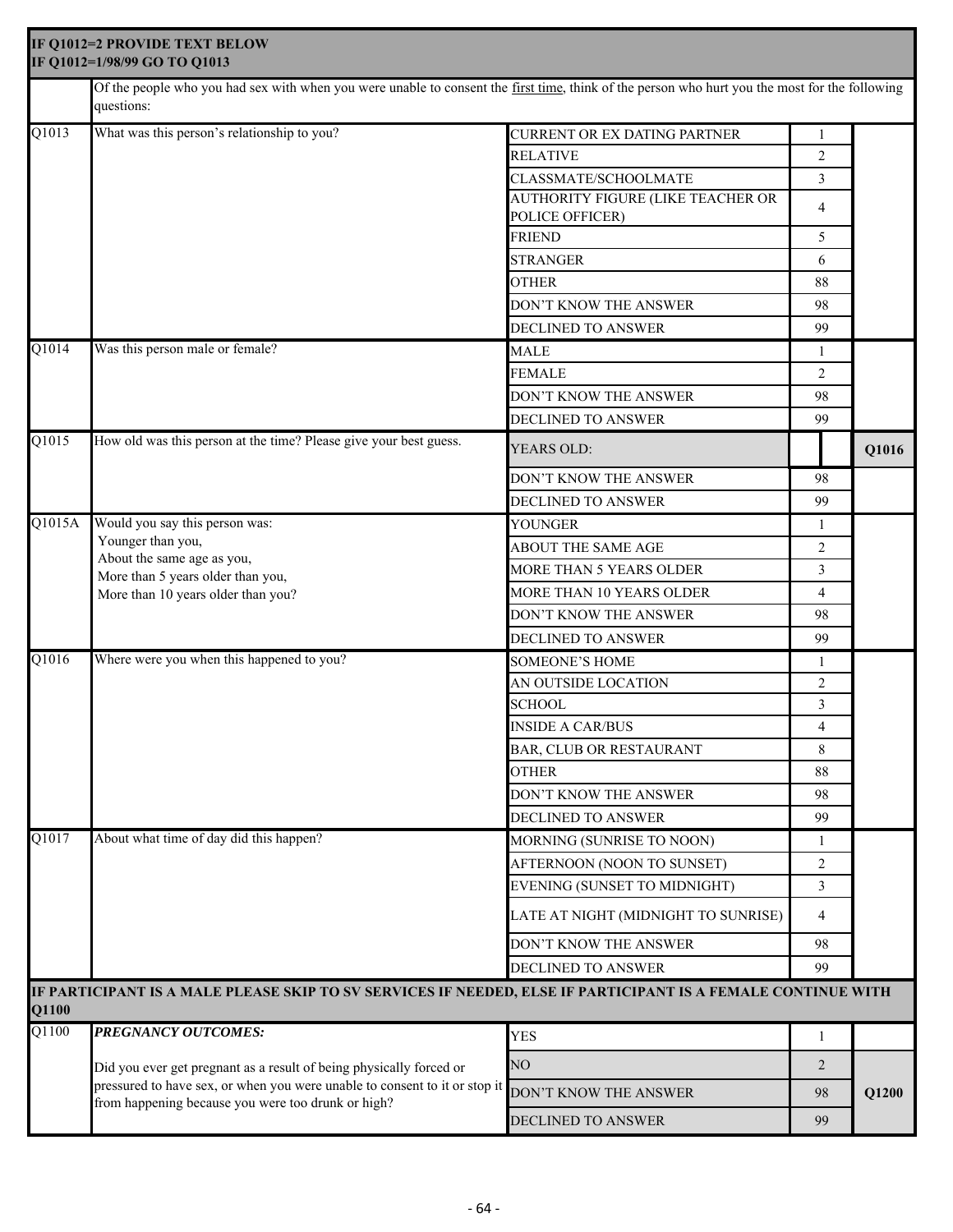**IF Q1100=1 AND Q407=2, THEN: "IT MAY BE HARD TO REMEMBER OR SHARE CERTAIN THINGS THAT HAVE HAPPENED TO YOU. YOUR EXPERIENCES ARE IMPORTANT TO ACCURATELY CAPTURE." THEN QUESTION(S) FOR WHICH WE HAVE INCONSISTENT DATA WILL BE RE-ASKED.**

|  | IF Q600 OR Q700A/B OR Q800A/B OR Q900A/B OR Q1000A/B =1 MOVE TO Q1200  |  |  |  |  |  |  |  |
|--|------------------------------------------------------------------------|--|--|--|--|--|--|--|
|  | IF O600 AND O700A/B AND O800A/B AND O900A/B AND O1000A/B SKIP TO 01300 |  |  |  |  |  |  |  |

|                     | <b>CONDUCTED IN ACASI</b>                                                                                                                                                                                      |                           |                |       |
|---------------------|----------------------------------------------------------------------------------------------------------------------------------------------------------------------------------------------------------------|---------------------------|----------------|-------|
| $\overline{Q1200}$  | <b>SEXUAL VIOLENCE SERVICES</b><br><b>SV SERVICES</b>                                                                                                                                                          |                           |                |       |
|                     |                                                                                                                                                                                                                | <b>YES</b>                | $\mathbf{1}$   |       |
|                     | Did you ever have to miss school because anyone we just asked about<br>had sex with you when you were unable to consent to it or stop it from                                                                  | NO                        | 2              |       |
|                     | happening because you were too drunk, high, or drugged?                                                                                                                                                        | DON'T KNOW THE ANSWER     | 98             |       |
|                     |                                                                                                                                                                                                                | DECLINED TO ANSWER        | 99             |       |
| $\overline{Q1201}$  | Did you know of a place to go for help because anyone we just asked<br>about had sex with you when you were unable to consent to it or stop it<br>from happening because you were too drunk, high, or drugged? | <b>YES</b>                | 1              |       |
|                     |                                                                                                                                                                                                                | NO                        | $\overline{2}$ |       |
|                     |                                                                                                                                                                                                                | DON'T KNOW THE ANSWER     | 98             |       |
|                     |                                                                                                                                                                                                                | DECLINED TO ANSWER        | 99             |       |
| Q1202               | Did you try to seek professional help or services because anyone we just YES                                                                                                                                   |                           | 1              | Q1204 |
|                     | asked about had sex with you when you were unable to consent to it or<br>stop it from happening because you were too drunk, high, or drugged?                                                                  | NO.                       | 2              |       |
|                     |                                                                                                                                                                                                                | DON'T KNOW THE ANSWER     | 98             |       |
|                     |                                                                                                                                                                                                                | <b>DECLINED TO ANSWER</b> | 99             |       |
| $\overline{Q1203}$  | the following as reasons you did not seek help?<br>I did not seek help because:                                                                                                                                |                           |                |       |
| Q1203A              | Services were too far away?                                                                                                                                                                                    | <b>TRUE</b>               | 1              |       |
|                     |                                                                                                                                                                                                                | <b>FALSE</b>              | $\overline{2}$ |       |
|                     |                                                                                                                                                                                                                | DON'T KNOW THE ANSWER     | 98             |       |
|                     |                                                                                                                                                                                                                | DECLINED TO ANSWER        | 99             |       |
| Q1203B              | Services were too expensive?                                                                                                                                                                                   | <b>TRUE</b>               | 1              |       |
|                     |                                                                                                                                                                                                                | <b>FALSE</b>              | $\overline{c}$ |       |
|                     |                                                                                                                                                                                                                | DON'T KNOW THE ANSWER     | 98             |       |
|                     |                                                                                                                                                                                                                | DECLINED TO ANSWER        | 99             |       |
| Q1203C              | was afraid of getting in trouble?                                                                                                                                                                              | <b>TRUE</b>               | 1              |       |
|                     |                                                                                                                                                                                                                | <b>FALSE</b>              | $\overline{2}$ |       |
|                     |                                                                                                                                                                                                                | DON'T KNOW THE ANSWER     | 98             |       |
|                     |                                                                                                                                                                                                                | DECLINED TO ANSWER        | 99             |       |
| $Q12\overline{03D}$ | I was afraid of getting kicked out or not having someone to take care of                                                                                                                                       | <b>TRUE</b>               | 1              |       |
|                     | me?                                                                                                                                                                                                            | <b>FALSE</b>              | 2              |       |
|                     |                                                                                                                                                                                                                | DON'T KNOW THE ANSWER     | 98             |       |
|                     |                                                                                                                                                                                                                | DECLINED TO ANSWER        | 99             |       |
| Q1203E              | I was embarrassed?                                                                                                                                                                                             | <b>TRUE</b>               | 1              |       |
|                     |                                                                                                                                                                                                                | <b>FALSE</b>              | $\overline{2}$ |       |
|                     |                                                                                                                                                                                                                | DON'T KNOW THE ANSWER     | 98             |       |
|                     |                                                                                                                                                                                                                | DECLINED TO ANSWER        | 99             |       |
| Q1203F              | I did not want to embarrass my family?                                                                                                                                                                         | <b>TRUE</b>               | 1              |       |
|                     |                                                                                                                                                                                                                | <b>FALSE</b>              | $\overline{2}$ |       |
|                     |                                                                                                                                                                                                                | DON'T KNOW THE ANSWER     | 98             |       |
|                     |                                                                                                                                                                                                                | DECLINED TO ANSWER        | 99             |       |
| $Q12\overline{03G}$ | Someone told me not to seek help?                                                                                                                                                                              | TRUE                      | 1              |       |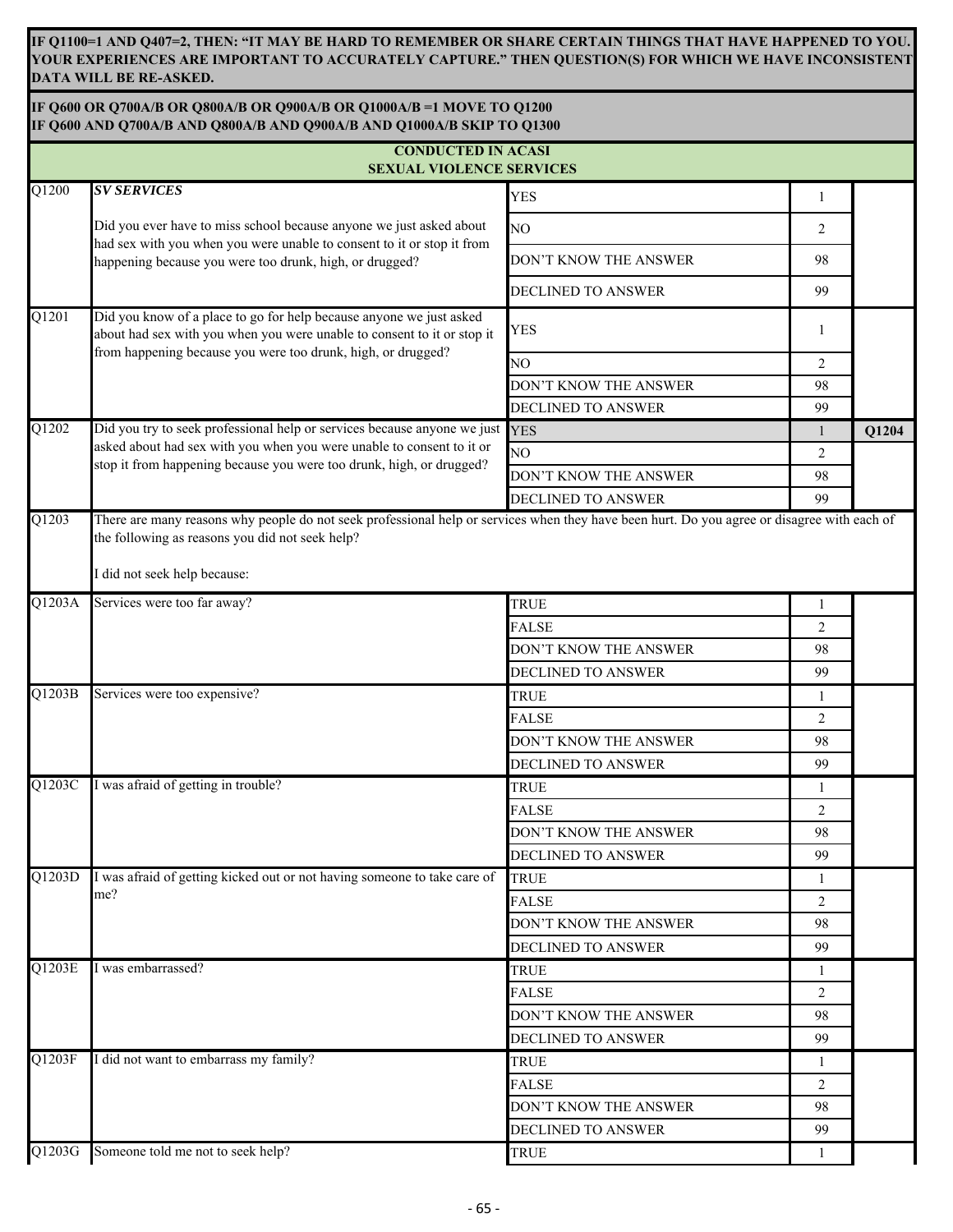|                       |                                                                         | <b>FALSE</b>                                             | 2              |        |
|-----------------------|-------------------------------------------------------------------------|----------------------------------------------------------|----------------|--------|
|                       |                                                                         | DON'T KNOW THE ANSWER                                    | 98             |        |
|                       |                                                                         | DECLINED TO ANSWER                                       | 99             |        |
| Q1203H                | I am not a snitch?                                                      | <b>TRUE</b>                                              | 1              |        |
|                       |                                                                         | <b>FALSE</b>                                             | 2              |        |
|                       |                                                                         | DON'T KNOW THE ANSWER                                    | 98             |        |
|                       |                                                                         | DECLINED TO ANSWER                                       | 99             |        |
| Q1203I                | I did not want the person who hurt me to get in trouble?                | <b>TRUE</b>                                              | $\mathbf{1}$   |        |
|                       |                                                                         | <b>FALSE</b>                                             | 2              |        |
|                       |                                                                         | DON'T KNOW THE ANSWER                                    | 98             |        |
|                       |                                                                         | DECLINED TO ANSWER                                       | 99             |        |
| Q1203J                | What happened to me was not a problem?                                  | <b>TRUE</b>                                              | 1              |        |
|                       |                                                                         | <b>FALSE</b>                                             | 2              |        |
|                       |                                                                         | DON'T KNOW THE ANSWER                                    | 98             |        |
|                       |                                                                         | DECLINED TO ANSWER                                       | 99             |        |
| Q1203K                | I did not want or need help?                                            | <b>TRUE</b>                                              | 1              |        |
|                       |                                                                         | <b>FALSE</b>                                             | $\overline{2}$ |        |
|                       |                                                                         | DON'T KNOW THE ANSWER                                    | 98             |        |
|                       |                                                                         | DECLINED TO ANSWER                                       | 99             |        |
| Q1203L                | It would not actually help?                                             | <b>TRUE</b>                                              | $\mathbf{1}$   |        |
|                       |                                                                         | <b>FALSE</b>                                             | $\overline{2}$ |        |
|                       |                                                                         | DON'T KNOW THE ANSWER                                    | 98             |        |
|                       |                                                                         | DECLINED TO ANSWER                                       | 99             |        |
|                       | Q1203M I was afraid the person would hurt me again?                     |                                                          |                |        |
|                       |                                                                         | <b>TRUE</b>                                              | $\mathbf{1}$   |        |
|                       |                                                                         | <b>FALSE</b>                                             | $\overline{2}$ |        |
|                       |                                                                         | DON'T KNOW THE ANSWER                                    | 98             |        |
| Q1203N                | Other?                                                                  | DECLINED TO ANSWER                                       | 99             |        |
|                       |                                                                         | <b>TRUE</b>                                              | $\mathbf{1}$   |        |
|                       |                                                                         | <b>FALSE</b>                                             | 2              |        |
|                       |                                                                         | DON'T KNOW THE ANSWER                                    | 98             |        |
|                       |                                                                         | DECLINED TO ANSWER                                       | 99             |        |
| <b>SKIP TO Q1206B</b> |                                                                         |                                                          |                |        |
| Q1204                 | Did you receive professional help or services?                          | <b>YES</b>                                               | $\mathbf{1}$   |        |
|                       |                                                                         | NO                                                       | $\overline{2}$ |        |
|                       |                                                                         | DON'T KNOW THE ANSWER                                    | 98             | Q1206A |
|                       |                                                                         | DECLINED TO ANSWER                                       | 99             |        |
| Q1205                 | From whom did you receive professional help or services?                | HEALTHCARE PROFESSIONAL                                  | 1              |        |
|                       |                                                                         | POLICE                                                   | $\overline{2}$ |        |
|                       |                                                                         | LAWYER OR LEGAL PROFESSIONAL                             | 3              |        |
|                       |                                                                         | SOCIAL WORKER, COUNSELOR OR CHILD<br>PROTECTIVE SERVICES | $\overline{4}$ |        |
|                       |                                                                         | 911                                                      | 5              |        |
|                       |                                                                         | <b>OTHER</b>                                             | 88             |        |
|                       |                                                                         | DON'T KNOW THE ANSWER                                    | 98             |        |
|                       |                                                                         | DECLINED TO ANSWER                                       | 99             |        |
| Q1206A                | Besides the professional people or service providers you just selected, | <b>YES</b>                                               | 1              | Q1207  |
|                       | did you tell anyone else about any of these experiences?                | NO <sub>1</sub>                                          | 2              |        |
|                       |                                                                         | DON'T KNOW THE ANSWER                                    | 98             | Q1208  |
|                       |                                                                         |                                                          | 99             |        |
| Q1206B                | Did you tell anyone about any of these experiences?                     | DECLINED TO ANSWER<br><b>YES</b>                         |                |        |
|                       |                                                                         |                                                          | 1              |        |
|                       |                                                                         | NO                                                       | 2              |        |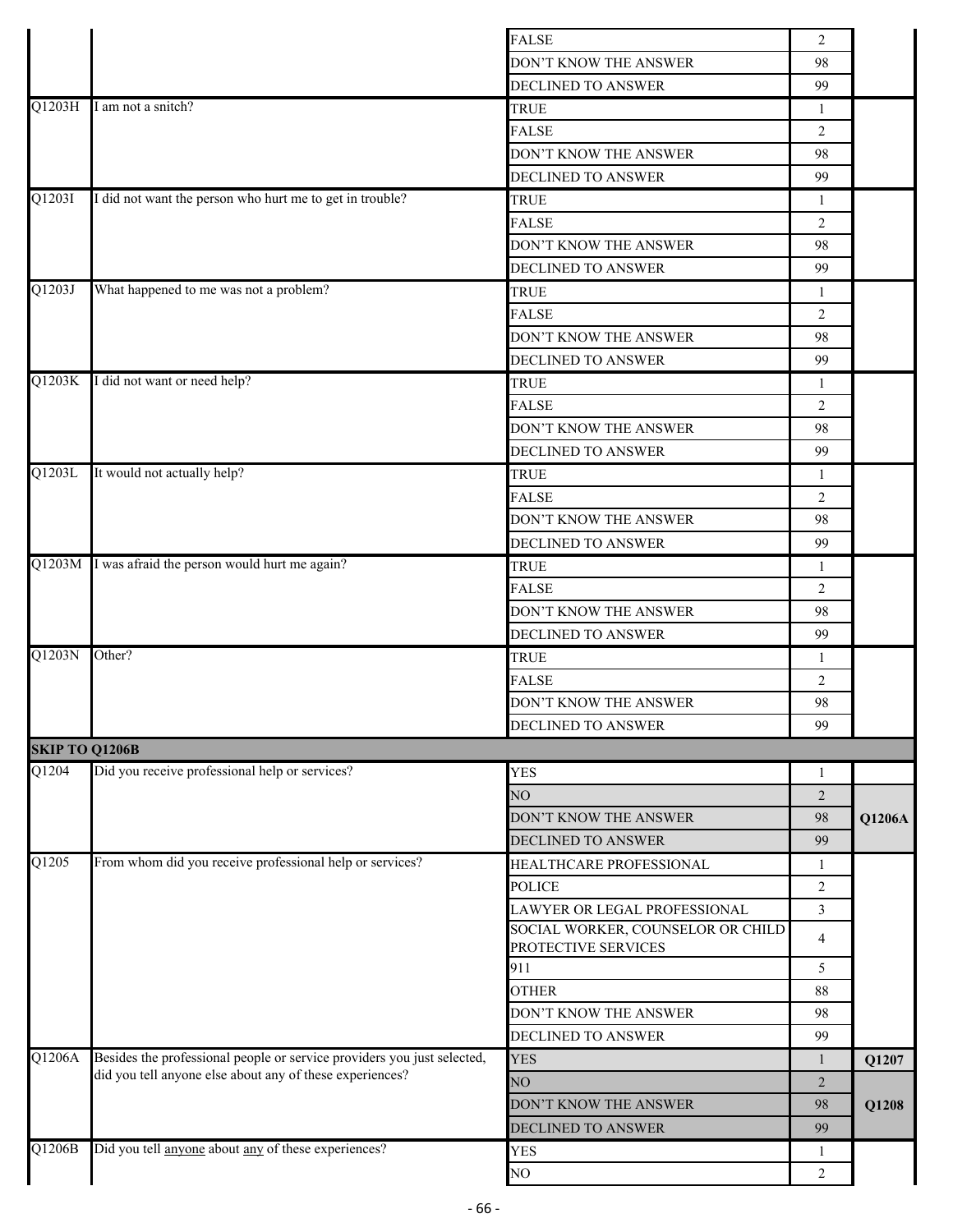|                      |                                                                                                                                                                                                             | DON'T KNOW THE ANSWER                                         | 98                   |  |
|----------------------|-------------------------------------------------------------------------------------------------------------------------------------------------------------------------------------------------------------|---------------------------------------------------------------|----------------------|--|
|                      |                                                                                                                                                                                                             | <b>DECLINED TO ANSWER</b>                                     | 99                   |  |
| Q1207                | Whom did you tell?                                                                                                                                                                                          | CURRENT OR EX DATING PARTNER                                  | A                    |  |
|                      |                                                                                                                                                                                                             | <b>RELATIVE</b>                                               | $\, {\bf B}$         |  |
|                      | Choose all responses that apply)                                                                                                                                                                            | <b>FRIEND OR NEIGHBOR</b>                                     | ${\bf C}$            |  |
|                      |                                                                                                                                                                                                             | SERVICE PROVIDER (LIKE A DOCTOR OR                            | D                    |  |
|                      |                                                                                                                                                                                                             | <b>COUNSELOR)</b>                                             |                      |  |
|                      |                                                                                                                                                                                                             | <b>AUTHORITY FIGURE (LIKE A TEACHER</b><br>OR POLICE OFFICER) | E                    |  |
|                      |                                                                                                                                                                                                             | <b>OTHER</b>                                                  | $\mathbf X$          |  |
|                      |                                                                                                                                                                                                             | DON'T KNOW THE ANSWER                                         | $\mathbf Y$          |  |
|                      |                                                                                                                                                                                                             | DECLINED TO ANSWER                                            | $\boldsymbol{Z}$     |  |
| <b>SKIP TO Q1300</b> |                                                                                                                                                                                                             |                                                               |                      |  |
| Q1208                | There are many reasons why people do not tell anyone when they have been hurt. Do you agree or disagree with each of the following as reasons<br>you did not tell anyone?<br>I did not tell anyone because: |                                                               |                      |  |
| Q1208A               | I was afraid of getting in trouble?                                                                                                                                                                         | <b>TRUE</b>                                                   | $\mathbf{1}$         |  |
|                      |                                                                                                                                                                                                             | <b>FALSE</b>                                                  | 2                    |  |
|                      |                                                                                                                                                                                                             | DON'T KNOW THE ANSWER                                         | 98                   |  |
|                      |                                                                                                                                                                                                             | <b>DECLINED TO ANSWER</b>                                     | 99                   |  |
| Q1208B               | I was afraid of getting kicked out or not having someone to take care of                                                                                                                                    | <b>TRUE</b>                                                   | 1                    |  |
|                      | me?                                                                                                                                                                                                         | <b>FALSE</b>                                                  | $\overline{2}$       |  |
|                      |                                                                                                                                                                                                             | DON'T KNOW THE ANSWER                                         | 98                   |  |
|                      |                                                                                                                                                                                                             | DECLINED TO ANSWER                                            | 99                   |  |
| Q1208C               | I was embarrassed?                                                                                                                                                                                          | <b>TRUE</b>                                                   | 1                    |  |
|                      |                                                                                                                                                                                                             | <b>FALSE</b>                                                  | 2                    |  |
|                      |                                                                                                                                                                                                             | DON'T KNOW THE ANSWER                                         | 98                   |  |
|                      |                                                                                                                                                                                                             | DECLINED TO ANSWER                                            | 99                   |  |
| Q1208D               | I did not want to embarrass my family?                                                                                                                                                                      | <b>TRUE</b>                                                   | 1                    |  |
|                      |                                                                                                                                                                                                             | <b>FALSE</b>                                                  | 2                    |  |
|                      |                                                                                                                                                                                                             |                                                               | 98                   |  |
|                      |                                                                                                                                                                                                             | DON'T KNOW THE ANSWER<br><b>DECLINED TO ANSWER</b>            | 99                   |  |
| Q1208E               | Someone told me not to seek help?                                                                                                                                                                           | <b>TRUE</b>                                                   |                      |  |
|                      |                                                                                                                                                                                                             | <b>FALSE</b>                                                  | 1                    |  |
|                      |                                                                                                                                                                                                             |                                                               | $\overline{2}$<br>98 |  |
|                      |                                                                                                                                                                                                             | DON'T KNOW THE ANSWER                                         | 99                   |  |
| Q1208F               | I am not a snitch?                                                                                                                                                                                          | DECLINED TO ANSWER                                            |                      |  |
|                      |                                                                                                                                                                                                             | <b>TRUE</b>                                                   | 1                    |  |
|                      |                                                                                                                                                                                                             | <b>FALSE</b>                                                  | 2<br>98              |  |
|                      |                                                                                                                                                                                                             | DON'T KNOW THE ANSWER                                         |                      |  |
| Q1208G               | I did not want the person who hurt me to get in trouble?                                                                                                                                                    | DECLINED TO ANSWER                                            | 99                   |  |
|                      |                                                                                                                                                                                                             | <b>TRUE</b>                                                   | 1                    |  |
|                      |                                                                                                                                                                                                             | <b>FALSE</b>                                                  | $\overline{2}$       |  |
|                      |                                                                                                                                                                                                             | DON'T KNOW THE ANSWER                                         | 98                   |  |
|                      |                                                                                                                                                                                                             | DECLINED TO ANSWER                                            | 99                   |  |
| Q1208H               | What happened to me was not a problem?                                                                                                                                                                      | <b>TRUE</b>                                                   | 1                    |  |
|                      |                                                                                                                                                                                                             | <b>FALSE</b>                                                  | $\overline{2}$       |  |
|                      |                                                                                                                                                                                                             | DON'T KNOW THE ANSWER                                         | 98                   |  |
|                      |                                                                                                                                                                                                             | DECLINED TO ANSWER                                            | 99                   |  |
| Q1208I               | I did not want or need help?                                                                                                                                                                                | <b>TRUE</b>                                                   | 1                    |  |
|                      |                                                                                                                                                                                                             | <b>FALSE</b>                                                  | $\overline{2}$       |  |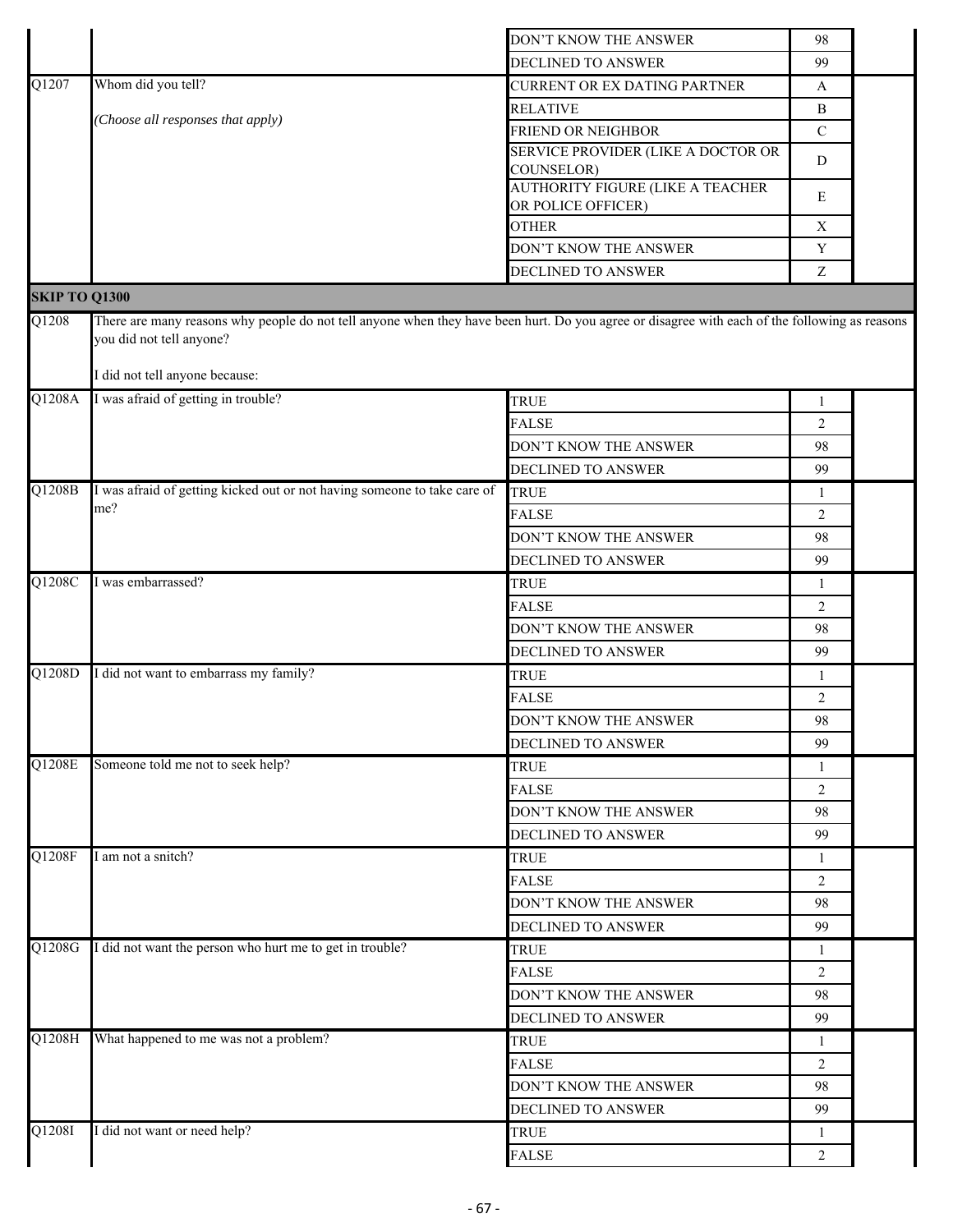|                     |                                                                                             | DON'T KNOW THE ANSWER                       | 98             |       |
|---------------------|---------------------------------------------------------------------------------------------|---------------------------------------------|----------------|-------|
|                     |                                                                                             | DECLINED TO ANSWER                          | 99             |       |
| Q1208J              | It would not actually help?                                                                 | <b>TRUE</b>                                 | -1             |       |
|                     |                                                                                             | <b>FALSE</b>                                | 2              |       |
|                     |                                                                                             | DON'T KNOW THE ANSWER                       | 98             |       |
|                     |                                                                                             | DECLINED TO ANSWER                          | 99             |       |
| $\overline{Q1208}K$ | I was afraid the person would hurt me again?                                                | <b>TRUE</b>                                 | 1              |       |
|                     |                                                                                             | <b>FALSE</b>                                | 2              |       |
|                     |                                                                                             | DON'T KNOW THE ANSWER                       | 98             |       |
|                     |                                                                                             | DECLINED TO ANSWER                          | 99             |       |
| Q1208L              | Other?                                                                                      | <b>TRUE</b>                                 | 1              |       |
|                     |                                                                                             | <b>FALSE</b>                                | 2              |       |
|                     |                                                                                             | DON'T KNOW THE ANSWER                       | 98             |       |
|                     |                                                                                             | DECLINED TO ANSWER                          | 99             |       |
|                     |                                                                                             |                                             |                |       |
|                     | IF Q43=2/98/99 (NEVER PARTNER) SKIP TO Q1303<br>IF Q43=1 (EVER PARTNER) CONTINUE WITH Q1300 |                                             |                |       |
| Q1300               | <b>SV PERPETRATION</b>                                                                      | <b>YES</b>                                  | 1              |       |
|                     | Have you ever forced a current or ex-partner to have sex with you when                      |                                             |                |       |
|                     | they did not want to?                                                                       | NO                                          | 2              |       |
|                     |                                                                                             | DON'T KNOW THE ANSWER                       | 98             | Q1303 |
|                     |                                                                                             | DECLINED TO ANSWER                          | 99             |       |
| Q1301               | Did this happen in the past 12 months?                                                      | <b>YES</b>                                  | 1              |       |
|                     |                                                                                             | NO                                          | 2              |       |
|                     |                                                                                             | DON'T KNOW THE ANSWER                       | 98             |       |
|                     |                                                                                             | DECLINED TO ANSWER                          | 99             |       |
| Q1302               | How old were you the first time this happened?                                              | YEARS OLD:                                  |                | Q1303 |
|                     |                                                                                             | DON'T KNOW THE ANSWER                       | 98             |       |
|                     |                                                                                             | <b>DECLINED TO ANSWER</b>                   | 99             |       |
| Q1302A              | Would you say that you were: 10-17 years old, 18 or older?                                  | 10-17 YEARS OLD                             | 1              |       |
|                     |                                                                                             | <b>18 YEARS OR OLDER</b>                    | $\overline{2}$ |       |
|                     |                                                                                             | DON'T KNOW THE ANSWER                       | 98             |       |
|                     |                                                                                             | DECLINED TO ANSWER                          | 99             |       |
| Q1303               | Have you ever forced someone who was not your current or ex-partner to YES                  |                                             | 1              |       |
|                     | have sex with you when they did not want to?                                                | NO                                          | $\overline{2}$ |       |
|                     |                                                                                             | DON'T KNOW THE ANSWER                       | 98             | Q1400 |
|                     |                                                                                             | DECLINED TO ANSWER                          | 99             |       |
| Q1304               | Did this happen in the past 12 months?                                                      | <b>YES</b>                                  | -1             |       |
|                     |                                                                                             | NO                                          | $\overline{2}$ |       |
|                     |                                                                                             | DON'T KNOW THE ANSWER                       | 98             |       |
|                     |                                                                                             | DECLINED TO ANSWER                          | 99             |       |
| $\overline{Q1305}$  | How old were you the first time this happened?                                              | YEARS OLD:                                  |                | Q1400 |
|                     |                                                                                             | DON'T KNOW THE ANSWER                       | 98             |       |
|                     |                                                                                             | DECLINED TO ANSWER                          | 99             |       |
| $\overline{Q1305}A$ | Would you say that you were: 0-5 years old, 6-11 years old, 12-17 years                     | 0-5 YEARS OLD                               | 1              |       |
|                     | old, 18 or older?                                                                           | 6-11 YEARS OLD                              | 2              |       |
|                     |                                                                                             | 12-17 YEARS OLD                             | 3              |       |
|                     |                                                                                             |                                             |                |       |
|                     |                                                                                             |                                             |                |       |
|                     |                                                                                             | <b>18 YEARS OR OLDER</b>                    | $\overline{4}$ |       |
|                     |                                                                                             | DON'T KNOW THE ANSWER<br>DECLINED TO ANSWER | 98<br>99       |       |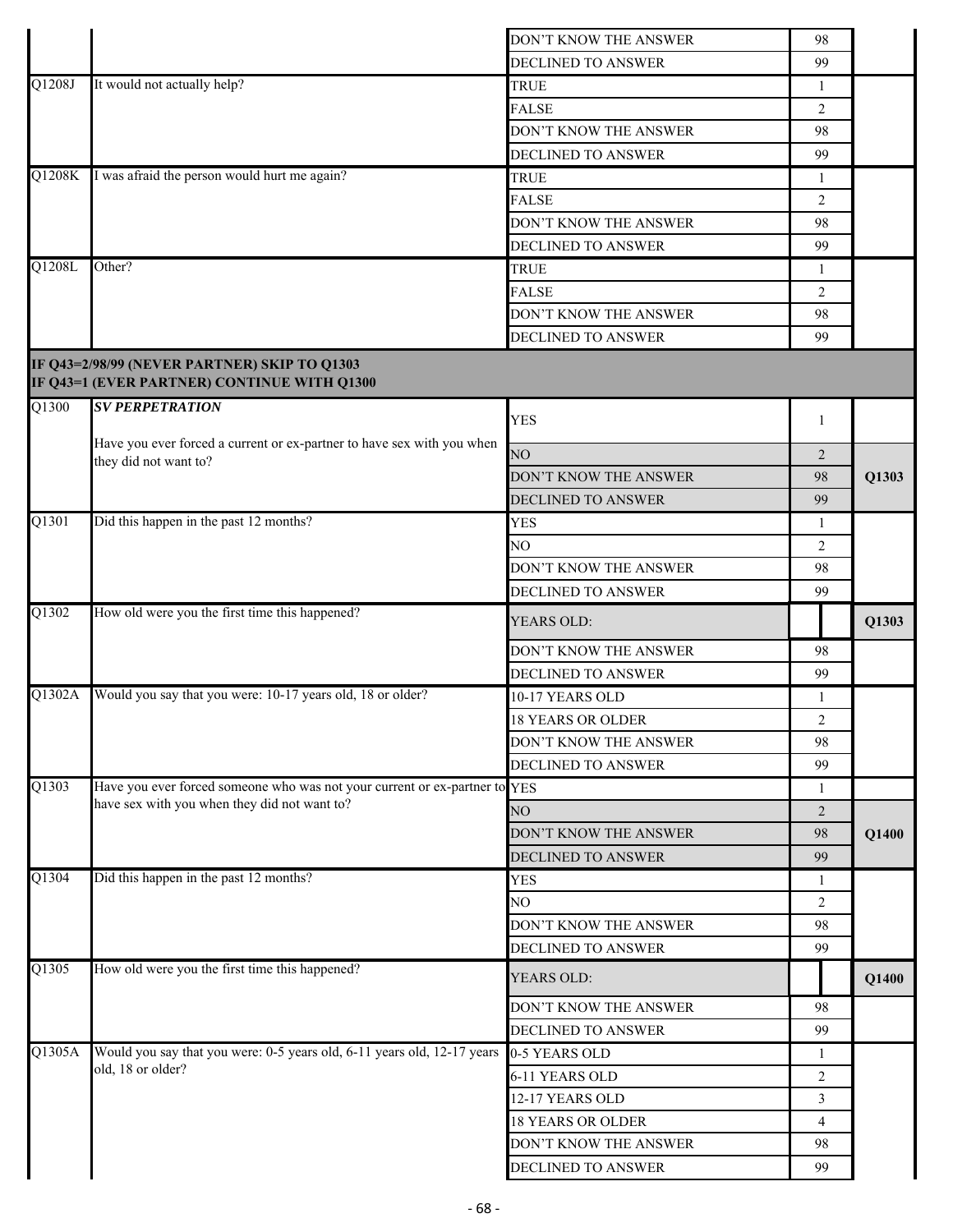|                     | <b>CONDUCTED IN ACASI</b><br>UNWANTED SEXUAL EXPERIENCES ONLINE                                                                                                                                                                              |                                              |                      |       |
|---------------------|----------------------------------------------------------------------------------------------------------------------------------------------------------------------------------------------------------------------------------------------|----------------------------------------------|----------------------|-------|
| Q1400               | <b>UNWANTED SEXUAL EXPERIENCES ONLINE:</b>                                                                                                                                                                                                   |                                              |                      |       |
|                     | The next questions are about sexual things that might have taken place on the internet, on social media apps, through email, or through text<br>messaging.                                                                                   |                                              |                      |       |
|                     | In the past 12 months did you have access to:                                                                                                                                                                                                |                                              |                      |       |
| Q1400A              | The Internet?                                                                                                                                                                                                                                | <b>YES</b>                                   |                      |       |
|                     |                                                                                                                                                                                                                                              | NO.                                          | 1<br>$\overline{2}$  |       |
|                     |                                                                                                                                                                                                                                              | DON'T KNOW THE ANSWER                        | 98                   |       |
|                     |                                                                                                                                                                                                                                              | DECLINED TO ANSWER                           | 99                   |       |
| Q1400B              | Social media apps?                                                                                                                                                                                                                           | <b>YES</b>                                   |                      |       |
|                     |                                                                                                                                                                                                                                              | NO                                           | 1<br>2               |       |
|                     |                                                                                                                                                                                                                                              | DON'T KNOW THE ANSWER                        | 98                   |       |
|                     |                                                                                                                                                                                                                                              | <b>DECLINED TO ANSWER</b>                    | 99                   |       |
| $Q\overline{1400C}$ | Email?                                                                                                                                                                                                                                       | <b>YES</b>                                   |                      |       |
|                     |                                                                                                                                                                                                                                              | NO.                                          | -1<br>2              |       |
|                     |                                                                                                                                                                                                                                              | DON'T KNOW THE ANSWER                        | 98                   |       |
|                     |                                                                                                                                                                                                                                              |                                              |                      |       |
| Q1400D              | Text messaging?                                                                                                                                                                                                                              | <b>DECLINED TO ANSWER</b>                    | 99                   |       |
|                     |                                                                                                                                                                                                                                              | <b>YES</b>                                   | 1                    |       |
|                     |                                                                                                                                                                                                                                              | NO<br>DON'T KNOW THE ANSWER                  | 2<br>98              |       |
|                     |                                                                                                                                                                                                                                              | DECLINED TO ANSWER                           | 99                   |       |
| $\overline{Q1401}$  | IF Q1400A=1 OR Q1400B=1 OR 1400C=1 OR 1400D=1, CONTINUE TO 1401<br>IF Q1400A=2/98/99 AND Q1400B=2/98/99 AND Q1400C=2/98/99 AND Q1400D=2/98/99, SKIP TO Q1500<br>In the past 12 months did you talk about sexual acts with someone on the YES |                                              |                      |       |
|                     | internet, on social media, through email or through text messaging<br>because you were pressured to do so against your will?                                                                                                                 | NO                                           | 1                    | Q1403 |
|                     |                                                                                                                                                                                                                                              | DON'T KNOW THE ANSWER                        | 2<br>98              |       |
|                     |                                                                                                                                                                                                                                              | <b>DECLINED TO ANSWER</b>                    | 99                   |       |
| Q1402               | What was this person's relationship to you?                                                                                                                                                                                                  | CURRENT OR EX DATING PARTNER                 | 1                    |       |
|                     |                                                                                                                                                                                                                                              | <b>FRIEND OR CLASSMATE</b>                   | $\overline{2}$       |       |
|                     |                                                                                                                                                                                                                                              | <b>STRANGER</b>                              | 3                    |       |
|                     |                                                                                                                                                                                                                                              | <b>SOMEONE ELSE</b>                          | $\overline{4}$       |       |
|                     |                                                                                                                                                                                                                                              | DON'T KNOW THE ANSWER                        | 98                   |       |
|                     |                                                                                                                                                                                                                                              | DECLINED TO ANSWER                           | 99                   |       |
| Q1403               | In the past 12 months did you send a photo or video showing your                                                                                                                                                                             | <b>YES</b>                                   | 1                    |       |
|                     | private parts on the internet, on social media, through email or through                                                                                                                                                                     | NO <sub>1</sub>                              | $\overline{2}$       |       |
|                     | text messaging because you were pressured to do so against your will?                                                                                                                                                                        | DON'T KNOW THE ANSWER                        | 98                   | Q1405 |
|                     |                                                                                                                                                                                                                                              | DECLINED TO ANSWER                           | 99                   |       |
| Q1404               | What was this person's relationship to you?                                                                                                                                                                                                  | CURRENT OR EX DATING PARTNER                 | 1                    |       |
|                     |                                                                                                                                                                                                                                              |                                              |                      |       |
|                     |                                                                                                                                                                                                                                              |                                              |                      |       |
|                     |                                                                                                                                                                                                                                              | FRIEND OR CLASSMATE                          | 2                    |       |
|                     |                                                                                                                                                                                                                                              | <b>STRANGER</b>                              | $\overline{3}$       |       |
|                     |                                                                                                                                                                                                                                              | <b>SOMEONE ELSE</b><br>DON'T KNOW THE ANSWER | $\overline{4}$<br>98 |       |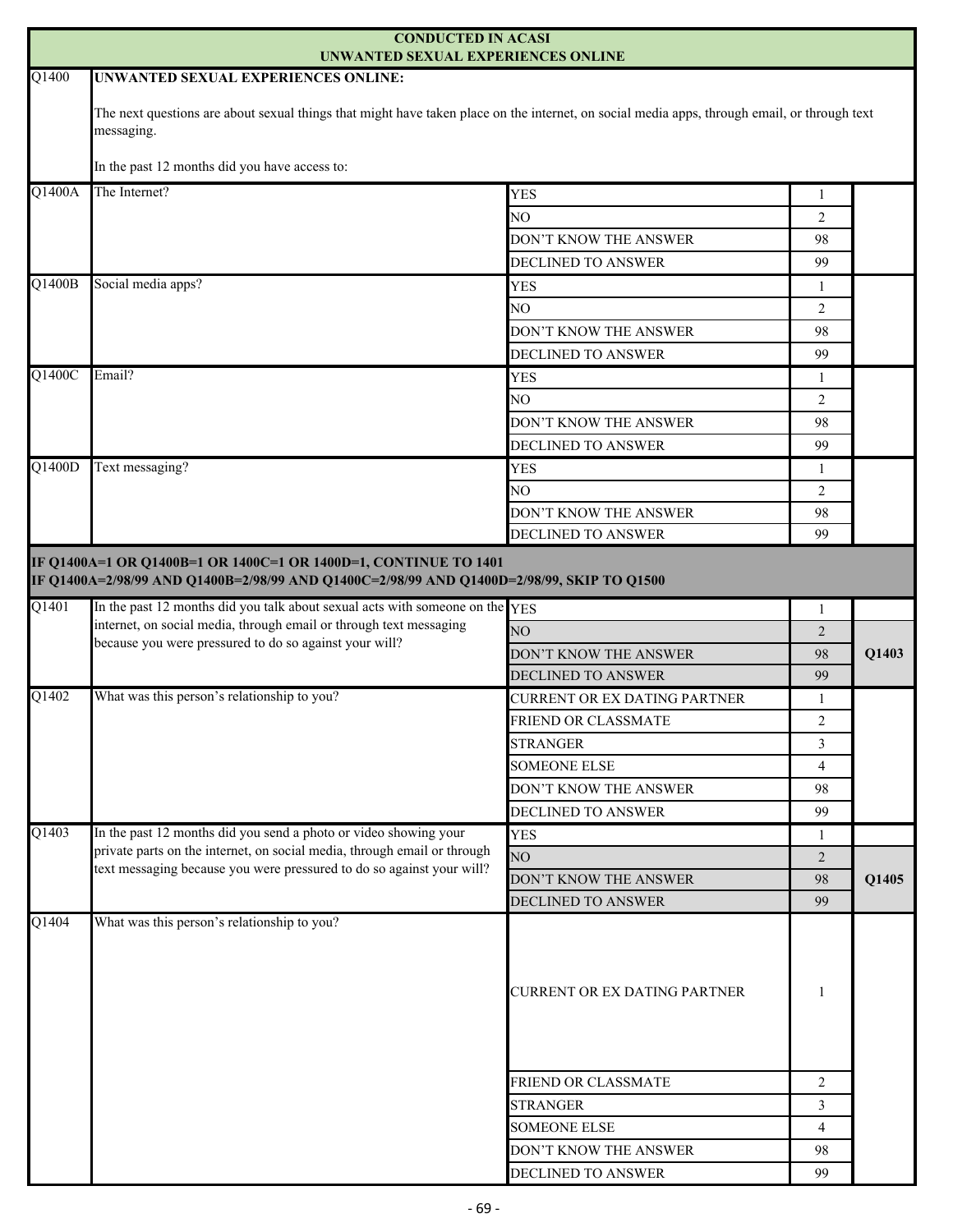| Q1405              | In the past 12 months, did you do anything else sexual on the internet,                                                                                                               | <b>YES</b>                         | 1              |       |
|--------------------|---------------------------------------------------------------------------------------------------------------------------------------------------------------------------------------|------------------------------------|----------------|-------|
|                    | on social media, through email or through text messaging because you                                                                                                                  | NO                                 | $\overline{2}$ |       |
|                    | were pressured to do so against your will?                                                                                                                                            | DON'T KNOW THE ANSWER              | 98             | Q1407 |
|                    |                                                                                                                                                                                       | DECLINED TO ANSWER                 | 99             |       |
| $\overline{Q1406}$ | What was this person's relationship to you?                                                                                                                                           | CURRENT OR EX DATING PARTNER       | 1              |       |
|                    |                                                                                                                                                                                       | FRIEND OR CLASSMATE                | $\overline{c}$ |       |
|                    |                                                                                                                                                                                       |                                    | 3              |       |
|                    |                                                                                                                                                                                       | <b>STRANGER</b>                    |                |       |
|                    |                                                                                                                                                                                       | <b>SOMEONE ELSE</b>                | 4              |       |
|                    |                                                                                                                                                                                       | DON'T KNOW THE ANSWER              | 98             |       |
|                    |                                                                                                                                                                                       | DECLINED TO ANSWER                 | 99             |       |
| Q1407              | In the past 12 months did you pressure a partner or ex-partner against<br>their will to talk about sexual acts on the internet, on social media,                                      | <b>YES</b>                         | 1              |       |
|                    | through email or through text message?                                                                                                                                                | NO.                                | 2              |       |
|                    |                                                                                                                                                                                       | DON'T KNOW THE ANSWER              | 98             |       |
|                    |                                                                                                                                                                                       | DECLINED TO ANSWER                 | 99             |       |
| $\overline{Q1408}$ | In the past 12 months did you pressure anyone [else] against their will to                                                                                                            | <b>YES</b>                         | 1              |       |
|                    | talk about sexual acts on the internet, on social media, through email or<br>through text message?                                                                                    | NO                                 | $\overline{2}$ |       |
|                    |                                                                                                                                                                                       | DON'T KNOW THE ANSWER              | 98             |       |
|                    |                                                                                                                                                                                       | DECLINED TO ANSWER                 | 99             |       |
| Q1409              | In the past 12 months did you pressure a partner or ex-partner against                                                                                                                | <b>YES</b>                         | 1              |       |
|                    | their will to send you a photo or video showing their private parts on the<br>internet, on social media, through email or through text message?                                       | NO <sub>1</sub>                    | $\overline{2}$ |       |
|                    |                                                                                                                                                                                       | DON'T KNOW THE ANSWER              | 98             |       |
|                    |                                                                                                                                                                                       | <b>DECLINED TO ANSWER</b>          | 99             |       |
| Q1410              | In the past 12 months did you pressure anyone [else] against their will to YES                                                                                                        |                                    | 1              |       |
|                    | send you a photo or video showing their private parts on the internet, on<br>social media, through email or through text message?                                                     | NO.                                | 2              |       |
|                    |                                                                                                                                                                                       | DON'T KNOW THE ANSWER              | 98             |       |
|                    |                                                                                                                                                                                       | DECLINED TO ANSWER                 | 99             |       |
| Q1411              | In the past 12 months did you pressure a partner or ex-partner against                                                                                                                | <b>YES</b>                         | 1              |       |
|                    | their will to do anything else sexual on the internet, on social media,                                                                                                               | NO.                                | $\overline{2}$ |       |
|                    | through email or through text message?                                                                                                                                                | DON'T KNOW THE ANSWER              | 98             |       |
|                    |                                                                                                                                                                                       | DECLINED TO ANSWER                 | 99             |       |
| Q1412              | In the past 12 months did you pressure anyone [else] against their will to YES<br>do anything else sexual on the internet, on social media, through email<br>or through text message? |                                    | 1              |       |
|                    |                                                                                                                                                                                       | NO                                 | 2              |       |
|                    |                                                                                                                                                                                       | DON'T KNOW THE ANSWER              | 98             |       |
|                    |                                                                                                                                                                                       | <b>DECLINED TO ANSWER</b>          | 99             |       |
| $Q1\overline{413}$ | Did you tell anyone about any of these unwanted sexual experiences<br>online?                                                                                                         | <b>YES</b>                         | 1              |       |
|                    |                                                                                                                                                                                       | NO                                 | $\overline{2}$ |       |
|                    |                                                                                                                                                                                       | DON'T KNOW THE ANSWER              | 98             |       |
|                    |                                                                                                                                                                                       | DECLINED TO ANSWER                 | 99             |       |
| $\overline{Q1414}$ | Whom did you tell?                                                                                                                                                                    | CURRENT OR EX DATING PARTNER       | A              |       |
|                    |                                                                                                                                                                                       | <b>RELATIVE</b>                    | B              |       |
|                    | Choose all responses that apply)                                                                                                                                                      | FRIEND OR NEIGHBOR                 | $\mathbf C$    |       |
|                    |                                                                                                                                                                                       | SERVICE PROVIDER (LIKE A DOCTOR OR | D              |       |
|                    |                                                                                                                                                                                       | COUNSELOR)                         |                |       |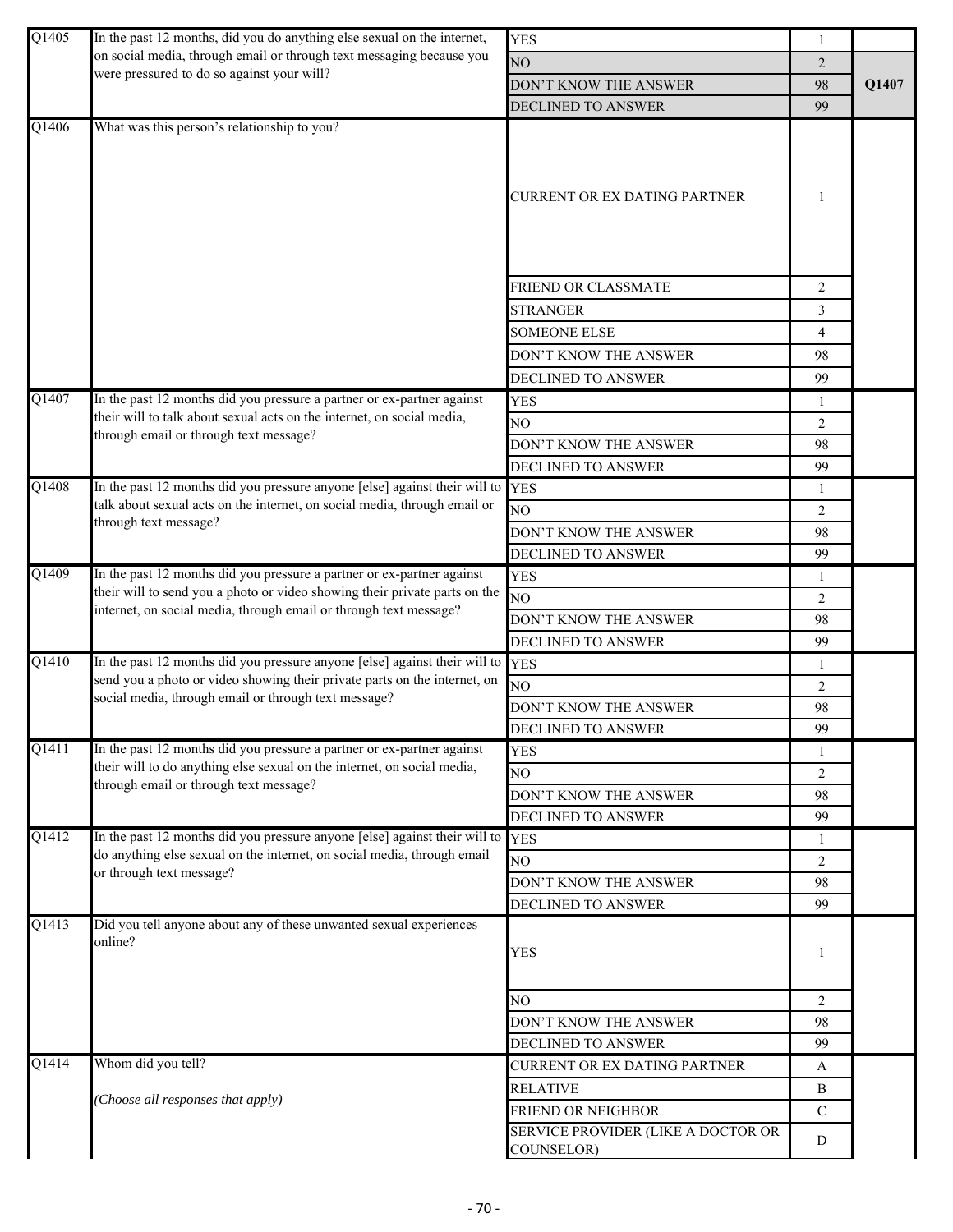|                         |                                                                                                                                                                                                                                                                                                                                                                 | AUTHORITY FIGURE (LIKE A TEACHER<br>OR POLICE OFFICER) | E               |       |  |
|-------------------------|-----------------------------------------------------------------------------------------------------------------------------------------------------------------------------------------------------------------------------------------------------------------------------------------------------------------------------------------------------------------|--------------------------------------------------------|-----------------|-------|--|
|                         |                                                                                                                                                                                                                                                                                                                                                                 | <b>OTHER</b>                                           | $\mathbf X$     |       |  |
|                         |                                                                                                                                                                                                                                                                                                                                                                 | DON'T KNOW THE ANSWER                                  | Y               |       |  |
|                         |                                                                                                                                                                                                                                                                                                                                                                 | <b>DECLINED TO ANSWER</b>                              | Z               |       |  |
|                         | <b>CONDUCTED IN ACASI</b><br><b>SUBSTANCE ABUSE</b>                                                                                                                                                                                                                                                                                                             |                                                        |                 |       |  |
| $\overline{Q1500}$      | <b>SUBSTANCE ABUSE</b>                                                                                                                                                                                                                                                                                                                                          | I DID NOT DRINK ALCOHOL IN PAST 30                     |                 |       |  |
|                         | During the past 30 days, on how many days did you have at least one<br>drink of alcohol?                                                                                                                                                                                                                                                                        | <b>DAYS</b>                                            | 1               | Q1502 |  |
|                         |                                                                                                                                                                                                                                                                                                                                                                 | 1-2 DAYS                                               | $\overline{2}$  |       |  |
|                         |                                                                                                                                                                                                                                                                                                                                                                 | 3-5 DAYS                                               | 3               | Q1501 |  |
|                         |                                                                                                                                                                                                                                                                                                                                                                 | 6-9 DAYS                                               | $\overline{4}$  |       |  |
|                         |                                                                                                                                                                                                                                                                                                                                                                 | 10-19 DAYS                                             | 5               |       |  |
|                         |                                                                                                                                                                                                                                                                                                                                                                 | 20-29 DAYS                                             | 6               |       |  |
|                         |                                                                                                                                                                                                                                                                                                                                                                 | <b>ALL 30 DAYS</b>                                     | $7\phantom{.0}$ |       |  |
|                         |                                                                                                                                                                                                                                                                                                                                                                 | DON'T KNOW THE ANSWER                                  | 98              |       |  |
|                         |                                                                                                                                                                                                                                                                                                                                                                 | <b>DECLINED TO ANSWER</b>                              | 99              |       |  |
| Q1500A                  | During the past 30 days, did you have at least one drink of alcohol on                                                                                                                                                                                                                                                                                          | <b>MORE THAN 10 DAYS</b>                               | 1               |       |  |
|                         | more than 10 days or less than 10 days?                                                                                                                                                                                                                                                                                                                         | <b>LESS THAN 10 DAYS</b>                               | $\overline{2}$  |       |  |
|                         |                                                                                                                                                                                                                                                                                                                                                                 | DON'T KNOW THE ANSWER                                  | 98              |       |  |
|                         |                                                                                                                                                                                                                                                                                                                                                                 | DECLINED TO ANSWER                                     | 99              |       |  |
| $\overline{Q1501}$      | In the past 30 days, on how many days did you have 4 or more drinks of<br>alcohol in a row, that is within a couple of hours?                                                                                                                                                                                                                                   | <b>NUMBER OF DAYS:</b>                                 |                 |       |  |
|                         | [Note for females it is 4 or more drinks and for males it is 5 or more<br>drinks]                                                                                                                                                                                                                                                                               | DON'T KNOW THE ANSWER                                  | 98              |       |  |
|                         |                                                                                                                                                                                                                                                                                                                                                                 | DECLINED TO ANSWER                                     | 99              |       |  |
| Q1502                   | This question is about smoking cigarettes (ones that have to be lit and                                                                                                                                                                                                                                                                                         | <b>YES</b>                                             | 1               |       |  |
|                         | burned). In the past 30 days, have you smoked a cigarette, even one or                                                                                                                                                                                                                                                                                          | NO                                                     | 2               |       |  |
|                         | two puffs?                                                                                                                                                                                                                                                                                                                                                      | DON'T KNOW THE ANSWER                                  | 98              |       |  |
|                         |                                                                                                                                                                                                                                                                                                                                                                 | DECLINED TO ANSWER                                     | 99              |       |  |
| Q1503                   | This question is about electronic cigarettes or e-cigarettes, such as<br>JUUL, Vuse, blu, and Logic. E-cigarettes are battery powered devices<br>that usually contain a nicotine-based liquid that is vaporized and inhaled. NO<br>You may also know them as e-cigs, vape-pens, e-hookas, vapes, or<br>mods. In the past 30 days, have you used an e-cigarette? | <b>YES</b>                                             | 1               |       |  |
|                         |                                                                                                                                                                                                                                                                                                                                                                 |                                                        | 2               |       |  |
|                         |                                                                                                                                                                                                                                                                                                                                                                 | DON'T KNOW THE ANSWER                                  | 98              |       |  |
|                         |                                                                                                                                                                                                                                                                                                                                                                 | <b>DECLINED TO ANSWER</b>                              | 99              |       |  |
| Q1504                   | In the past 30 days have you used any of the following drugs:                                                                                                                                                                                                                                                                                                   |                                                        |                 |       |  |
| Q1504A                  | Marijuana or cannabis (also called weed or pot)?                                                                                                                                                                                                                                                                                                                | <b>YES</b>                                             | 1               |       |  |
|                         |                                                                                                                                                                                                                                                                                                                                                                 | NO                                                     | 2               |       |  |
|                         |                                                                                                                                                                                                                                                                                                                                                                 | DON'T KNOW THE ANSWER                                  | 98              |       |  |
|                         |                                                                                                                                                                                                                                                                                                                                                                 | DECLINED TO ANSWER                                     | 99              |       |  |
| $Q$ <sub>1504</sub> B   | Synthetic Marijuana (also called spice, fake weed or K2)?                                                                                                                                                                                                                                                                                                       | <b>YES</b>                                             | 1               |       |  |
|                         |                                                                                                                                                                                                                                                                                                                                                                 | NO                                                     | 2               |       |  |
|                         |                                                                                                                                                                                                                                                                                                                                                                 | DON'T KNOW THE ANSWER                                  | 98              |       |  |
|                         |                                                                                                                                                                                                                                                                                                                                                                 | DECLINED TO ANSWER                                     | 99              |       |  |
| $Q$ <sub>1504</sub> $C$ | Cocaine (including powder, crack, freebase, coke, or blow)?                                                                                                                                                                                                                                                                                                     | <b>YES</b>                                             | 1               |       |  |
|                         |                                                                                                                                                                                                                                                                                                                                                                 | NΟ                                                     | 2               |       |  |
|                         |                                                                                                                                                                                                                                                                                                                                                                 | DON'T KNOW THE ANSWER                                  | 98              |       |  |
|                         |                                                                                                                                                                                                                                                                                                                                                                 | DECLINED TO ANSWER                                     | 99              |       |  |
| Q1504D                  | Sniffed glue/breathed the contents of aerosol spray cans, or inhaled any<br>$\cdots$                                                                                                                                                                                                                                                                            | <b>YES</b>                                             | 1               |       |  |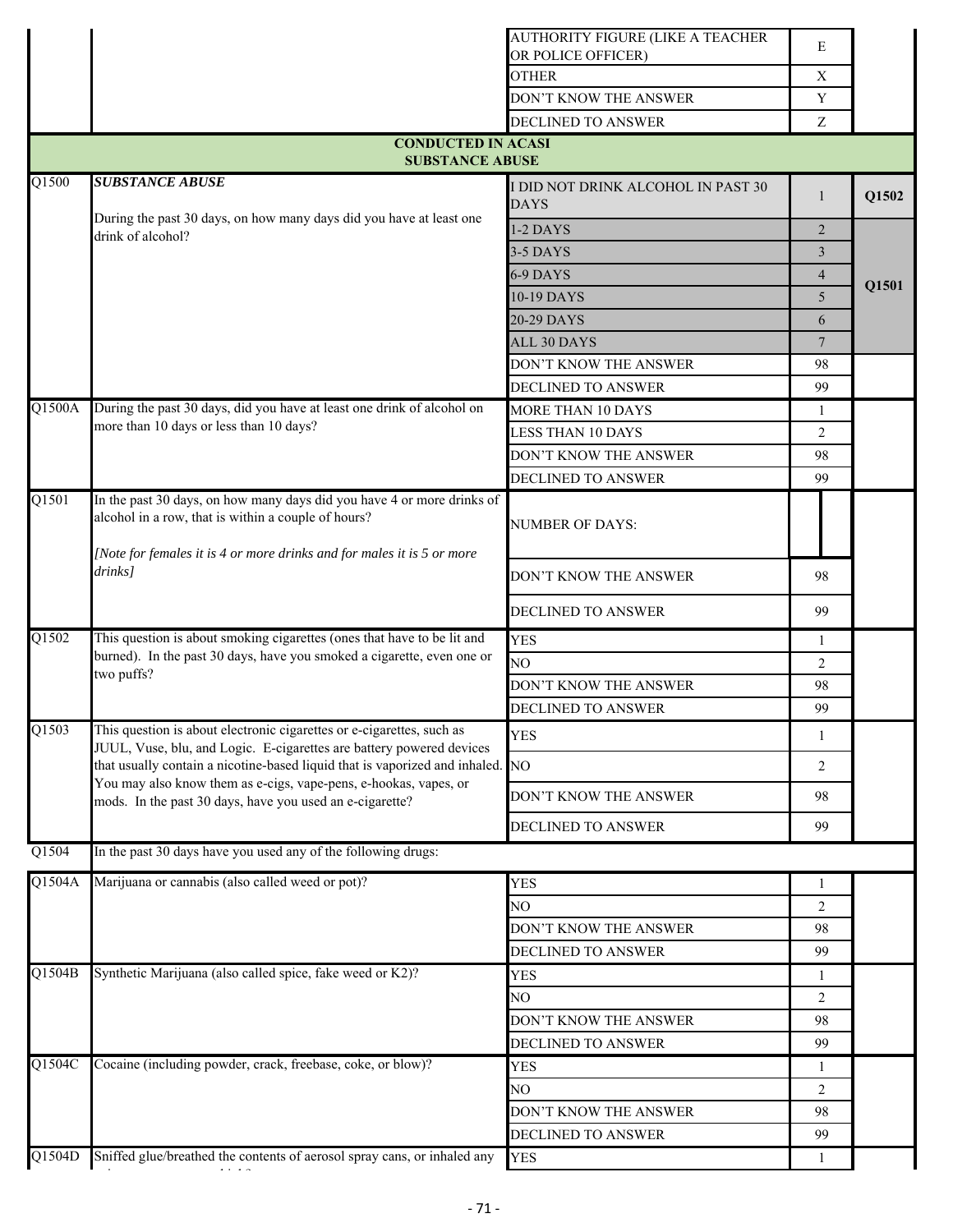|        | paints or sprays to get high?                                                                                                                                                                |                       |                |  |  |
|--------|----------------------------------------------------------------------------------------------------------------------------------------------------------------------------------------------|-----------------------|----------------|--|--|
|        |                                                                                                                                                                                              | NO                    | $\overline{2}$ |  |  |
|        |                                                                                                                                                                                              | DON'T KNOW THE ANSWER | 98             |  |  |
|        |                                                                                                                                                                                              | DECLINED TO ANSWER    | 99             |  |  |
| Q1504E | Heroin (also called smack, junk, H, Black Tar, or China White)?                                                                                                                              | <b>YES</b>            | 1              |  |  |
|        |                                                                                                                                                                                              | NO                    | 2              |  |  |
|        |                                                                                                                                                                                              | DON'T KNOW THE ANSWER | 98             |  |  |
|        |                                                                                                                                                                                              | DECLINED TO ANSWER    | 99             |  |  |
| Q1504F | Methamphetamines (also called speed, crystal meth, crank, ice, glass, or                                                                                                                     | <b>YES</b>            | 1              |  |  |
|        | meth)?                                                                                                                                                                                       | NO                    | 2              |  |  |
|        |                                                                                                                                                                                              | DON'T KNOW THE ANSWER | 98             |  |  |
|        |                                                                                                                                                                                              | DECLINED TO ANSWER    | 99             |  |  |
| Q1504G | Ecstasy (also called MDMA, Molly, ETC, E, or X)?                                                                                                                                             | <b>YES</b>            | 1              |  |  |
|        |                                                                                                                                                                                              | NO                    | 2              |  |  |
|        |                                                                                                                                                                                              | DON'T KNOW THE ANSWER | 98             |  |  |
|        |                                                                                                                                                                                              | DECLINED TO ANSWER    | 99             |  |  |
| Q1504H | Fentanyl                                                                                                                                                                                     | <b>YES</b>            | 1              |  |  |
|        |                                                                                                                                                                                              | NO                    | $\overline{2}$ |  |  |
|        |                                                                                                                                                                                              | DON'T KNOW THE ANSWER | 98             |  |  |
|        |                                                                                                                                                                                              | DECLINED TO ANSWER    | 99             |  |  |
| Q1505  | In the past 30 days have you taken prescription pain medicine without a                                                                                                                      | <b>YES</b>            | 1              |  |  |
|        | doctor's prescription or different than how a doctor told you to use it?                                                                                                                     | NO                    | $\overline{2}$ |  |  |
|        |                                                                                                                                                                                              | DON'T KNOW THE ANSWER | 98             |  |  |
|        |                                                                                                                                                                                              | DECLINED TO ANSWER    | 99             |  |  |
| Q1506  | In the last 30 days, would you say that in general your health has been                                                                                                                      | <b>EXCELLENT</b>      | $\mathbf{1}$   |  |  |
|        | excellent, very good, good, fair, or poor?                                                                                                                                                   | <b>VERY GOOD</b>      | $\overline{2}$ |  |  |
|        |                                                                                                                                                                                              | GOOD                  | 3              |  |  |
|        |                                                                                                                                                                                              |                       |                |  |  |
|        |                                                                                                                                                                                              | FAIR                  | $\overline{4}$ |  |  |
|        |                                                                                                                                                                                              | POOR                  | 5              |  |  |
|        |                                                                                                                                                                                              | DON'T KNOW THE ANSWER | 98             |  |  |
| Q1507  |                                                                                                                                                                                              | DECLINED TO ANSWER    | 99             |  |  |
|        | <b>MENTAL HEALTH:</b><br>During the past 30 days, how often did you feel the following ways: all the time, most of the time, some of the time, a little of the time, or none of<br>the time? |                       |                |  |  |
| Q1507A | Nervous?                                                                                                                                                                                     | <b>ALL THE TIME</b>   | $\mathbf{1}$   |  |  |
|        |                                                                                                                                                                                              | MOST OF THE TIME      | $\overline{2}$ |  |  |
|        |                                                                                                                                                                                              | SOME OF THE TIME      | 3              |  |  |
|        |                                                                                                                                                                                              | A LITTLE OF THE TIME  | $\overline{4}$ |  |  |
|        |                                                                                                                                                                                              | NONE OF THE TIME      | 5              |  |  |
|        |                                                                                                                                                                                              | DON'T KNOW THE ANSWER | 98             |  |  |
|        |                                                                                                                                                                                              | DECLINED TO ANSWER    | 99             |  |  |
| Q1507B | Hopeless?                                                                                                                                                                                    | ALL THE TIME          | 1              |  |  |
|        |                                                                                                                                                                                              | MOST OF THE TIME      | $\overline{2}$ |  |  |
|        |                                                                                                                                                                                              | SOME OF THE TIME      | 3              |  |  |
|        |                                                                                                                                                                                              | A LITTLE OF THE TIME  | $\overline{4}$ |  |  |
|        |                                                                                                                                                                                              | NONE OF THE TIME      | 5              |  |  |
|        |                                                                                                                                                                                              | DON'T KNOW THE ANSWER | 98             |  |  |
|        |                                                                                                                                                                                              | DECLINED TO ANSWER    | 99             |  |  |
| Q1507C | Restless?                                                                                                                                                                                    | ALL THE TIME          | $\mathbf{1}$   |  |  |
|        |                                                                                                                                                                                              | MOST OF THE TIME      | 2              |  |  |
|        |                                                                                                                                                                                              | SOME OF THE TIME      | 3              |  |  |
|        |                                                                                                                                                                                              |                       |                |  |  |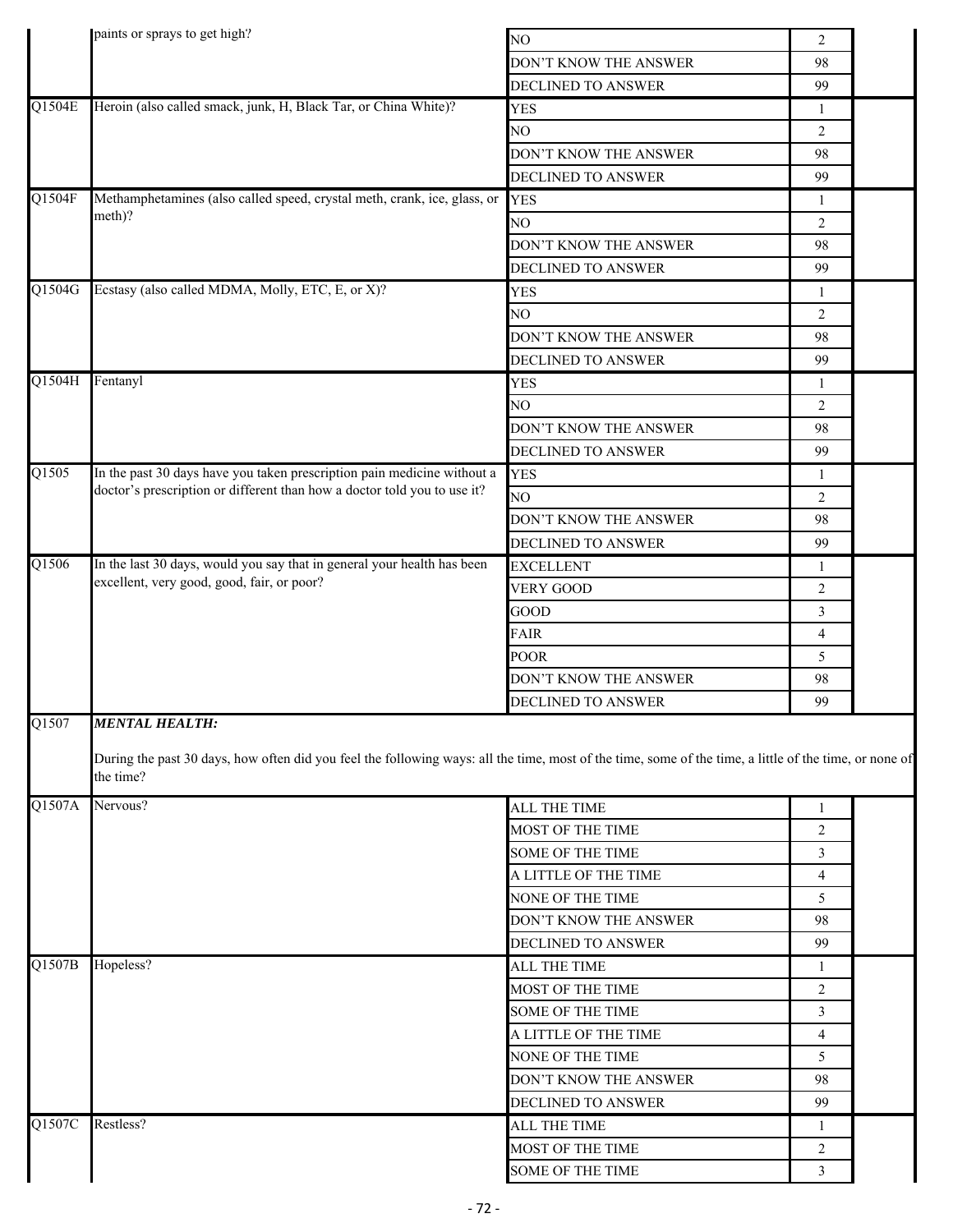|        |                                                    | A LITTLE OF THE TIME         | $\overline{\mathbf{4}}$ |  |
|--------|----------------------------------------------------|------------------------------|-------------------------|--|
|        |                                                    | NONE OF THE TIME             | 5                       |  |
|        |                                                    | <b>DON'T KNOW THE ANSWER</b> | 98                      |  |
|        |                                                    | DECLINED TO ANSWER           | 99                      |  |
| Q1507D | So sad that nothing could cheer you up?            | <b>ALL THE TIME</b>          | $\mathbf{1}$            |  |
|        |                                                    | MOST OF THE TIME             | $\overline{2}$          |  |
|        |                                                    | <b>SOME OF THE TIME</b>      | $\overline{3}$          |  |
|        |                                                    | A LITTLE OF THE TIME         | $\overline{4}$          |  |
|        |                                                    | NONE OF THE TIME             | 5                       |  |
|        |                                                    | DON'T KNOW THE ANSWER        | 98                      |  |
|        |                                                    | <b>DECLINED TO ANSWER</b>    | 99                      |  |
| Q1507E | That everything was an effort?                     | ALL THE TIME                 | $\mathbf{1}$            |  |
|        |                                                    | MOST OF THE TIME             | $\overline{2}$          |  |
|        |                                                    | <b>SOME OF THE TIME</b>      | 3                       |  |
|        |                                                    | A LITTLE OF THE TIME         | $\overline{4}$          |  |
|        |                                                    | NONE OF THE TIME             | 5                       |  |
|        |                                                    | DON'T KNOW THE ANSWER        | 98                      |  |
|        |                                                    | DECLINED TO ANSWER           | 99                      |  |
| Q1507F | Worthless?                                         | ALL THE TIME                 | 1                       |  |
|        |                                                    | MOST OF THE TIME             | $\overline{2}$          |  |
|        |                                                    | <b>SOME OF THE TIME</b>      | 3                       |  |
|        |                                                    | A LITTLE OF THE TIME         | $\overline{4}$          |  |
|        |                                                    | NONE OF THE TIME             | 5                       |  |
|        |                                                    | DON'T KNOW THE ANSWER        | 98                      |  |
|        |                                                    | DECLINED TO ANSWER           | 99                      |  |
| Q1508  | Have you ever hurt yourself on purpose in any way? | <b>YES</b>                   | $\mathbf{1}$            |  |
|        |                                                    | NO.                          | $\overline{2}$          |  |
|        |                                                    | DON'T KNOW THE ANSWER        | 98                      |  |
|        |                                                    | DECLINED TO ANSWER           | 99                      |  |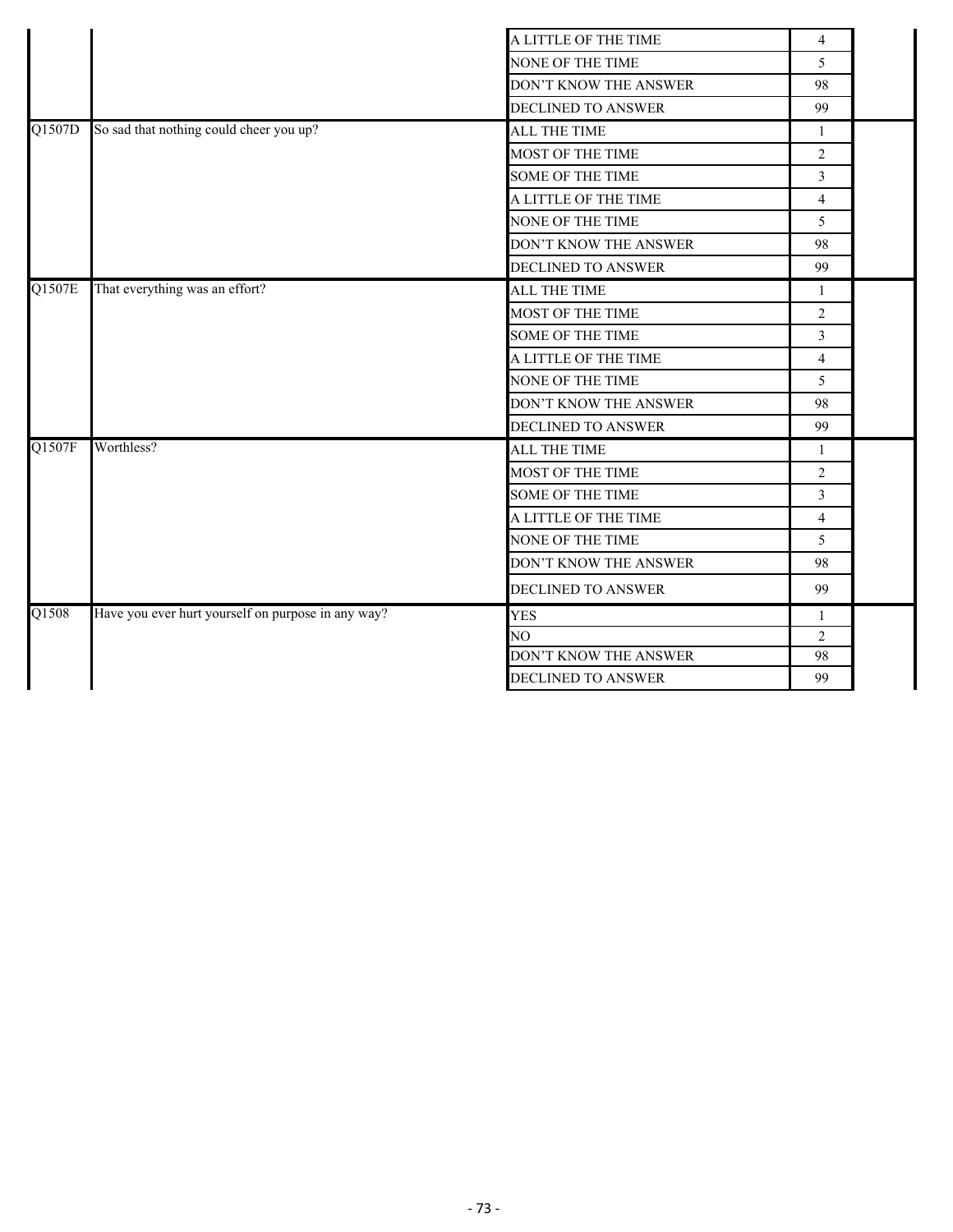| Q1509  | During the past 12 months, did you ever seriously consider attempting                                               | <b>YES</b>                | $\mathbf{1}$   |       |
|--------|---------------------------------------------------------------------------------------------------------------------|---------------------------|----------------|-------|
|        | suicide?                                                                                                            | NO                        | $\overline{2}$ |       |
|        |                                                                                                                     | DON'T KNOW THE ANSWER     | 98             | Q1511 |
|        |                                                                                                                     | DECLINED TO ANSWER        | 99             |       |
| Q1510  | During the past 12 months did you actually attempt suicide?                                                         | <b>YES</b>                | 1              |       |
|        |                                                                                                                     | NO                        | 2              |       |
|        |                                                                                                                     | DON'T KNOW THE ANSWER     | 98             |       |
|        |                                                                                                                     | DECLINED TO ANSWER        | 99             |       |
|        | <b>CONDUCTED IN ACASI</b>                                                                                           |                           |                |       |
| Q1511  | <b>STI</b><br>STD/STI:                                                                                              |                           |                |       |
|        | Have you ever tested positive for:                                                                                  |                           |                |       |
| Q1511A | HIV?                                                                                                                | <b>YES</b>                | 1              |       |
|        |                                                                                                                     | NO                        | $\overline{2}$ |       |
|        |                                                                                                                     | DON'T KNOW THE ANSWER     | 98             |       |
|        |                                                                                                                     | <b>DECLINED TO ANSWER</b> | 99             |       |
| Q1511B | Syphilis?                                                                                                           | <b>YES</b>                | $\mathbf{1}$   |       |
|        |                                                                                                                     | NO.                       | 2              |       |
|        |                                                                                                                     | DON'T KNOW THE ANSWER     | 98             |       |
|        |                                                                                                                     | DECLINED TO ANSWER        | 99             |       |
| Q1511C | Gonorrhea?                                                                                                          | <b>YES</b>                | 1              |       |
|        |                                                                                                                     | NO                        | 2              |       |
|        |                                                                                                                     | DON'T KNOW THE ANSWER     | 98             |       |
|        |                                                                                                                     | DECLINED TO ANSWER        | 99             |       |
| Q1511D | Chlamydia?                                                                                                          | <b>YES</b>                | 1              |       |
|        |                                                                                                                     | NO                        | $\overline{2}$ |       |
|        |                                                                                                                     | DON'T KNOW THE ANSWER     | 98             |       |
|        |                                                                                                                     | DECLINED TO ANSWER        | 99             |       |
| Q1511E | Herpes?                                                                                                             | <b>YES</b>                | 1              |       |
|        |                                                                                                                     | NO                        | $\overline{2}$ |       |
|        |                                                                                                                     | DON'T KNOW THE ANSWER     | 98             |       |
|        |                                                                                                                     | DECLINED TO ANSWER        | 99             |       |
| Q1511F | Mycoplasma genetalium?                                                                                              | <b>YES</b>                | 1              |       |
|        |                                                                                                                     | NO                        | $\overline{2}$ |       |
|        |                                                                                                                     | DON'T KNOW THE ANSWER     | 98             |       |
|        |                                                                                                                     | DECLINED TO ANSWER        | 99             |       |
| Q1511G | Any other sexually transmitted disease or infection?                                                                | <b>YES</b>                | $\mathbf{1}$   |       |
|        |                                                                                                                     | NO                        | $\overline{2}$ |       |
|        |                                                                                                                     | DON'T KNOW THE ANSWER     | 98             |       |
|        |                                                                                                                     | DECLINED TO ANSWER        | 99             |       |
| Q1512  | Have you ever had any of the following when you thought you might have a sexually transmitted disease or infection: |                           |                |       |
| Q1512A | For Female participants:<br>Unusual discharge or oozing from your vagina?                                           | <b>YES</b>                | 1              |       |
|        | For Male participants:<br>Unusual discharge or oozing from your penis?                                              | NO                        | 2              |       |
|        |                                                                                                                     | DON'T KNOW THE ANSWER     | 98             |       |
|        |                                                                                                                     | DECLINED TO ANSWER        | 99             |       |
|        |                                                                                                                     |                           |                |       |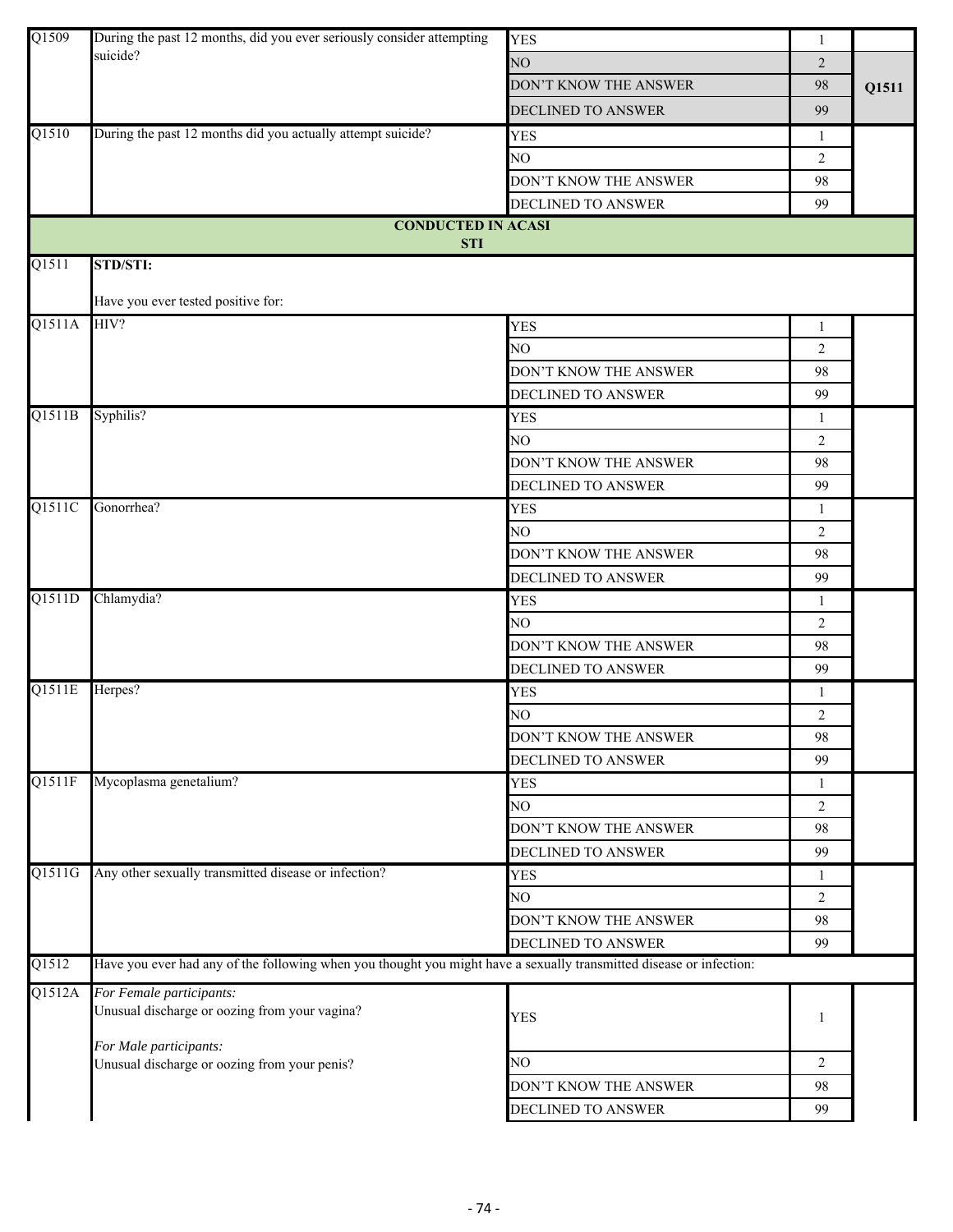| Q1512B | For Female participants:<br>Unexplained sores or bumps on your vagina?                                                                                      | <b>YES</b>                                                         | 1              |  |
|--------|-------------------------------------------------------------------------------------------------------------------------------------------------------------|--------------------------------------------------------------------|----------------|--|
|        | For Male participants:                                                                                                                                      |                                                                    |                |  |
|        | Unexplained sores or bumps on your penis?                                                                                                                   | NO.                                                                | 2              |  |
|        |                                                                                                                                                             | DON'T KNOW THE ANSWER                                              | 98             |  |
|        |                                                                                                                                                             | DECLINED TO ANSWER                                                 | 99             |  |
| Q1512C | Pain when you urinated?                                                                                                                                     | <b>YES</b>                                                         | 1              |  |
|        |                                                                                                                                                             | NO                                                                 | 2              |  |
|        |                                                                                                                                                             | DON'T KNOW THE ANSWER                                              | 98             |  |
|        |                                                                                                                                                             | <b>DECLINED TO ANSWER</b>                                          | 99             |  |
| Q1512D | Other pain that you thought might be from a sexually transmitted disease YES                                                                                |                                                                    | -1             |  |
|        | or infection?                                                                                                                                               | NO.                                                                | 2              |  |
|        |                                                                                                                                                             | DON'T KNOW THE ANSWER                                              | 98             |  |
|        |                                                                                                                                                             | DECLINED TO ANSWER                                                 | 99             |  |
|        | <b>CONDUCTED IN ACASI</b>                                                                                                                                   |                                                                    |                |  |
|        | <b>RESPONSES TO SENSITIVE QUESTIONS</b>                                                                                                                     |                                                                    |                |  |
| Q1600  | <b>RESPONSES TO SENSITIVE QUESTIONS:</b>                                                                                                                    | YES, WORTHWHILE                                                    | 1              |  |
|        | Thank you for taking the time to answer these questions. We would like<br>to ask you about your opinion of this survey and the questions that you           | NO, NOT WORTHWHILE                                                 | 2              |  |
|        | were asked.                                                                                                                                                 | DON'T KNOW THE ANSWER                                              | 98             |  |
|        | Do you feel that participating in this survey was a good use of your time?                                                                                  | DECLINED TO ANSWER                                                 | 99             |  |
| Q1601  | At any point during the interview, were you afraid that someone might<br>see your answers and hurt or embarrass you in any way because of what<br>they saw? | <b>YES</b>                                                         | 1              |  |
|        |                                                                                                                                                             | NO                                                                 | 2              |  |
|        |                                                                                                                                                             | DON'T KNOW THE ANSWER                                              | 98             |  |
|        |                                                                                                                                                             | DECLINED TO ANSWER                                                 | 99             |  |
| Q1602  | Did any of the questions make you feel upset because of a past<br>experience?                                                                               | <b>YES</b>                                                         | 1              |  |
|        |                                                                                                                                                             | NO                                                                 | $\overline{2}$ |  |
|        |                                                                                                                                                             | DON'T KNOW THE ANSWER                                              | 98             |  |
|        |                                                                                                                                                             | DECLINED TO ANSWER                                                 | 99             |  |
| Q1603  | Did you find it upsetting or stressful to answer any of these questions?                                                                                    | YES                                                                |                |  |
|        |                                                                                                                                                             | NO.                                                                | $\mathfrak{D}$ |  |
|        |                                                                                                                                                             | DON'T KNOW THE ANSWER                                              | 98             |  |
|        |                                                                                                                                                             | <b>DECLINED TO ANSWER</b>                                          | 99             |  |
| Q1604  | Do you think surveys like this should ask questions about violence?                                                                                         | <b>YES</b>                                                         | -1             |  |
|        |                                                                                                                                                             | NO                                                                 | 2              |  |
|        |                                                                                                                                                             | DON'T KNOW THE ANSWER                                              | 98             |  |
|        |                                                                                                                                                             | DECLINED TO ANSWER                                                 | 99             |  |
|        | IF Q1602=1 OR Q1603=1, CONTINUE WITH Q1605<br>IF Q1602=2/98/99 AND Q1603=2/98/99, GO TO Q1606                                                               |                                                                    |                |  |
| Q1605  | Why did you find it upsetting or stressful to answer these questions?                                                                                       |                                                                    |                |  |
|        |                                                                                                                                                             |                                                                    |                |  |
|        |                                                                                                                                                             | HARD TO ANSWER QUESTIONS ABOUT<br>DIFFICULT EXPERIENCES IN MY LIFE | 1              |  |
|        |                                                                                                                                                             | I FELT UNCOMFORTABLE ANSWERING<br>SUCH PERSONAL QUESTIONS          | 2              |  |
|        |                                                                                                                                                             | QUESTIONS ABOUT SEX MAKE ME<br><b>UNCOMFORTABLE</b>                | 3              |  |